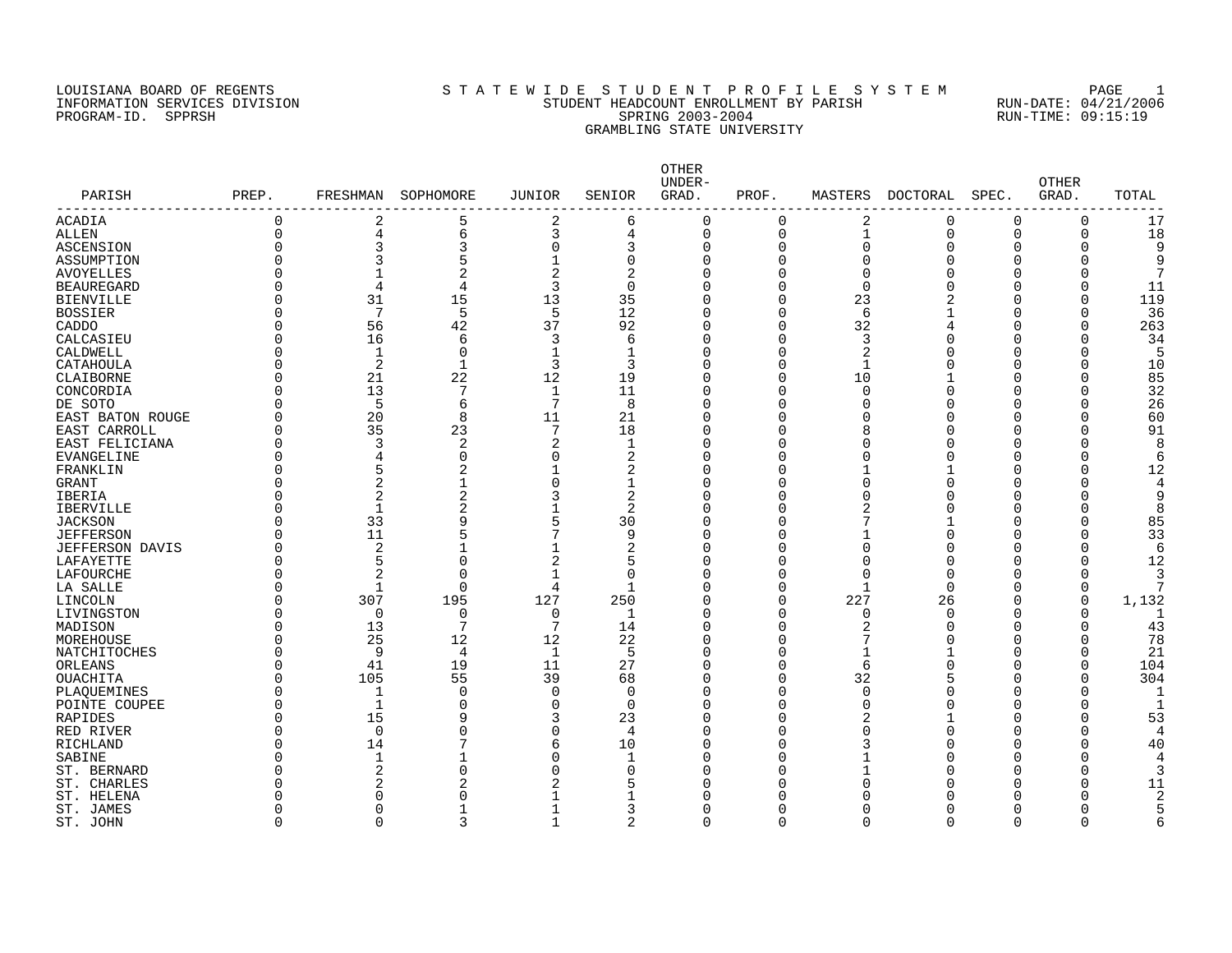### LOUISIANA BOARD OF REGENTS SOURCLEARIE WIDE STUDENT PROFILE SYSTEM PAGE 2 INFORMATION SERVICES DIVISION STUDENT HEADCOUNT ENROLLMENT BY PARISH RUN-DATE: 04/21/2006 PROGRAM-ID. SPPRSH SPRING 2003-2004 RUN-TIME: 09:15:19 GRAMBLING STATE UNIVERSITY

| PARISH              | PREP. | FRESHMAN | SOPHOMORE | JUNIOR | SENIOR | <b>OTHER</b><br>UNDER-<br>GRAD. | PROF. | MASTERS | DOCTORAL | SPEC. | OTHER<br>GRAD. | TOTAL |
|---------------------|-------|----------|-----------|--------|--------|---------------------------------|-------|---------|----------|-------|----------------|-------|
| ST. LANDRY          |       |          |           |        | 12     |                                 |       |         |          |       |                | 26    |
| ST. MARTIN          |       |          |           |        |        |                                 |       |         |          |       |                |       |
| ST. MARY            |       |          |           |        |        |                                 |       |         |          |       |                |       |
| ST. TAMMANY         |       |          |           |        |        |                                 |       |         |          |       |                |       |
| TANGIPAHOA          |       |          |           |        |        |                                 |       |         |          |       |                | 15    |
| TENSAS              |       |          |           |        |        |                                 |       |         |          |       |                | 10    |
| TERREBONNE          |       |          |           |        |        |                                 |       |         |          |       |                | 17    |
| UNION               |       |          |           |        | L 8    |                                 |       |         |          |       |                | 57    |
| VERMILLION          |       |          |           |        |        |                                 |       |         |          |       |                |       |
| <b>VERNON</b>       |       |          |           |        |        |                                 |       |         |          |       |                |       |
| WASHINGTON          |       |          |           |        |        |                                 |       |         |          |       |                |       |
| WEBSTER             |       |          |           |        |        |                                 |       |         |          |       |                | 85    |
| WEST BATON ROUGE    |       |          |           |        |        |                                 |       |         |          |       |                |       |
| WEST CARROLL        |       |          |           |        |        |                                 |       |         |          |       |                |       |
| WEST FELICIANA      |       |          |           |        |        |                                 |       |         |          |       |                |       |
| WINN                |       |          |           |        |        |                                 |       |         |          |       |                | 3C    |
| LOUISIANA TOTALS    |       | 925      | 543       | 393    | 826    |                                 |       | 405     | 43       |       |                | 3,135 |
| OUT-OF-STATE TOTALS |       | 502      | 306       | 208    | 277    |                                 |       | 56      | 13       |       |                | 1,362 |
| FOREIGN TOTALS      |       | 21       | 14        | 13     | 13     |                                 |       |         |          |       |                | 63    |
| TOTAL STUDENTS      |       | 1,448    | 863       | 614    | 1,116  |                                 |       | 463     | 56       |       |                | 4,560 |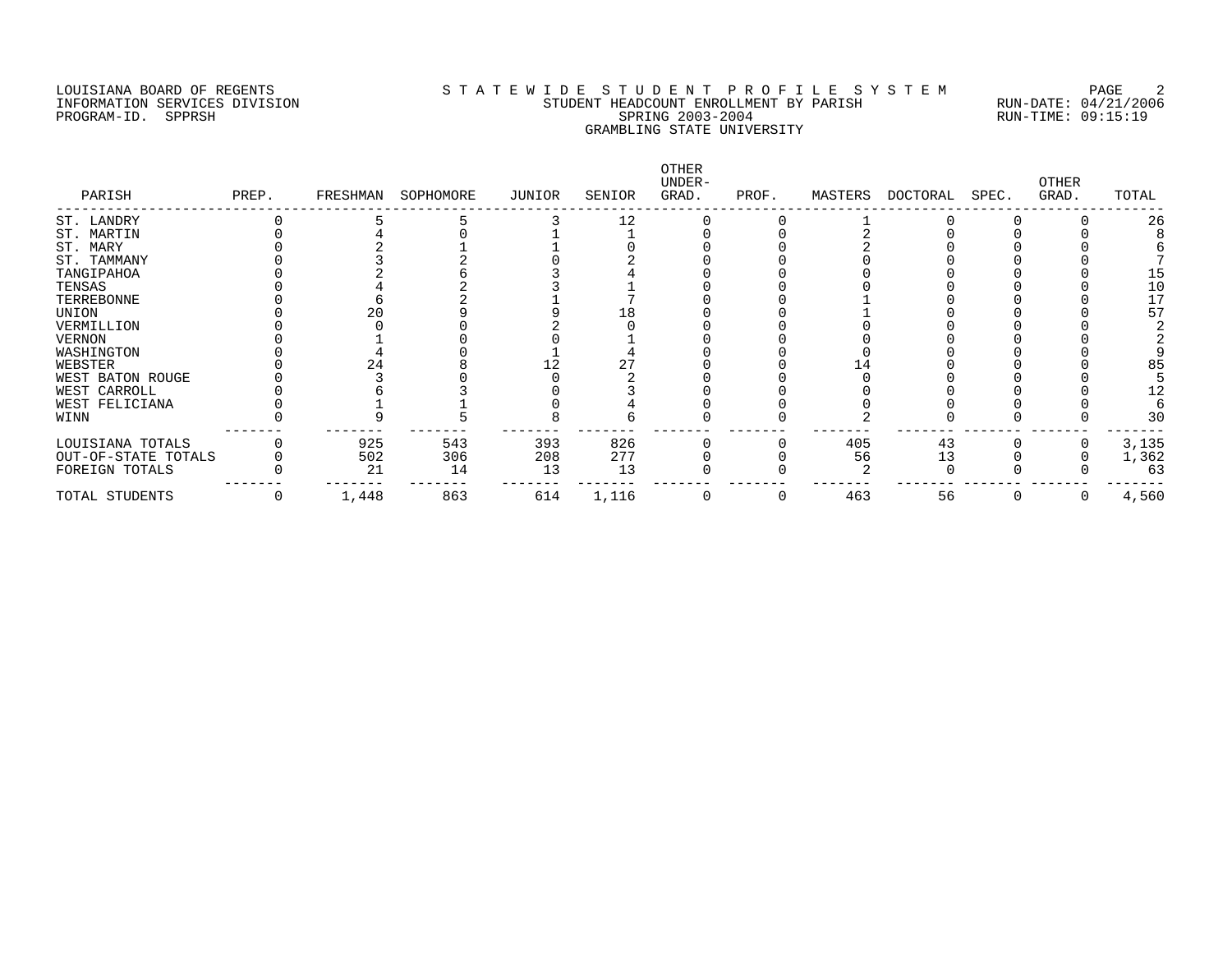# LOUISIANA BOARD OF REGENTS SOURCLEARIE STA T E W I D E S T U D E N T P R O F I L E S Y S T E M PAGE 3 INFORMATION SERVICES DIVISION STUDENT HEADCOUNT ENROLLMENT BY PARISH RUN-DATE: 04/21/2006 PROGRAM-ID. SPPRSH SPRING 2003-2004 RUN-TIME: 09:15:19 LOUISIANA TECH UNIVERSITY

| 3<br>5<br>$\Omega$<br>18<br>ACADIA<br>$\Omega$<br>3<br>6<br>0<br>$\Omega$<br>$\Omega$<br>$\Omega$<br>1<br>25<br>$\Omega$<br>9<br>1<br>6<br>$\mathbf 0$<br>0<br>$\Omega$<br>$\Omega$<br>$\Omega$<br>3<br>ALLEN<br>6<br>5<br>8<br>$\Omega$<br>32<br>ASCENSION<br>6<br>11<br>0<br>$\Omega$<br>0<br>1<br>1<br>O<br>3<br>$\Omega$<br>2<br>$\Omega$<br>$\Omega$<br>15<br>4<br>6<br>0<br>$\Omega$<br>$\Omega$<br>0<br>ASSUMPTION<br>7<br>$\Omega$<br>3<br>3<br>7<br>37<br>$\Omega$<br>$\Omega$<br>16<br><b>AVOYELLES</b><br>∩<br>$\Omega$<br>9<br>15<br>19<br>58<br>$\Omega$<br>14<br>$\Omega$<br>$\Omega$<br>$\Omega$<br><b>BEAUREGARD</b><br>$\Omega$<br>27<br>20<br>16<br>25<br>34<br>7<br>5<br>135<br>$\Omega$<br>0<br>$\Omega$<br><b>BIENVILLE</b><br>21<br><b>BOSSIER</b><br>194<br>145<br>127<br>205<br>0<br>87<br>$\Omega$<br>28<br>816<br>267<br>217<br>200<br>346<br>36<br>155<br>101<br>1,332<br>CADDO<br>0<br>q<br>$\Omega$<br>24<br>23<br>20<br>28<br>21<br>121<br>CALCASIEU<br>$\Omega$<br>2<br>0<br>3<br>$\Omega$<br>41<br>CALDWELL<br>$\Omega$<br>14<br>13<br>4<br>8<br>0<br>0<br>$\Omega$<br>O<br>7<br>5<br>38<br>CATAHOULA<br>$\Omega$<br>10<br>11<br>$\overline{2}$<br>0<br>3<br>$\Omega$<br>0<br>Ω<br>25<br>$\overline{2}$<br>40<br>26<br>36<br>14<br>0<br>10<br>2<br>12<br>167<br>CLAIBORNE<br>$\Omega$<br>13<br>8<br>$\Omega$<br>16<br>18<br>$\Omega$<br>$\mathbf{1}$<br>65<br>CONCORDIA<br>$\Omega$<br>4<br>4<br>17<br>15<br>9<br>20<br>2<br>$\Omega$<br>$\Omega$<br>$\Omega$<br>69<br>DE SOTO<br>Ω<br>51<br>55<br>78<br>$\Omega$<br>3<br>285<br>EAST BATON ROUGE<br>∩<br>88<br>O<br>9<br>∩<br>3<br>4<br>5<br>2<br>$\Omega$<br>2<br>18<br>EAST CARROLL<br>∩<br>$\cap$<br>1<br>U<br>$\Omega$<br>3<br>2<br>2<br>EAST FELICIANA<br>$\Omega$<br>$\Omega$<br>O<br>$\cap$<br>U<br>U<br>3<br>10<br>$\mathbf{1}$<br>2<br>$\Omega$<br>$\Omega$<br>$\mathbf 1$<br>3<br>$\Omega$<br>2<br>9<br>EVANGELINE<br>∩<br>O<br>12<br>$\Omega$<br>13<br>52<br>FRANKLIN<br>10<br>16<br>$\Omega$<br>0<br>∩<br>1<br>O<br>12<br>5<br>10<br>44<br>$\Omega$<br>11<br>$\Omega$<br>3<br>$\mathbf{1}$<br><b>GRANT</b><br>$\Omega$<br>2<br>$\Omega$<br>5<br>$\mathbf{1}$<br>$\Omega$<br>$\Omega$<br>13<br>IBERIA<br>4<br>O<br>-1<br>U<br>$\overline{0}$<br>$\Omega$<br>3<br>4<br>$\Omega$<br>9<br><b>IBERVILLE</b><br>$\mathbf{1}$<br>$\Omega$<br>U<br>O<br>-1<br>70<br>45<br>222<br>$\Omega$<br>44<br>26<br>21<br>0<br>10<br>3<br><b>JACKSON</b><br>U<br>33<br>22<br>23<br>49<br>2<br>137<br><b>JEFFERSON</b><br>∩<br>0<br>4<br>U<br>2<br>5<br>2<br>17<br><b>JEFFERSON DAVIS</b><br>$\Omega$<br>4<br>$\Omega$<br>$\Omega$<br>O<br>$\Omega$<br>3<br>7<br>7<br>51<br>LAFAYETTE<br>16<br>13<br>0<br>2<br>$\Omega$<br>3<br>$\Omega$<br>11<br>8<br>10<br>17<br>$\mathfrak{D}$<br>$\Omega$<br>2<br>$\Omega$<br>51<br>LAFOURCHE<br>O<br>$\overline{2}$<br>5<br>7<br>15<br>$\Omega$<br>33<br>LA SALLE<br>$\Omega$<br>$\cap$<br>O<br>3<br>$\Omega$<br>1<br>7<br>209<br>281<br>120<br>19<br>19<br>1,224<br>LINCOLN<br>250<br>183<br>136<br>0<br>$\Omega$<br>2<br>37<br>LIVINGSTON<br>$\Omega$<br>7<br>11<br>2<br>O<br>$\Omega$<br>$\Omega$<br>4<br>4<br>7<br>9<br>51<br>10<br>10<br>$\Omega$<br>7<br>$\Omega$<br>$\Omega$<br>MADISON<br>N<br>22<br>21<br>153<br>MOREHOUSE<br>∩<br>44<br>56<br>0<br>$\Omega$<br>0<br>9<br>O<br>17<br>3<br>NATCHITOCHES<br>$\Omega$<br>9<br>21<br>$\mathbf{1}$<br>$\Omega$<br>5<br>3<br>$\Omega$<br>1<br>60<br>32<br>25<br>18<br>15<br>136<br>ORLEANS<br>$\Omega$<br>40<br>$\Omega$<br>$\Omega$<br>6<br>$\Omega$<br>$\Omega$<br>$\overline{2}$<br>253<br>208<br>155<br>180<br>35<br>63<br>20<br>930<br>OUACHITA<br>O<br>14<br>∩<br>$\Omega$<br>2<br>24<br>2<br>$\mathbf{1}$<br>35<br>PLAOUEMINES<br>.5<br>$\cap$<br>O<br>1<br>∩<br>∩<br>3<br>2<br>2<br>12<br>POINTE COUPEE<br>$\Omega$<br>1<br>4<br>$\Omega$<br>0<br>$\Omega$<br>$\Omega$<br>Λ<br>125<br>374<br>87<br>80<br>62<br>0<br>9<br>∩<br>RAPIDES<br>4<br>21<br>7<br>2<br>$\Omega$<br>5<br>5<br>∩<br>0<br>O<br>1<br>RED RIVER<br>17<br>3<br>66<br>$\Omega$<br>18<br>11<br>11<br>$\Omega$<br>O<br>RICHLAND<br>6<br>25<br><b>SABINE</b><br>$\Omega$<br>6<br>6<br>8<br>$\Omega$<br>$\Omega$<br>$\mathbf{1}$<br>4<br>$\Omega$<br>2<br>ST. BERNARD<br>$\Omega$<br>$\overline{4}$<br>0<br>$\Omega$<br>14<br>6<br>U<br>12<br>44<br>ST. CHARLES<br>∩<br>6<br>6<br>13<br>O<br>U<br>1<br>ST. HELENA<br>$\mathcal{D}$<br>∩<br>$\Omega$<br>0<br>$\Omega$<br>O<br>U<br>1<br>ST. JAMES<br>5<br>3<br>7<br>O<br>O<br>O<br>O<br>16 | PARISH<br>-------------- | PREP.    | FRESHMAN | SOPHOMORE | <b>JUNIOR</b> | SENIOR | OTHER<br>UNDER-<br>GRAD. | PROF. | MASTERS | DOCTORAL | SPEC.    | <b>OTHER</b><br>GRAD. | TOTAL |
|--------------------------------------------------------------------------------------------------------------------------------------------------------------------------------------------------------------------------------------------------------------------------------------------------------------------------------------------------------------------------------------------------------------------------------------------------------------------------------------------------------------------------------------------------------------------------------------------------------------------------------------------------------------------------------------------------------------------------------------------------------------------------------------------------------------------------------------------------------------------------------------------------------------------------------------------------------------------------------------------------------------------------------------------------------------------------------------------------------------------------------------------------------------------------------------------------------------------------------------------------------------------------------------------------------------------------------------------------------------------------------------------------------------------------------------------------------------------------------------------------------------------------------------------------------------------------------------------------------------------------------------------------------------------------------------------------------------------------------------------------------------------------------------------------------------------------------------------------------------------------------------------------------------------------------------------------------------------------------------------------------------------------------------------------------------------------------------------------------------------------------------------------------------------------------------------------------------------------------------------------------------------------------------------------------------------------------------------------------------------------------------------------------------------------------------------------------------------------------------------------------------------------------------------------------------------------------------------------------------------------------------------------------------------------------------------------------------------------------------------------------------------------------------------------------------------------------------------------------------------------------------------------------------------------------------------------------------------------------------------------------------------------------------------------------------------------------------------------------------------------------------------------------------------------------------------------------------------------------------------------------------------------------------------------------------------------------------------------------------------------------------------------------------------------------------------------------------------------------------------------------------------------------------------------------------------------------------------------------------------------------------------------------------------------------------------------------------------------------------------------------------------------------------------------------------------------------------------------------------------------------------------------------------------------------------------------------------------------------------------------------------------------------------------------------------------------------------------------------------------------------------------------------------------------------------------------------------------------------------------------------------------------------------------------------------------------------------------------------------------------------------------------------------------------------------------------------------------------------|--------------------------|----------|----------|-----------|---------------|--------|--------------------------|-------|---------|----------|----------|-----------------------|-------|
|                                                                                                                                                                                                                                                                                                                                                                                                                                                                                                                                                                                                                                                                                                                                                                                                                                                                                                                                                                                                                                                                                                                                                                                                                                                                                                                                                                                                                                                                                                                                                                                                                                                                                                                                                                                                                                                                                                                                                                                                                                                                                                                                                                                                                                                                                                                                                                                                                                                                                                                                                                                                                                                                                                                                                                                                                                                                                                                                                                                                                                                                                                                                                                                                                                                                                                                                                                                                                                                                                                                                                                                                                                                                                                                                                                                                                                                                                                                                                                                                                                                                                                                                                                                                                                                                                                                                                                                                                                                                                |                          |          |          |           |               |        |                          |       |         |          |          |                       |       |
|                                                                                                                                                                                                                                                                                                                                                                                                                                                                                                                                                                                                                                                                                                                                                                                                                                                                                                                                                                                                                                                                                                                                                                                                                                                                                                                                                                                                                                                                                                                                                                                                                                                                                                                                                                                                                                                                                                                                                                                                                                                                                                                                                                                                                                                                                                                                                                                                                                                                                                                                                                                                                                                                                                                                                                                                                                                                                                                                                                                                                                                                                                                                                                                                                                                                                                                                                                                                                                                                                                                                                                                                                                                                                                                                                                                                                                                                                                                                                                                                                                                                                                                                                                                                                                                                                                                                                                                                                                                                                |                          |          |          |           |               |        |                          |       |         |          |          |                       |       |
|                                                                                                                                                                                                                                                                                                                                                                                                                                                                                                                                                                                                                                                                                                                                                                                                                                                                                                                                                                                                                                                                                                                                                                                                                                                                                                                                                                                                                                                                                                                                                                                                                                                                                                                                                                                                                                                                                                                                                                                                                                                                                                                                                                                                                                                                                                                                                                                                                                                                                                                                                                                                                                                                                                                                                                                                                                                                                                                                                                                                                                                                                                                                                                                                                                                                                                                                                                                                                                                                                                                                                                                                                                                                                                                                                                                                                                                                                                                                                                                                                                                                                                                                                                                                                                                                                                                                                                                                                                                                                |                          |          |          |           |               |        |                          |       |         |          |          |                       |       |
|                                                                                                                                                                                                                                                                                                                                                                                                                                                                                                                                                                                                                                                                                                                                                                                                                                                                                                                                                                                                                                                                                                                                                                                                                                                                                                                                                                                                                                                                                                                                                                                                                                                                                                                                                                                                                                                                                                                                                                                                                                                                                                                                                                                                                                                                                                                                                                                                                                                                                                                                                                                                                                                                                                                                                                                                                                                                                                                                                                                                                                                                                                                                                                                                                                                                                                                                                                                                                                                                                                                                                                                                                                                                                                                                                                                                                                                                                                                                                                                                                                                                                                                                                                                                                                                                                                                                                                                                                                                                                |                          |          |          |           |               |        |                          |       |         |          |          |                       |       |
|                                                                                                                                                                                                                                                                                                                                                                                                                                                                                                                                                                                                                                                                                                                                                                                                                                                                                                                                                                                                                                                                                                                                                                                                                                                                                                                                                                                                                                                                                                                                                                                                                                                                                                                                                                                                                                                                                                                                                                                                                                                                                                                                                                                                                                                                                                                                                                                                                                                                                                                                                                                                                                                                                                                                                                                                                                                                                                                                                                                                                                                                                                                                                                                                                                                                                                                                                                                                                                                                                                                                                                                                                                                                                                                                                                                                                                                                                                                                                                                                                                                                                                                                                                                                                                                                                                                                                                                                                                                                                |                          |          |          |           |               |        |                          |       |         |          |          |                       |       |
|                                                                                                                                                                                                                                                                                                                                                                                                                                                                                                                                                                                                                                                                                                                                                                                                                                                                                                                                                                                                                                                                                                                                                                                                                                                                                                                                                                                                                                                                                                                                                                                                                                                                                                                                                                                                                                                                                                                                                                                                                                                                                                                                                                                                                                                                                                                                                                                                                                                                                                                                                                                                                                                                                                                                                                                                                                                                                                                                                                                                                                                                                                                                                                                                                                                                                                                                                                                                                                                                                                                                                                                                                                                                                                                                                                                                                                                                                                                                                                                                                                                                                                                                                                                                                                                                                                                                                                                                                                                                                |                          |          |          |           |               |        |                          |       |         |          |          |                       |       |
|                                                                                                                                                                                                                                                                                                                                                                                                                                                                                                                                                                                                                                                                                                                                                                                                                                                                                                                                                                                                                                                                                                                                                                                                                                                                                                                                                                                                                                                                                                                                                                                                                                                                                                                                                                                                                                                                                                                                                                                                                                                                                                                                                                                                                                                                                                                                                                                                                                                                                                                                                                                                                                                                                                                                                                                                                                                                                                                                                                                                                                                                                                                                                                                                                                                                                                                                                                                                                                                                                                                                                                                                                                                                                                                                                                                                                                                                                                                                                                                                                                                                                                                                                                                                                                                                                                                                                                                                                                                                                |                          |          |          |           |               |        |                          |       |         |          |          |                       |       |
|                                                                                                                                                                                                                                                                                                                                                                                                                                                                                                                                                                                                                                                                                                                                                                                                                                                                                                                                                                                                                                                                                                                                                                                                                                                                                                                                                                                                                                                                                                                                                                                                                                                                                                                                                                                                                                                                                                                                                                                                                                                                                                                                                                                                                                                                                                                                                                                                                                                                                                                                                                                                                                                                                                                                                                                                                                                                                                                                                                                                                                                                                                                                                                                                                                                                                                                                                                                                                                                                                                                                                                                                                                                                                                                                                                                                                                                                                                                                                                                                                                                                                                                                                                                                                                                                                                                                                                                                                                                                                |                          |          |          |           |               |        |                          |       |         |          |          |                       |       |
|                                                                                                                                                                                                                                                                                                                                                                                                                                                                                                                                                                                                                                                                                                                                                                                                                                                                                                                                                                                                                                                                                                                                                                                                                                                                                                                                                                                                                                                                                                                                                                                                                                                                                                                                                                                                                                                                                                                                                                                                                                                                                                                                                                                                                                                                                                                                                                                                                                                                                                                                                                                                                                                                                                                                                                                                                                                                                                                                                                                                                                                                                                                                                                                                                                                                                                                                                                                                                                                                                                                                                                                                                                                                                                                                                                                                                                                                                                                                                                                                                                                                                                                                                                                                                                                                                                                                                                                                                                                                                |                          |          |          |           |               |        |                          |       |         |          |          |                       |       |
|                                                                                                                                                                                                                                                                                                                                                                                                                                                                                                                                                                                                                                                                                                                                                                                                                                                                                                                                                                                                                                                                                                                                                                                                                                                                                                                                                                                                                                                                                                                                                                                                                                                                                                                                                                                                                                                                                                                                                                                                                                                                                                                                                                                                                                                                                                                                                                                                                                                                                                                                                                                                                                                                                                                                                                                                                                                                                                                                                                                                                                                                                                                                                                                                                                                                                                                                                                                                                                                                                                                                                                                                                                                                                                                                                                                                                                                                                                                                                                                                                                                                                                                                                                                                                                                                                                                                                                                                                                                                                |                          |          |          |           |               |        |                          |       |         |          |          |                       |       |
|                                                                                                                                                                                                                                                                                                                                                                                                                                                                                                                                                                                                                                                                                                                                                                                                                                                                                                                                                                                                                                                                                                                                                                                                                                                                                                                                                                                                                                                                                                                                                                                                                                                                                                                                                                                                                                                                                                                                                                                                                                                                                                                                                                                                                                                                                                                                                                                                                                                                                                                                                                                                                                                                                                                                                                                                                                                                                                                                                                                                                                                                                                                                                                                                                                                                                                                                                                                                                                                                                                                                                                                                                                                                                                                                                                                                                                                                                                                                                                                                                                                                                                                                                                                                                                                                                                                                                                                                                                                                                |                          |          |          |           |               |        |                          |       |         |          |          |                       |       |
|                                                                                                                                                                                                                                                                                                                                                                                                                                                                                                                                                                                                                                                                                                                                                                                                                                                                                                                                                                                                                                                                                                                                                                                                                                                                                                                                                                                                                                                                                                                                                                                                                                                                                                                                                                                                                                                                                                                                                                                                                                                                                                                                                                                                                                                                                                                                                                                                                                                                                                                                                                                                                                                                                                                                                                                                                                                                                                                                                                                                                                                                                                                                                                                                                                                                                                                                                                                                                                                                                                                                                                                                                                                                                                                                                                                                                                                                                                                                                                                                                                                                                                                                                                                                                                                                                                                                                                                                                                                                                |                          |          |          |           |               |        |                          |       |         |          |          |                       |       |
|                                                                                                                                                                                                                                                                                                                                                                                                                                                                                                                                                                                                                                                                                                                                                                                                                                                                                                                                                                                                                                                                                                                                                                                                                                                                                                                                                                                                                                                                                                                                                                                                                                                                                                                                                                                                                                                                                                                                                                                                                                                                                                                                                                                                                                                                                                                                                                                                                                                                                                                                                                                                                                                                                                                                                                                                                                                                                                                                                                                                                                                                                                                                                                                                                                                                                                                                                                                                                                                                                                                                                                                                                                                                                                                                                                                                                                                                                                                                                                                                                                                                                                                                                                                                                                                                                                                                                                                                                                                                                |                          |          |          |           |               |        |                          |       |         |          |          |                       |       |
|                                                                                                                                                                                                                                                                                                                                                                                                                                                                                                                                                                                                                                                                                                                                                                                                                                                                                                                                                                                                                                                                                                                                                                                                                                                                                                                                                                                                                                                                                                                                                                                                                                                                                                                                                                                                                                                                                                                                                                                                                                                                                                                                                                                                                                                                                                                                                                                                                                                                                                                                                                                                                                                                                                                                                                                                                                                                                                                                                                                                                                                                                                                                                                                                                                                                                                                                                                                                                                                                                                                                                                                                                                                                                                                                                                                                                                                                                                                                                                                                                                                                                                                                                                                                                                                                                                                                                                                                                                                                                |                          |          |          |           |               |        |                          |       |         |          |          |                       |       |
|                                                                                                                                                                                                                                                                                                                                                                                                                                                                                                                                                                                                                                                                                                                                                                                                                                                                                                                                                                                                                                                                                                                                                                                                                                                                                                                                                                                                                                                                                                                                                                                                                                                                                                                                                                                                                                                                                                                                                                                                                                                                                                                                                                                                                                                                                                                                                                                                                                                                                                                                                                                                                                                                                                                                                                                                                                                                                                                                                                                                                                                                                                                                                                                                                                                                                                                                                                                                                                                                                                                                                                                                                                                                                                                                                                                                                                                                                                                                                                                                                                                                                                                                                                                                                                                                                                                                                                                                                                                                                |                          |          |          |           |               |        |                          |       |         |          |          |                       |       |
|                                                                                                                                                                                                                                                                                                                                                                                                                                                                                                                                                                                                                                                                                                                                                                                                                                                                                                                                                                                                                                                                                                                                                                                                                                                                                                                                                                                                                                                                                                                                                                                                                                                                                                                                                                                                                                                                                                                                                                                                                                                                                                                                                                                                                                                                                                                                                                                                                                                                                                                                                                                                                                                                                                                                                                                                                                                                                                                                                                                                                                                                                                                                                                                                                                                                                                                                                                                                                                                                                                                                                                                                                                                                                                                                                                                                                                                                                                                                                                                                                                                                                                                                                                                                                                                                                                                                                                                                                                                                                |                          |          |          |           |               |        |                          |       |         |          |          |                       |       |
|                                                                                                                                                                                                                                                                                                                                                                                                                                                                                                                                                                                                                                                                                                                                                                                                                                                                                                                                                                                                                                                                                                                                                                                                                                                                                                                                                                                                                                                                                                                                                                                                                                                                                                                                                                                                                                                                                                                                                                                                                                                                                                                                                                                                                                                                                                                                                                                                                                                                                                                                                                                                                                                                                                                                                                                                                                                                                                                                                                                                                                                                                                                                                                                                                                                                                                                                                                                                                                                                                                                                                                                                                                                                                                                                                                                                                                                                                                                                                                                                                                                                                                                                                                                                                                                                                                                                                                                                                                                                                |                          |          |          |           |               |        |                          |       |         |          |          |                       |       |
|                                                                                                                                                                                                                                                                                                                                                                                                                                                                                                                                                                                                                                                                                                                                                                                                                                                                                                                                                                                                                                                                                                                                                                                                                                                                                                                                                                                                                                                                                                                                                                                                                                                                                                                                                                                                                                                                                                                                                                                                                                                                                                                                                                                                                                                                                                                                                                                                                                                                                                                                                                                                                                                                                                                                                                                                                                                                                                                                                                                                                                                                                                                                                                                                                                                                                                                                                                                                                                                                                                                                                                                                                                                                                                                                                                                                                                                                                                                                                                                                                                                                                                                                                                                                                                                                                                                                                                                                                                                                                |                          |          |          |           |               |        |                          |       |         |          |          |                       |       |
|                                                                                                                                                                                                                                                                                                                                                                                                                                                                                                                                                                                                                                                                                                                                                                                                                                                                                                                                                                                                                                                                                                                                                                                                                                                                                                                                                                                                                                                                                                                                                                                                                                                                                                                                                                                                                                                                                                                                                                                                                                                                                                                                                                                                                                                                                                                                                                                                                                                                                                                                                                                                                                                                                                                                                                                                                                                                                                                                                                                                                                                                                                                                                                                                                                                                                                                                                                                                                                                                                                                                                                                                                                                                                                                                                                                                                                                                                                                                                                                                                                                                                                                                                                                                                                                                                                                                                                                                                                                                                |                          |          |          |           |               |        |                          |       |         |          |          |                       |       |
|                                                                                                                                                                                                                                                                                                                                                                                                                                                                                                                                                                                                                                                                                                                                                                                                                                                                                                                                                                                                                                                                                                                                                                                                                                                                                                                                                                                                                                                                                                                                                                                                                                                                                                                                                                                                                                                                                                                                                                                                                                                                                                                                                                                                                                                                                                                                                                                                                                                                                                                                                                                                                                                                                                                                                                                                                                                                                                                                                                                                                                                                                                                                                                                                                                                                                                                                                                                                                                                                                                                                                                                                                                                                                                                                                                                                                                                                                                                                                                                                                                                                                                                                                                                                                                                                                                                                                                                                                                                                                |                          |          |          |           |               |        |                          |       |         |          |          |                       |       |
|                                                                                                                                                                                                                                                                                                                                                                                                                                                                                                                                                                                                                                                                                                                                                                                                                                                                                                                                                                                                                                                                                                                                                                                                                                                                                                                                                                                                                                                                                                                                                                                                                                                                                                                                                                                                                                                                                                                                                                                                                                                                                                                                                                                                                                                                                                                                                                                                                                                                                                                                                                                                                                                                                                                                                                                                                                                                                                                                                                                                                                                                                                                                                                                                                                                                                                                                                                                                                                                                                                                                                                                                                                                                                                                                                                                                                                                                                                                                                                                                                                                                                                                                                                                                                                                                                                                                                                                                                                                                                |                          |          |          |           |               |        |                          |       |         |          |          |                       |       |
|                                                                                                                                                                                                                                                                                                                                                                                                                                                                                                                                                                                                                                                                                                                                                                                                                                                                                                                                                                                                                                                                                                                                                                                                                                                                                                                                                                                                                                                                                                                                                                                                                                                                                                                                                                                                                                                                                                                                                                                                                                                                                                                                                                                                                                                                                                                                                                                                                                                                                                                                                                                                                                                                                                                                                                                                                                                                                                                                                                                                                                                                                                                                                                                                                                                                                                                                                                                                                                                                                                                                                                                                                                                                                                                                                                                                                                                                                                                                                                                                                                                                                                                                                                                                                                                                                                                                                                                                                                                                                |                          |          |          |           |               |        |                          |       |         |          |          |                       |       |
|                                                                                                                                                                                                                                                                                                                                                                                                                                                                                                                                                                                                                                                                                                                                                                                                                                                                                                                                                                                                                                                                                                                                                                                                                                                                                                                                                                                                                                                                                                                                                                                                                                                                                                                                                                                                                                                                                                                                                                                                                                                                                                                                                                                                                                                                                                                                                                                                                                                                                                                                                                                                                                                                                                                                                                                                                                                                                                                                                                                                                                                                                                                                                                                                                                                                                                                                                                                                                                                                                                                                                                                                                                                                                                                                                                                                                                                                                                                                                                                                                                                                                                                                                                                                                                                                                                                                                                                                                                                                                |                          |          |          |           |               |        |                          |       |         |          |          |                       |       |
|                                                                                                                                                                                                                                                                                                                                                                                                                                                                                                                                                                                                                                                                                                                                                                                                                                                                                                                                                                                                                                                                                                                                                                                                                                                                                                                                                                                                                                                                                                                                                                                                                                                                                                                                                                                                                                                                                                                                                                                                                                                                                                                                                                                                                                                                                                                                                                                                                                                                                                                                                                                                                                                                                                                                                                                                                                                                                                                                                                                                                                                                                                                                                                                                                                                                                                                                                                                                                                                                                                                                                                                                                                                                                                                                                                                                                                                                                                                                                                                                                                                                                                                                                                                                                                                                                                                                                                                                                                                                                |                          |          |          |           |               |        |                          |       |         |          |          |                       |       |
|                                                                                                                                                                                                                                                                                                                                                                                                                                                                                                                                                                                                                                                                                                                                                                                                                                                                                                                                                                                                                                                                                                                                                                                                                                                                                                                                                                                                                                                                                                                                                                                                                                                                                                                                                                                                                                                                                                                                                                                                                                                                                                                                                                                                                                                                                                                                                                                                                                                                                                                                                                                                                                                                                                                                                                                                                                                                                                                                                                                                                                                                                                                                                                                                                                                                                                                                                                                                                                                                                                                                                                                                                                                                                                                                                                                                                                                                                                                                                                                                                                                                                                                                                                                                                                                                                                                                                                                                                                                                                |                          |          |          |           |               |        |                          |       |         |          |          |                       |       |
|                                                                                                                                                                                                                                                                                                                                                                                                                                                                                                                                                                                                                                                                                                                                                                                                                                                                                                                                                                                                                                                                                                                                                                                                                                                                                                                                                                                                                                                                                                                                                                                                                                                                                                                                                                                                                                                                                                                                                                                                                                                                                                                                                                                                                                                                                                                                                                                                                                                                                                                                                                                                                                                                                                                                                                                                                                                                                                                                                                                                                                                                                                                                                                                                                                                                                                                                                                                                                                                                                                                                                                                                                                                                                                                                                                                                                                                                                                                                                                                                                                                                                                                                                                                                                                                                                                                                                                                                                                                                                |                          |          |          |           |               |        |                          |       |         |          |          |                       |       |
|                                                                                                                                                                                                                                                                                                                                                                                                                                                                                                                                                                                                                                                                                                                                                                                                                                                                                                                                                                                                                                                                                                                                                                                                                                                                                                                                                                                                                                                                                                                                                                                                                                                                                                                                                                                                                                                                                                                                                                                                                                                                                                                                                                                                                                                                                                                                                                                                                                                                                                                                                                                                                                                                                                                                                                                                                                                                                                                                                                                                                                                                                                                                                                                                                                                                                                                                                                                                                                                                                                                                                                                                                                                                                                                                                                                                                                                                                                                                                                                                                                                                                                                                                                                                                                                                                                                                                                                                                                                                                |                          |          |          |           |               |        |                          |       |         |          |          |                       |       |
|                                                                                                                                                                                                                                                                                                                                                                                                                                                                                                                                                                                                                                                                                                                                                                                                                                                                                                                                                                                                                                                                                                                                                                                                                                                                                                                                                                                                                                                                                                                                                                                                                                                                                                                                                                                                                                                                                                                                                                                                                                                                                                                                                                                                                                                                                                                                                                                                                                                                                                                                                                                                                                                                                                                                                                                                                                                                                                                                                                                                                                                                                                                                                                                                                                                                                                                                                                                                                                                                                                                                                                                                                                                                                                                                                                                                                                                                                                                                                                                                                                                                                                                                                                                                                                                                                                                                                                                                                                                                                |                          |          |          |           |               |        |                          |       |         |          |          |                       |       |
|                                                                                                                                                                                                                                                                                                                                                                                                                                                                                                                                                                                                                                                                                                                                                                                                                                                                                                                                                                                                                                                                                                                                                                                                                                                                                                                                                                                                                                                                                                                                                                                                                                                                                                                                                                                                                                                                                                                                                                                                                                                                                                                                                                                                                                                                                                                                                                                                                                                                                                                                                                                                                                                                                                                                                                                                                                                                                                                                                                                                                                                                                                                                                                                                                                                                                                                                                                                                                                                                                                                                                                                                                                                                                                                                                                                                                                                                                                                                                                                                                                                                                                                                                                                                                                                                                                                                                                                                                                                                                |                          |          |          |           |               |        |                          |       |         |          |          |                       |       |
|                                                                                                                                                                                                                                                                                                                                                                                                                                                                                                                                                                                                                                                                                                                                                                                                                                                                                                                                                                                                                                                                                                                                                                                                                                                                                                                                                                                                                                                                                                                                                                                                                                                                                                                                                                                                                                                                                                                                                                                                                                                                                                                                                                                                                                                                                                                                                                                                                                                                                                                                                                                                                                                                                                                                                                                                                                                                                                                                                                                                                                                                                                                                                                                                                                                                                                                                                                                                                                                                                                                                                                                                                                                                                                                                                                                                                                                                                                                                                                                                                                                                                                                                                                                                                                                                                                                                                                                                                                                                                |                          |          |          |           |               |        |                          |       |         |          |          |                       |       |
|                                                                                                                                                                                                                                                                                                                                                                                                                                                                                                                                                                                                                                                                                                                                                                                                                                                                                                                                                                                                                                                                                                                                                                                                                                                                                                                                                                                                                                                                                                                                                                                                                                                                                                                                                                                                                                                                                                                                                                                                                                                                                                                                                                                                                                                                                                                                                                                                                                                                                                                                                                                                                                                                                                                                                                                                                                                                                                                                                                                                                                                                                                                                                                                                                                                                                                                                                                                                                                                                                                                                                                                                                                                                                                                                                                                                                                                                                                                                                                                                                                                                                                                                                                                                                                                                                                                                                                                                                                                                                |                          |          |          |           |               |        |                          |       |         |          |          |                       |       |
|                                                                                                                                                                                                                                                                                                                                                                                                                                                                                                                                                                                                                                                                                                                                                                                                                                                                                                                                                                                                                                                                                                                                                                                                                                                                                                                                                                                                                                                                                                                                                                                                                                                                                                                                                                                                                                                                                                                                                                                                                                                                                                                                                                                                                                                                                                                                                                                                                                                                                                                                                                                                                                                                                                                                                                                                                                                                                                                                                                                                                                                                                                                                                                                                                                                                                                                                                                                                                                                                                                                                                                                                                                                                                                                                                                                                                                                                                                                                                                                                                                                                                                                                                                                                                                                                                                                                                                                                                                                                                |                          |          |          |           |               |        |                          |       |         |          |          |                       |       |
|                                                                                                                                                                                                                                                                                                                                                                                                                                                                                                                                                                                                                                                                                                                                                                                                                                                                                                                                                                                                                                                                                                                                                                                                                                                                                                                                                                                                                                                                                                                                                                                                                                                                                                                                                                                                                                                                                                                                                                                                                                                                                                                                                                                                                                                                                                                                                                                                                                                                                                                                                                                                                                                                                                                                                                                                                                                                                                                                                                                                                                                                                                                                                                                                                                                                                                                                                                                                                                                                                                                                                                                                                                                                                                                                                                                                                                                                                                                                                                                                                                                                                                                                                                                                                                                                                                                                                                                                                                                                                |                          |          |          |           |               |        |                          |       |         |          |          |                       |       |
|                                                                                                                                                                                                                                                                                                                                                                                                                                                                                                                                                                                                                                                                                                                                                                                                                                                                                                                                                                                                                                                                                                                                                                                                                                                                                                                                                                                                                                                                                                                                                                                                                                                                                                                                                                                                                                                                                                                                                                                                                                                                                                                                                                                                                                                                                                                                                                                                                                                                                                                                                                                                                                                                                                                                                                                                                                                                                                                                                                                                                                                                                                                                                                                                                                                                                                                                                                                                                                                                                                                                                                                                                                                                                                                                                                                                                                                                                                                                                                                                                                                                                                                                                                                                                                                                                                                                                                                                                                                                                |                          |          |          |           |               |        |                          |       |         |          |          |                       |       |
|                                                                                                                                                                                                                                                                                                                                                                                                                                                                                                                                                                                                                                                                                                                                                                                                                                                                                                                                                                                                                                                                                                                                                                                                                                                                                                                                                                                                                                                                                                                                                                                                                                                                                                                                                                                                                                                                                                                                                                                                                                                                                                                                                                                                                                                                                                                                                                                                                                                                                                                                                                                                                                                                                                                                                                                                                                                                                                                                                                                                                                                                                                                                                                                                                                                                                                                                                                                                                                                                                                                                                                                                                                                                                                                                                                                                                                                                                                                                                                                                                                                                                                                                                                                                                                                                                                                                                                                                                                                                                |                          |          |          |           |               |        |                          |       |         |          |          |                       |       |
|                                                                                                                                                                                                                                                                                                                                                                                                                                                                                                                                                                                                                                                                                                                                                                                                                                                                                                                                                                                                                                                                                                                                                                                                                                                                                                                                                                                                                                                                                                                                                                                                                                                                                                                                                                                                                                                                                                                                                                                                                                                                                                                                                                                                                                                                                                                                                                                                                                                                                                                                                                                                                                                                                                                                                                                                                                                                                                                                                                                                                                                                                                                                                                                                                                                                                                                                                                                                                                                                                                                                                                                                                                                                                                                                                                                                                                                                                                                                                                                                                                                                                                                                                                                                                                                                                                                                                                                                                                                                                |                          |          |          |           |               |        |                          |       |         |          |          |                       |       |
|                                                                                                                                                                                                                                                                                                                                                                                                                                                                                                                                                                                                                                                                                                                                                                                                                                                                                                                                                                                                                                                                                                                                                                                                                                                                                                                                                                                                                                                                                                                                                                                                                                                                                                                                                                                                                                                                                                                                                                                                                                                                                                                                                                                                                                                                                                                                                                                                                                                                                                                                                                                                                                                                                                                                                                                                                                                                                                                                                                                                                                                                                                                                                                                                                                                                                                                                                                                                                                                                                                                                                                                                                                                                                                                                                                                                                                                                                                                                                                                                                                                                                                                                                                                                                                                                                                                                                                                                                                                                                |                          |          |          |           |               |        |                          |       |         |          |          |                       |       |
|                                                                                                                                                                                                                                                                                                                                                                                                                                                                                                                                                                                                                                                                                                                                                                                                                                                                                                                                                                                                                                                                                                                                                                                                                                                                                                                                                                                                                                                                                                                                                                                                                                                                                                                                                                                                                                                                                                                                                                                                                                                                                                                                                                                                                                                                                                                                                                                                                                                                                                                                                                                                                                                                                                                                                                                                                                                                                                                                                                                                                                                                                                                                                                                                                                                                                                                                                                                                                                                                                                                                                                                                                                                                                                                                                                                                                                                                                                                                                                                                                                                                                                                                                                                                                                                                                                                                                                                                                                                                                |                          |          |          |           |               |        |                          |       |         |          |          |                       |       |
|                                                                                                                                                                                                                                                                                                                                                                                                                                                                                                                                                                                                                                                                                                                                                                                                                                                                                                                                                                                                                                                                                                                                                                                                                                                                                                                                                                                                                                                                                                                                                                                                                                                                                                                                                                                                                                                                                                                                                                                                                                                                                                                                                                                                                                                                                                                                                                                                                                                                                                                                                                                                                                                                                                                                                                                                                                                                                                                                                                                                                                                                                                                                                                                                                                                                                                                                                                                                                                                                                                                                                                                                                                                                                                                                                                                                                                                                                                                                                                                                                                                                                                                                                                                                                                                                                                                                                                                                                                                                                |                          |          |          |           |               |        |                          |       |         |          |          |                       |       |
|                                                                                                                                                                                                                                                                                                                                                                                                                                                                                                                                                                                                                                                                                                                                                                                                                                                                                                                                                                                                                                                                                                                                                                                                                                                                                                                                                                                                                                                                                                                                                                                                                                                                                                                                                                                                                                                                                                                                                                                                                                                                                                                                                                                                                                                                                                                                                                                                                                                                                                                                                                                                                                                                                                                                                                                                                                                                                                                                                                                                                                                                                                                                                                                                                                                                                                                                                                                                                                                                                                                                                                                                                                                                                                                                                                                                                                                                                                                                                                                                                                                                                                                                                                                                                                                                                                                                                                                                                                                                                |                          |          |          |           |               |        |                          |       |         |          |          |                       |       |
|                                                                                                                                                                                                                                                                                                                                                                                                                                                                                                                                                                                                                                                                                                                                                                                                                                                                                                                                                                                                                                                                                                                                                                                                                                                                                                                                                                                                                                                                                                                                                                                                                                                                                                                                                                                                                                                                                                                                                                                                                                                                                                                                                                                                                                                                                                                                                                                                                                                                                                                                                                                                                                                                                                                                                                                                                                                                                                                                                                                                                                                                                                                                                                                                                                                                                                                                                                                                                                                                                                                                                                                                                                                                                                                                                                                                                                                                                                                                                                                                                                                                                                                                                                                                                                                                                                                                                                                                                                                                                |                          |          |          |           |               |        |                          |       |         |          |          |                       |       |
|                                                                                                                                                                                                                                                                                                                                                                                                                                                                                                                                                                                                                                                                                                                                                                                                                                                                                                                                                                                                                                                                                                                                                                                                                                                                                                                                                                                                                                                                                                                                                                                                                                                                                                                                                                                                                                                                                                                                                                                                                                                                                                                                                                                                                                                                                                                                                                                                                                                                                                                                                                                                                                                                                                                                                                                                                                                                                                                                                                                                                                                                                                                                                                                                                                                                                                                                                                                                                                                                                                                                                                                                                                                                                                                                                                                                                                                                                                                                                                                                                                                                                                                                                                                                                                                                                                                                                                                                                                                                                |                          |          |          |           |               |        |                          |       |         |          |          |                       |       |
|                                                                                                                                                                                                                                                                                                                                                                                                                                                                                                                                                                                                                                                                                                                                                                                                                                                                                                                                                                                                                                                                                                                                                                                                                                                                                                                                                                                                                                                                                                                                                                                                                                                                                                                                                                                                                                                                                                                                                                                                                                                                                                                                                                                                                                                                                                                                                                                                                                                                                                                                                                                                                                                                                                                                                                                                                                                                                                                                                                                                                                                                                                                                                                                                                                                                                                                                                                                                                                                                                                                                                                                                                                                                                                                                                                                                                                                                                                                                                                                                                                                                                                                                                                                                                                                                                                                                                                                                                                                                                |                          |          |          |           |               |        |                          |       |         |          |          |                       |       |
|                                                                                                                                                                                                                                                                                                                                                                                                                                                                                                                                                                                                                                                                                                                                                                                                                                                                                                                                                                                                                                                                                                                                                                                                                                                                                                                                                                                                                                                                                                                                                                                                                                                                                                                                                                                                                                                                                                                                                                                                                                                                                                                                                                                                                                                                                                                                                                                                                                                                                                                                                                                                                                                                                                                                                                                                                                                                                                                                                                                                                                                                                                                                                                                                                                                                                                                                                                                                                                                                                                                                                                                                                                                                                                                                                                                                                                                                                                                                                                                                                                                                                                                                                                                                                                                                                                                                                                                                                                                                                |                          |          |          |           |               |        |                          |       |         |          |          |                       |       |
|                                                                                                                                                                                                                                                                                                                                                                                                                                                                                                                                                                                                                                                                                                                                                                                                                                                                                                                                                                                                                                                                                                                                                                                                                                                                                                                                                                                                                                                                                                                                                                                                                                                                                                                                                                                                                                                                                                                                                                                                                                                                                                                                                                                                                                                                                                                                                                                                                                                                                                                                                                                                                                                                                                                                                                                                                                                                                                                                                                                                                                                                                                                                                                                                                                                                                                                                                                                                                                                                                                                                                                                                                                                                                                                                                                                                                                                                                                                                                                                                                                                                                                                                                                                                                                                                                                                                                                                                                                                                                |                          |          |          |           |               |        |                          |       |         |          |          |                       |       |
|                                                                                                                                                                                                                                                                                                                                                                                                                                                                                                                                                                                                                                                                                                                                                                                                                                                                                                                                                                                                                                                                                                                                                                                                                                                                                                                                                                                                                                                                                                                                                                                                                                                                                                                                                                                                                                                                                                                                                                                                                                                                                                                                                                                                                                                                                                                                                                                                                                                                                                                                                                                                                                                                                                                                                                                                                                                                                                                                                                                                                                                                                                                                                                                                                                                                                                                                                                                                                                                                                                                                                                                                                                                                                                                                                                                                                                                                                                                                                                                                                                                                                                                                                                                                                                                                                                                                                                                                                                                                                |                          |          |          |           |               |        |                          |       |         |          |          |                       |       |
|                                                                                                                                                                                                                                                                                                                                                                                                                                                                                                                                                                                                                                                                                                                                                                                                                                                                                                                                                                                                                                                                                                                                                                                                                                                                                                                                                                                                                                                                                                                                                                                                                                                                                                                                                                                                                                                                                                                                                                                                                                                                                                                                                                                                                                                                                                                                                                                                                                                                                                                                                                                                                                                                                                                                                                                                                                                                                                                                                                                                                                                                                                                                                                                                                                                                                                                                                                                                                                                                                                                                                                                                                                                                                                                                                                                                                                                                                                                                                                                                                                                                                                                                                                                                                                                                                                                                                                                                                                                                                | ST. JOHN                 | $\Omega$ | 5        | 3         | 2             | 11     | $\Omega$                 | 0     | -1      | $\Omega$ | $\Omega$ | 3                     | 25    |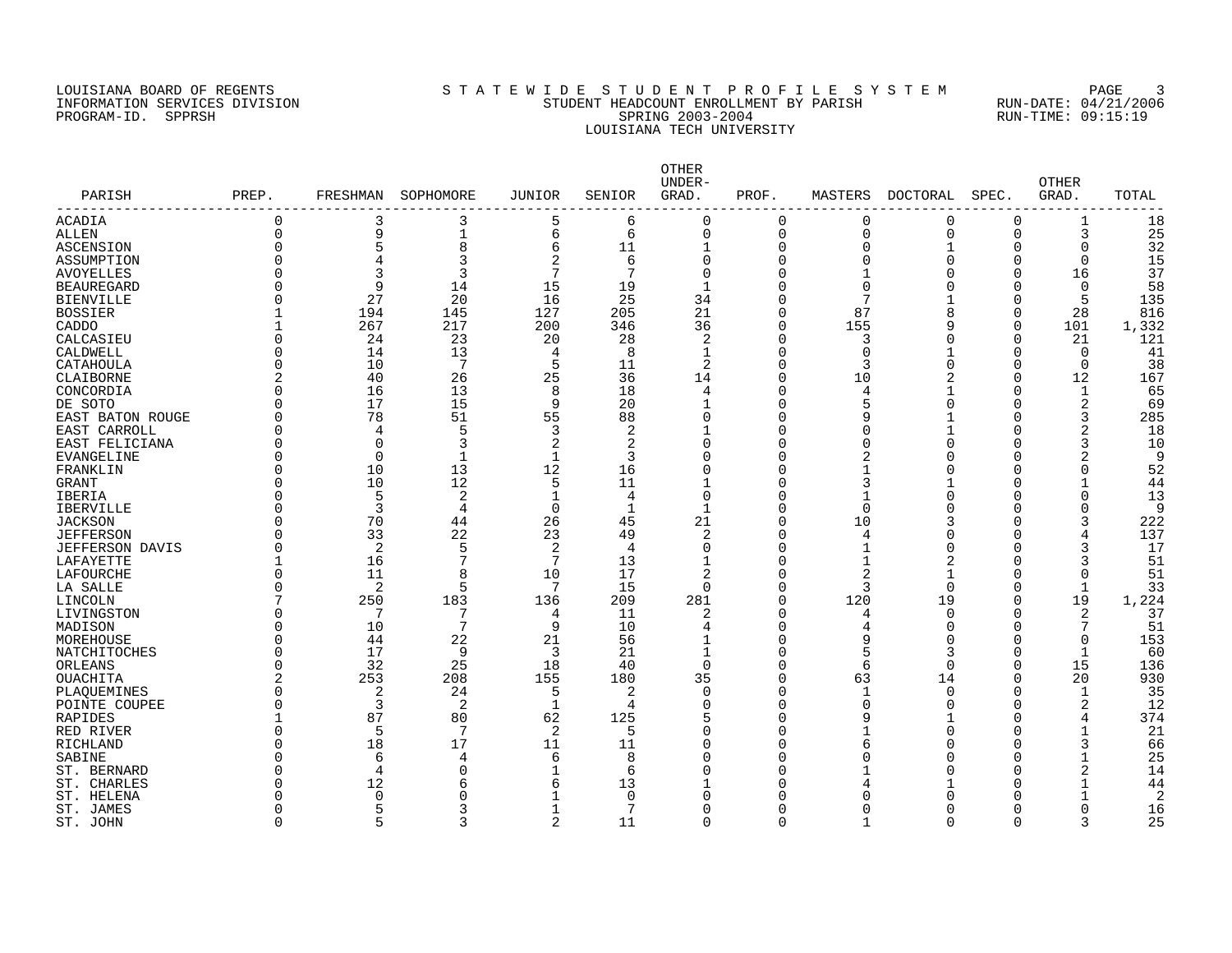### LOUISIANA BOARD OF REGENTS S T A T E W I D E S T U D E N T P R O F I L E S Y S T E M PAGE 4 INFORMATION SERVICES DIVISION STUDENT HEADCOUNT ENROLLMENT BY PARISH RUN-DATE: 04/21/2006 PROGRAM-ID. SPPRSH SPRING 2003-2004 RUN-TIME: 09:15:19 LOUISIANA TECH UNIVERSITY

| PARISH              | PREP. | FRESHMAN | SOPHOMORE | JUNIOR | SENIOR | OTHER<br>UNDER-<br>GRAD. | PROF. | MASTERS | DOCTORAL | SPEC. | <b>OTHER</b><br>GRAD. | TOTAL  |
|---------------------|-------|----------|-----------|--------|--------|--------------------------|-------|---------|----------|-------|-----------------------|--------|
| ST. LANDRY          |       |          |           |        |        |                          |       |         |          |       |                       | 19     |
| ST. MARTIN          |       |          |           |        |        |                          |       |         |          |       |                       |        |
| ST. MARY            |       |          |           |        |        |                          |       |         |          |       |                       | 10     |
| ST. TAMMANY         |       |          |           | 28     | 62     |                          |       |         |          |       |                       | 207    |
| TANGIPAHOA          |       |          |           |        |        |                          |       |         |          |       |                       | 44     |
| TENSAS              |       |          |           |        |        |                          |       |         |          |       |                       | 30     |
| TERREBONNE          |       | 15       |           |        | 13     |                          |       |         |          |       |                       | 39     |
| UNION               |       |          |           |        | 61     |                          |       |         |          |       |                       | 269    |
| VERMILLION          |       |          |           |        |        |                          |       |         |          |       |                       |        |
| <b>VERNON</b>       |       |          |           |        | 15     |                          |       |         |          |       |                       | 58     |
| WASHINGTON          |       |          |           |        | 13     |                          |       |         |          |       |                       | 33     |
| WEBSTER             |       |          | 58        |        | 81     |                          |       |         |          |       |                       | 345    |
| WEST BATON ROUGE    |       |          |           |        |        |                          |       |         |          |       |                       | 10     |
| WEST CARROLL        |       |          | 16        |        |        |                          |       |         |          |       |                       | 64     |
| WEST FELICIANA      |       |          |           |        |        |                          |       |         |          |       |                       | 13     |
| WINN                |       | 23       |           | 13     | 21     |                          |       |         |          |       |                       | 82     |
| LOUISIANA TOTALS    |       | 1,939    | 1,552     | 1,247  | 2,057  | 508                      |       | 624     | 76       |       | 361                   | 8,381  |
| OUT-OF-STATE TOTALS |       | 336      | 214       | 210    | 365    | 30                       |       | 101     | 30       |       | 13                    | 1,299  |
| FOREIGN TOTALS      |       | 34       | 27        | 46     | 63     |                          |       | 419     | 103      |       |                       | 708    |
| TOTAL STUDENTS      | 18    | 2,309    | 1,793     | 1,503  | 2,485  | 546                      | 0     | 1,144   | 209      |       | 381                   | 10,388 |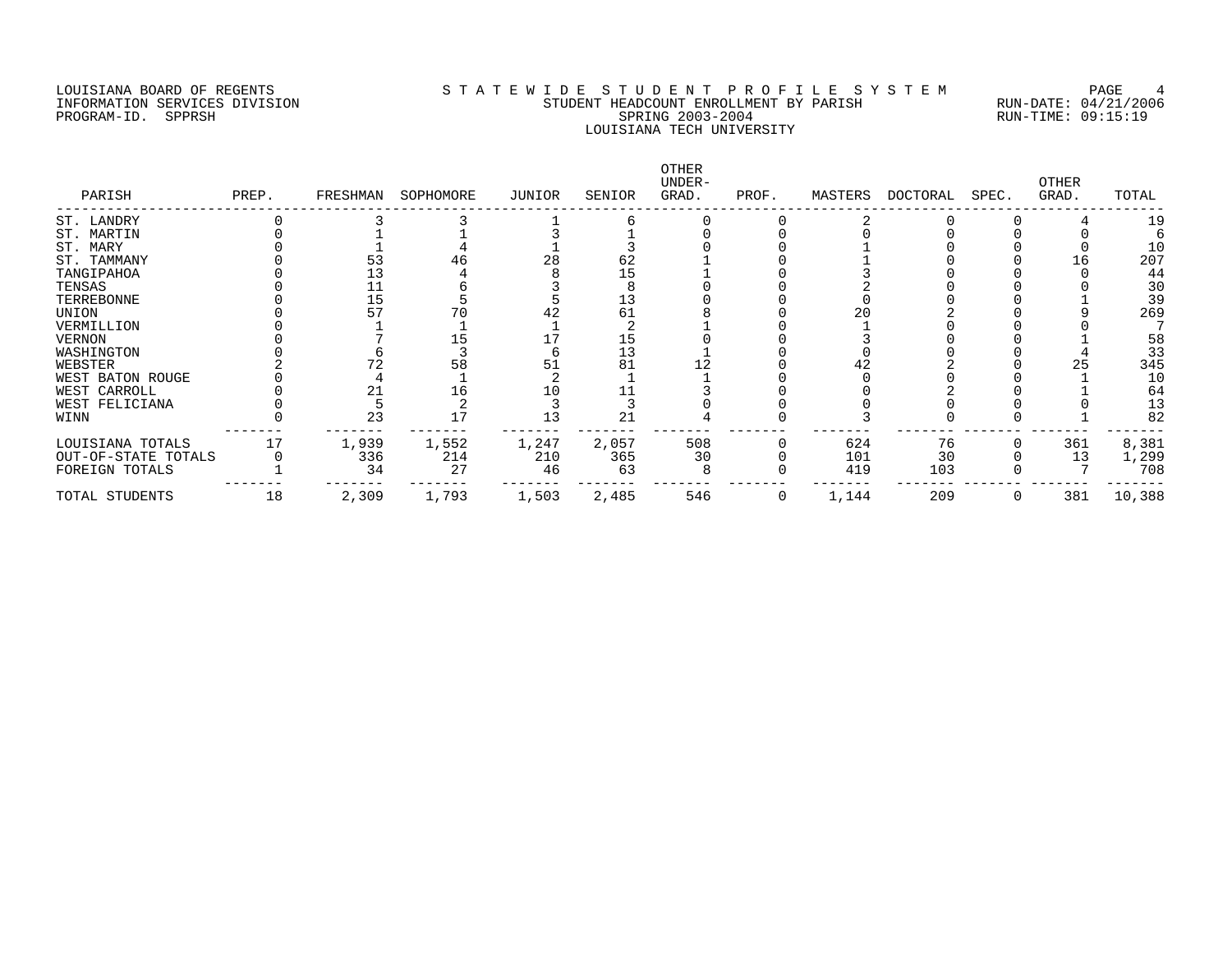#### LOUISIANA BOARD OF REGENTS SOURCLEARIE STA T E W I D E S T U D E N T P R O F I L E S Y S T E M PAGE 5 INFORMATION SERVICES DIVISION STUDENT HEADCOUNT ENROLLMENT BY PARISH RUN-DATE: 04/21/2006 PROGRAM-ID. SPPRSH SPRING 2003-2004 RUN-TIME: 09:15:19 MCNEESE STATE UNIVERSITY

| PARISH<br>------------- | PREP.                | FRESHMAN       | SOPHOMORE      | <b>JUNIOR</b>  | SENIOR            | OTHER<br>UNDER-<br>GRAD. | PROF.         | MASTERS      | DOCTORAL    | SPEC.        | <b>OTHER</b><br>GRAD.    | TOTAL     |
|-------------------------|----------------------|----------------|----------------|----------------|-------------------|--------------------------|---------------|--------------|-------------|--------------|--------------------------|-----------|
| <b>ACADIA</b>           | 0                    | 41             | 31             | 37             | 55                | $\Omega$                 | 0             | 24           | $\mathbf 0$ | 2            | 7                        | 197       |
| <b>ALLEN</b>            | 34                   | 79             | 32             | 30             | 50                | 5                        | 0             | 18           | $\mathbf 0$ | $\mathbf 1$  | 6                        | 255       |
| ASCENSION               | O                    | 2              | 3              | $\mathbf 1$    | 2                 | U                        | 0             | 1            | O           | <sup>n</sup> | O                        |           |
| ASSUMPTION              | O                    | 1              | 0              | $\mathbf 1$    | $\Omega$          |                          | 0             | 1            |             | ∩            |                          |           |
| <b>AVOYELLES</b>        | $\Omega$             | $\Omega$       | $\mathbf{1}$   | $\mathbf{1}$   | 3                 |                          | $\Omega$      | $\Omega$     |             | $\Omega$     | $\Omega$                 |           |
| <b>BEAUREGARD</b>       | 55                   | 113            | 86             | 86             | 89                |                          | $\Omega$      | 35           |             | 4            | 13                       | 482       |
| <b>BOSSIER</b>          | $\Omega$             | 4              | $\mathbf 0$    | 1              | 6                 | $\Omega$                 | O             | $\mathbf{1}$ |             | $\Omega$     | $\Omega$                 | 12        |
| CADDO                   | 0                    | 9              | 6              | 5              | 5                 | $\Omega$                 | 0             | $\Omega$     |             | 0            | 1                        | 26        |
| CALCASIEU               | 15                   | 1,250          | 828            | 715            | 1,018             | 22                       | 0             | 344          | O           | 12           | 135                      | 4,339     |
| CAMERON                 | 0                    | 64             | 36             | 42             | 45                | -1                       | 0             | 18           | U           | $\Omega$     | 2                        | 208       |
| CLAIBORNE               | 0                    | $\Omega$       | 0              | 1              | -1                | U                        | 0             | ∩            |             | U            | O                        |           |
| CONCORDIA               | 0                    |                | 0              |                | 0                 |                          | 0             |              |             | <sup>n</sup> |                          | 5         |
| DE SOTO                 | O                    | 3              | 3              | $\Omega$       | $\overline{1}$    |                          | $\Omega$      |              |             | ∩            |                          | 10        |
| EAST BATON ROUGE        | O                    | 16             | 14             | 9              | 20                |                          | 0             | 3            |             | ∩            |                          | 64        |
| EAST FELICIANA          | 0                    | $\mathbf{1}$   | 1              | $\mathbf 0$    | 5                 |                          | 0             |              |             | ∩            | $\Omega$                 | R         |
| EVANGELINE              | 0                    | 15             | 25             | 22             | 37                |                          | 0             | 15           |             |              |                          | 117       |
| FRANKLIN                | O                    | $\Omega$       | $\mathbf 1$    | $\Omega$       | ∩                 |                          | $\Omega$      | $\cap$       |             | n            |                          | 2         |
| <b>GRANT</b>            | O                    | $\Omega$       | 1              | $\Omega$       | $\Omega$<br>7     |                          | O             |              |             | ∩            | $\Omega$                 | 2         |
| IBERIA                  | O                    | 21             | 10             | 8              |                   |                          | 0             | 3            |             |              |                          | 51        |
| <b>IBERVILLE</b>        | $\Omega$<br>$\Omega$ | 2              | 1              |                | $\mathbf{1}$<br>5 |                          | O<br>$\Omega$ | $\cap$       |             | ∩            | $\Omega$<br>$\mathbf{1}$ | 25        |
| <b>JEFFERSON</b>        |                      | 5              | 4              | 5<br>81        |                   |                          |               | 5            |             | U            | 17                       |           |
| <b>JEFFERSON DAVIS</b>  | 10<br>0              | 129<br>35      | 106<br>16      | 11             | 131<br>19         |                          | O<br>0        | 49<br>8      |             | 6<br>U       |                          | 535<br>92 |
| LAFAYETTE<br>LAFOURCHE  | O                    | 3              |                | $\mathbf{1}$   | -1                | $\Omega$                 | O             | $\cap$       |             | <sup>n</sup> | 2                        |           |
| LA SALLE                | Ω                    | 4              | $\overline{2}$ | 1              | -1                |                          | C             |              |             | ∩            |                          |           |
| LINCOLN                 | U                    | $\Omega$       |                | $\Omega$       | 1                 | U                        | C             |              |             | n            |                          |           |
| LIVINGSTON              | Λ                    | 2              | 2              | 2              | 1                 |                          | C             |              |             |              |                          | 10        |
| MADISON                 | U                    | $\Omega$       |                | $\mathbf 0$    | $\Omega$          | U                        | O             | n            |             | <sup>n</sup> |                          |           |
| MOREHOUSE               |                      | $\Omega$       | $\mathbf{1}$   | $\mathbf 1$    | $\Omega$          |                          | C             |              |             |              |                          | 2         |
| NATCHITOCHES            | U                    | 3              | $\mathbf{1}$   | $\overline{2}$ | -1                |                          | O             |              |             | ∩            |                          |           |
| ORLEANS                 | U                    | 12             | 9              | $\overline{2}$ | 11                |                          | 0             |              |             | ∩            |                          | 44        |
| OUACHITA                | O                    | 5              | 3              | $\Omega$       | 5                 |                          | O             |              |             | ∩            | $\Omega$                 | 15        |
| PLAQUEMINES             | O                    | $\mathbf{1}$   | $\Omega$       | $\mathbf 0$    | 0                 |                          | O             |              |             | ∩            |                          |           |
| POINTE COUPEE           | O                    | 2              | $\mathbf 0$    | $\mathbf{1}$   | -1                |                          | 0             |              |             |              | $\Omega$                 |           |
| RAPIDES                 | 0                    | 24             | 16             | 11             | 14                |                          | 0             |              |             | ∩            |                          | 74        |
| RICHLAND                |                      | $\Omega$       | $\mathbf 0$    | $\mathbf 0$    | 1                 | O                        | O             |              |             |              |                          |           |
| SABINE                  |                      |                |                | 1              | 4                 |                          | C             |              |             | ∩            |                          |           |
| ST. BERNARD             |                      | 0              |                |                | 1                 |                          | 0             |              |             | ∩            |                          |           |
| ST. CHARLES             | O                    | 2              | б              | 5              | 1                 |                          | 0             |              |             | $\Omega$     |                          | 14        |
| ST. JAMES               |                      | $\Omega$       | $\Omega$       | $\Omega$       | 2                 |                          | O             | $\cap$       |             | $\cap$       |                          | 2         |
| ST. JOHN                | Λ                    | $\overline{2}$ | $\mathbf{1}$   | 2              | -1                |                          | O             | ∩            |             | ∩            | $\Omega$                 | 6         |
| ST. LANDRY              | Ω                    | 17             | 19             | 17             | 44                | 2                        | 0             | 20           |             |              | 8                        | 128       |
| ST. MARTIN              | U                    | 20             | 6              | $\mathbf{1}$   | 10                |                          | O             |              |             | $\Omega$     |                          | 40        |
| ST. MARY                |                      |                | 3              |                | 5                 |                          | U             |              |             |              |                          | 17        |
| ST. TAMMANY             |                      |                | 8              | 6              | 6                 |                          | ∩             |              |             |              |                          | 29        |
| TANGIPAHOA              | U                    | 6              | 2              | $\mathbf 1$    | 1                 |                          | 0             |              |             | <sup>0</sup> |                          | 11        |
| <b>TERREBONNE</b>       | $\Omega$             |                |                |                | $\mathbf{z}$      |                          | $\Omega$      |              |             | U            |                          | 14        |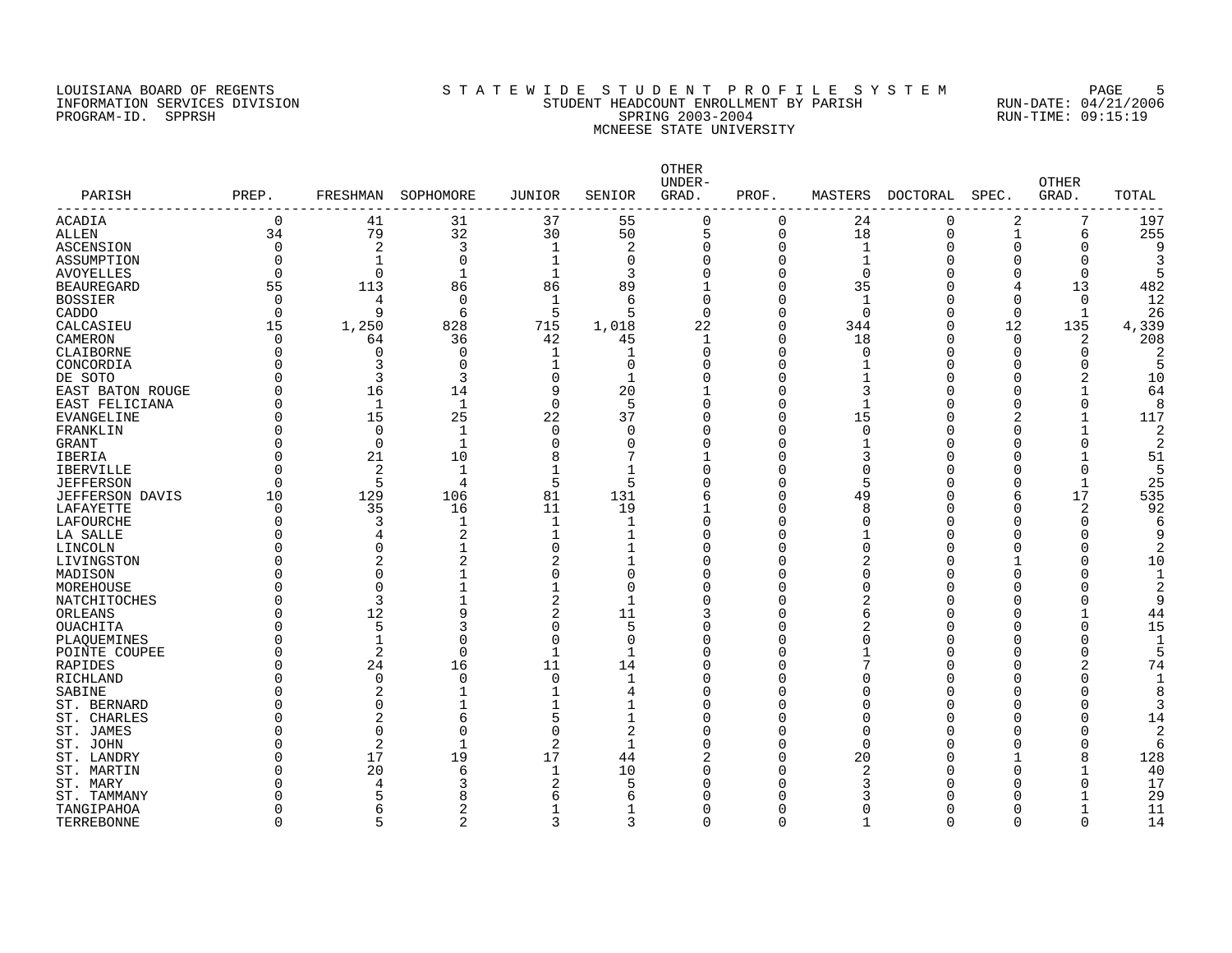### LOUISIANA BOARD OF REGENTS SOURCLEARIE STA T E W I D E S T U D E N T P R O F I L E S Y S T E M PAGE 6 INFORMATION SERVICES DIVISION STUDENT HEADCOUNT ENROLLMENT BY PARISH RUN-DATE: 04/21/2006 PROGRAM-ID. SPPRSH SPRING 2003-2004 RUN-TIME: 09:15:19 MCNEESE STATE UNIVERSITY

| PARISH              | PREP. | FRESHMAN | SOPHOMORE | JUNIOR | SENIOR | OTHER<br>UNDER-<br>GRAD. | PROF. | MASTERS | DOCTORAL | SPEC. | OTHER<br>GRAD. | TOTAL |
|---------------------|-------|----------|-----------|--------|--------|--------------------------|-------|---------|----------|-------|----------------|-------|
| UNION               |       |          |           |        |        |                          |       |         |          |       |                |       |
| VERMILLION          |       |          | 20        | 23     | 32     |                          |       |         |          |       |                | 121   |
| VERNON              |       | 43       | 23        | 22     |        |                          |       |         |          |       |                | 142   |
| WASHINGTON          |       |          |           |        |        |                          |       |         |          |       |                |       |
| WEBSTER             |       |          |           |        |        |                          |       |         |          |       |                |       |
| WEST BATON ROUGE    |       |          |           |        |        |                          |       |         |          |       |                |       |
| WEST FELICIANA      |       |          |           |        |        |                          |       |         |          |       |                |       |
| LOUISIANA TOTALS    | 114   | 1,997    | 1,339     | 1,167  | 1,680  | 45                       |       | 603     |          | 30    | 211            | 7,186 |
| OUT-OF-STATE TOTALS |       | 126      |           | 65     | 122    |                          |       | 38      |          |       |                | 458   |
| FOREIGN TOTALS      |       | 38       | 33        | 25     | 28     |                          |       | 107     |          |       |                | 236   |
| TOTAL STUDENTS      | 114   | 2,161    | 1,469     | 1,257  | 1,830  | 46                       |       | 748     |          | 33    | 222            | 7,880 |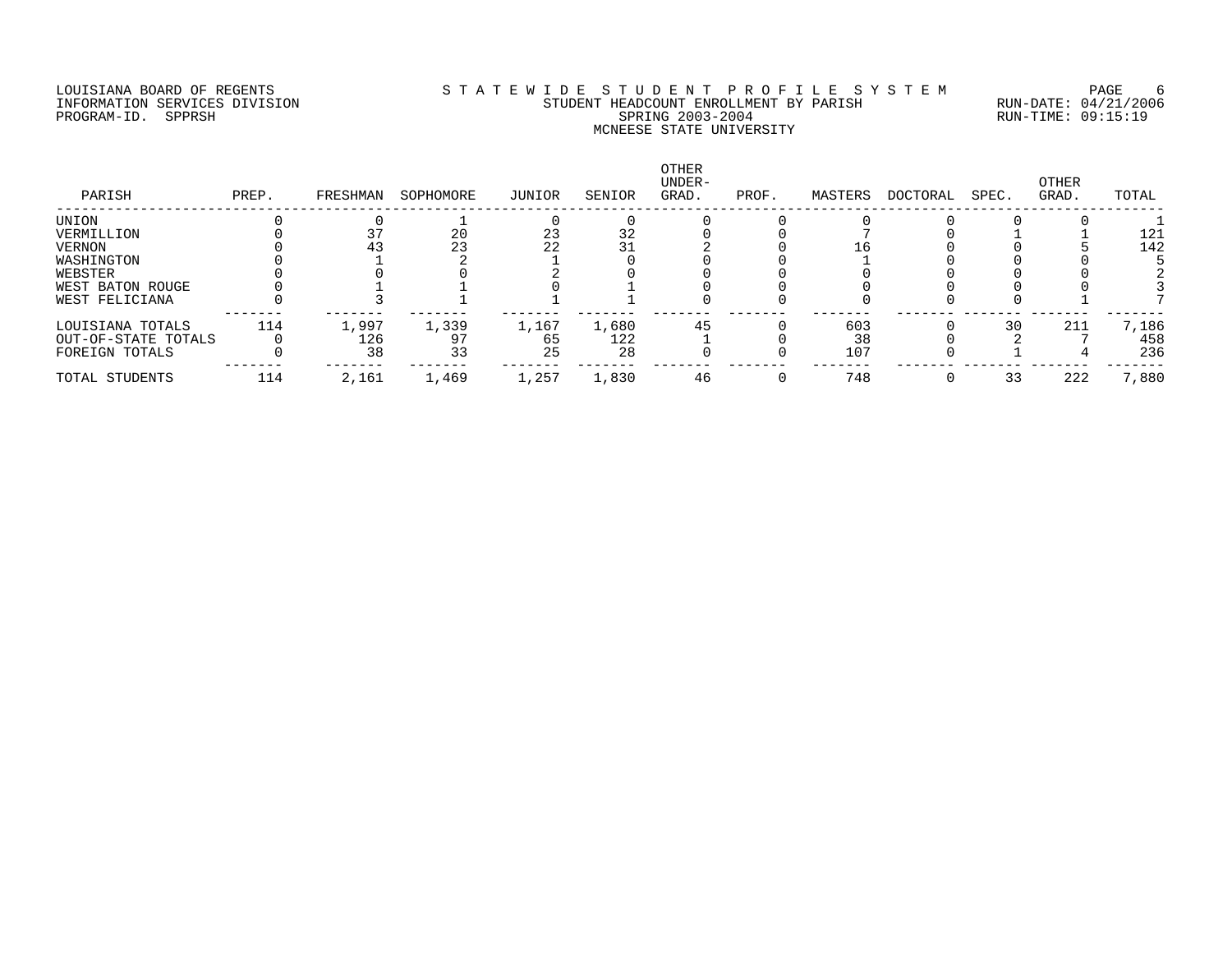#### LOUISIANA BOARD OF REGENTS SOURCLEARIE STA T E W I D E S T U D E N T P R O F I L E S Y S T E M PAGE 7 INFORMATION SERVICES DIVISION STUDENT HEADCOUNT ENROLLMENT BY PARISH RUN-DATE: 04/21/2006 PROGRAM-ID. SPPRSH SPRING 2003-2004 RUN-TIME: 09:15:19 NICHOLLS STATE UNIVERSITY

| PARISH<br>--------------- | PREP.        | FRESHMAN     | SOPHOMORE      | <b>JUNIOR</b>  | SENIOR       | OTHER<br>UNDER-<br>GRAD. | PROF.    | MASTERS        | DOCTORAL | SPEC.    | <b>OTHER</b><br>GRAD. | TOTAL |
|---------------------------|--------------|--------------|----------------|----------------|--------------|--------------------------|----------|----------------|----------|----------|-----------------------|-------|
| ACADIA                    | $\Omega$     | 0            | $\mathbf 0$    | 0              | 2            | $\mathbf{1}$             | $\Omega$ | 0              | 0        | 0        | $\Omega$              |       |
| <b>ALLEN</b>              | $\Omega$     | 2            | $\overline{2}$ | $\overline{0}$ | 1            | $\mathbf 0$              | 0        | $\mathbf 0$    | $\Omega$ | $\Omega$ | $\Omega$              |       |
| ASCENSION                 | $\Omega$     | 36           | 20             | 13             | 18           | $\mathbf{1}$             | 0        | 9              | O        | O        | 3                     | 100   |
| ASSUMPTION                | $\Omega$     | 85           | 51             | 38             | 61           | $\mathbf{1}$             | $\Omega$ | 21             | O        | 0        |                       | 260   |
| <b>AVOYELLES</b>          | $\Omega$     | -1           | $\mathbf{1}$   | $\Omega$       | 3            | 1                        | $\Omega$ | $\cap$         |          | U        |                       |       |
| <b>BEAUREGARD</b>         |              | $\mathbf{1}$ | 1              | $\Omega$       | $\Omega$     | $\Omega$                 | $\Omega$ | ∩              |          | U        |                       |       |
| <b>BOSSIER</b>            | O            |              |                | O              |              | $\Omega$                 | 0        |                |          | O        |                       |       |
| CADDO                     |              | 2            |                | 2              | 4            | $\Omega$                 | 0        |                |          | U        |                       | Q     |
| CALCASIEU                 |              |              | 3              | O              | 4            | $\Omega$                 | 0        |                |          | U        | $\Omega$              | 11    |
| CAMERON                   |              |              | $\Omega$       |                |              | $\Omega$                 | O        |                |          | U        |                       |       |
| CATAHOULA                 | U            | $\Omega$     | $\Omega$       | U              | $\Omega$     | O                        | U        |                |          | U        |                       |       |
| CONCORDIA                 |              | 5            |                |                |              | $\Omega$                 | U        |                | U        | U        |                       |       |
| DE SOTO                   | O            | $\Omega$     | 1              | $\Omega$       | $\Omega$     | $\Omega$                 | U        |                |          | O        |                       |       |
| EAST BATON ROUGE          |              | 23           | 14             | 16             | 14           | $\Omega$                 | O        |                | O        |          |                       | 71    |
| <b>EVANGELINE</b>         | $\Omega$     | $\Omega$     | $\overline{2}$ | $\overline{a}$ | $\Omega$     | $\Omega$                 | 0        |                |          | 0        |                       |       |
| FRANKLIN                  | $\Omega$     | $\mathbf{1}$ | $\mathbf 0$    | $\Omega$       | $\Omega$     | $\Omega$                 | U        | $\cap$         | ∩        | O        |                       |       |
| IBERIA                    | $\Omega$     | 18           | 21             | 7              | 7            | $\Omega$                 | O        | 9              | ∩        | U        | 2                     | 64    |
| <b>IBERVILLE</b>          | $\Omega$     | 15           | 4              | 9              | 14           | O                        | $\Omega$ | -1             | O        | U        |                       | 44    |
| <b>JEFFERSON</b>          | $\Omega$     | 100          | 47             | 35             | 74           | 3                        | $\Omega$ | 18             | ∩        |          | 4                     | 282   |
| <b>JEFFERSON DAVIS</b>    | $\Omega$     | $\Omega$     | $\mathbf{1}$   | $\Omega$       | $\mathbf{1}$ | $\Omega$                 | $\Omega$ | $\Omega$       |          | O        | $\Omega$              |       |
| LAFAYETTE                 | $\Omega$     | $\mathsf{R}$ | $\overline{2}$ | 2              | 6            | $\mathbf{1}$             | $\Omega$ | $\Omega$       |          | O        | $\mathbf{1}$          | 20    |
|                           | $\Omega$     | 533          | 403            | 318            | 503          | 16                       | $\Omega$ | 208            |          | 8        | 47                    | 2,036 |
| LAFOURCHE                 | <sup>0</sup> |              |                |                | $\Omega$     | $\Omega$                 | $\Omega$ | $\cap$         |          | $\Omega$ | $\Omega$              |       |
| LINCOLN                   | O            | 1<br>9       | 0<br>5         | -1             |              |                          | $\Omega$ | ∩              |          | O        | O                     | 17    |
| LIVINGSTON                | $\Omega$     |              | $\mathbf{1}$   | $\Omega$       | 1            |                          |          |                |          |          |                       |       |
| MOREHOUSE                 |              | $\Omega$     |                |                | $\mathbf 0$  | $\Omega$                 | 0        |                |          | O        |                       | 1     |
| NATCHITOCHES              | $\Omega$     | $\Omega$     | 2              | $\mathbf 0$    | 2            | $\Omega$                 | 0        |                |          | O        |                       |       |
| ORLEANS                   | $\Omega$     | 81           | 26             | 27             | 38           | $\Omega$                 | O        |                |          |          |                       | 176   |
| OUACHITA                  | $\Omega$     | $\mathbf 1$  | 5              | -1             | $\Omega$     | $\Omega$                 | O        | ∩              |          | U        |                       |       |
| PLAQUEMINES               | ∩            | 11           | 5              | 6              | 3            | $\Omega$                 | O        |                |          | U        |                       | 26    |
| POINTE COUPEE             |              |              | 3              | O              | $\Omega$     | $\Omega$                 | O        | ∩              |          | O        |                       |       |
| RAPIDES                   |              | $\Omega$     | 2              | 2              | 4            | $\Omega$                 | O        | $\cap$         |          | O        |                       | 8     |
| SABINE                    |              |              | $\mathbf 0$    | $\Omega$       | $\Omega$     | O                        | O        | $\Omega$       |          | O        |                       |       |
| ST. BERNARD               |              | 5            | $\overline{2}$ | 6              | 5            | ∩                        | O        | $\cap$         |          | U        | $\Omega$              | 18    |
| ST. CHARLES               | $\Omega$     | 79           | 38             | 41             | 50           |                          | 0        | 11             | O        | O        | 2                     | 222   |
| ST. JAMES                 | $\Omega$     | 60           | 34             | 26             | 45           |                          | $\Omega$ | 18             | O        | O        | 8                     | 192   |
| ST. JOHN                  | $\Omega$     | 40           | 11             | 13             | 19           | $\Omega$                 | $\Omega$ | 10             | O        | O        | O                     | 93    |
| ST. LANDRY                | $\Omega$     | 3            | $\overline{2}$ | $\overline{2}$ | $\mathbf{1}$ | $\Omega$                 | $\Omega$ | $\Omega$       | ∩        | O        | $\Omega$              | 8     |
| ST. MARTIN                | $\Omega$     | $\mathbf{1}$ | 3              | $\Omega$       | $\mathbf{1}$ | $\Omega$                 | $\Omega$ | $\mathbf{1}$   |          | $\Omega$ | $\Omega$              | 6     |
| ST. MARY                  | $\Omega$     | 222          | 110            | 83             | 126          | 7                        | $\Omega$ | 36             |          | 2        | 10                    | 596   |
| ST. TAMMANY               | $\Omega$     | 16           | 11             | 6              | 7            | ∩                        | U        | $\mathbf{1}$   |          | O        | $\Omega$              | 41    |
| TANGIPAHOA                | $\Omega$     | 3            | 3              | 3              | $\mathbf{1}$ | O                        | $\Omega$ | 2              |          | O        | $\Omega$              | 12    |
| TENSAS                    | $\Omega$     | $\mathbf{1}$ | 0              | $\Omega$       | $\mathbf{1}$ | $\Omega$                 | $\Omega$ | $\Omega$       |          | O        | $\mathbf 0$           | 2     |
| TERREBONNE                | $\Omega$     | 633          | 424            | 310            | 451          | 9                        | $\Omega$ | 177            |          | 5        | 51                    | 2,060 |
| VERMILLION                |              | 2            | 3              | 5              | 4            | $\Omega$                 | U        | ∩              |          | O        | $\Omega$              | 14    |
| <b>VERNON</b>             |              |              |                |                | ∩            | U                        | U        |                |          |          | <sup>0</sup>          |       |
| WASHINGTON                | <sup>0</sup> |              | 0              |                | O            | O                        | 0        |                |          | O        | <sup>0</sup>          |       |
| WEBSTER                   | $\Omega$     |              | $\Omega$       | ำ              | $\Omega$     | $\Omega$                 | $\Omega$ | $\overline{2}$ | U        | $\Omega$ | ∩                     |       |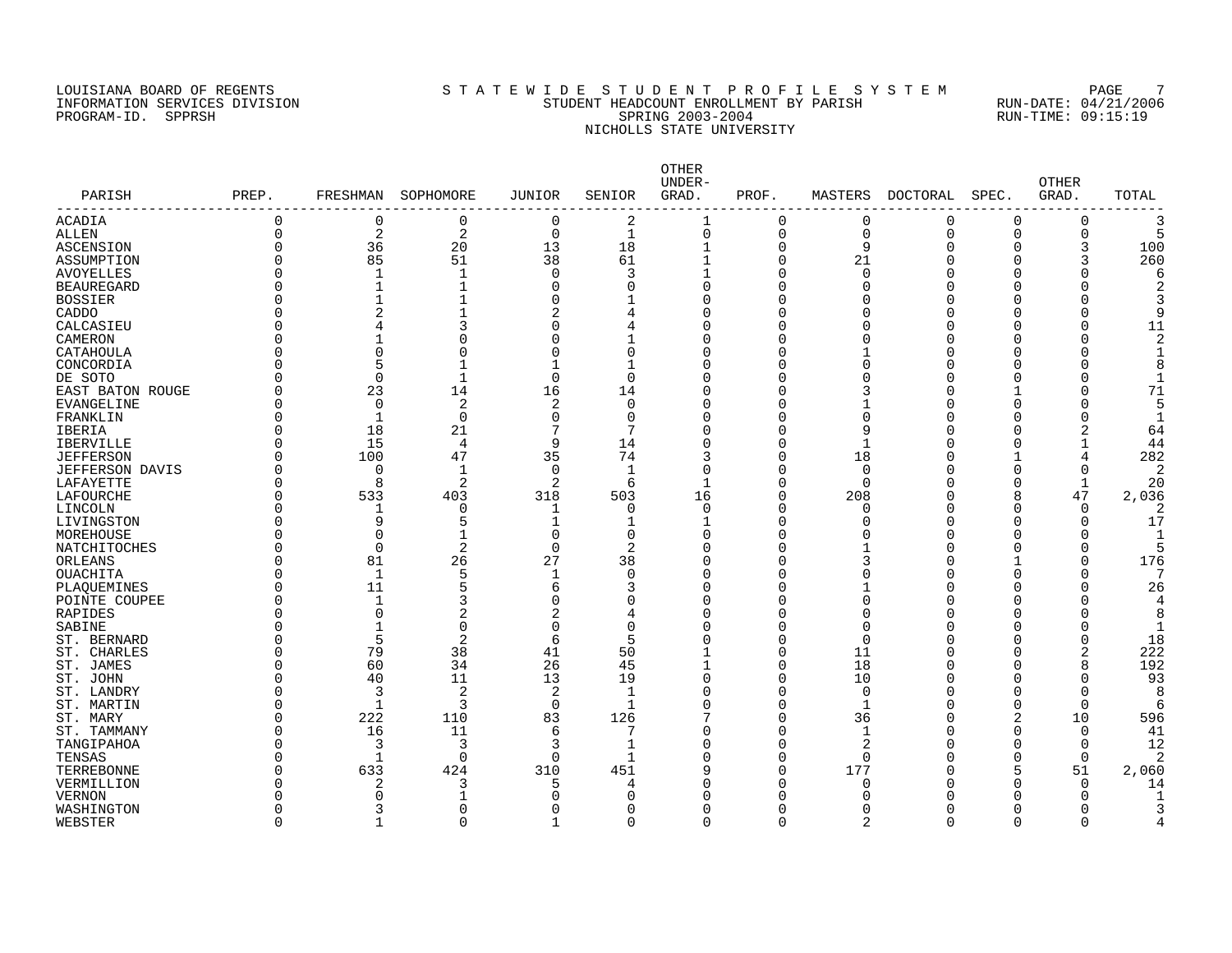## LOUISIANA BOARD OF REGENTS SOURCLEARIE STA T E W I D E S T U D E N T P R O F I L E S Y S T E M PAGE 8 INFORMATION SERVICES DIVISION STUDENT HEADCOUNT ENROLLMENT BY PARISH RUN-DATE: 04/21/2006 PROGRAM-ID. SPPRSH SPRING 2003-2004 RUN-TIME: 09:15:19 NICHOLLS STATE UNIVERSITY

| PARISH                                                    | PREP. | FRESHMAN | SOPHOMORE   | JUNIOR          | SENIOR             | <b>OTHER</b><br>UNDER-<br>GRAD. | PROF. | MASTERS   | DOCTORAL | SPEC. | OTHER<br>GRAD. | TOTAL              |
|-----------------------------------------------------------|-------|----------|-------------|-----------------|--------------------|---------------------------------|-------|-----------|----------|-------|----------------|--------------------|
| WEST BATON ROUGE<br>WEST FELICIANA<br>WINN                |       |          |             |                 |                    |                                 |       |           |          |       |                |                    |
| LOUISIANA TOTALS<br>OUT-OF-STATE TOTALS<br>FOREIGN TOTALS |       | 2,017    | 1,269<br>26 | 978<br>40<br>10 | 1,475<br>6 1<br>13 |                                 |       | 535<br>19 |          | 18    | 132            | 6,467<br>179<br>65 |
| TOTAL STUDENTS                                            |       | 2,074    | 1,302       | 1,028           | 1,549              | 49                              |       | 555       |          | 20    | 134            | 6,711              |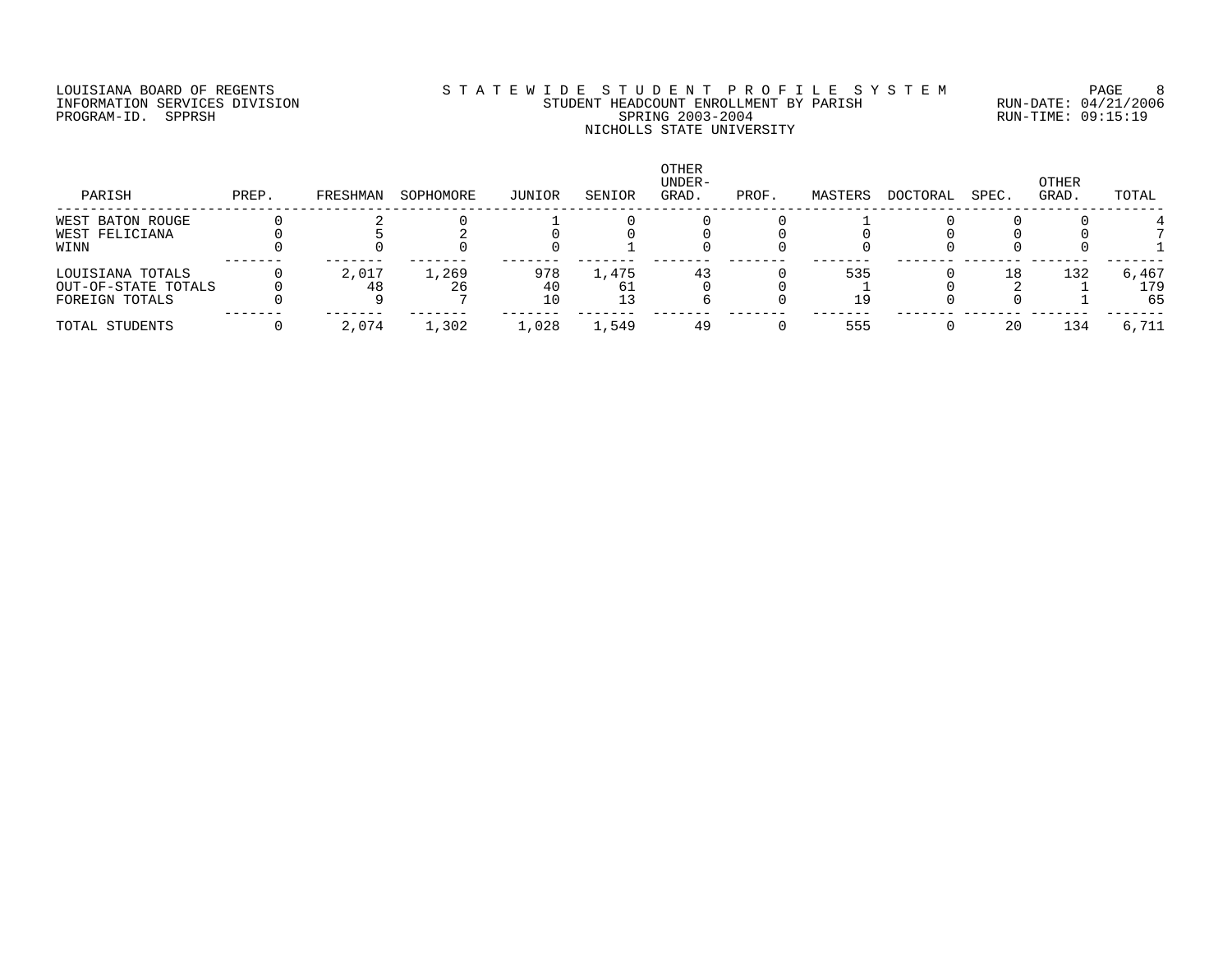## LOUISIANA BOARD OF REGENTS SOURCLEARIE WIDE STUDENT PROFILE SYSTEM PAGE 9 INFORMATION SERVICES DIVISION STUDENT HEADCOUNT ENROLLMENT BY PARISH RUN-DATE: 04/21/2006 PROGRAM-ID. SPPRSH SPRING 2003-2004 RUN-TIME: 09:15:19 UNIVERSITY OF LA. AT MONROE

| PARISH                 | PREP.                | FRESHMAN       | SOPHOMORE      | JUNIOR               | SENIOR         | OTHER<br>UNDER-<br>GRAD. | PROF.          | MASTERS        | DOCTORAL            | SPEC.       | <b>OTHER</b><br>GRAD. | TOTAL     |
|------------------------|----------------------|----------------|----------------|----------------------|----------------|--------------------------|----------------|----------------|---------------------|-------------|-----------------------|-----------|
| ACADIA                 | $\Omega$             | 1              | 2              | 1                    | 7              | $\Omega$                 | 4              | 1              | 0                   | $\Omega$    | 0                     | 16        |
| ALLEN                  | $\Omega$             | 1              | 2              | $\overline{4}$       | $\overline{2}$ | $\Omega$                 | 2              | $\mathbf{1}$   | $\Omega$            | $\Omega$    | 0                     | 12        |
| ASCENSION              | $\Omega$             | $\mathbf 0$    | $\mathbf{1}$   | $\mathbf{1}$         | 4              | $\Omega$                 | $\overline{2}$ | $\overline{2}$ | $\Omega$            | 0           | 0                     | 10        |
| ASSUMPTION             | $\Omega$             | $\Omega$       | $\mathbf{1}$   |                      | 3              | $\Omega$                 | 0              | $\Omega$       | $\Omega$            | C           | $\Omega$              | 5         |
| <b>AVOYELLES</b>       | $\Omega$             | 8              | 5              | 5                    | 8              | $\Omega$                 | 3              | $\Omega$       | Ω                   | C           |                       | 30        |
| <b>BEAUREGARD</b>      | ∩                    | 3              | 4              | 5                    | 2              |                          | 2              |                |                     | O           | $\Omega$              | 18        |
| <b>BIENVILLE</b>       | $\Omega$             | $\overline{4}$ | 4              | $\overline{4}$       | 3              |                          | 2              | $\Omega$       |                     | C           | 1                     | 19        |
| <b>BOSSIER</b>         | $\Omega$             | 28             | 17             | 20                   | 30             | $\Omega$                 | 14             | 5              | $\Omega$            | C           | 0                     | 114       |
| CADDO                  | $\Omega$             | 29             | 34             | 18                   | 64             | $\Omega$                 | 13             | 7              | U                   | O           | U                     | 165       |
| CALCASIEU              | $\Omega$             | 20             | 8              | 7                    | 16             | $\Omega$                 | 28             | 4              |                     | C           | O                     | 84        |
| CALDWELL               | $\Omega$             | 34             | 14             | 21                   | 30             | $\Omega$                 | 0              | 17             | O                   |             | 4                     | 121       |
| CAMERON                | $\Omega$             | $\Omega$       | 0              | 1                    | -1             | $\Omega$                 | 1              | $\Omega$       | C                   | O           |                       | 3         |
| CATAHOULA              | $\Omega$             | 18             | 4              | 9                    | 23             | $\Omega$                 | 2              | 5              | O                   | -1          | $\mathbf{1}$          | 63        |
| CLAIBORNE              | $\Omega$             | 2              | 3              | 6                    | 4              | $\Omega$                 | $\Omega$       |                | C                   | $\Omega$    | $\Omega$              | 16        |
| CONCORDIA              | ∩                    | 30             | 16             | 21                   | 28             | $\Omega$                 | $\mathbf{1}$   | 8              | -1                  | -1          | 6                     | 112       |
| DE SOTO                | ∩                    | 3              | $\mathbf 0$    | $\overline{4}$       | 8              | $\Omega$                 | $\Omega$       | 3              | $\Omega$            | $\Omega$    | 0                     | 18        |
| EAST BATON ROUGE       | $\Omega$             | 27             | 16             | 16                   | 21             | $\Omega$                 | 38             | 5              | O                   | 0           | 0                     | 123       |
| EAST CARROLL           | $\Omega$             | 21             | 13             | 11                   | 15             | $\Omega$                 | $\mathbf 1$    | 11             |                     | $\Omega$    | 4                     | 78        |
| EAST FELICIANA         | $\Omega$             | $\Omega$       | $\Omega$       | $\Omega$             | 3              | $\Omega$                 | $\Omega$       | $\Omega$       | C                   | C           | O                     | 3         |
| <b>EVANGELINE</b>      | $\Omega$             | $\overline{4}$ | 3              | 5                    | 4              | $\Omega$                 | 8              | $\Omega$       | U                   | C           | $\Omega$              | 24        |
| FRANKLIN               | 1                    | 91             | 74             | 54                   | 86             | $\Omega$                 | 6              | 19             | O                   | n           | 17                    | 348       |
| <b>GRANT</b>           | $\Omega$             | 15             | 3              | 7                    | 5              | $\Omega$                 | 6              | 1              | C                   | $\Omega$    | $\Omega$              | 37        |
| IBERIA                 | $\Omega$             | 6              | 1              | 9                    | 6              | O                        | б              | $\Omega$       | C                   | O           | $\Omega$              | 28        |
| <b>IBERVILLE</b>       | $\Omega$             | $\overline{2}$ | $\mathbf{1}$   | $\mathbf{1}$         | $\overline{2}$ | $\Omega$                 | 1              | ∩              | U                   | O           | O                     | 7         |
| <b>JACKSON</b>         | $\Omega$             | 33             | 13             | 13                   | 12             | $\Omega$                 | 6              |                | C                   |             | 0                     | 82        |
| <b>JEFFERSON</b>       | $\Omega$             | 19             | 5              | 11                   | 29             | $\Omega$                 | 17             |                | C                   | O           | 0                     | 85        |
| <b>JEFFERSON DAVIS</b> | $\Omega$             | 8              | $\overline{2}$ | 7                    | 4              | $\Omega$                 | 4              | $\Omega$       | C                   | C           |                       | 25        |
| LAFAYETTE              | $\Omega$             | 9              | 5              | 6                    | 10             | $\Omega$                 | 11             |                | C                   | C           | 0                     | 42        |
| LAFOURCHE              | ∩                    | $\overline{2}$ | 1              | 5                    | 3              | $\Omega$                 | 9              |                | U                   | U           |                       | 21        |
| LA SALLE               | $\Omega$             | 24             | 23             | 18                   | 17             | $\Omega$                 | 3              | 4              | U                   | C           |                       | 90        |
| LINCOLN                |                      | 23             | 8              | 22                   | 28             | $\Omega$                 | 4              | 13             |                     |             | 3                     | 110       |
| LIVINGSTON             | $\Omega$             | 6              | 4              | $\overline{4}$       | 6              |                          | 4              | 0              | C                   | 0           |                       | 24        |
| MADISON                | $\Omega$             | 50             | 18             | 18                   | 29             | $\Omega$                 | $\Omega$       | 11             | C                   | $\Omega$    | 4                     | 130       |
| MOREHOUSE              | $\Omega$             | 144            | 62             | 71                   | 114            | $\Omega$                 | 3              | 35             |                     | $\mathbf 1$ | 8                     | 439       |
| NATCHITOCHES           | $\Omega$             | 12             | 10             | 6                    | 12             | $\Omega$                 | 4              | $\overline{2}$ | $\Omega$            | $\Omega$    | $\Omega$              | 46        |
| ORLEANS                | $\Omega$             | 13             | 10             | 8                    | 18             | $\Omega$                 | 9              | 2              | $\Omega$            | 0           | $\mathbf 0$           | 60        |
| <b>OUACHITA</b>        | 15                   | 904            | 563            | 470                  | 883            | $\Omega$                 | 34             | 258            | 18                  | 11          | 80                    | 3,236     |
| PLAOUEMINES            | $\Omega$             | 4              | $\mathbf{1}$   | $\mathbf{1}$         | 2              | $\Omega$                 | 3              | $\mathbf 0$    | $\Omega$            | $\mathbf 0$ | $\Omega$              | 11        |
| POINTE COUPEE          | $\Omega$             | $\Omega$       | $\Omega$       | $\Omega$             | $\mathbf{1}$   | $\Omega$                 | 3              | $\Omega$       | U                   | $\Omega$    | $\Omega$              | $\Delta$  |
| <b>RAPIDES</b>         | $\Omega$             | 33             | 33             | 21                   | 56             | $\Omega$                 | 15             | 10             | U                   | C           | $\mathbf 1$           | 169       |
|                        | $\Omega$             | 2              | 2              | 1                    | -1             | $\Omega$                 |                | $\Omega$       | O                   | n           | $\Omega$              |           |
| RED RIVER              |                      |                |                |                      |                |                          | 1              |                |                     |             |                       |           |
| RICHLAND               | $\Omega$<br>$\Omega$ | 103            | 73<br>2        | 51<br>$\overline{2}$ | 93<br>3        | $\Omega$<br>$\Omega$     | 6<br>3         | 21             | $\overline{2}$<br>O | 2<br>O      | 6<br>$\Omega$         | 357<br>14 |
| SABINE<br>ST. BERNARD  |                      | 3              | $\mathbf{1}$   | $\Omega$             |                |                          | 8              | 0<br>∩         | U                   | O           | 0                     | 15        |
|                        | ∩                    |                |                | 5                    |                |                          |                | ∩              |                     | U           | U                     |           |
| ST. CHARLES            | $\Omega$             | $\Omega$       | 2              |                      | $\Omega$       |                          | $\Omega$       | $\Omega$       |                     |             | Ω                     | 20        |
| ST. HELENA             |                      |                | 1              | $\Omega$             |                |                          |                |                |                     |             |                       | 2         |
| ST. JAMES              | $\Omega$             | $\sqrt{2}$     | $\overline{a}$ | $\Omega$             | $\Omega$       | $\cap$                   | $\Omega$       | $\Omega$       | U                   | $\Omega$    | 0                     | 8         |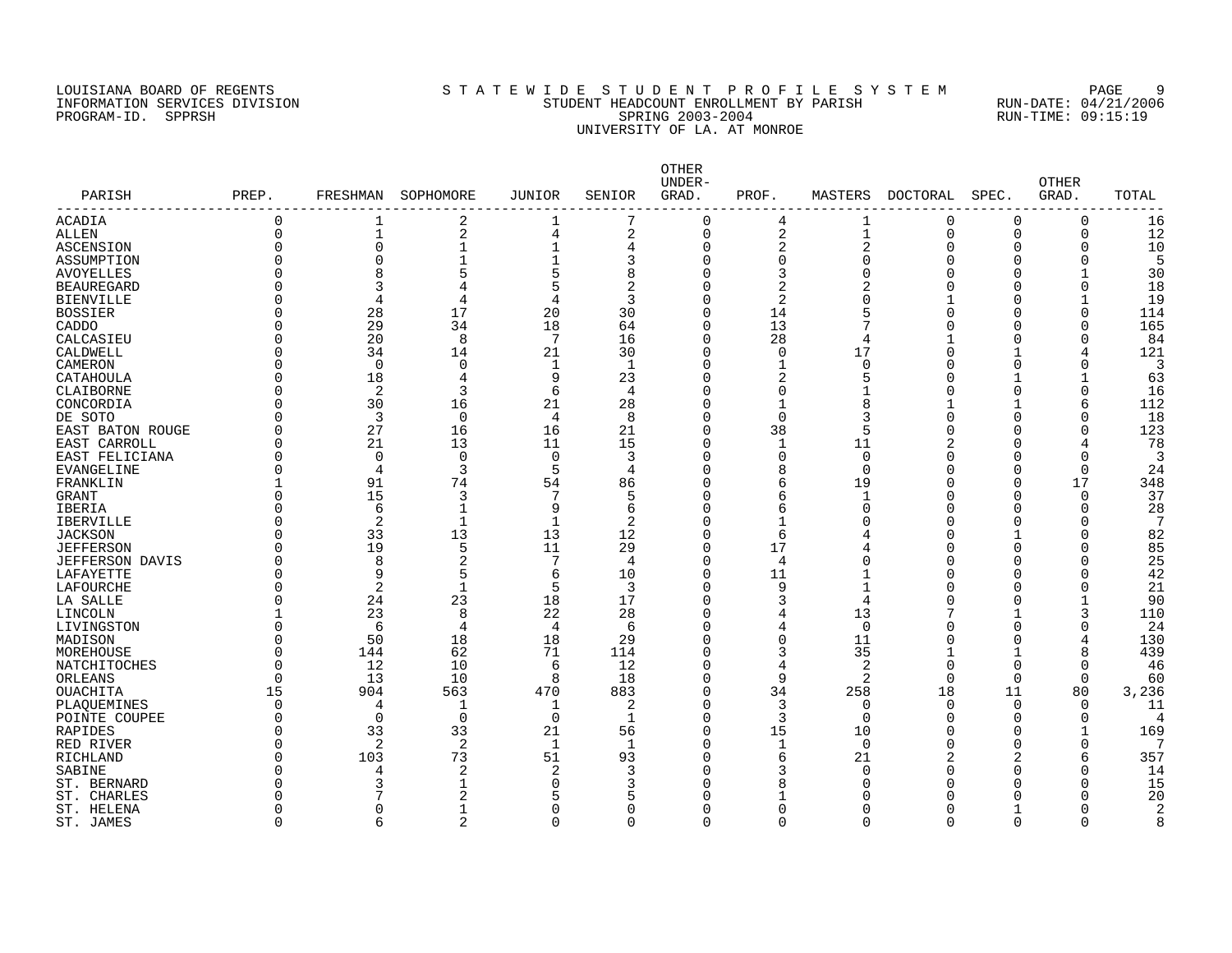# LOUISIANA BOARD OF REGENTS S T A T E W I D E S T U D E N T P R O F I L E S Y S T E M PAGE 10 INFORMATION SERVICES DIVISION STUDENT HEADCOUNT ENROLLMENT BY PARISH RUN-DATE: 04/21/2006 PROGRAM-ID. SPPRSH SPRING 2003-2004 RUN-TIME: 09:15:19 UNIVERSITY OF LA. AT MONROE

| PARISH              | PREP. | FRESHMAN | SOPHOMORE | JUNIOR | SENIOR | OTHER<br>UNDER-<br>GRAD. | PROF. | MASTERS | DOCTORAL | SPEC. | <b>OTHER</b><br>GRAD. | TOTAL |
|---------------------|-------|----------|-----------|--------|--------|--------------------------|-------|---------|----------|-------|-----------------------|-------|
| ST. JOHN            |       |          |           |        |        |                          |       |         |          |       |                       | 24    |
| ST. LANDRY          |       |          |           |        | 16     |                          |       |         |          |       |                       | 49    |
| ST. MARTIN          |       |          |           |        |        |                          |       |         |          |       |                       |       |
| ST. MARY            |       |          |           |        |        |                          |       |         |          |       |                       | 14    |
| ST. TAMMANY         |       |          |           |        |        |                          |       |         |          |       |                       | 44    |
| TANGIPAHOA          |       |          |           |        |        |                          |       |         |          |       |                       | 43    |
| TENSAS              |       | 14       |           |        |        |                          |       |         |          |       |                       | 36    |
| TERREBONNE          |       |          |           |        |        |                          |       |         |          |       |                       | 16    |
| UNION               |       |          | 23        |        | 34     |                          |       |         |          |       |                       | 125   |
| VERMILLION          |       |          |           |        |        |                          |       |         |          |       |                       | 30    |
| VERNON              |       |          |           |        |        |                          |       |         |          |       |                       | 39    |
| WASHINGTON          |       |          |           |        |        |                          |       |         |          |       |                       | 15    |
| WEBSTER             |       |          |           |        |        |                          |       |         |          |       |                       | 52    |
| WEST BATON ROUGE    |       |          |           |        |        |                          |       |         |          |       |                       |       |
| WEST CARROLL        |       |          |           |        | 56     |                          |       |         |          |       |                       | 224   |
| WEST FELICIANA      |       |          |           |        |        |                          |       |         |          |       |                       |       |
| WINN                |       | 18       |           |        |        |                          |       |         |          |       |                       | 35    |
| LOUISIANA TOTALS    |       | 1,961    | 1,191     | 1,073  | 1,895  |                          | 362   | 501     | 40       | 23    | 150                   | 7,213 |
| OUT-OF-STATE TOTALS |       | 140      | 69        | 89     | 166    |                          | 23    | 86      | 19       |       |                       | 602   |
| FOREIGN TOTALS      |       | 22       | 14        | 13     | 28     |                          |       | 63      | 35       |       |                       | 180   |
| TOTAL STUDENTS      | 17    | 2,123    | 1,274     | 1,175  | 2,089  |                          | 387   | 650     | 94       | 26    | 160                   | 7,995 |
|                     |       |          |           |        |        |                          |       |         |          |       |                       |       |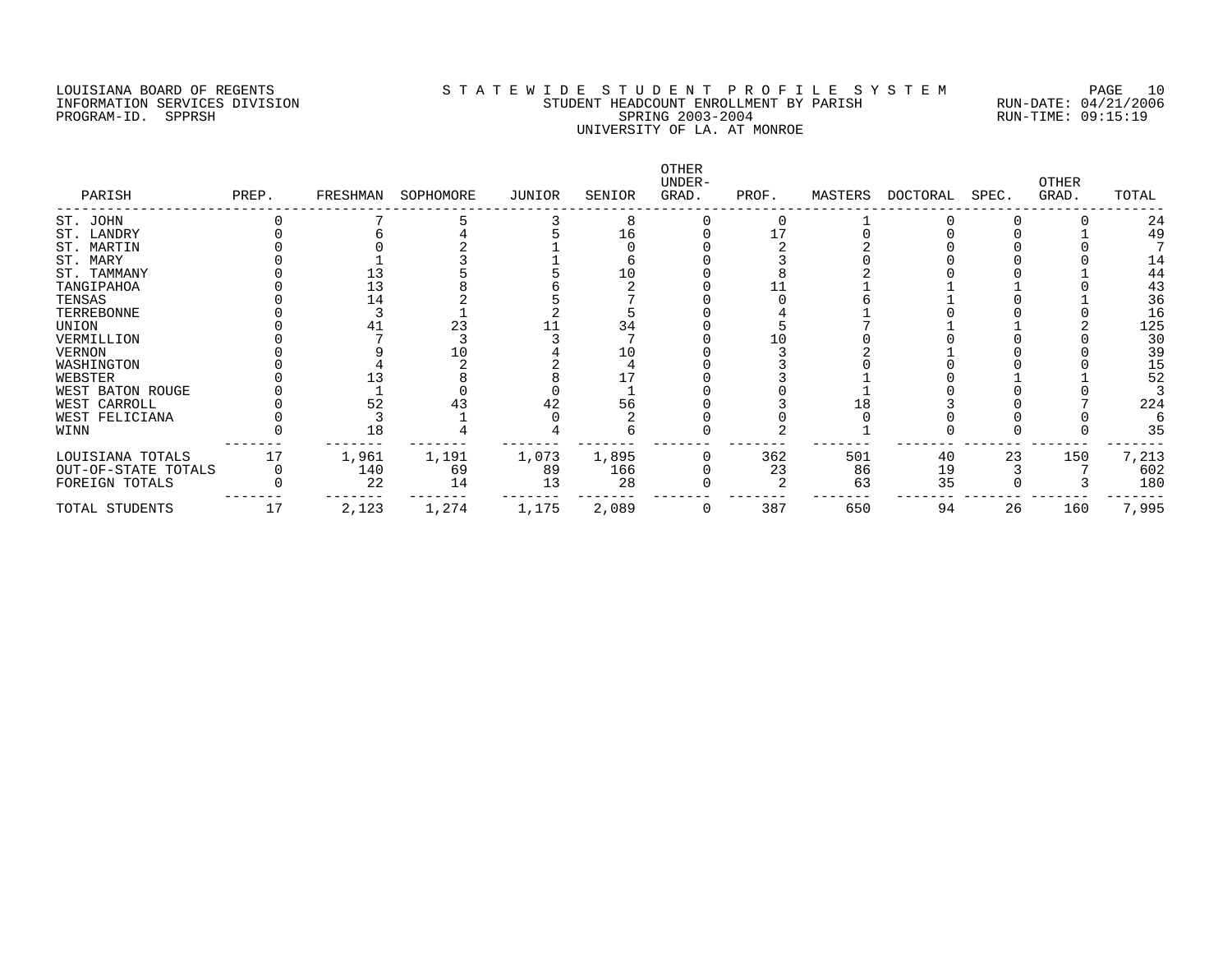# LOUISIANA BOARD OF REGENTS S T A T E W I D E S T U D E N T P R O F I L E S Y S T E M PAGE 11 INFORMATION SERVICES DIVISION STUDENT HEADCOUNT ENROLLMENT BY PARISH RUN-DATE: 04/21/2006 PROGRAM-ID. SPPRSH SPRING 2003-2004 RUN-TIME: 09:15:19 NORTHWESTERN STATE UNIVERSITY

| PARISH<br>----------    | PREP.          | FRESHMAN     | SOPHOMORE       | JUNIOR         | SENIOR         | OTHER<br>UNDER-<br>GRAD. | PROF.    | MASTERS        | <b>DOCTORAL</b> | SPEC.          | <b>OTHER</b><br>GRAD. | TOTAL |
|-------------------------|----------------|--------------|-----------------|----------------|----------------|--------------------------|----------|----------------|-----------------|----------------|-----------------------|-------|
| ACADIA                  | $\Omega$       | 15           | 2               | 3              | 7              | $\Omega$                 | 0        |                | 0               | 0              | 2                     | 36    |
| <b>ALLEN</b>            | $\Omega$       | 24           | 10              | 3              | 11             | $\mathbf 0$              | $\Omega$ | 6              | 0               | $\mathbf 0$    | 0                     | 54    |
| <b>ASCENSION</b>        | $\Omega$       | 8            | 3               | 6              | 9              | $\Omega$                 | 0        | 3              | $\Omega$        | 0              | $\Omega$              | 29    |
| ASSUMPTION              | $\Omega$       | $\mathbf 0$  | $\overline{2}$  | $\Omega$       | $\mathbf{1}$   | $\Omega$                 | 0        | $\Omega$       | 0               | $\Omega$       | 0                     | 3     |
| <b>AVOYELLES</b>        | $\Omega$       | 22           | 11              | 14             | 27             | $\Omega$                 | O        | 11             | U               | $\mathbf{1}$   | 10                    | 96    |
| <b>BEAUREGARD</b>       | $\Omega$       | 76           | 43              | 25             | 33             |                          | O        | 5              | C               | $\mathbf 1$    | 4                     | 187   |
| <b>BIENVILLE</b>        |                | 29           | 13              | 7              | 15             |                          | O        | 3              | C               | $\Omega$       | 1                     | 69    |
| <b>BOSSIER</b>          |                | 122          | 124             | 105            | 160            |                          | 0        | 23             | C               | -1             | 17                    | 553   |
| CADDO                   |                | 314          | 252             | 205            | 297            | $\Omega$                 | 0        | 64             | C               | 7              | 8                     | 1,148 |
| CALCASIEU               | $\Omega$       | 43           | 26              | 27             | 31             | $\Omega$                 | 0        | 11             | $\Omega$        | 7              | 8                     | 153   |
| CALDWELL                | $\Omega$       | 6            | 1               | 3              | $\Omega$       | $\Omega$                 | 0        | $\overline{4}$ | O               | O              | $\Omega$              | 14    |
| CAMERON                 | $\Omega$       | 2            | $\mathbf 0$     | $\Omega$       | 3              | $\Omega$                 | 0        | $\Omega$       | O               | O              | U                     | 5     |
| CATAHOULA               | $\overline{2}$ | 47           | 17              | 18             | 15             | $\Omega$                 | O        | 9              | C               | 2              | 6                     | 116   |
| CLAIBORNE               | $\Omega$       | 11           | 10              | 8              | 12             | $\Omega$                 | O        | 4              | O               | O              | 1                     | 46    |
| CONCORDIA               | $\Omega$       | 48           | 27              | 22             | 18             | $\Omega$                 | 0        | 7              | O               | $\Omega$       | 8                     | 130   |
| DE SOTO                 | $\overline{2}$ | 69           | 47              | 31             | 53             | $\Omega$                 | 0        | 17             | O               | $\mathbf 1$    | 13                    | 233   |
| <b>EAST BATON ROUGE</b> |                | 70           | 41              | 53             | 44             | $\Omega$                 | 0        | 20             | 0               | $\overline{2}$ | $\overline{c}$        | 233   |
| EAST CARROLL            | $\Omega$       | $\Omega$     | $\mathbf{1}$    | $\overline{2}$ | $\Omega$       | $\Omega$                 | O        | -1             | O               | O              | $\Omega$              | 4     |
| EAST FELICIANA          | $\Omega$       | $\mathbf{1}$ | $\Omega$        | 5              | 3              | $\Omega$                 | 0        | $\Omega$       | $\Omega$        | O              | $\Omega$              | 9     |
| <b>EVANGELINE</b>       | $\Omega$       | 10           | 12              | 8              | 7              | $\Omega$                 | 0        | 4              | O               | $\Omega$       | $\mathbf{1}$          | 42    |
| FRANKLIN                | $\Omega$       | 3            | 10              | 2              | 2              | $\Omega$                 | O        | 4              | O               | O              | 2                     | 23    |
| <b>GRANT</b>            | 17             | 51           | 30              | 23             | 36             | $\Omega$                 | 0        | 19             | C               | 2              | 9                     | 187   |
| <b>IBERIA</b>           | $\Omega$       | 29           | 15              | 12             | 14             | $\Omega$                 | 0        | $\mathbf{1}$   | C               | 4              | $\mathbf{1}$          | 76    |
| <b>IBERVILLE</b>        | $\Omega$       | 5            | 2               | $\mathbf{1}$   | 7              | $\Omega$                 | O        | 3              | U               | O              | $\Omega$              | 18    |
| <b>JACKSON</b>          | ∩              | 12           | 8               | 6              | 7              |                          | 0        | 5              | C               | C              | 3                     | 41    |
| <b>JEFFERSON</b>        | $\Omega$       | 54           | 29              | 27             | 42             | U                        | 0        | 5              | O               | O              | 2                     | 159   |
| <b>JEFFERSON DAVIS</b>  | $\Omega$       | 10           | $\mathbf{1}$    | $\overline{2}$ | 2              | O                        | 0        | 3              | C               |                | 2                     | 21    |
| LAFAYETTE               | $\Omega$       | 23           | 12              | 16             | 30             | $\Omega$                 | 0        | 16             | C               | 3              | 3                     | 103   |
| LAFOURCHE               | $\Omega$       | 7            | 5               | $\overline{4}$ | 5              | $\Omega$                 | 0        | 3              | C               | C              |                       | 25    |
| LA SALLE                | 5              | 72           | 39              | 24             | 27             | $\Omega$                 | 0        | 16             | O               | O              | 7                     | 190   |
| LINCOLN                 | ∩              | 9            | 4               | 9              | 11             | $\Omega$                 | O        | 4              | C               |                | 2                     | 40    |
| LIVINGSTON              | ∩              | 8            | 9               | 6              | 1              | $\Omega$                 | 0        | 2              | C               | O              | $\Omega$              | 26    |
| MADISON                 | ∩              | 3            | $\Omega$        | $\Omega$       | $\Omega$       | $\Omega$                 | O        | 1              | O               | O              | $\mathbf 1$           | 5     |
| MOREHOUSE               | ∩              | 5            | 2               | 6              | 5              | $\Omega$                 | 0        | 3              | O               | $\Omega$       | 0                     | 21    |
| NATCHITOCHES            |                | 387          | 257             | 192            | 292            | $\Omega$                 | 0        | 111            | $\Omega$        | 9              | 35                    | 1,287 |
| ORLEANS                 | $\Omega$       | 74           | 32              | 19             | 25             | $\Omega$                 | 0        | 4              | 0               | 4              | 4                     | 162   |
| <b>OUACHITA</b>         | $\Omega$       | 27           | 19              | 8              | 20             | $\Omega$                 | 0        | 14             | U               | 2              | 4                     | 94    |
| PLAQUEMINES             | ∩              | 3            | 4               | 2              | 2              | $\Omega$                 | 0        | $\mathbf 1$    | C               | $\mathbf{1}$   | 1                     | 14    |
| POINTE COUPEE           | $\Omega$       | 11           | 5               | $\Omega$       | 4              | $\Omega$                 | O        | $\Omega$       | U               | $\Omega$       | $\Omega$              | 20    |
| RAPIDES                 | $\Omega$       | 228          | 149             | 154            | 249            | $\Omega$                 | $\Omega$ | 126            |                 | 8              | 54                    | 969   |
| RED RIVER               | $\Omega$       | 71           | 41              | 30             | 36             | $\Omega$                 | $\Omega$ | 11             | O               | $\Omega$       | 11                    | 200   |
| <b>RICHLAND</b>         | $\Omega$       | 4            | $7\phantom{.0}$ | 5              | 2              |                          | 0        | 2              | C               | 2              | $\mathbf{1}$          | 23    |
| SABINE                  | ∩              | 136          | 88              | 65             | 91             | $\Omega$                 | O        | 38             | U               | 3              | 20                    | 441   |
| ST. BERNARD             | ∩              | 4            | 1               | $\overline{2}$ | 4              |                          | O        | O              | U               | O              | $\Omega$              | 11    |
| ST. CHARLES             | ∩              | $\mathsf{R}$ | 4               | 2              | 9              |                          | O        |                |                 | U              | U                     | 24    |
| ST. HELENA              | $\Omega$       | <sup>0</sup> | $\Omega$        | $\Omega$       | 1              |                          | 0        |                | Ω               | O              | Ω                     | 2     |
| ST. JAMES               | $\Omega$       | Б            | $\overline{4}$  | 3              | $\overline{2}$ | $\cap$                   | $\Omega$ | 1              | $\Omega$        | $\Omega$       | 0                     | 15    |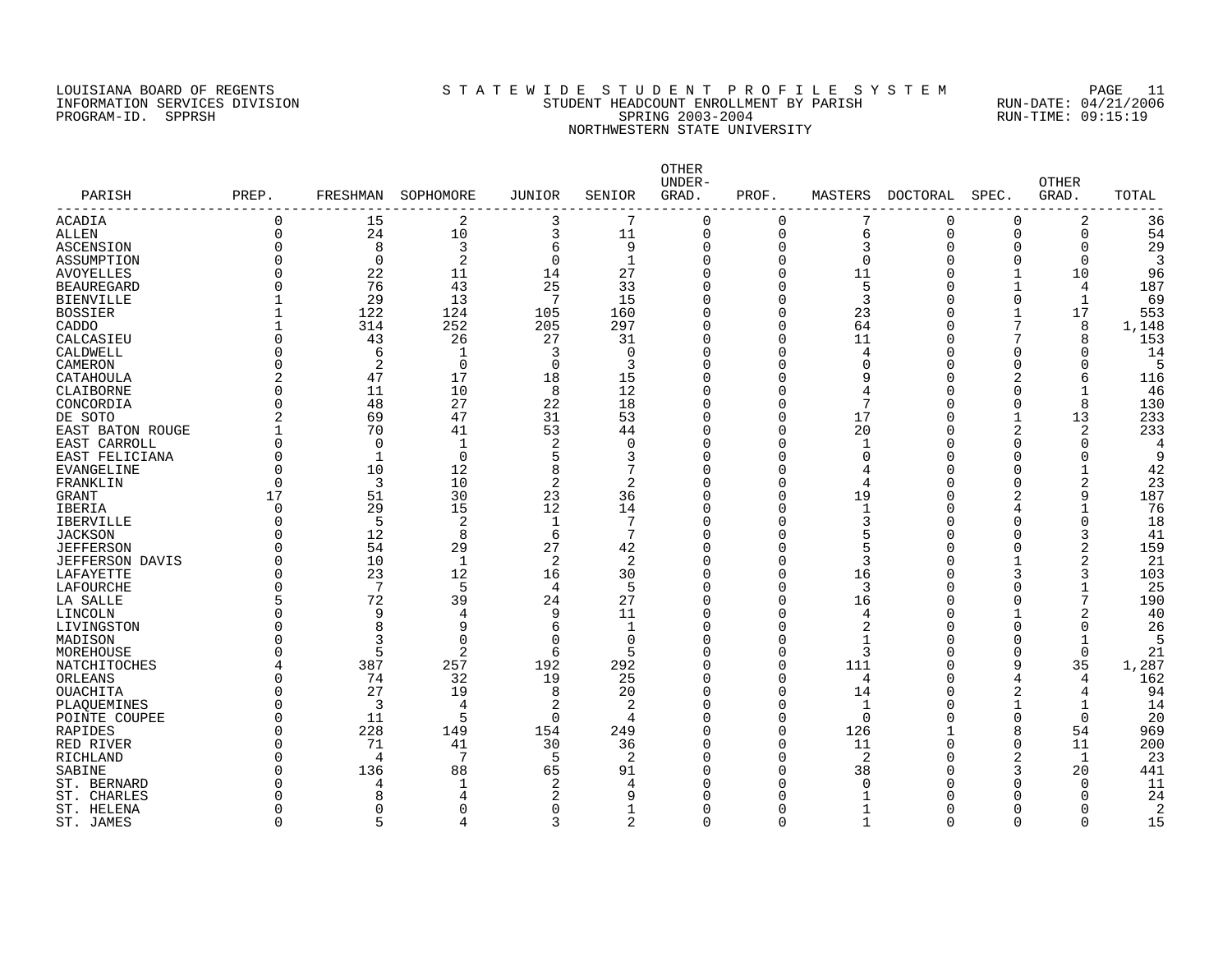## LOUISIANA BOARD OF REGENTS S T A T E W I D E S T U D E N T P R O F I L E S Y S T E M PAGE 12 INFORMATION SERVICES DIVISION STUDENT HEADCOUNT ENROLLMENT BY PARISH RUN-DATE: 04/21/2006 PROGRAM-ID. SPPRSH SPRING 2003-2004 RUN-TIME: 09:15:19 NORTHWESTERN STATE UNIVERSITY

| PARISH              | PREP. | FRESHMAN | SOPHOMORE | JUNIOR | SENIOR | OTHER<br>UNDER-<br>GRAD. | PROF. | MASTERS | DOCTORAL | SPEC. | <b>OTHER</b><br>GRAD. | TOTAL |
|---------------------|-------|----------|-----------|--------|--------|--------------------------|-------|---------|----------|-------|-----------------------|-------|
| ST. JOHN            |       |          |           |        |        |                          |       |         |          |       |                       | 19    |
| ST. LANDRY          |       |          | 16        | 10     | 23     |                          |       |         |          |       |                       | 82    |
| ST. MARTIN          |       |          |           |        |        |                          |       |         |          |       |                       | 26    |
| ST. MARY            |       | 15       |           |        |        |                          |       |         |          |       |                       | 43    |
| ST. TAMMANY         |       | 27       | 32        | 22     | 14     |                          |       |         |          |       |                       | 107   |
| TANGIPAHOA          |       |          |           |        |        |                          |       |         |          |       |                       | 14    |
| TENSAS              |       |          |           |        |        |                          |       |         |          |       |                       |       |
| TERREBONNE          |       |          |           |        |        |                          |       |         |          |       |                       | 53    |
| UNION               |       |          |           |        |        |                          |       |         |          |       |                       | 10    |
| VERMILLION          |       | 14       | 10        |        |        |                          |       |         |          |       |                       | 48    |
| VERNON              |       | 326      | 226       | 131    | 214    |                          |       | 64      |          |       | 46                    | 1,029 |
| WASHINGTON          |       |          |           |        |        |                          |       |         |          |       |                       | 29    |
| WEBSTER             |       |          | 26        |        |        |                          |       |         |          |       |                       | 133   |
| WEST BATON ROUGE    |       |          |           |        |        |                          |       |         |          |       |                       | 12    |
| WEST CARROLL        |       |          |           |        |        |                          |       |         |          |       |                       |       |
| WEST FELICIANA      |       |          |           |        |        |                          |       |         |          |       |                       | 10    |
| WINN                |       | 81       | 58        | 55     | 50     |                          |       | 21      |          |       |                       | 282   |
| LOUISIANA TOTALS    | 52    | 2,738    | 1,835     | 1,444  | 2,065  |                          |       | 734     |          | 74    | 327                   | 9,270 |
| OUT-OF-STATE TOTALS |       | 122      | 104       | 99     | 173    |                          |       | 54      |          |       |                       | 568   |
| FOREIGN TOTALS      |       |          |           |        | 14     |                          |       |         |          |       |                       | 43    |
| TOTAL STUDENTS      | 52    | 2,868    | 1,944     | 1,552  | 2,252  |                          |       | 794     |          | 82    | 336                   | 9,881 |
|                     |       |          |           |        |        |                          |       |         |          |       |                       |       |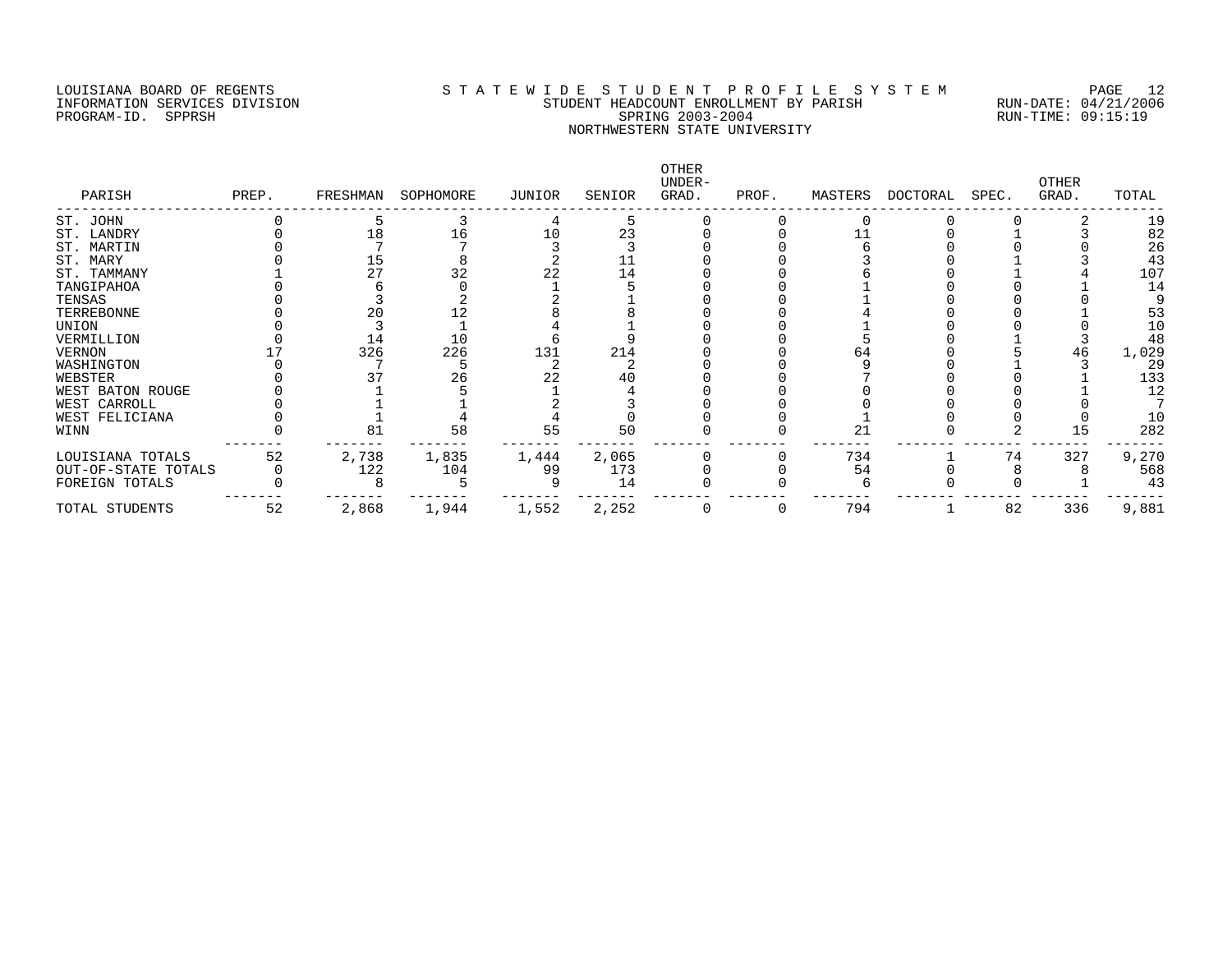## LOUISIANA BOARD OF REGENTS S T A T E W I D E S T U D E N T P R O F I L E S Y S T E M PAGE 13 INFORMATION SERVICES DIVISION STUDENT HEADCOUNT ENROLLMENT BY PARISH RUN-DATE: 04/21/2006 PROGRAM-ID. SPPRSH SPRING 2003-2004 RUN-TIME: 09:15:19 SOUTHEASTERN LA. UNIVERSITY

|                        |             |                |                |                |              | <b>OTHER</b><br>UNDER- |              |             |          |          | <b>OTHER</b> |       |
|------------------------|-------------|----------------|----------------|----------------|--------------|------------------------|--------------|-------------|----------|----------|--------------|-------|
| PARISH                 | PREP.       | FRESHMAN       | SOPHOMORE      | JUNIOR         | SENIOR       | GRAD.                  | PROF.        | MASTERS     | DOCTORAL | SPEC.    | GRAD.        | TOTAL |
| ACADIA                 | $\mathbf 0$ | 2              |                | 0              | 3            | $\mathbf 0$            | 0            | 1           | $\Omega$ | $\Omega$ | 0            |       |
| ALLEN                  | 0           | $\mathbf 0$    | 1              | $\mathbf 0$    | 2            | $\mathbf 0$            | 0            | $\mathbf 0$ | $\Omega$ | 0        | $\mathbf 0$  | 3     |
| ASCENSION              | 0           | 159            | 133            | 106            | 150          | 0                      | $\Omega$     | 63          | O        | $\Omega$ | 17           | 628   |
| ASSUMPTION             |             | 5              | $\mathbf 0$    | $\mathbf 0$    | 0            | $\Omega$               | $\Omega$     | 3           | Ω        | $\Omega$ | $\Omega$     |       |
| AVOYELLES              |             | 2              | $\Omega$       | $\Omega$       |              | $\Omega$               | $\Omega$     | 3           |          | U        | U            |       |
| <b>BEAUREGARD</b>      |             |                | 2              | $\Omega$       |              | O                      | U            |             |          |          | U            |       |
| <b>BIENVILLE</b>       |             | $\Omega$       |                | $\Omega$       | O            | O                      | ∩            |             |          |          |              |       |
| <b>BOSSIER</b>         |             | C              |                | $\Omega$       |              | U                      | O            | O           |          |          |              |       |
| CADDO                  |             |                |                | $\Omega$       | 3            | U                      | O            | O           |          |          |              |       |
| CALCASIEU              |             | 8              |                |                | 2            | O                      | ი            |             |          |          | 0            | 18    |
| CATAHOULA              |             | 0              |                | $\Omega$       | O            | O                      | 0            |             |          |          | O            |       |
| CLAIBORNE              |             |                |                | $\Omega$       | O            | $\Omega$               | 0            | $\Omega$    |          |          |              |       |
| CONCORDIA              |             | 2              | $\Omega$       |                | $\Omega$     | $\Omega$               | O            |             |          |          | O            |       |
| DE SOTO                |             | 4              | O              | $\Omega$       |              | $\Omega$               | O            | $\Omega$    |          |          | $\Omega$     |       |
| EAST BATON ROUGE       |             | 474            | 354            | 360            | 492          | 31                     | $\Omega$     | 212         |          | O        | 73           | 1,996 |
| EAST CARROLL           |             | 1              | 0              | 0              | 0            | $\Omega$               | O            | 0           |          | O        | 0            |       |
| EAST FELICIANA         |             | 43             | 20             | 16             | 24           | 0                      | $\Omega$     | 11          |          |          |              | 118   |
| EVANGELINE             |             | 3              | 0              | 1              | $\mathbf{1}$ | $\Omega$               | O            | $\Omega$    |          | U        |              |       |
| IBERIA                 |             | $\mathbf 0$    | 3              | 1              | 2            | $\Omega$               | 0            | $\Omega$    |          | O        | 0            | 6     |
| <b>IBERVILLE</b>       |             | 17             | 12             | 13             | 21           | $\Omega$               | O            | 6           |          | O        | $\mathbf{1}$ | 70    |
| <b>JEFFERSON</b>       |             | 241            | 114            | 120            | 191          | 12                     | O            | 72          |          | U        | 37           | 787   |
| <b>JEFFERSON DAVIS</b> |             | 2              | 1              | $\overline{2}$ | $\Omega$     | $\Omega$               | U            | ∩           |          | U        | $\Omega$     |       |
| LAFAYETTE              |             | 4              | 2              | 3              | 4            | $\Omega$               | O            | 5           |          | O        | 13           | 31    |
| LAFOURCHE              |             | 11             | 11             | 4              | 5            | O                      | O            | 5           |          | O        | 2            | 38    |
| LINCOLN                |             | $\Omega$       | $\Omega$       | $\mathbf{1}$   | 1            | O                      | O            | $\Omega$    |          | O        | 1            | 3     |
| LIVINGSTON             |             | 494            | 384            | 267            | 362          |                        | $\Omega$     | 146         |          | O        | 96           | 1,756 |
| MADISON                |             | $\Omega$       | $\Omega$       | $\mathbf 1$    | $\Omega$     | $\Omega$               | 0            | $\Omega$    |          | O        | $\Omega$     |       |
| MOREHOUSE              |             | $\Omega$       | $\Omega$       | $\Omega$       | $\Omega$     | U                      | $\Omega$     | 1           |          |          | $\Omega$     |       |
| NATCHITOCHES           |             | -1             | -1             | $\mathbf 0$    | 2            | U                      | 0            | 3           |          | U        | $\Omega$     |       |
| ORLEANS                |             | 112            | 42             | 21             | 40           |                        | 0            | 23          |          | O        | 14           | 254   |
| <b>OUACHITA</b>        |             | 1              | 4              | 2              | 4            | U                      | O            | 2           |          | U        | $\Omega$     | 13    |
| PLAQUEMINES            |             | 32             | 15             | 11             | 18           | U                      | O            | 3           |          |          |              | 79    |
| POINTE COUPEE          |             | 11             | 9              | 8              | 10           | O                      | O            | 6           |          |          | 6            | 50    |
| RAPIDES                |             | 2              |                |                | 3            | $\Omega$               | 0            |             |          |          |              | 12    |
| RED RIVER              |             | 1              |                | $\Omega$       | $\Omega$     | U                      | U            | $\Omega$    |          |          |              |       |
| RICHLAND               |             | $\Omega$       | O              | $\Omega$       | $\Omega$     | U                      | O            |             |          |          |              |       |
| SABINE                 |             | $\Omega$       |                | $\Omega$       | $\Omega$     | O                      | O            | $\Omega$    |          |          |              |       |
| ST. BERNARD            |             | 71             | 43             | 23             | 45           | U                      | O            | 7           |          |          | U            | 189   |
| ST. CHARLES            |             | 63             | 54             | 30             | 46           | U                      | <sup>0</sup> | 13          |          | U        | 8            | 214   |
| ST. HELENA             |             | 35             | 21             | 17             | 17           |                        | O            | 3           |          |          |              | 102   |
| ST. JAMES              |             | 19             | 14             | 17             | 16           | $\Omega$               | $\Omega$     | 9           |          |          |              | 78    |
| ST. JOHN               |             | 109            | 79             | 56             | 105          |                        | O            | 44          |          |          | 4            | 397   |
| ST. LANDRY             |             | $\overline{2}$ | 3              | $\Omega$       | 2            |                        | O            | 4           |          | U        | U            | 11    |
| ST. MARTIN             |             | 1              | $\mathbf 0$    | 0              | 0            |                        |              | 0           |          |          | U            | -1    |
| ST. MARY               | N           | $\overline{2}$ | $\overline{c}$ | -1             | $\cap$       |                        | U            | 1           |          | ∩        |              | Q     |
| ST. TAMMANY            | 11          | 818            | 635            | 495            | 728          |                        | $\Omega$     | 285         |          | $\Omega$ | 170          | 3,150 |
| TANGIPAHOA             | 13          | 923            | 655            | 536            | 803          | 7                      | $\Omega$     | 318         | $\Omega$ | $\Omega$ | 134          | 3,389 |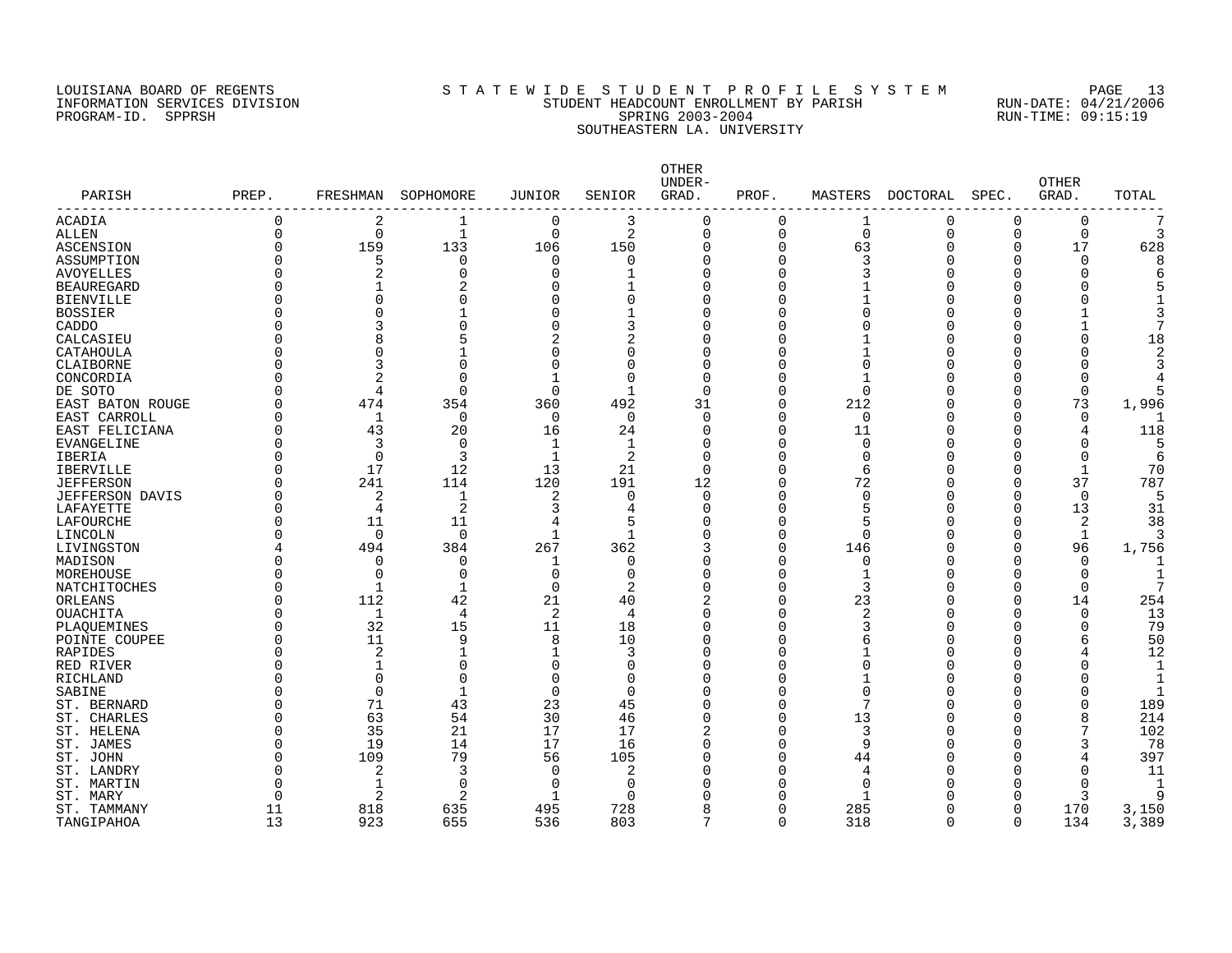## LOUISIANA BOARD OF REGENTS S T A T E W I D E S T U D E N T P R O F I L E S Y S T E M PAGE 14 INFORMATION SERVICES DIVISION STUDENT HEADCOUNT ENROLLMENT BY PARISH RUN-DATE: 04/21/2006 PROGRAM-ID. SPPRSH SPRING 2003-2004 RUN-TIME: 09:15:19 SOUTHEASTERN LA. UNIVERSITY

| PARISH              | PREP. | FRESHMAN | SOPHOMORE | JUNIOR | SENIOR | <b>OTHER</b><br>UNDER-<br>GRAD. | PROF. | MASTERS | DOCTORAL | SPEC. | OTHER<br>GRAD. | TOTAL  |
|---------------------|-------|----------|-----------|--------|--------|---------------------------------|-------|---------|----------|-------|----------------|--------|
| TERREBONNE          |       | 16       | 10        |        |        |                                 |       |         |          |       |                | 41     |
| VERMILLION          |       |          |           |        |        |                                 |       |         |          |       |                |        |
| VERNON              |       |          |           |        |        |                                 |       |         |          |       |                |        |
| WASHINGTON          |       | 186      | 93        | 91     | 125    |                                 |       | 61      |          |       | 26             | 593    |
| WEST BATON ROUGE    |       |          | 16        | Lб     |        |                                 |       |         |          |       |                | 74     |
| WEST FELICIANA      |       |          |           |        |        |                                 |       |         |          |       |                | 25     |
| WINN                |       |          |           |        |        |                                 |       |         |          |       |                |        |
| LOUISIANA TOTALS    | 28    | 3,910    | 2,749     | 2,234  | 3,259  | 76                              |       | 1,335   |          |       | 628            | 14,219 |
| OUT-OF-STATE TOTALS |       | 89       | 62        | 69     | 85     |                                 |       | 65      |          |       |                | 385    |
| FOREIGN TOTALS      |       | 24       | 16        | 19     | 33     |                                 |       | 62      |          |       |                | 157    |
| TOTAL STUDENTS      | 28    | 4,023    | 2,827     | 2,322  | 3,377  | 77                              |       | 1,462   |          |       | 645            | 14,761 |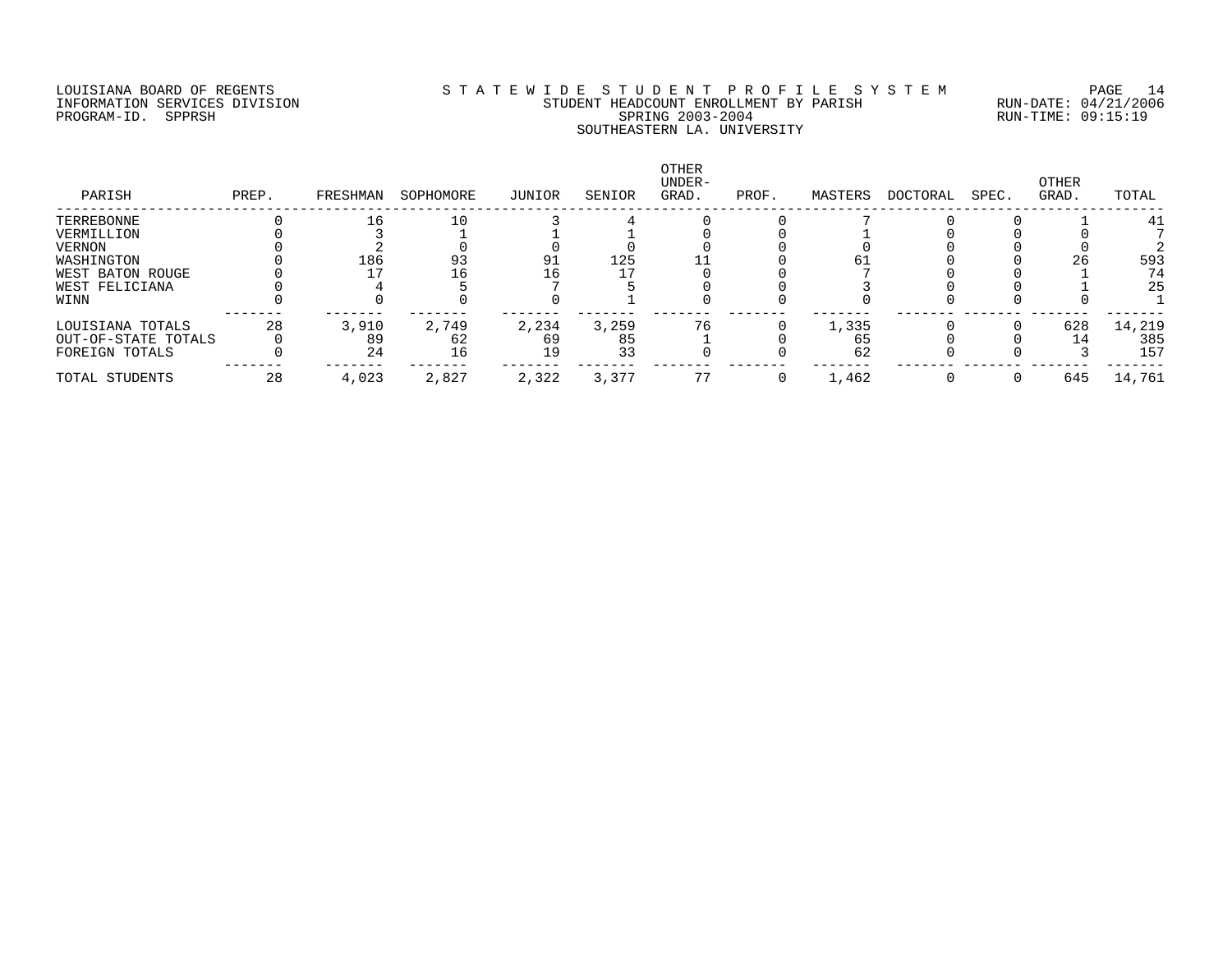## LOUISIANA BOARD OF REGENTS S T A T E W I D E S T U D E N T P R O F I L E S Y S T E M PAGE 15 INFORMATION SERVICES DIVISION STUDENT HEADCOUNT ENROLLMENT BY PARISH RUN-DATE: 04/21/2006 PROGRAM-ID. SPPRSH SPRING 2003-2004 RUN-TIME: 09:15:19 UNIVERSITY OF LA. IN LAFAYETTE

| 0<br>195<br>8<br>37<br>13<br>622<br><b>ACADIA</b><br>131<br>111<br>124<br>$\Omega$<br>3<br>$\Omega$<br>0<br>4<br>4<br>5<br>$\Omega$<br>0<br>$\mathbf 0$<br>$\mathbf 1$<br>0<br>0<br>18<br><b>ALLEN</b><br>4<br>7<br>77<br><b>ASCENSION</b><br>0<br>25<br>10<br>12<br>21<br>$\Omega$<br>1<br>1<br>$\Omega$<br>0<br>2<br>$\overline{2}$<br>$\overline{2}$<br>20<br>0<br>10<br>3<br>$\Omega$<br>0<br>$\Omega$<br>ASSUMPTION<br>$\Omega$<br>1<br>41<br>38<br>39<br>183<br>$\Omega$<br>55<br>$\Omega$<br>O<br>7<br>3<br><b>AVOYELLES</b><br>∩<br>5<br>22<br>6<br>2<br>0<br><b>BEAUREGARD</b><br>O<br>6<br>∩<br>3<br>∩<br>O<br>$\Omega$<br>0<br>$\mathbf 0$<br>$\Omega$<br>2<br>O<br>-1<br>0<br>O<br><b>BIENVILLE</b><br>∩<br>8<br>6<br>7<br>5<br>28<br><b>BOSSIER</b><br>0<br>$\Omega$<br>0<br>2<br>0<br>O<br>18<br>22<br>23<br>82<br>$\Omega$<br>14<br>$\Omega$<br>0<br>3<br>CADDO<br>U<br>40<br>33<br>27<br>CALCASIEU<br>$\Omega$<br>47<br>$\Omega$<br>0<br>5<br>160<br>Ω<br>CALDWELL<br>U<br>1<br>1<br>1<br>1<br>$\Omega$<br>O<br>$\Omega$<br>Ω<br>O<br>0<br>U<br>$\mathbf{1}$<br>$\Omega$<br>∩<br>O<br>$\Omega$<br>Ω<br>$\Omega$<br>$\mathbf 0$<br>CATAHOULA<br>O<br>$\Omega$<br>O<br>$\Omega$<br>-1<br>ſ<br>O<br>2<br>2<br>0<br>$\mathbf 0$<br>$\Omega$<br>$\Omega$<br>0<br>CLAIBORNE<br>1<br>$\Omega$<br>$\Omega$<br>O<br>3<br>2<br>$\Omega$<br>$\mathbf{1}$<br>3<br>0<br>$\Omega$<br>10<br>CONCORDIA<br>$\Omega$<br>1<br>O<br>$\overline{2}$<br>3<br>DE SOTO<br>$\overline{4}$<br>$\Omega$<br>$\Omega$<br>0<br>$\Omega$<br>$\Omega$<br>Q<br>∩<br>∩<br>78<br>57<br>50<br>306<br>95<br>3<br>0<br>20<br>2<br>EAST BATON ROUGE<br>O<br>O<br>3<br>3<br>7<br>2<br>$\mathbf{1}$<br>EAST FELICIANA<br>U<br>$\Omega$<br>n<br>17<br>O<br>38<br>38<br>3<br>9<br>211<br>EVANGELINE<br>O<br>24<br>90<br>O<br>9<br>Ω<br>2<br>FRANKLIN<br>$\Omega$<br>$\mathbf 0$<br>$\overline{2}$<br>2<br>$\Omega$<br>0<br>$\Omega$<br>O<br>$\Omega$<br>$\sqrt{2}$<br>$\Omega$<br>3<br>$\mathbf{1}$<br>$\Omega$<br>$\mathbf{1}$<br>10<br><b>GRANT</b><br>4<br>$\Omega$<br>O<br>1<br>$\Omega$<br>17<br>33<br>353<br>272<br>236<br>363<br>42<br>49<br>1,369<br>IBERIA<br>Ω<br>∩<br>18<br>IBERVILLE<br>$\Omega$<br>11<br>-5<br>9<br>$\Omega$<br>O<br>0<br>$\Omega$<br>1<br>44<br>$\Omega$<br>0<br>0<br>-1<br>O<br>$\Omega$<br>$\Omega$<br>0<br>JACKSON<br>-1<br>Λ<br>0<br>93<br>58<br>81<br>5<br>2<br>2<br>102<br>$\Omega$<br>0<br>$\Omega$<br>343<br><b>JEFFERSON</b><br>17<br>20<br>24<br>$\overline{2}$<br>85<br>0<br>19<br>0<br>$\Omega$<br>$\mathbf{1}$<br><b>JEFFERSON DAVIS</b><br>1<br>1,289<br>1,363<br>24<br>LAFAYETTE<br>102<br>1,075<br>893<br>325<br>0<br>307<br>$\Omega$<br>143<br>5,521<br>22<br>26<br>16<br>43<br>0<br>9<br>2<br>121<br>LAFOURCHE<br>$\Omega$<br>$\Omega$<br>$\Omega$<br>3<br>2<br>LA SALLE<br>O<br>2<br>$\mathbf{1}$<br>$\Omega$<br>$\Omega$<br>0<br>$\Omega$<br>U<br>U<br>O<br>5<br>LINCOLN<br>U<br>$\Omega$<br>2<br>$\Omega$<br>0<br>O<br>Λ<br>7<br>LIVINGSTON<br>8<br>7<br>0<br>2<br>30<br>U<br>6<br>$\Omega$<br>Ω<br>O<br>0<br>$\Omega$<br>$\Omega$<br>0<br>MOREHOUSE<br>$\overline{4}$<br>$\Omega$<br>$\Omega$<br>O<br>O<br>$\overline{4}$<br>13<br>6<br>33<br>NATCHITOCHES<br>-1<br>8<br>$\Omega$<br>Ω<br>3<br>O<br>Λ<br>77<br>63<br>42<br>40<br>2<br>0<br>$\mathbf{1}$<br>232<br>ORLEANS<br>U<br>5<br>2<br>Ω<br>12<br>5<br>10<br>10<br>$\Omega$<br>5<br>$\mathbf{1}$<br>44<br>OUACHITA<br>U<br>O<br>Λ<br>8<br>8<br>9<br>15<br>$\mathbf{1}$<br>41<br>$\Omega$<br>O<br>$\Omega$<br>PLAQUEMINES<br>U<br>Ω<br>26<br>24<br>17<br>20<br>3<br>2<br>POINTE COUPEE<br>$\Omega$<br>$\Omega$<br>0<br>92<br>Ω<br>29<br>RAPIDES<br>84<br>40<br>54<br>O<br>26<br>239<br>U<br>∩<br>Ω<br>4<br>2<br>RED RIVER<br>U<br>$\Omega$<br>1<br>$\Omega$<br>∩<br>Ω<br>$\Omega$<br>Λ<br>O<br>Λ<br>0<br>$\Omega$<br>RICHLAND<br>U<br>$\Omega$<br>Ω<br>$\Omega$<br>ſ<br>O<br>4<br>SABINE<br>O<br>-1<br>O<br>O<br>13<br>4<br>4<br>O<br>O<br>ſ<br>8<br>7<br>34<br>ST. BERNARD<br>6<br>12<br>0<br>O<br>$\Omega$<br>O<br>17<br>76<br>24<br>20<br>ST. CHARLES<br>O<br>14<br>∩<br>O<br>O<br>Λ<br>$\overline{2}$<br>$\Omega$<br>ST. HELENA<br>U<br>1<br>-1<br>O<br>∩<br>O<br>4<br>6<br>21<br>ST. JAMES<br>6<br>O<br>U<br>4<br>∩<br>7<br>7<br>13<br>37<br>ST. JOHN<br>O<br>0<br>3<br>$\Omega$<br>Λ<br>25<br>$\Omega$<br>206<br>201<br>168<br>338<br>$\mathsf{R}$<br>$\Omega$<br>41<br>$\Omega$<br>991<br>ST. LANDRY<br>Δ | PARISH<br>------------- | PREP. | FRESHMAN | SOPHOMORE | <b>JUNIOR</b> | SENIOR | OTHER<br>UNDER-<br>GRAD. | PROF. | MASTERS | DOCTORAL | SPEC. | <b>OTHER</b><br>GRAD. | TOTAL |
|-----------------------------------------------------------------------------------------------------------------------------------------------------------------------------------------------------------------------------------------------------------------------------------------------------------------------------------------------------------------------------------------------------------------------------------------------------------------------------------------------------------------------------------------------------------------------------------------------------------------------------------------------------------------------------------------------------------------------------------------------------------------------------------------------------------------------------------------------------------------------------------------------------------------------------------------------------------------------------------------------------------------------------------------------------------------------------------------------------------------------------------------------------------------------------------------------------------------------------------------------------------------------------------------------------------------------------------------------------------------------------------------------------------------------------------------------------------------------------------------------------------------------------------------------------------------------------------------------------------------------------------------------------------------------------------------------------------------------------------------------------------------------------------------------------------------------------------------------------------------------------------------------------------------------------------------------------------------------------------------------------------------------------------------------------------------------------------------------------------------------------------------------------------------------------------------------------------------------------------------------------------------------------------------------------------------------------------------------------------------------------------------------------------------------------------------------------------------------------------------------------------------------------------------------------------------------------------------------------------------------------------------------------------------------------------------------------------------------------------------------------------------------------------------------------------------------------------------------------------------------------------------------------------------------------------------------------------------------------------------------------------------------------------------------------------------------------------------------------------------------------------------------------------------------------------------------------------------------------------------------------------------------------------------------------------------------------------------------------------------------------------------------------------------------------------------------------------------------------------------------------------------------------------------------------------------------------------------------------------------------------------------------------------------------------------------------------------------------------------------------------------------------------------------------------------------------------------------------------------------------------------------------------------------------------------------------------------------------------------------------------------------------------------------------------------------------------------------------------------------------------------------------------------------------------------------------------------------------------------------------------------------------------------------------------------------------------------------------------------------------------------------------|-------------------------|-------|----------|-----------|---------------|--------|--------------------------|-------|---------|----------|-------|-----------------------|-------|
|                                                                                                                                                                                                                                                                                                                                                                                                                                                                                                                                                                                                                                                                                                                                                                                                                                                                                                                                                                                                                                                                                                                                                                                                                                                                                                                                                                                                                                                                                                                                                                                                                                                                                                                                                                                                                                                                                                                                                                                                                                                                                                                                                                                                                                                                                                                                                                                                                                                                                                                                                                                                                                                                                                                                                                                                                                                                                                                                                                                                                                                                                                                                                                                                                                                                                                                                                                                                                                                                                                                                                                                                                                                                                                                                                                                                                                                                                                                                                                                                                                                                                                                                                                                                                                                                                                                                                                                               |                         |       |          |           |               |        |                          |       |         |          |       |                       |       |
|                                                                                                                                                                                                                                                                                                                                                                                                                                                                                                                                                                                                                                                                                                                                                                                                                                                                                                                                                                                                                                                                                                                                                                                                                                                                                                                                                                                                                                                                                                                                                                                                                                                                                                                                                                                                                                                                                                                                                                                                                                                                                                                                                                                                                                                                                                                                                                                                                                                                                                                                                                                                                                                                                                                                                                                                                                                                                                                                                                                                                                                                                                                                                                                                                                                                                                                                                                                                                                                                                                                                                                                                                                                                                                                                                                                                                                                                                                                                                                                                                                                                                                                                                                                                                                                                                                                                                                                               |                         |       |          |           |               |        |                          |       |         |          |       |                       |       |
|                                                                                                                                                                                                                                                                                                                                                                                                                                                                                                                                                                                                                                                                                                                                                                                                                                                                                                                                                                                                                                                                                                                                                                                                                                                                                                                                                                                                                                                                                                                                                                                                                                                                                                                                                                                                                                                                                                                                                                                                                                                                                                                                                                                                                                                                                                                                                                                                                                                                                                                                                                                                                                                                                                                                                                                                                                                                                                                                                                                                                                                                                                                                                                                                                                                                                                                                                                                                                                                                                                                                                                                                                                                                                                                                                                                                                                                                                                                                                                                                                                                                                                                                                                                                                                                                                                                                                                                               |                         |       |          |           |               |        |                          |       |         |          |       |                       |       |
|                                                                                                                                                                                                                                                                                                                                                                                                                                                                                                                                                                                                                                                                                                                                                                                                                                                                                                                                                                                                                                                                                                                                                                                                                                                                                                                                                                                                                                                                                                                                                                                                                                                                                                                                                                                                                                                                                                                                                                                                                                                                                                                                                                                                                                                                                                                                                                                                                                                                                                                                                                                                                                                                                                                                                                                                                                                                                                                                                                                                                                                                                                                                                                                                                                                                                                                                                                                                                                                                                                                                                                                                                                                                                                                                                                                                                                                                                                                                                                                                                                                                                                                                                                                                                                                                                                                                                                                               |                         |       |          |           |               |        |                          |       |         |          |       |                       |       |
|                                                                                                                                                                                                                                                                                                                                                                                                                                                                                                                                                                                                                                                                                                                                                                                                                                                                                                                                                                                                                                                                                                                                                                                                                                                                                                                                                                                                                                                                                                                                                                                                                                                                                                                                                                                                                                                                                                                                                                                                                                                                                                                                                                                                                                                                                                                                                                                                                                                                                                                                                                                                                                                                                                                                                                                                                                                                                                                                                                                                                                                                                                                                                                                                                                                                                                                                                                                                                                                                                                                                                                                                                                                                                                                                                                                                                                                                                                                                                                                                                                                                                                                                                                                                                                                                                                                                                                                               |                         |       |          |           |               |        |                          |       |         |          |       |                       |       |
|                                                                                                                                                                                                                                                                                                                                                                                                                                                                                                                                                                                                                                                                                                                                                                                                                                                                                                                                                                                                                                                                                                                                                                                                                                                                                                                                                                                                                                                                                                                                                                                                                                                                                                                                                                                                                                                                                                                                                                                                                                                                                                                                                                                                                                                                                                                                                                                                                                                                                                                                                                                                                                                                                                                                                                                                                                                                                                                                                                                                                                                                                                                                                                                                                                                                                                                                                                                                                                                                                                                                                                                                                                                                                                                                                                                                                                                                                                                                                                                                                                                                                                                                                                                                                                                                                                                                                                                               |                         |       |          |           |               |        |                          |       |         |          |       |                       |       |
|                                                                                                                                                                                                                                                                                                                                                                                                                                                                                                                                                                                                                                                                                                                                                                                                                                                                                                                                                                                                                                                                                                                                                                                                                                                                                                                                                                                                                                                                                                                                                                                                                                                                                                                                                                                                                                                                                                                                                                                                                                                                                                                                                                                                                                                                                                                                                                                                                                                                                                                                                                                                                                                                                                                                                                                                                                                                                                                                                                                                                                                                                                                                                                                                                                                                                                                                                                                                                                                                                                                                                                                                                                                                                                                                                                                                                                                                                                                                                                                                                                                                                                                                                                                                                                                                                                                                                                                               |                         |       |          |           |               |        |                          |       |         |          |       |                       |       |
|                                                                                                                                                                                                                                                                                                                                                                                                                                                                                                                                                                                                                                                                                                                                                                                                                                                                                                                                                                                                                                                                                                                                                                                                                                                                                                                                                                                                                                                                                                                                                                                                                                                                                                                                                                                                                                                                                                                                                                                                                                                                                                                                                                                                                                                                                                                                                                                                                                                                                                                                                                                                                                                                                                                                                                                                                                                                                                                                                                                                                                                                                                                                                                                                                                                                                                                                                                                                                                                                                                                                                                                                                                                                                                                                                                                                                                                                                                                                                                                                                                                                                                                                                                                                                                                                                                                                                                                               |                         |       |          |           |               |        |                          |       |         |          |       |                       |       |
|                                                                                                                                                                                                                                                                                                                                                                                                                                                                                                                                                                                                                                                                                                                                                                                                                                                                                                                                                                                                                                                                                                                                                                                                                                                                                                                                                                                                                                                                                                                                                                                                                                                                                                                                                                                                                                                                                                                                                                                                                                                                                                                                                                                                                                                                                                                                                                                                                                                                                                                                                                                                                                                                                                                                                                                                                                                                                                                                                                                                                                                                                                                                                                                                                                                                                                                                                                                                                                                                                                                                                                                                                                                                                                                                                                                                                                                                                                                                                                                                                                                                                                                                                                                                                                                                                                                                                                                               |                         |       |          |           |               |        |                          |       |         |          |       |                       |       |
|                                                                                                                                                                                                                                                                                                                                                                                                                                                                                                                                                                                                                                                                                                                                                                                                                                                                                                                                                                                                                                                                                                                                                                                                                                                                                                                                                                                                                                                                                                                                                                                                                                                                                                                                                                                                                                                                                                                                                                                                                                                                                                                                                                                                                                                                                                                                                                                                                                                                                                                                                                                                                                                                                                                                                                                                                                                                                                                                                                                                                                                                                                                                                                                                                                                                                                                                                                                                                                                                                                                                                                                                                                                                                                                                                                                                                                                                                                                                                                                                                                                                                                                                                                                                                                                                                                                                                                                               |                         |       |          |           |               |        |                          |       |         |          |       |                       |       |
|                                                                                                                                                                                                                                                                                                                                                                                                                                                                                                                                                                                                                                                                                                                                                                                                                                                                                                                                                                                                                                                                                                                                                                                                                                                                                                                                                                                                                                                                                                                                                                                                                                                                                                                                                                                                                                                                                                                                                                                                                                                                                                                                                                                                                                                                                                                                                                                                                                                                                                                                                                                                                                                                                                                                                                                                                                                                                                                                                                                                                                                                                                                                                                                                                                                                                                                                                                                                                                                                                                                                                                                                                                                                                                                                                                                                                                                                                                                                                                                                                                                                                                                                                                                                                                                                                                                                                                                               |                         |       |          |           |               |        |                          |       |         |          |       |                       |       |
|                                                                                                                                                                                                                                                                                                                                                                                                                                                                                                                                                                                                                                                                                                                                                                                                                                                                                                                                                                                                                                                                                                                                                                                                                                                                                                                                                                                                                                                                                                                                                                                                                                                                                                                                                                                                                                                                                                                                                                                                                                                                                                                                                                                                                                                                                                                                                                                                                                                                                                                                                                                                                                                                                                                                                                                                                                                                                                                                                                                                                                                                                                                                                                                                                                                                                                                                                                                                                                                                                                                                                                                                                                                                                                                                                                                                                                                                                                                                                                                                                                                                                                                                                                                                                                                                                                                                                                                               | CAMERON                 |       |          |           |               |        |                          |       |         |          |       |                       |       |
|                                                                                                                                                                                                                                                                                                                                                                                                                                                                                                                                                                                                                                                                                                                                                                                                                                                                                                                                                                                                                                                                                                                                                                                                                                                                                                                                                                                                                                                                                                                                                                                                                                                                                                                                                                                                                                                                                                                                                                                                                                                                                                                                                                                                                                                                                                                                                                                                                                                                                                                                                                                                                                                                                                                                                                                                                                                                                                                                                                                                                                                                                                                                                                                                                                                                                                                                                                                                                                                                                                                                                                                                                                                                                                                                                                                                                                                                                                                                                                                                                                                                                                                                                                                                                                                                                                                                                                                               |                         |       |          |           |               |        |                          |       |         |          |       |                       |       |
|                                                                                                                                                                                                                                                                                                                                                                                                                                                                                                                                                                                                                                                                                                                                                                                                                                                                                                                                                                                                                                                                                                                                                                                                                                                                                                                                                                                                                                                                                                                                                                                                                                                                                                                                                                                                                                                                                                                                                                                                                                                                                                                                                                                                                                                                                                                                                                                                                                                                                                                                                                                                                                                                                                                                                                                                                                                                                                                                                                                                                                                                                                                                                                                                                                                                                                                                                                                                                                                                                                                                                                                                                                                                                                                                                                                                                                                                                                                                                                                                                                                                                                                                                                                                                                                                                                                                                                                               |                         |       |          |           |               |        |                          |       |         |          |       |                       |       |
|                                                                                                                                                                                                                                                                                                                                                                                                                                                                                                                                                                                                                                                                                                                                                                                                                                                                                                                                                                                                                                                                                                                                                                                                                                                                                                                                                                                                                                                                                                                                                                                                                                                                                                                                                                                                                                                                                                                                                                                                                                                                                                                                                                                                                                                                                                                                                                                                                                                                                                                                                                                                                                                                                                                                                                                                                                                                                                                                                                                                                                                                                                                                                                                                                                                                                                                                                                                                                                                                                                                                                                                                                                                                                                                                                                                                                                                                                                                                                                                                                                                                                                                                                                                                                                                                                                                                                                                               |                         |       |          |           |               |        |                          |       |         |          |       |                       |       |
|                                                                                                                                                                                                                                                                                                                                                                                                                                                                                                                                                                                                                                                                                                                                                                                                                                                                                                                                                                                                                                                                                                                                                                                                                                                                                                                                                                                                                                                                                                                                                                                                                                                                                                                                                                                                                                                                                                                                                                                                                                                                                                                                                                                                                                                                                                                                                                                                                                                                                                                                                                                                                                                                                                                                                                                                                                                                                                                                                                                                                                                                                                                                                                                                                                                                                                                                                                                                                                                                                                                                                                                                                                                                                                                                                                                                                                                                                                                                                                                                                                                                                                                                                                                                                                                                                                                                                                                               |                         |       |          |           |               |        |                          |       |         |          |       |                       |       |
|                                                                                                                                                                                                                                                                                                                                                                                                                                                                                                                                                                                                                                                                                                                                                                                                                                                                                                                                                                                                                                                                                                                                                                                                                                                                                                                                                                                                                                                                                                                                                                                                                                                                                                                                                                                                                                                                                                                                                                                                                                                                                                                                                                                                                                                                                                                                                                                                                                                                                                                                                                                                                                                                                                                                                                                                                                                                                                                                                                                                                                                                                                                                                                                                                                                                                                                                                                                                                                                                                                                                                                                                                                                                                                                                                                                                                                                                                                                                                                                                                                                                                                                                                                                                                                                                                                                                                                                               |                         |       |          |           |               |        |                          |       |         |          |       |                       |       |
|                                                                                                                                                                                                                                                                                                                                                                                                                                                                                                                                                                                                                                                                                                                                                                                                                                                                                                                                                                                                                                                                                                                                                                                                                                                                                                                                                                                                                                                                                                                                                                                                                                                                                                                                                                                                                                                                                                                                                                                                                                                                                                                                                                                                                                                                                                                                                                                                                                                                                                                                                                                                                                                                                                                                                                                                                                                                                                                                                                                                                                                                                                                                                                                                                                                                                                                                                                                                                                                                                                                                                                                                                                                                                                                                                                                                                                                                                                                                                                                                                                                                                                                                                                                                                                                                                                                                                                                               |                         |       |          |           |               |        |                          |       |         |          |       |                       |       |
|                                                                                                                                                                                                                                                                                                                                                                                                                                                                                                                                                                                                                                                                                                                                                                                                                                                                                                                                                                                                                                                                                                                                                                                                                                                                                                                                                                                                                                                                                                                                                                                                                                                                                                                                                                                                                                                                                                                                                                                                                                                                                                                                                                                                                                                                                                                                                                                                                                                                                                                                                                                                                                                                                                                                                                                                                                                                                                                                                                                                                                                                                                                                                                                                                                                                                                                                                                                                                                                                                                                                                                                                                                                                                                                                                                                                                                                                                                                                                                                                                                                                                                                                                                                                                                                                                                                                                                                               |                         |       |          |           |               |        |                          |       |         |          |       |                       |       |
|                                                                                                                                                                                                                                                                                                                                                                                                                                                                                                                                                                                                                                                                                                                                                                                                                                                                                                                                                                                                                                                                                                                                                                                                                                                                                                                                                                                                                                                                                                                                                                                                                                                                                                                                                                                                                                                                                                                                                                                                                                                                                                                                                                                                                                                                                                                                                                                                                                                                                                                                                                                                                                                                                                                                                                                                                                                                                                                                                                                                                                                                                                                                                                                                                                                                                                                                                                                                                                                                                                                                                                                                                                                                                                                                                                                                                                                                                                                                                                                                                                                                                                                                                                                                                                                                                                                                                                                               |                         |       |          |           |               |        |                          |       |         |          |       |                       |       |
|                                                                                                                                                                                                                                                                                                                                                                                                                                                                                                                                                                                                                                                                                                                                                                                                                                                                                                                                                                                                                                                                                                                                                                                                                                                                                                                                                                                                                                                                                                                                                                                                                                                                                                                                                                                                                                                                                                                                                                                                                                                                                                                                                                                                                                                                                                                                                                                                                                                                                                                                                                                                                                                                                                                                                                                                                                                                                                                                                                                                                                                                                                                                                                                                                                                                                                                                                                                                                                                                                                                                                                                                                                                                                                                                                                                                                                                                                                                                                                                                                                                                                                                                                                                                                                                                                                                                                                                               |                         |       |          |           |               |        |                          |       |         |          |       |                       |       |
|                                                                                                                                                                                                                                                                                                                                                                                                                                                                                                                                                                                                                                                                                                                                                                                                                                                                                                                                                                                                                                                                                                                                                                                                                                                                                                                                                                                                                                                                                                                                                                                                                                                                                                                                                                                                                                                                                                                                                                                                                                                                                                                                                                                                                                                                                                                                                                                                                                                                                                                                                                                                                                                                                                                                                                                                                                                                                                                                                                                                                                                                                                                                                                                                                                                                                                                                                                                                                                                                                                                                                                                                                                                                                                                                                                                                                                                                                                                                                                                                                                                                                                                                                                                                                                                                                                                                                                                               |                         |       |          |           |               |        |                          |       |         |          |       |                       |       |
|                                                                                                                                                                                                                                                                                                                                                                                                                                                                                                                                                                                                                                                                                                                                                                                                                                                                                                                                                                                                                                                                                                                                                                                                                                                                                                                                                                                                                                                                                                                                                                                                                                                                                                                                                                                                                                                                                                                                                                                                                                                                                                                                                                                                                                                                                                                                                                                                                                                                                                                                                                                                                                                                                                                                                                                                                                                                                                                                                                                                                                                                                                                                                                                                                                                                                                                                                                                                                                                                                                                                                                                                                                                                                                                                                                                                                                                                                                                                                                                                                                                                                                                                                                                                                                                                                                                                                                                               |                         |       |          |           |               |        |                          |       |         |          |       |                       |       |
|                                                                                                                                                                                                                                                                                                                                                                                                                                                                                                                                                                                                                                                                                                                                                                                                                                                                                                                                                                                                                                                                                                                                                                                                                                                                                                                                                                                                                                                                                                                                                                                                                                                                                                                                                                                                                                                                                                                                                                                                                                                                                                                                                                                                                                                                                                                                                                                                                                                                                                                                                                                                                                                                                                                                                                                                                                                                                                                                                                                                                                                                                                                                                                                                                                                                                                                                                                                                                                                                                                                                                                                                                                                                                                                                                                                                                                                                                                                                                                                                                                                                                                                                                                                                                                                                                                                                                                                               |                         |       |          |           |               |        |                          |       |         |          |       |                       |       |
|                                                                                                                                                                                                                                                                                                                                                                                                                                                                                                                                                                                                                                                                                                                                                                                                                                                                                                                                                                                                                                                                                                                                                                                                                                                                                                                                                                                                                                                                                                                                                                                                                                                                                                                                                                                                                                                                                                                                                                                                                                                                                                                                                                                                                                                                                                                                                                                                                                                                                                                                                                                                                                                                                                                                                                                                                                                                                                                                                                                                                                                                                                                                                                                                                                                                                                                                                                                                                                                                                                                                                                                                                                                                                                                                                                                                                                                                                                                                                                                                                                                                                                                                                                                                                                                                                                                                                                                               |                         |       |          |           |               |        |                          |       |         |          |       |                       |       |
|                                                                                                                                                                                                                                                                                                                                                                                                                                                                                                                                                                                                                                                                                                                                                                                                                                                                                                                                                                                                                                                                                                                                                                                                                                                                                                                                                                                                                                                                                                                                                                                                                                                                                                                                                                                                                                                                                                                                                                                                                                                                                                                                                                                                                                                                                                                                                                                                                                                                                                                                                                                                                                                                                                                                                                                                                                                                                                                                                                                                                                                                                                                                                                                                                                                                                                                                                                                                                                                                                                                                                                                                                                                                                                                                                                                                                                                                                                                                                                                                                                                                                                                                                                                                                                                                                                                                                                                               |                         |       |          |           |               |        |                          |       |         |          |       |                       |       |
|                                                                                                                                                                                                                                                                                                                                                                                                                                                                                                                                                                                                                                                                                                                                                                                                                                                                                                                                                                                                                                                                                                                                                                                                                                                                                                                                                                                                                                                                                                                                                                                                                                                                                                                                                                                                                                                                                                                                                                                                                                                                                                                                                                                                                                                                                                                                                                                                                                                                                                                                                                                                                                                                                                                                                                                                                                                                                                                                                                                                                                                                                                                                                                                                                                                                                                                                                                                                                                                                                                                                                                                                                                                                                                                                                                                                                                                                                                                                                                                                                                                                                                                                                                                                                                                                                                                                                                                               |                         |       |          |           |               |        |                          |       |         |          |       |                       |       |
|                                                                                                                                                                                                                                                                                                                                                                                                                                                                                                                                                                                                                                                                                                                                                                                                                                                                                                                                                                                                                                                                                                                                                                                                                                                                                                                                                                                                                                                                                                                                                                                                                                                                                                                                                                                                                                                                                                                                                                                                                                                                                                                                                                                                                                                                                                                                                                                                                                                                                                                                                                                                                                                                                                                                                                                                                                                                                                                                                                                                                                                                                                                                                                                                                                                                                                                                                                                                                                                                                                                                                                                                                                                                                                                                                                                                                                                                                                                                                                                                                                                                                                                                                                                                                                                                                                                                                                                               |                         |       |          |           |               |        |                          |       |         |          |       |                       |       |
|                                                                                                                                                                                                                                                                                                                                                                                                                                                                                                                                                                                                                                                                                                                                                                                                                                                                                                                                                                                                                                                                                                                                                                                                                                                                                                                                                                                                                                                                                                                                                                                                                                                                                                                                                                                                                                                                                                                                                                                                                                                                                                                                                                                                                                                                                                                                                                                                                                                                                                                                                                                                                                                                                                                                                                                                                                                                                                                                                                                                                                                                                                                                                                                                                                                                                                                                                                                                                                                                                                                                                                                                                                                                                                                                                                                                                                                                                                                                                                                                                                                                                                                                                                                                                                                                                                                                                                                               |                         |       |          |           |               |        |                          |       |         |          |       |                       |       |
|                                                                                                                                                                                                                                                                                                                                                                                                                                                                                                                                                                                                                                                                                                                                                                                                                                                                                                                                                                                                                                                                                                                                                                                                                                                                                                                                                                                                                                                                                                                                                                                                                                                                                                                                                                                                                                                                                                                                                                                                                                                                                                                                                                                                                                                                                                                                                                                                                                                                                                                                                                                                                                                                                                                                                                                                                                                                                                                                                                                                                                                                                                                                                                                                                                                                                                                                                                                                                                                                                                                                                                                                                                                                                                                                                                                                                                                                                                                                                                                                                                                                                                                                                                                                                                                                                                                                                                                               |                         |       |          |           |               |        |                          |       |         |          |       |                       |       |
|                                                                                                                                                                                                                                                                                                                                                                                                                                                                                                                                                                                                                                                                                                                                                                                                                                                                                                                                                                                                                                                                                                                                                                                                                                                                                                                                                                                                                                                                                                                                                                                                                                                                                                                                                                                                                                                                                                                                                                                                                                                                                                                                                                                                                                                                                                                                                                                                                                                                                                                                                                                                                                                                                                                                                                                                                                                                                                                                                                                                                                                                                                                                                                                                                                                                                                                                                                                                                                                                                                                                                                                                                                                                                                                                                                                                                                                                                                                                                                                                                                                                                                                                                                                                                                                                                                                                                                                               |                         |       |          |           |               |        |                          |       |         |          |       |                       |       |
|                                                                                                                                                                                                                                                                                                                                                                                                                                                                                                                                                                                                                                                                                                                                                                                                                                                                                                                                                                                                                                                                                                                                                                                                                                                                                                                                                                                                                                                                                                                                                                                                                                                                                                                                                                                                                                                                                                                                                                                                                                                                                                                                                                                                                                                                                                                                                                                                                                                                                                                                                                                                                                                                                                                                                                                                                                                                                                                                                                                                                                                                                                                                                                                                                                                                                                                                                                                                                                                                                                                                                                                                                                                                                                                                                                                                                                                                                                                                                                                                                                                                                                                                                                                                                                                                                                                                                                                               |                         |       |          |           |               |        |                          |       |         |          |       |                       |       |
|                                                                                                                                                                                                                                                                                                                                                                                                                                                                                                                                                                                                                                                                                                                                                                                                                                                                                                                                                                                                                                                                                                                                                                                                                                                                                                                                                                                                                                                                                                                                                                                                                                                                                                                                                                                                                                                                                                                                                                                                                                                                                                                                                                                                                                                                                                                                                                                                                                                                                                                                                                                                                                                                                                                                                                                                                                                                                                                                                                                                                                                                                                                                                                                                                                                                                                                                                                                                                                                                                                                                                                                                                                                                                                                                                                                                                                                                                                                                                                                                                                                                                                                                                                                                                                                                                                                                                                                               |                         |       |          |           |               |        |                          |       |         |          |       |                       |       |
|                                                                                                                                                                                                                                                                                                                                                                                                                                                                                                                                                                                                                                                                                                                                                                                                                                                                                                                                                                                                                                                                                                                                                                                                                                                                                                                                                                                                                                                                                                                                                                                                                                                                                                                                                                                                                                                                                                                                                                                                                                                                                                                                                                                                                                                                                                                                                                                                                                                                                                                                                                                                                                                                                                                                                                                                                                                                                                                                                                                                                                                                                                                                                                                                                                                                                                                                                                                                                                                                                                                                                                                                                                                                                                                                                                                                                                                                                                                                                                                                                                                                                                                                                                                                                                                                                                                                                                                               |                         |       |          |           |               |        |                          |       |         |          |       |                       |       |
|                                                                                                                                                                                                                                                                                                                                                                                                                                                                                                                                                                                                                                                                                                                                                                                                                                                                                                                                                                                                                                                                                                                                                                                                                                                                                                                                                                                                                                                                                                                                                                                                                                                                                                                                                                                                                                                                                                                                                                                                                                                                                                                                                                                                                                                                                                                                                                                                                                                                                                                                                                                                                                                                                                                                                                                                                                                                                                                                                                                                                                                                                                                                                                                                                                                                                                                                                                                                                                                                                                                                                                                                                                                                                                                                                                                                                                                                                                                                                                                                                                                                                                                                                                                                                                                                                                                                                                                               |                         |       |          |           |               |        |                          |       |         |          |       |                       |       |
|                                                                                                                                                                                                                                                                                                                                                                                                                                                                                                                                                                                                                                                                                                                                                                                                                                                                                                                                                                                                                                                                                                                                                                                                                                                                                                                                                                                                                                                                                                                                                                                                                                                                                                                                                                                                                                                                                                                                                                                                                                                                                                                                                                                                                                                                                                                                                                                                                                                                                                                                                                                                                                                                                                                                                                                                                                                                                                                                                                                                                                                                                                                                                                                                                                                                                                                                                                                                                                                                                                                                                                                                                                                                                                                                                                                                                                                                                                                                                                                                                                                                                                                                                                                                                                                                                                                                                                                               |                         |       |          |           |               |        |                          |       |         |          |       |                       |       |
|                                                                                                                                                                                                                                                                                                                                                                                                                                                                                                                                                                                                                                                                                                                                                                                                                                                                                                                                                                                                                                                                                                                                                                                                                                                                                                                                                                                                                                                                                                                                                                                                                                                                                                                                                                                                                                                                                                                                                                                                                                                                                                                                                                                                                                                                                                                                                                                                                                                                                                                                                                                                                                                                                                                                                                                                                                                                                                                                                                                                                                                                                                                                                                                                                                                                                                                                                                                                                                                                                                                                                                                                                                                                                                                                                                                                                                                                                                                                                                                                                                                                                                                                                                                                                                                                                                                                                                                               |                         |       |          |           |               |        |                          |       |         |          |       |                       |       |
|                                                                                                                                                                                                                                                                                                                                                                                                                                                                                                                                                                                                                                                                                                                                                                                                                                                                                                                                                                                                                                                                                                                                                                                                                                                                                                                                                                                                                                                                                                                                                                                                                                                                                                                                                                                                                                                                                                                                                                                                                                                                                                                                                                                                                                                                                                                                                                                                                                                                                                                                                                                                                                                                                                                                                                                                                                                                                                                                                                                                                                                                                                                                                                                                                                                                                                                                                                                                                                                                                                                                                                                                                                                                                                                                                                                                                                                                                                                                                                                                                                                                                                                                                                                                                                                                                                                                                                                               |                         |       |          |           |               |        |                          |       |         |          |       |                       |       |
|                                                                                                                                                                                                                                                                                                                                                                                                                                                                                                                                                                                                                                                                                                                                                                                                                                                                                                                                                                                                                                                                                                                                                                                                                                                                                                                                                                                                                                                                                                                                                                                                                                                                                                                                                                                                                                                                                                                                                                                                                                                                                                                                                                                                                                                                                                                                                                                                                                                                                                                                                                                                                                                                                                                                                                                                                                                                                                                                                                                                                                                                                                                                                                                                                                                                                                                                                                                                                                                                                                                                                                                                                                                                                                                                                                                                                                                                                                                                                                                                                                                                                                                                                                                                                                                                                                                                                                                               |                         |       |          |           |               |        |                          |       |         |          |       |                       |       |
|                                                                                                                                                                                                                                                                                                                                                                                                                                                                                                                                                                                                                                                                                                                                                                                                                                                                                                                                                                                                                                                                                                                                                                                                                                                                                                                                                                                                                                                                                                                                                                                                                                                                                                                                                                                                                                                                                                                                                                                                                                                                                                                                                                                                                                                                                                                                                                                                                                                                                                                                                                                                                                                                                                                                                                                                                                                                                                                                                                                                                                                                                                                                                                                                                                                                                                                                                                                                                                                                                                                                                                                                                                                                                                                                                                                                                                                                                                                                                                                                                                                                                                                                                                                                                                                                                                                                                                                               |                         |       |          |           |               |        |                          |       |         |          |       |                       |       |
|                                                                                                                                                                                                                                                                                                                                                                                                                                                                                                                                                                                                                                                                                                                                                                                                                                                                                                                                                                                                                                                                                                                                                                                                                                                                                                                                                                                                                                                                                                                                                                                                                                                                                                                                                                                                                                                                                                                                                                                                                                                                                                                                                                                                                                                                                                                                                                                                                                                                                                                                                                                                                                                                                                                                                                                                                                                                                                                                                                                                                                                                                                                                                                                                                                                                                                                                                                                                                                                                                                                                                                                                                                                                                                                                                                                                                                                                                                                                                                                                                                                                                                                                                                                                                                                                                                                                                                                               |                         |       |          |           |               |        |                          |       |         |          |       |                       |       |
|                                                                                                                                                                                                                                                                                                                                                                                                                                                                                                                                                                                                                                                                                                                                                                                                                                                                                                                                                                                                                                                                                                                                                                                                                                                                                                                                                                                                                                                                                                                                                                                                                                                                                                                                                                                                                                                                                                                                                                                                                                                                                                                                                                                                                                                                                                                                                                                                                                                                                                                                                                                                                                                                                                                                                                                                                                                                                                                                                                                                                                                                                                                                                                                                                                                                                                                                                                                                                                                                                                                                                                                                                                                                                                                                                                                                                                                                                                                                                                                                                                                                                                                                                                                                                                                                                                                                                                                               |                         |       |          |           |               |        |                          |       |         |          |       |                       |       |
|                                                                                                                                                                                                                                                                                                                                                                                                                                                                                                                                                                                                                                                                                                                                                                                                                                                                                                                                                                                                                                                                                                                                                                                                                                                                                                                                                                                                                                                                                                                                                                                                                                                                                                                                                                                                                                                                                                                                                                                                                                                                                                                                                                                                                                                                                                                                                                                                                                                                                                                                                                                                                                                                                                                                                                                                                                                                                                                                                                                                                                                                                                                                                                                                                                                                                                                                                                                                                                                                                                                                                                                                                                                                                                                                                                                                                                                                                                                                                                                                                                                                                                                                                                                                                                                                                                                                                                                               |                         |       |          |           |               |        |                          |       |         |          |       |                       |       |
|                                                                                                                                                                                                                                                                                                                                                                                                                                                                                                                                                                                                                                                                                                                                                                                                                                                                                                                                                                                                                                                                                                                                                                                                                                                                                                                                                                                                                                                                                                                                                                                                                                                                                                                                                                                                                                                                                                                                                                                                                                                                                                                                                                                                                                                                                                                                                                                                                                                                                                                                                                                                                                                                                                                                                                                                                                                                                                                                                                                                                                                                                                                                                                                                                                                                                                                                                                                                                                                                                                                                                                                                                                                                                                                                                                                                                                                                                                                                                                                                                                                                                                                                                                                                                                                                                                                                                                                               |                         |       |          |           |               |        |                          |       |         |          |       |                       |       |
|                                                                                                                                                                                                                                                                                                                                                                                                                                                                                                                                                                                                                                                                                                                                                                                                                                                                                                                                                                                                                                                                                                                                                                                                                                                                                                                                                                                                                                                                                                                                                                                                                                                                                                                                                                                                                                                                                                                                                                                                                                                                                                                                                                                                                                                                                                                                                                                                                                                                                                                                                                                                                                                                                                                                                                                                                                                                                                                                                                                                                                                                                                                                                                                                                                                                                                                                                                                                                                                                                                                                                                                                                                                                                                                                                                                                                                                                                                                                                                                                                                                                                                                                                                                                                                                                                                                                                                                               |                         |       |          |           |               |        |                          |       |         |          |       |                       |       |
|                                                                                                                                                                                                                                                                                                                                                                                                                                                                                                                                                                                                                                                                                                                                                                                                                                                                                                                                                                                                                                                                                                                                                                                                                                                                                                                                                                                                                                                                                                                                                                                                                                                                                                                                                                                                                                                                                                                                                                                                                                                                                                                                                                                                                                                                                                                                                                                                                                                                                                                                                                                                                                                                                                                                                                                                                                                                                                                                                                                                                                                                                                                                                                                                                                                                                                                                                                                                                                                                                                                                                                                                                                                                                                                                                                                                                                                                                                                                                                                                                                                                                                                                                                                                                                                                                                                                                                                               |                         |       |          |           |               |        |                          |       |         |          |       |                       |       |
|                                                                                                                                                                                                                                                                                                                                                                                                                                                                                                                                                                                                                                                                                                                                                                                                                                                                                                                                                                                                                                                                                                                                                                                                                                                                                                                                                                                                                                                                                                                                                                                                                                                                                                                                                                                                                                                                                                                                                                                                                                                                                                                                                                                                                                                                                                                                                                                                                                                                                                                                                                                                                                                                                                                                                                                                                                                                                                                                                                                                                                                                                                                                                                                                                                                                                                                                                                                                                                                                                                                                                                                                                                                                                                                                                                                                                                                                                                                                                                                                                                                                                                                                                                                                                                                                                                                                                                                               |                         |       |          |           |               |        |                          |       |         |          |       |                       |       |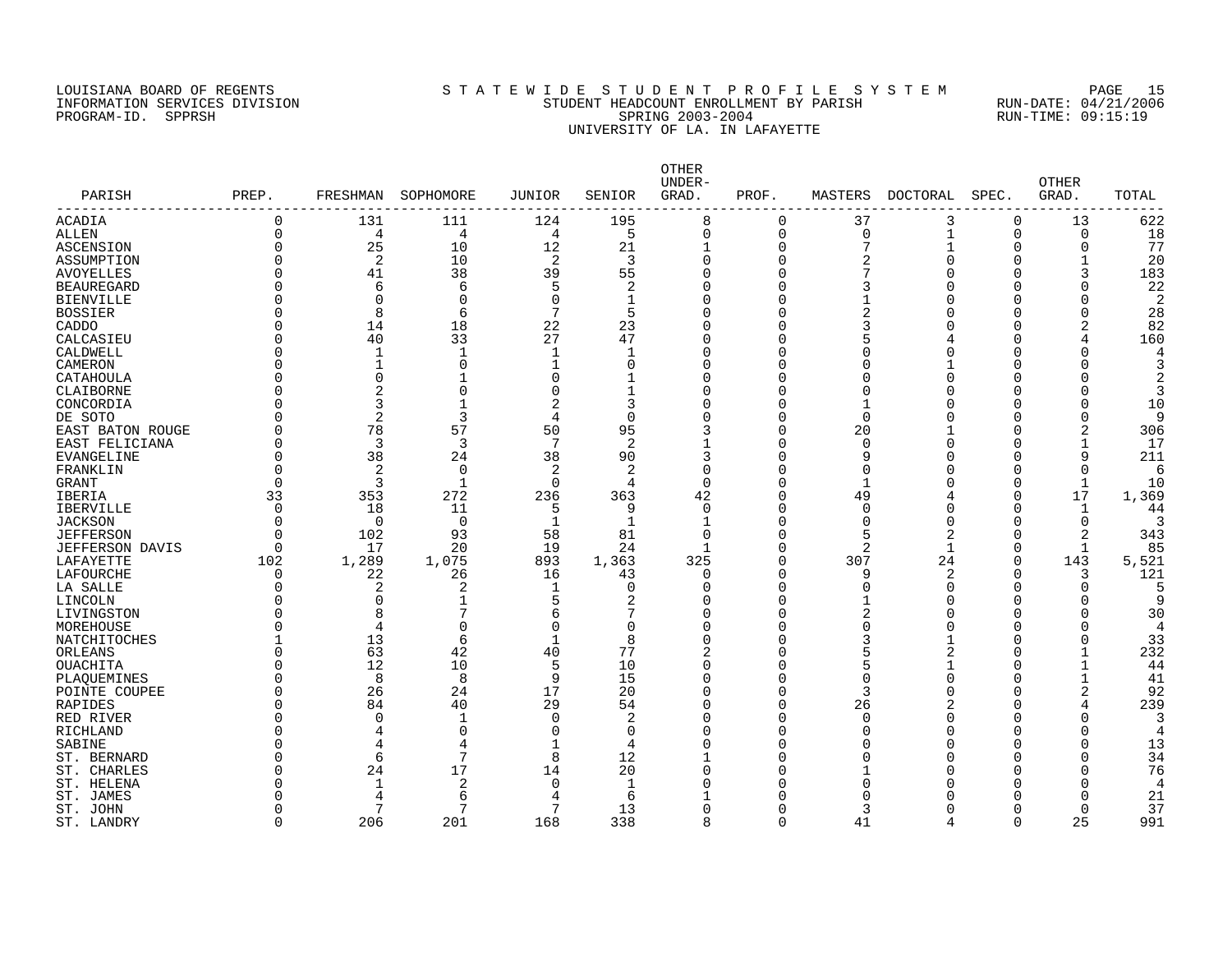# LOUISIANA BOARD OF REGENTS S T A T E W I D E S T U D E N T P R O F I L E S Y S T E M PAGE 16 INFORMATION SERVICES DIVISION STUDENT HEADCOUNT ENROLLMENT BY PARISH RUN-DATE: 04/21/2006 PROGRAM-ID. SPPRSH SPRING 2003-2004 RUN-TIME: 09:15:19 UNIVERSITY OF LA. IN LAFAYETTE

| PARISH              | PREP. | FRESHMAN | SOPHOMORE | JUNIOR | SENIOR | OTHER<br>UNDER-<br>GRAD. | PROF. | MASTERS | DOCTORAL | SPEC. | OTHER<br>GRAD. | TOTAL  |
|---------------------|-------|----------|-----------|--------|--------|--------------------------|-------|---------|----------|-------|----------------|--------|
| ST. MARTIN          | 53    | 236      | 182       | 126    | 231    |                          |       | 42      |          |       | 12             | 894    |
| ST. MARY            |       | 103      | 80        | 89     | 125    |                          |       | 18      |          |       | 18             | 443    |
| ST. TAMMANY         |       | 72       | 41        | 30     | 65     |                          |       |         |          |       |                | 212    |
| TANGIPAHOA          |       | 10       |           | 16     |        |                          |       |         |          |       |                | 47     |
| TERREBONNE          |       | 74       | 30        | 28     | 50     |                          |       |         |          |       |                | 195    |
| UNION               |       |          |           |        |        |                          |       |         |          |       |                |        |
| VERMILLION          |       | 246      | 214       | 177    | 264    |                          |       |         |          |       |                | 988    |
| VERNON              |       | 10       |           |        |        |                          |       |         |          |       |                | 32     |
| WASHINGTON          |       | 12       |           |        |        |                          |       |         |          |       |                | 20     |
| WEBSTER             |       |          |           |        |        |                          |       |         |          |       |                |        |
| WEST BATON ROUGE    |       |          |           |        |        |                          |       |         |          |       |                | 23     |
| WEST CARROLL        |       |          |           |        |        |                          |       |         |          |       |                |        |
| WEST FELICIANA      |       |          |           |        |        |                          |       |         |          |       |                | 29     |
| WINN                |       |          |           |        |        |                          |       |         |          |       |                |        |
| LOUISIANA TOTALS    | 209   | 3,462    | 2,787     | 2,385  | 3,799  | 431                      |       | 680     | 60       |       | 282            | 14,095 |
| OUT-OF-STATE TOTALS |       | 103      | 121       | 102    | 160    |                          |       | 98      | 33       |       |                | 634    |
| FOREIGN TOTALS      |       | 45       | 40        | 47     | 101    | 11                       |       | 279     | 85       |       |                | 614    |
| TOTAL STUDENTS      | 210   | 3,610    | 2,948     | 2,534  | 4,060  | 448                      |       | 1,057   | 178      |       | 298            | 15,343 |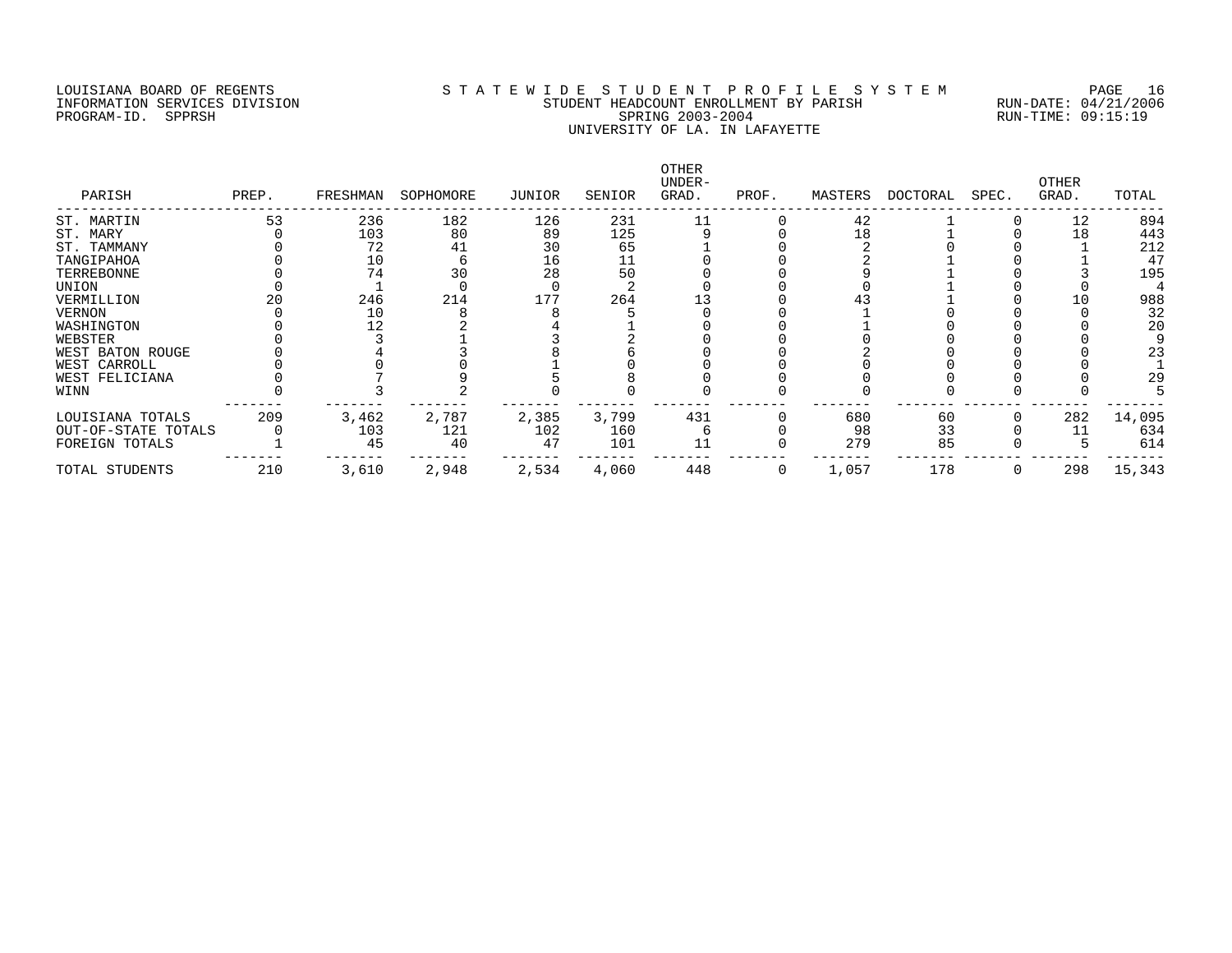### LOUISIANA BOARD OF REGENTS S T A T E W I D E S T U D E N T P R O F I L E S Y S T E M PAGE 17 INFORMATION SERVICES DIVISION STUDENT HEADCOUNT ENROLLMENT BY PARISH RUN-DATE: 04/21/2006 PROGRAM-ID. SPPRSH SPRING 2003-2004 RUN-TIME: 09:15:19 L.S.U. AT ALEXANDRIA

| PARISH              | PREP.       | FRESHMAN     | SOPHOMORE    | <b>JUNIOR</b>  | SENIOR       | OTHER<br>UNDER-<br>GRAD. | PROF. | MASTERS      | DOCTORAL | SPEC.    | <b>OTHER</b><br>GRAD. | TOTAL |
|---------------------|-------------|--------------|--------------|----------------|--------------|--------------------------|-------|--------------|----------|----------|-----------------------|-------|
| <b>ACADIA</b>       | 0           | 0            | 1            | 0              | $\Omega$     | O                        | 0     | <sup>0</sup> | O        | $\Omega$ | $\Omega$              |       |
| <b>ALLEN</b>        | $\mathbf 0$ | 30           | 14           | 9              | 3            | O                        | 0     | $\Omega$     | O        | $\Omega$ | $\Omega$              | 56    |
| <b>ASCENSION</b>    | O           | $\Omega$     | $\mathbf{1}$ |                | $\Omega$     |                          | 0     | ∩            |          | O        |                       |       |
| ASSUMPTION          |             | $\mathbf{1}$ | 0            | $\Omega$       | $\Omega$     |                          | 0     |              |          |          |                       |       |
| <b>AVOYELLES</b>    |             | 186          | 118          | 62             | 51           |                          | O     |              |          |          |                       | 418   |
| <b>BEAUREGARD</b>   |             | ∩            | -1           | $\overline{c}$ | ∩            |                          | O     |              |          |          |                       |       |
| <b>BOSSIER</b>      |             |              | O            |                |              |                          | Λ     |              |          |          |                       |       |
| CADDO               |             |              | Ω            |                |              |                          | Λ     |              |          |          |                       |       |
| CALCASIEU           |             |              | Ω            |                |              |                          | Λ     |              |          |          |                       |       |
| CALDWELL            |             |              | 2            |                |              |                          | Λ     |              |          |          |                       |       |
| CATAHOULA           |             | 12           | 7            |                |              |                          | Λ     |              |          |          |                       | 29    |
| CONCORDIA           |             | 8            | 15           |                |              |                          | Λ     |              |          |          |                       | 33    |
| EAST BATON ROUGE    |             |              | 0            |                | 3            |                          | O     |              |          |          |                       |       |
| EAST CARROLL        |             | $\Omega$     | $\mathbf{1}$ | $\mathbf 0$    | $\Omega$     |                          | ∩     |              |          |          |                       |       |
| EVANGELINE          |             | 33           | 32           | 24             | 26           |                          | Λ     |              |          |          |                       | 115   |
| <b>GRANT</b>        |             | 105          | 43           | 23             | 23           |                          | ∩     |              |          |          |                       | 196   |
| <b>JACKSON</b>      |             | ∩            | $\Omega$     |                | $\Omega$     |                          | ∩     |              |          |          |                       |       |
| <b>JEFFERSON</b>    |             | O            |              | ſ              | <sup>0</sup> |                          | ∩     |              |          |          |                       |       |
| LAFAYETTE           |             |              | 3            |                | $\mathbf{1}$ |                          | Λ     |              |          |          |                       |       |
| LAFOURCHE           |             | $\Omega$     |              | $\Omega$       | $\Omega$     |                          | Λ     |              |          |          |                       |       |
| LA SALLE            |             | 38           | 26           | 17             | 11           |                          | Λ     |              |          |          |                       | 92    |
| LINCOLN             |             | ∩            |              | $\cap$         | $\Omega$     |                          | ∩     |              |          |          |                       |       |
|                     |             |              |              |                |              |                          | O     |              |          |          |                       |       |
| LIVINGSTON          |             |              | O            |                | O            |                          | Λ     |              |          |          |                       |       |
| MOREHOUSE           |             |              |              |                |              |                          |       |              |          |          |                       |       |
| NATCHITOCHES        |             |              | 3            |                |              |                          | Λ     |              |          |          |                       | 16    |
| OUACHITA            | O           |              |              |                | -1           |                          | Λ     |              |          |          |                       |       |
| POINTE COUPEE       | O           |              | 5            | $\Omega$       | -1           |                          | ∩     |              |          |          |                       | 11    |
| RAPIDES             | 14          | 854          | 469          | 319            | 249          |                          | C     |              |          |          |                       | 1,905 |
| SABINE              | O           |              | 1            | <sup>0</sup>   | U            |                          | Λ     |              |          |          |                       |       |
| ST. CHARLES         |             |              | 0            |                |              |                          | Λ     |              |          |          |                       |       |
| ST. JOHN            |             |              | O            |                |              |                          | O     |              |          |          |                       |       |
| ST. LANDRY          |             |              |              |                | 6            |                          | Λ     |              |          |          |                       | 23    |
| ST. MARTIN          |             |              | Λ            |                |              |                          | U     |              |          |          |                       |       |
| TANGIPAHOA          |             |              |              |                |              |                          | ∩     |              |          |          |                       |       |
| TENSAS              |             |              | Λ            |                |              |                          | ∩     |              |          |          |                       |       |
| UNION               |             |              |              |                | O            |                          | Λ     |              |          |          |                       |       |
| VERMILLION          |             |              | Ω            |                |              |                          | ∩     |              |          |          |                       |       |
| <b>VERNON</b>       |             | 14           |              | 6              | 8            |                          | Λ     |              |          | U        |                       | 35    |
| WEST BATON ROUGE    | U           | $\Omega$     | O            | $\cap$         | -1           |                          | O     |              |          | ∩        |                       |       |
| WEST CARROLL        | O           | $\Omega$     | 0            | $\Omega$       | $\mathbf{1}$ |                          | O     |              | U        | O        | $\Omega$              |       |
| WINN                | O           | 5            | 6            | Р              | 5            |                          | O     | <sup>0</sup> | 0        | $\Omega$ | $\Omega$              | 19    |
| LOUISIANA TOTALS    | 18          | 1,320        | 765          | 502            | 401          | U                        | 0     | $\Omega$     | $\Omega$ | $\Omega$ | 0                     | 3,006 |
| OUT-OF-STATE TOTALS | 1           | 13           | 3            | 0              | 3            | $\Omega$                 | 0     | $\mathbf 0$  | 0        | 0        | $\Omega$              | 20    |
| FOREIGN TOTALS      | $\Omega$    | 10           | 7            | 2              | 4            |                          | 0     | $\cap$       | 0        | 0        | O                     | 23    |
| TOTAL STUDENTS      | 19          | 1,343        | 775          | 504            | 408          | O                        | 0     | $\Omega$     | 0        | 0        | 0                     | 3,049 |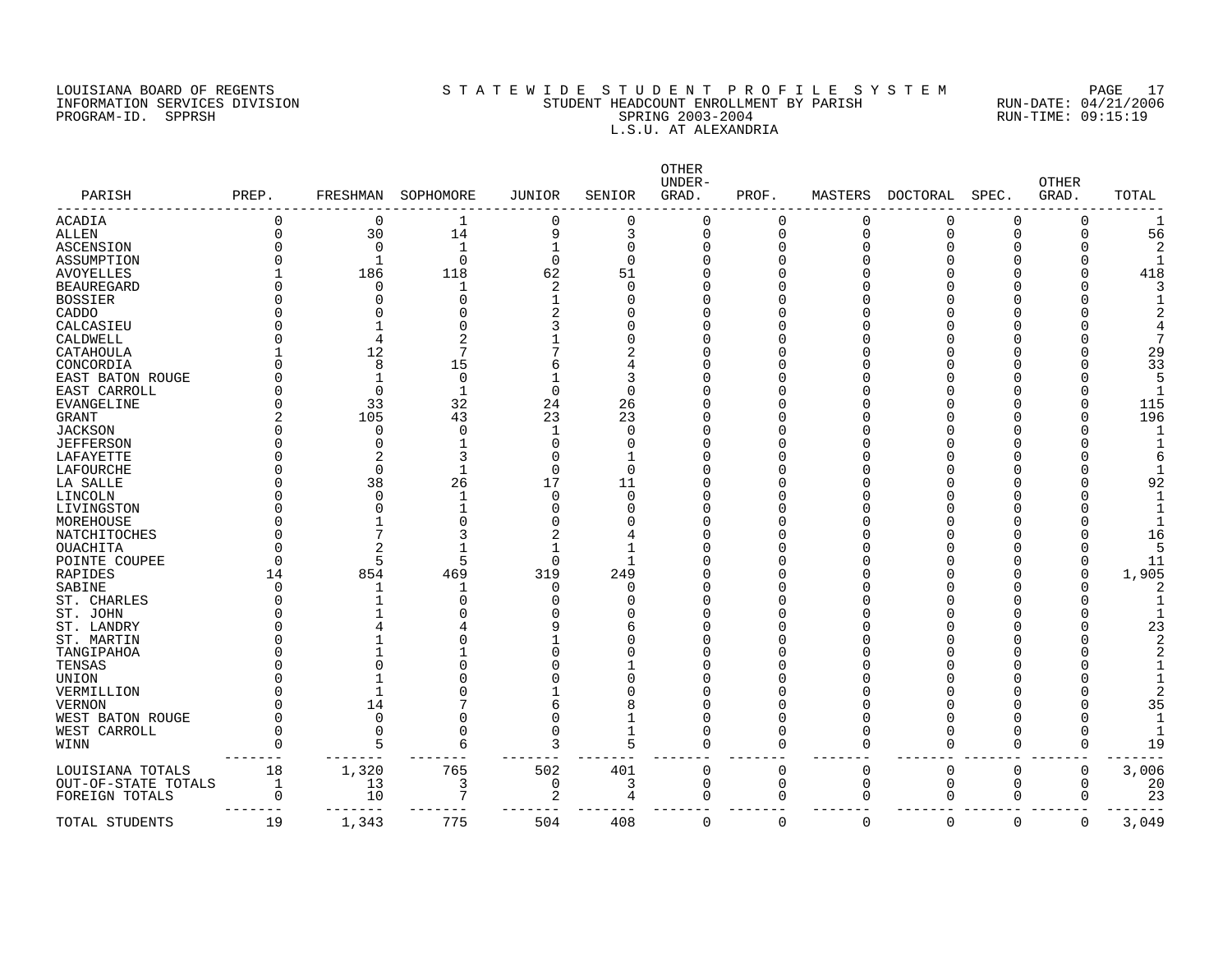| LOUISIANA BOARD OF REGENTS    | STATEWIDE STUDENT PROFILE SYSTEM       | PAGE 18              |
|-------------------------------|----------------------------------------|----------------------|
| INFORMATION SERVICES DIVISION | STUDENT HEADCOUNT ENROLLMENT BY PARISH | RUN-DATE: 04/21/2006 |
| PROGRAM-ID. SPPRSH            | SPRING 2003-2004                       | RUN-TIME: 09:15:19   |
|                               | L.S.U. AT ALEXANDRIA                   |                      |
|                               |                                        |                      |
|                               |                                        |                      |

|        |      |       |                                                                 |        |        | $\bigcap \Pi$<br>UINLIN |      |              |         |       |             |            |
|--------|------|-------|-----------------------------------------------------------------|--------|--------|-------------------------|------|--------------|---------|-------|-------------|------------|
|        |      |       |                                                                 |        |        | <b>UNDER</b>            |      |              |         |       | <b>THER</b> |            |
| PARTSH | PREF | SHMAN | $\sim$ $\sim$ $\sim$ $\sim$ $\sim$ $\sim$<br>HOMORL<br>$\cdots$ | JUNIOR | SENIOR | GRAD                    | PROF | TERS<br>MAST | ו ב חרי | SPEC. | GRAD        | COTT.<br>. |
|        |      |       |                                                                 |        |        |                         |      |              |         |       |             |            |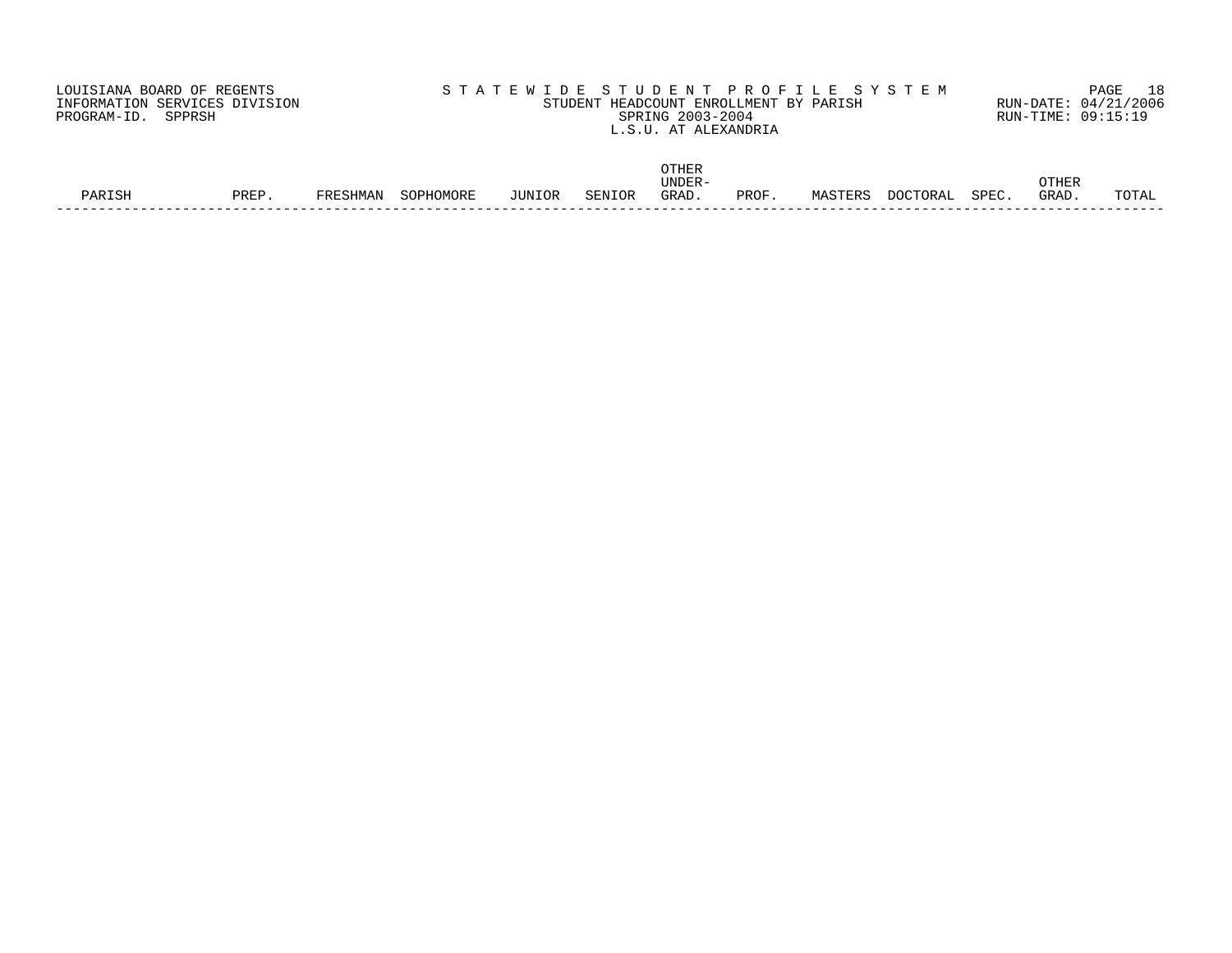### LOUISIANA BOARD OF REGENTS S T A T E W I D E S T U D E N T P R O F I L E S Y S T E M PAGE 19 INFORMATION SERVICES DIVISION STUDENT HEADCOUNT ENROLLMENT BY PARISH RUN-DATE: 04/21/2006 PROGRAM-ID. SPPRSH SPRING 2003-2004 RUN-TIME: 09:15:19 L.S.U. AT BATON ROUGE

|                        |          |              |             |              |                | <b>OTHER</b><br>UNDER- |                |                |                |                | <b>OTHER</b>   |       |
|------------------------|----------|--------------|-------------|--------------|----------------|------------------------|----------------|----------------|----------------|----------------|----------------|-------|
| PARISH<br>------------ | PREP.    | FRESHMAN     | SOPHOMORE   | JUNIOR       | SENIOR         | GRAD.                  | PROF.          | MASTERS        | DOCTORAL       | SPEC.          | GRAD.          | TOTAL |
| ACADIA                 | $\Omega$ | 20           | 41          | 34           | 54             | $\mathbf 0$            | 3              | 11             | 4              | 0              | 0              | 167   |
| <b>ALLEN</b>           | $\Omega$ | 10           | 2           | 8            | 12             | $\mathbf 0$            | $\mathbf 0$    | 2              | 2              | 0              | 0              | 36    |
| ASCENSION              | ∩        | 147          | 179         | 203          | 249            | 24                     | 3              | 59             | 11             | $\mathbf 1$    | 29             | 905   |
| ASSUMPTION             | $\Omega$ | 15           | 9           | 19           | 29             | $\mathbf{1}$           | $\Omega$       | 6              | 2              | $\overline{0}$ | 3              | 84    |
| <b>AVOYELLES</b>       | $\Omega$ | 16           | 33          | 20           | 39             | $\overline{2}$         |                | 8              | 4              | $\Omega$       | 3              | 126   |
| <b>BEAUREGARD</b>      | ∩        | 21           | 19          | 18           | 33             | $\Omega$               | 1              | 6              | $\mathbf{1}$   | $\Omega$       | $\mathbf 1$    | 100   |
| <b>BIENVILLE</b>       | $\Omega$ | $\Omega$     | $\Omega$    | $\Omega$     | 3              | O                      | $\Omega$       | $\Omega$       | $\Omega$       | $\Omega$       | $\overline{2}$ | 5     |
| <b>BOSSIER</b>         | $\Omega$ | 34           | 32          | 45           | 39             | O                      | $\overline{2}$ | 5              | 4              | $\Omega$       |                | 166   |
| CADDO                  | $\Omega$ | 99           | 104         | 99           | 118            |                        | 7              | 22             | 12             | 4              | 3              | 473   |
| CALCASIEU              | $\Omega$ | 127          | 145         | 141          | 192            |                        | 9              | 45             | 15             | $\mathbf 0$    | 9              | 689   |
| CALDWELL               | $\Omega$ | 1            | 0           | 0            | 7              | O                      |                | 1              | $\mathbf 0$    | $\mathbf 0$    | $\mathbf{1}$   | 11    |
| CAMERON                | $\Omega$ | 2            | 8           | 5            | 4              | $\Omega$               | $\Omega$       | 2              | $\mathbf 0$    | $\mathbf 0$    | $\overline{0}$ | 21    |
| CATAHOULA              | $\Omega$ | 5            | 7           | 5            | 7              | U                      | $\Omega$       | 3              | $\Omega$       | $\Omega$       | $\mathbf{1}$   | 28    |
| CLAIBORNE              | $\cap$   |              | 2           | 6            | $\mathfrak{D}$ | ∩                      |                | $\Omega$       | $\mathbf 0$    | $\Omega$       | $\mathbf{1}$   | 13    |
| CONCORDIA              | $\Omega$ | 10           | 16          | 14           | 28             |                        | 2              | 2              | 2              | $\mathbf 0$    | $\mathbf 1$    | 76    |
| DE SOTO                | ∩        | 5            | 1           | .5           | 2              | $\Omega$               | ∩              | 2              | $\Omega$       | 0              | $\mathbf 0$    | 15    |
| EAST BATON ROUGE       | 3        | 1,156        | 1,438       | 1,534        | 2,178          | 369                    | 78             | 702            | 315            | 11             | 188            | 7,972 |
| EAST CARROLL           | $\Omega$ |              | 6           | 6            | 4              | $\Omega$               | $\Omega$       | 0              | 0              | $\mathbf 0$    | 0              | 17    |
| EAST FELICIANA         | $\Omega$ | 16           | 24          | 29           | 32             | 8                      | $\Omega$       | 9              | $\mathbf 0$    | 1              | $\overline{2}$ | 121   |
| <b>EVANGELINE</b>      | $\Omega$ | 14           | 21          | 27           | 54             | 4                      | $\Omega$       | 6              | $\overline{a}$ | $\Omega$       | 3              | 131   |
| FRANKLIN               | ∩        | 2            | 7           | 6            | 5              | U                      |                | 4              | $\mathbf 1$    | $\mathbf 0$    | $\Omega$       | 26    |
| <b>GRANT</b>           | ∩        | $\mathbf{1}$ | 3           | 9            | 7              | O                      | $\Omega$       | 5              | $\Omega$       | $\Omega$       | $\Omega$       | 25    |
| IBERIA                 | ∩        | 54           | 58          | 56           | 87             | O                      | 5              | 20             | 6              | $\mathbf 0$    | $\overline{4}$ | 290   |
| <b>IBERVILLE</b>       | $\Omega$ | 33           | 33          | 38           | 47             | 7                      | 5              | 24             | 4              | 3              | 11             | 205   |
| <b>JACKSON</b>         | $\Omega$ | 1            | 0           | 0            | $\Omega$       | $\Omega$               | $\Omega$       | 1              | 1              | $\mathbf 0$    | $\overline{0}$ | 3     |
| <b>JEFFERSON</b>       | $\Omega$ | 316          | 300         | 303          | 347            | 11                     | 11             | 62             | 20             | $\mathbf 0$    | 12             | 1,382 |
| <b>JEFFERSON DAVIS</b> | $\Omega$ | 15           | 15          | 13           | 12             | $\Omega$               | $\Omega$       | 8              | 2              | $\Omega$       | $\overline{0}$ | 65    |
| LAFAYETTE              | $\Omega$ | 169          | 183         | 175          | 217            |                        | 7              | 73             | 26             | $\mathbf 0$    | 11             | 868   |
| LAFOURCHE              | $\Omega$ | 72           | 74          | 67           | 130            |                        | 4              | 24             | 9              | $\mathbf 0$    | 5              | 388   |
| LA SALLE               | $\Omega$ | 2            | -1          | $\Omega$     | 4              | $\mathbf{1}$           | $\Omega$       | 2              | $\overline{0}$ | $\mathbf 0$    | $\mathbf 1$    | 11    |
| LINCOLN                | $\Omega$ | 17           | 15          | 15           | 19             | $\Omega$               |                | 2              | 3              | 0              | 2              | 74    |
| LIVINGSTON             | 2        | 184          | 166         | 142          | 202            | 31                     | 7              | 44             | 18             | 1              | 17             | 814   |
| MADISON                | $\Omega$ | $\mathbf 0$  | 3           | 3            | 7              | $\Omega$               | $\Omega$       | 4              | $\mathbf 0$    | $\mathbf 0$    | 2              | 19    |
| MOREHOUSE              | $\Omega$ | 5            | 7           | 4            | 3              | $\mathbf 0$            | $\mathbf{1}$   | $\overline{2}$ | 1              | $\mathbf 0$    | $\mathbf 0$    | 23    |
| NATCHITOCHES           | ∩        | 43           | 70          | 68           | 90             | $\mathbf{1}$           | 6              | 20             | 13             | $\Omega$       | $\overline{2}$ | 313   |
| ORLEANS                | ∩        | 536          | 542         | 489          | 668            | 16                     | 36             | 97             | 43             | 2              | 16             | 2,445 |
| <b>OUACHITA</b>        | ∩        | 55           | 64          | 76           | 92             | 7                      | 4              | 19             | 3              | 0              | 6              | 326   |
| PLAQUEMINES            | ∩        | 20           | 8           | 14           | 11             | $\Omega$               | 1              | 1              | $\mathbf 0$    | 0              | $\overline{2}$ | 57    |
| POINTE COUPEE          | ∩        | 30           | 39          | 52           | 66             | 11                     | 2              | 25             | 5              | $\Omega$       | 8              | 238   |
| RAPIDES                | ∩        | 82           | 77          | 77           | 107            | $\mathbf{1}$           | 2              | 30             | 15             | $\mathbf 0$    | 6              | 397   |
| RED RIVER              | $\Omega$ | 1            | $\mathbf 1$ | $\mathbf{1}$ | 4              | $\Omega$               | $\Omega$       | 0              | $\mathbf 0$    | 0              | $\mathbf{1}$   | 8     |
| RICHLAND               | ∩        | 9            | 6           | 9            | 12             | U                      | U              | 2              | $\mathbf{1}$   | $\Omega$       | $\mathbf{1}$   | 40    |
| SABINE                 | ∩        | 5            | 5           | 3            | 6              | U                      | ∩              | 2              | $\overline{2}$ | $\Omega$       | $\overline{2}$ | 25    |
| ST. BERNARD            |          | 35           | 21          | 28           | 52             |                        |                | 2              |                | $\Omega$       | $\Omega$       | 148   |
| ST. CHARLES            |          | 70           | 67          | 70           | 82             |                        | 3              | 11             |                | $\Omega$       | 3              | 313   |
| ST. HELENA             | ∩        | 1            | 1           | 2            | 2              | U                      | $\Omega$       | 1              | 2              | 0              | $\Omega$       | 9     |
| ST. JAMES              | $\Omega$ | 20           | 21          | 25           | 23             | $\mathbf{1}$           | $\cap$         | 3              | $\Omega$       | $\Omega$       | $\Omega$       | 93    |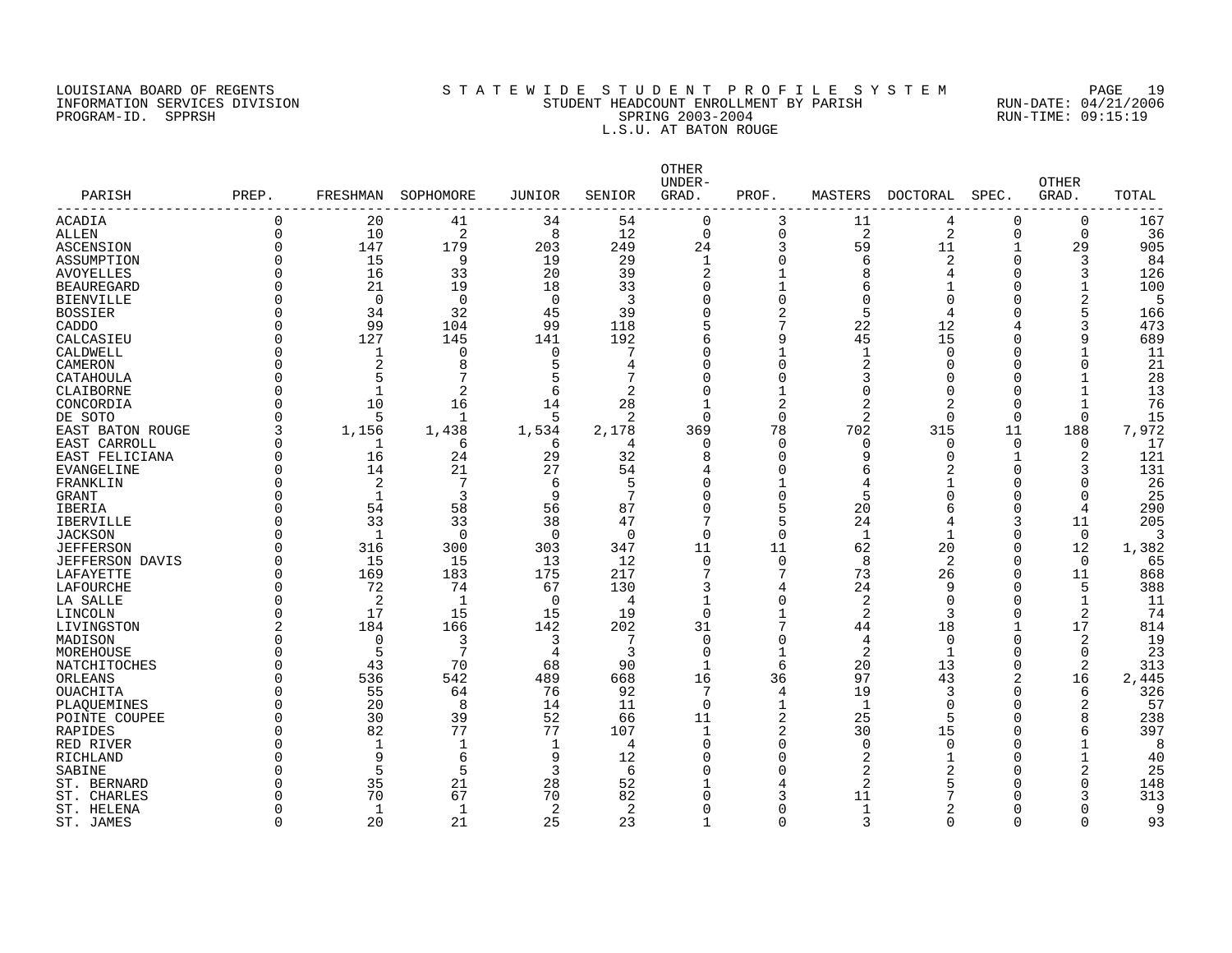#### LOUISIANA BOARD OF REGENTS SOURCLAINA SUBSTATE MANUS ARE STOURN THE STOURN THE SOURCLAINE STOURN THE STOURN T<br>STUDENT HEADCOUNT ENROLLMENT BY PARISH RUN-DATE: 04/21/2006 INFORMATION SERVICES DIVISION STRUCTURES AND STUDENT HEADCOUNT ENROLLMENT BY PARISH RUN-DATION SERVICES DIVISION PROGRAM-ID. SPPRSH SPRING 2003-2004 SPRING 2003-2004 RUN-TIME: 09:15:19 L.S.U. AT BATON ROUGE

| PARISH              | PREP. | FRESHMAN | SOPHOMORE | JUNIOR | SENIOR | OTHER<br>UNDER-<br>GRAD. | PROF. | MASTERS | DOCTORAL | SPEC. | OTHER<br>GRAD. | TOTAL  |
|---------------------|-------|----------|-----------|--------|--------|--------------------------|-------|---------|----------|-------|----------------|--------|
| ST. JOHN            |       | 53       | 44        | 47     | 57     |                          |       | 10      |          |       |                | 220    |
| ST. LANDRY          |       | 51       | 69        | 75     | 102    |                          |       | 25      | 12       |       |                | 347    |
| ST. MARTIN          |       | 26       | 23        | 28     | 27     |                          |       | 12      |          |       |                | 121    |
| ST. MARY            |       | 42       | 60        | 59     | 55     |                          |       | 17      |          |       |                | 239    |
| ST. TAMMANY         |       | 433      | 459       | 403    | 481    |                          |       | 60      | 23       |       |                | 1,885  |
| TANGIPAHOA          |       | 82       | 68        | 60     | 100    |                          |       | 32      |          |       |                | 359    |
| TENSAS              |       |          |           |        |        |                          |       |         |          |       |                | 21     |
| TERREBONNE          |       | 88       | 79        | 68     | 96     |                          |       | 19      |          |       |                | 365    |
| UNION               |       |          |           |        |        |                          |       |         |          |       |                | 6      |
| VERMILLION          |       | 21       | 32        | 36     | 46     |                          |       |         |          |       |                | 147    |
| VERNON              |       | 23       | 24        | 23     | 18     |                          |       |         |          |       |                | 104    |
| WASHINGTON          |       |          | 25        | 18     | 30     |                          |       |         |          |       |                | 99     |
| WEBSTER             |       |          | 10        | 12     | 11     |                          |       |         |          |       |                | 48     |
| WEST BATON ROUGE    |       | 24       | 42        | 50     | 74     |                          |       | 10      |          |       |                | 224    |
| WEST CARROLL        |       |          |           |        |        |                          |       |         |          |       |                | 12     |
| WEST FELICIANA      |       | 19       | 15        | 25     | 31     |                          |       |         |          |       |                | 108    |
| WINN                |       |          |           |        |        |                          |       |         |          |       |                | 16     |
| LOUISIANA TOTALS    |       | 4,371    | 4,835     | 4,875  | 6,530  | 563                      | 234   | 1,602   | 637      | 29    | 401            | 24,082 |
| OUT-OF-STATE TOTALS |       | 611      | 612       | 548    | 585    | 40                       | 108   | 331     | 415      |       | 30             | 3,281  |
| FOREIGN TOTALS      |       | 78       | 76        | 120    | 244    | 40                       |       | 525     | 653      |       | 24             | 1,761  |
| TOTAL STUDENTS      | 5     | 5,060    | 5,523     | 5,543  | 7,359  | 643                      | 343   | 2,458   | 1,705    | 30    | 455            | 29,124 |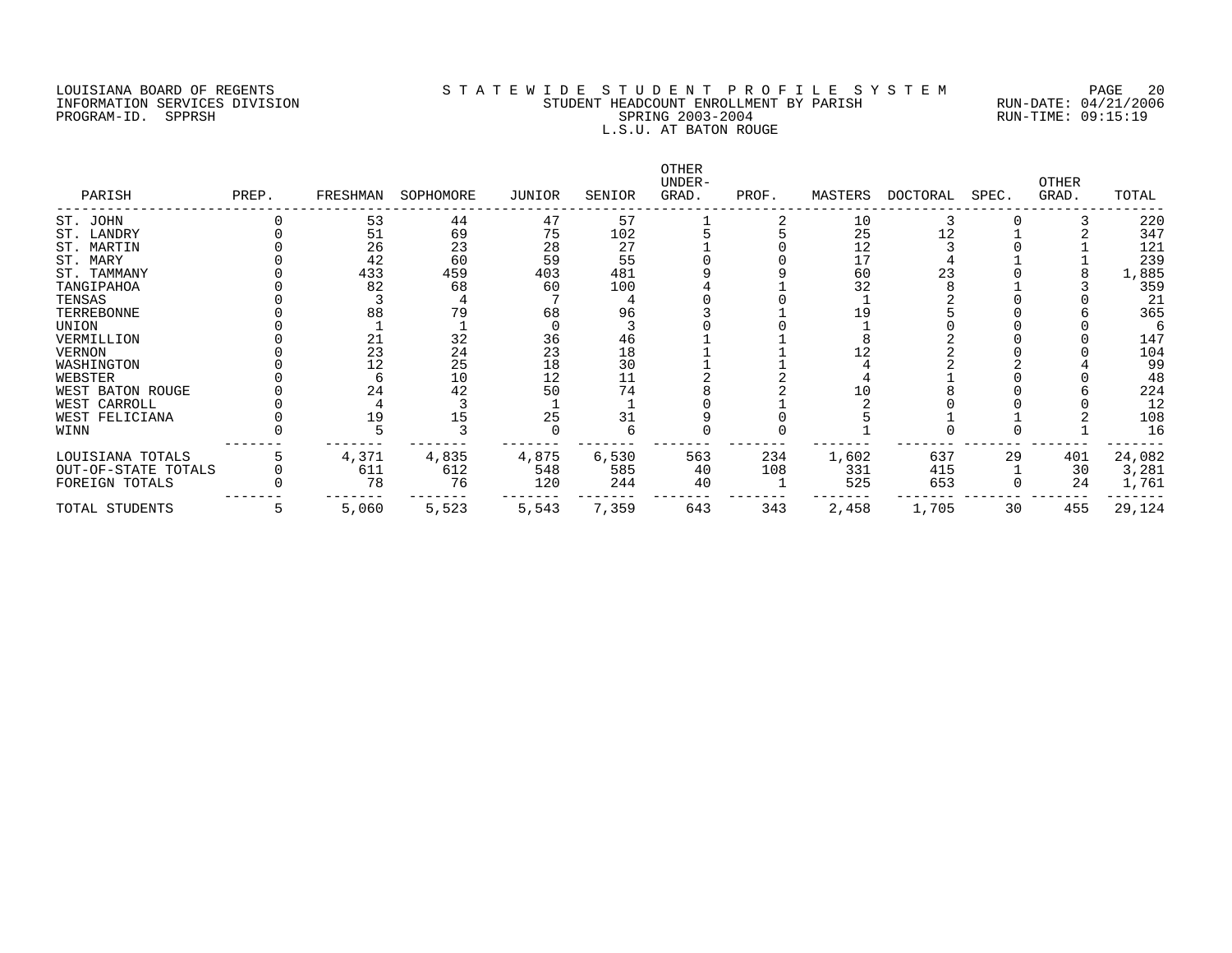PROGRAM-ID. SPPRSH

# LOUISIANA BOARD OF REGENTS SOURCOMER'S STATEWIDE STUDENT PROFILE SYSTEM PAGE 21<br>STUDENT HEADCOUNT ENROLLMENT BY PARISH RUN-DATE: 04/21/2006 INFORMATION SERVICES DIVISION STATE STATE STUDENT HEADCOUNT ENROLLMENT BY PARISH SPARISH RUN-DATE: 04/21/2006<br>PROGRAM-ID. SPPRSH SPRING 2003-2004 SPRING 2003-2004 L.S.U. AT EUNICE

| PARISH                  | PREP.    | FRESHMAN            | SOPHOMORE      | <b>JUNIOR</b>           | SENIOR   | OTHER<br>UNDER-<br>GRAD. | PROF.                | MASTERS  | DOCTORAL    | SPEC.    | <b>OTHER</b><br>GRAD. | TOTAL |
|-------------------------|----------|---------------------|----------------|-------------------------|----------|--------------------------|----------------------|----------|-------------|----------|-----------------------|-------|
| -------------<br>ACADIA | 0        | 326                 | 158            | 0                       | 0        | 131                      | $\mathbf 0$          | 0        | $\mathbf 0$ | $\Omega$ | $\mathbf 0$           | 615   |
| ALLEN                   | $\Omega$ | 51                  | 25             | $\mathbf 0$             | 0        | 17                       | $\Omega$             | $\Omega$ | $\Omega$    | $\Omega$ | $\Omega$              | 93    |
| ASCENSION               | $\Omega$ | $\mathbf{1}$        | $\Omega$       | $\mathbf 0$             | 0        | $\overline{2}$           | $\Omega$             | $\Omega$ | $\Omega$    | Ω        | U                     |       |
| ASSUMPTION              |          | $\mathbf{1}$        | $\Omega$       | $\mathbf 0$             | $\Omega$ | $\mathbf 0$              | $\Omega$             | U        |             |          |                       |       |
| <b>AVOYELLES</b>        |          | 3                   | 2              | $\overline{0}$          | 0        | 9                        | $\Omega$             |          |             |          | $\Omega$              | 14    |
| <b>BEAUREGARD</b>       |          | $\overline{4}$      |                | $\mathbf 0$             | $\Omega$ | $\mathbf{1}$             | $\Omega$             |          |             |          |                       | 6     |
| <b>BOSSIER</b>          |          | $\mathbf{1}$        |                | $\mathbf 0$             | $\Omega$ | $\Omega$                 | $\Omega$             |          |             |          |                       | 2     |
| CADDO                   |          | $\overline{2}$      | $\Omega$       | $\mathbf 0$             | 0        | $\Omega$                 | $\cap$               |          |             |          |                       | 2     |
| CALCASIEU               | 0        | 23                  | 6              | $\overline{0}$          | 0        | 10                       | $\cap$               |          |             |          | U                     | 39    |
| CAMERON                 |          | $\mathbf{1}$        |                | $\overline{0}$          | $\Omega$ | $\Omega$                 | ∩                    |          |             |          |                       | 2     |
| CONCORDIA               | 0        | $\mathbf{1}$        | $\mathbf{1}$   | $\mathbf 0$             | 0        | $\mathbf 0$              | $\Omega$             |          |             | Λ        | U                     | 2     |
| EAST BATON ROUGE        | $\Omega$ | 20                  | 6              | $\mathbf 0$             | $\Omega$ | 12                       | ∩                    |          |             |          |                       | 38    |
| EAST CARROLL            | O        | 1                   | $\Omega$       | $\mathbf 0$             | $\Omega$ | $\mathbf 0$              | $\cap$               |          |             |          |                       |       |
| EAST FELICIANA          | O        | $\mathbf{1}$        | $\Omega$       | $\mathbf 0$             | $\Omega$ | $\Omega$                 | $\cap$               |          |             |          | Ω                     |       |
| <b>EVANGELINE</b>       |          | 232                 | 105            | $\mathbf 0$             | $\Omega$ | 94                       | $\Omega$             |          |             |          | 0                     | 431   |
| <b>GRANT</b>            | O        | $\mathbf 0$         | $\mathbf 0$    | $\overline{0}$          | 0        | $\mathbf{1}$             | $\Omega$             |          |             |          | $\Omega$              |       |
| <b>IBERIA</b>           |          | 36                  | 15             | $\overline{0}$          | $\Omega$ | 24                       | $\Omega$             |          |             |          |                       | 75    |
| <b>IBERVILLE</b>        | O        | 2                   | $\mathbf 0$    | $\overline{0}$          | 0        | $\mathbf 0$              | $\cap$               |          |             |          |                       |       |
| <b>JACKSON</b>          |          | $\mathbf 1$         | $\mathbf 0$    | $\mathsf 0$             | 0        | $\mathbf{1}$             | $\Omega$             |          |             |          |                       | 2     |
| <b>JEFFERSON</b>        | $\Omega$ | $\mathbf{1}$        | $\overline{2}$ | $\overline{0}$          | 0        | 6                        | $\Omega$             |          |             |          |                       | q     |
| <b>JEFFERSON DAVIS</b>  | O        | 61                  | 37             | $\mathbf 0$             | $\Omega$ | 38                       | $\Omega$             |          |             |          | O                     | 136   |
| LAFAYETTE               | O        | 176                 | 72             | $\overline{0}$          | $\Omega$ | 86                       | $\Omega$             |          |             |          | $\Omega$              | 334   |
| LAFOURCHE               | O        | 4                   | $\mathbf{1}$   | $\Omega$                | 0        | 2                        | ∩                    |          |             | Λ        | U                     |       |
| LA SALLE                |          | $\Omega$            | $\mathbf 0$    | $\Omega$                | 0        | 1                        | $\cap$               |          |             |          | U                     |       |
| LINCOLN                 |          | $\Omega$            |                | $\Omega$                | $\Omega$ | $\overline{2}$           | ∩                    |          |             |          |                       |       |
|                         | O        | $\mathbf{1}$        | $\mathbf 0$    | $\mathbf 0$             | 0        | $\mathbf{1}$             | $\Omega$             |          |             | Λ        |                       |       |
| LIVINGSTON              |          | $\mathbf{1}$        | $\Omega$       | $\overline{0}$          | $\Omega$ | $\Omega$                 | $\cap$               |          |             |          |                       |       |
| MADISON                 |          | $\mathbf{1}$        | $\Omega$       |                         | $\Omega$ | $\Omega$                 | $\cap$               |          |             |          |                       |       |
| MOREHOUSE               | O        | $\Omega$            | $\mathbf{1}$   | $\mathbf 0$<br>$\Omega$ | $\Omega$ | $\Omega$                 | $\cap$               |          |             |          |                       |       |
| NATCHITOCHES            |          |                     | $\mathbf{1}$   |                         |          |                          |                      |          |             |          |                       |       |
| ORLEANS                 |          | $\overline{2}$<br>5 |                | $\Omega$                | $\Omega$ | $\overline{2}$           | n<br>∩               |          |             |          | $\Omega$              |       |
| OUACHITA                | O        |                     | $\overline{2}$ | 0                       | $\Omega$ | 8                        |                      |          |             |          |                       | 15    |
| PLAQUEMINES             |          | $\mathbf 0$         | $\mathbf{1}$   | $\mathbf 0$             | $\Omega$ | 1                        | n                    |          |             |          |                       | 2     |
| POINTE COUPEE           | $\Omega$ | 13                  | 5              | $\mathbf 0$             | 0        | $\overline{c}$           | $\Omega$<br>$\Omega$ |          |             |          | $\Omega$<br>O         | 20    |
| RAPIDES                 |          | 7                   | 6              | $\mathsf 0$             | 0        | $\mathbf 0$              |                      |          |             |          |                       | 13    |
| RICHLAND                | $\Omega$ | $\mathbf{1}$        | $\Omega$       | $\mathsf 0$             | 0        | $\mathbf 0$              | $\Omega$             |          |             |          |                       |       |
| ST. CHARLES             |          |                     |                | 0                       | 0        | $\mathbf 0$              | $\Omega$             |          |             |          |                       |       |
| ST. JAMES               | $\Omega$ | $\overline{0}$      | $\Omega$       | 0                       | 0        | $\mathbf{1}$             | $\Omega$             |          |             |          |                       |       |
| ST. JOHN                |          | $\mathbf{1}$        | 3              | $\mathbf 0$             | 0        | $\mathbf{1}$             | n                    |          |             |          |                       |       |
| ST. LANDRY              | 0        | 490                 | 231            | $\mathbf 0$             | 0        | 196                      | $\Omega$             |          |             | n        | $\Omega$              | 917   |
| ST. MARTIN              |          | 52                  | 15             | $\Omega$                | $\Omega$ | 19                       | n                    |          |             |          | ∩                     | 86    |
| ST. MARY                | O        | 19                  | 5              | $\mathbf 0$             | $\Omega$ | 10                       | $\Omega$             |          |             | Λ        | $\Omega$              | 34    |
| ST. TAMMANY             | $\Omega$ | 13                  | 6              | $\overline{0}$          | $\Omega$ | 4                        | $\cap$               |          |             |          | Λ                     | 23    |
| TANGIPAHOA              |          | 2                   | 2              | $\Omega$                | $\Omega$ | $\mathbf{1}$             | ∩                    |          |             |          |                       |       |
| TERREBONNE              |          | 1                   | $\Omega$       | $\Omega$                | $\Omega$ | 2                        | ∩                    |          |             |          |                       |       |
| UNION                   |          | 2                   | $\mathbf{1}$   | $\Omega$                | $\Omega$ | $\Omega$                 | ∩                    |          |             |          |                       |       |
| VERMILLION              |          | 70                  | 37             | $\Omega$                | $\Omega$ | 16                       | n                    | Λ        |             |          | O                     | 123   |
| <b>VERNON</b>           | $\Omega$ | 3                   | 2              | 0                       | 0        | $\overline{2}$           | $\Omega$             | $\Omega$ | $\Omega$    | $\Omega$ | $\mathbf 0$           | 7     |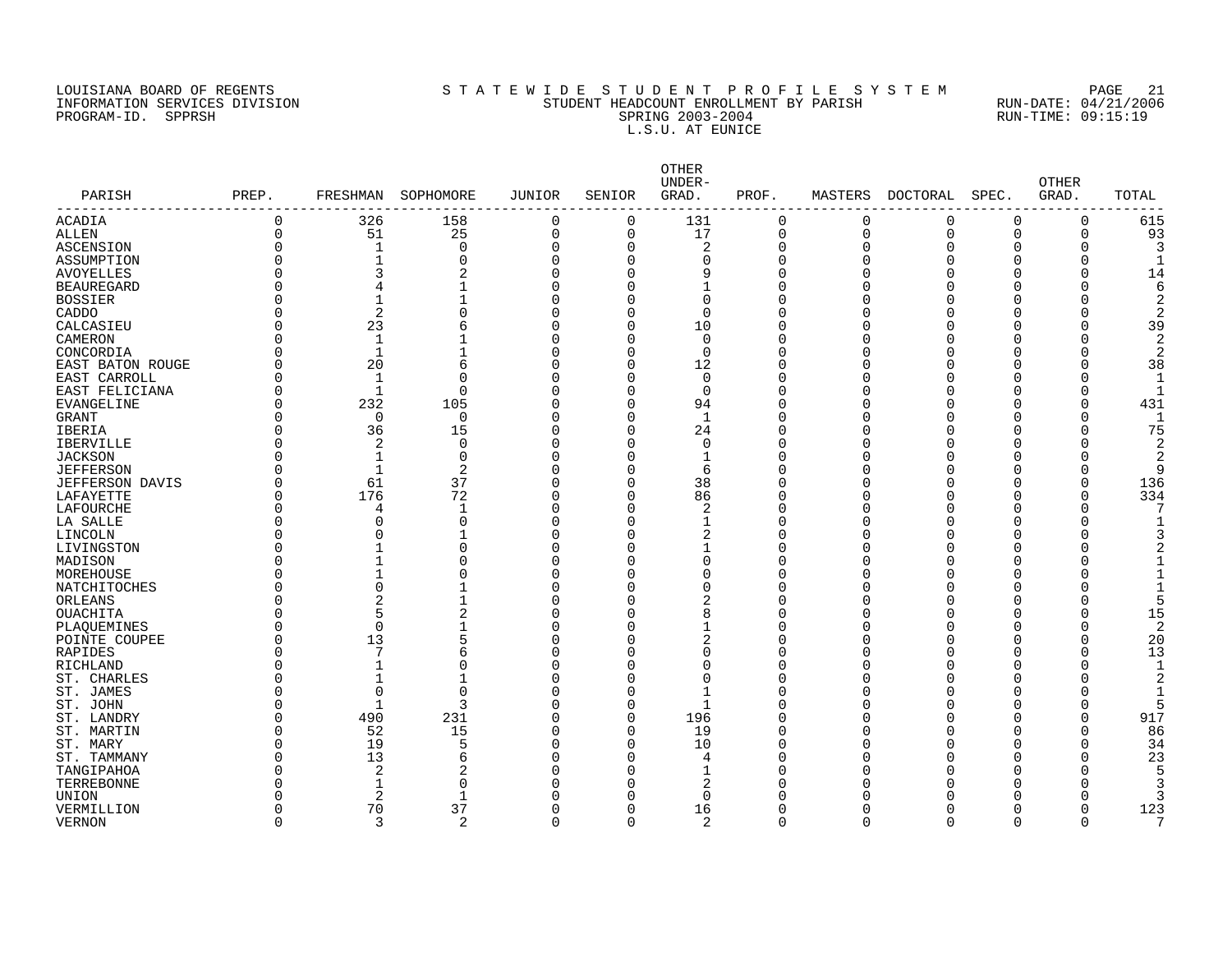### LOUISIANA BOARD OF REGENTS S T A T E W I D E S T U D E N T P R O F I L E S Y S T E M PAGE 22 INFORMATION SERVICES DIVISION STUDENT HEADCOUNT ENROLLMENT BY PARISH RUN-DATE: 04/21/2006 PROGRAM-ID. SPPRSH SPRING 2003-2004 RUN-TIME: 09:15:19 L.S.U. AT EUNICE

| PARISH              | PREP. | FRESHMAN | SOPHOMORE | JUNIOR | SENIOR | <b>OTHER</b><br>UNDER-<br>GRAD. | PROF. | MASTERS | DOCTORAL | SPEC. | OTHER<br>GRAD. | TOTAL |
|---------------------|-------|----------|-----------|--------|--------|---------------------------------|-------|---------|----------|-------|----------------|-------|
| WEBSTER             |       |          |           |        |        |                                 |       |         |          |       |                |       |
| WEST BATON ROUGE    |       |          |           |        |        |                                 |       |         |          |       |                |       |
| LOUISIANA TOTALS    |       | 1,639    | 754       |        |        | 703                             |       |         |          |       |                | 3,096 |
| OUT-OF-STATE TOTALS |       |          |           |        |        |                                 |       |         |          |       |                |       |
| FOREIGN TOTALS      |       |          |           |        |        |                                 |       |         |          |       |                | 27    |
| TOTAL STUDENTS      |       | 1,652    | 760       |        |        | 711                             |       |         |          |       |                | 3,123 |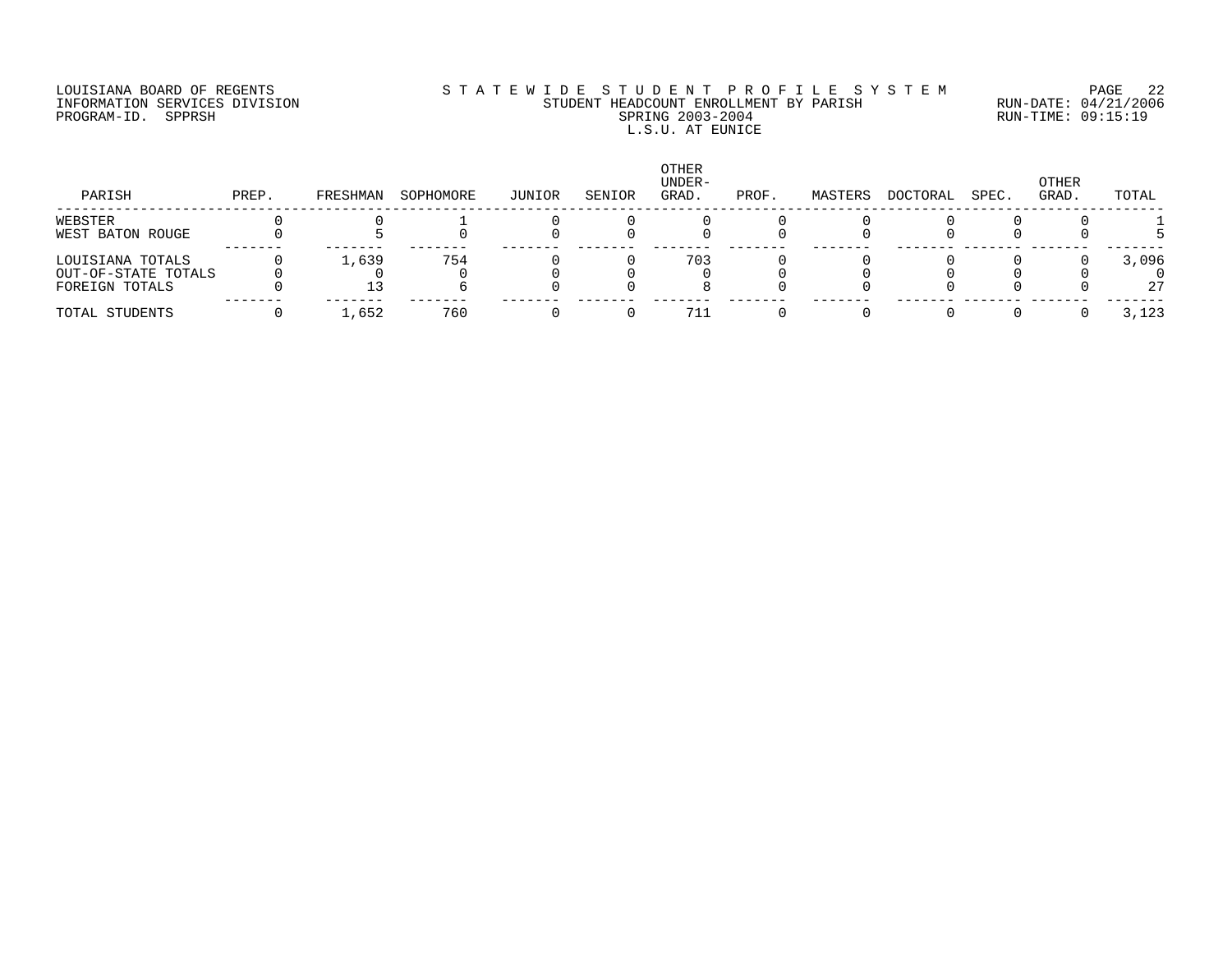### LOUISIANA BOARD OF REGENTS S T A T E W I D E S T U D E N T P R O F I L E S Y S T E M PAGE 23 INFORMATION SERVICES DIVISION STUDENT HEADCOUNT ENROLLMENT BY PARISH RUN-DATE: 04/21/2006 PROGRAM-ID. SPPRSH SPRING 2003-2004 RUN-TIME: 09:15:19 L.S.U. AT SHREVEPORT

| PARISH                     | PREP.    |                         | FRESHMAN SOPHOMORE | <b>JUNIOR</b>  | SENIOR         | <b>OTHER</b><br>UNDER-<br>GRAD. | PROF.    |               | MASTERS DOCTORAL | SPEC.       | <b>OTHER</b><br>GRAD. | TOTAL |
|----------------------------|----------|-------------------------|--------------------|----------------|----------------|---------------------------------|----------|---------------|------------------|-------------|-----------------------|-------|
|                            |          |                         |                    |                |                |                                 |          |               |                  |             |                       |       |
| <b>ACADIA</b>              | 0        | $\Omega$                | 0                  | $\mathbf 0$    | 0              | $\mathbf 0$                     | $\Omega$ | 1             | 0                | 0           | $\Omega$              |       |
| ASCENSION                  | 0        | 0                       | 0                  | 0              | 2              | 0                               | 0        | 0             | 0                | 0           | 1                     |       |
| AVOYELLES                  | 0        | $\Omega$                | $\Omega$           |                | 2              | $\Omega$                        | O        | $\mathbf{1}$  | $\Omega$         | 0           |                       |       |
| <b>BEAUREGARD</b>          | U        | 2                       | 2                  | $\Omega$       | 0              | $\Omega$                        | $\Omega$ | 1             | Λ                | 0           | 3                     |       |
| <b>BIENVILLE</b>           | U        | 6                       | 5                  | 4              | 7              | $\Omega$                        | ∩        | $\mathbf 0$   | n                | 0           | 4                     | 26    |
| BOSSIER                    |          | 156                     | 146                | 183            | 235            | 15                              | $\Omega$ | 22            | ∩                | 3           | 89                    | 850   |
| CADDO                      | 9        | 486                     | 383                | 447            | 581            | 38                              | $\Omega$ | 98            | O                | 9           | 319                   | 2,370 |
| CALCASIEU                  | 0        | 1                       | 2<br>$\Omega$      | 2              | 3              | $\mathbf 0$                     | U<br>U   | 1<br>$\Omega$ | O                | $\mathbf 0$ | 2                     | 11    |
| CALDWELL                   | O        | $\mathbf 0$<br>$\Omega$ | O                  |                |                | $\Omega$                        |          | $\Omega$      | O                | 0           | 1                     |       |
| CATAHOULA                  | Λ<br>O   | 8                       | 4                  | 5              | 6              | $\Omega$<br>$\Omega$            | Ω        |               | Ω                | 0<br>0      | $\Omega$<br>3         | 27    |
| CLAIBORNE                  | U        | $\overline{1}$          | 2                  | $\Omega$       | $\Omega$       | $\Omega$                        |          | U             | ſ                | O           | $\mathbf 1$           | 4     |
| CONCORDIA<br>DE SOTO       | N        | 35                      | 28                 | 24             | 33             | $\mathbf{1}$                    | Λ        | 4             | Λ                | -1          | 41                    | 167   |
| EAST BATON ROUGE           | O        | $\overline{2}$          | 3                  | 5              | 4              | $\Omega$                        |          |               |                  |             | 4                     | 20    |
| EVANGELINE                 | O        | $\Omega$                |                    | $\overline{0}$ |                | $\Omega$                        |          | O             |                  | O           | O                     |       |
| FRANKLIN                   | 0        | 2                       | 2                  |                | 0              | O                               |          | 2             |                  | ſ           |                       |       |
| GRANT                      | ი        |                         |                    | $\overline{2}$ | 2              | $\Omega$                        |          | 0             |                  | O           | 3                     |       |
| IBERIA                     | O        | U                       | ი                  | $\Omega$       |                | $\Omega$                        | Λ        | O             |                  | O           |                       |       |
| <b>IBERVILLE</b>           | O        |                         |                    | $\Omega$       | $\mathbf 1$    | $\Omega$                        | Λ        | O             |                  | O           |                       |       |
| <b>JACKSON</b>             | O        |                         |                    | 3              | $\Omega$       | $\Omega$                        |          | O             |                  | O           |                       |       |
| <b>JEFFERSON</b>           |          |                         | O                  | $\Omega$       | $\overline{2}$ | $\mathbf{1}$                    | U        |               |                  | O           |                       |       |
| <b>JEFFERSON DAVIS</b>     | ი        | $\Omega$                |                    |                |                | $\mathbf 0$                     | Ω        | O             |                  | O           | $\Omega$              |       |
| LAFAYETTE                  | Λ        | 0                       | $\Omega$           |                | 4              | $\mathbf{1}$                    | N        |               |                  | O           | 3                     | 10    |
| LAFOURCHE                  | O        |                         | U                  | $\Omega$       | $\Omega$       | $\Omega$                        | Ω        | $\Omega$      | Λ                | O           | $\Omega$              |       |
| LA SALLE                   | Λ        | $\Omega$                |                    | $\Omega$       |                | $\Omega$                        |          | $\Omega$      |                  | ſ           | $\Omega$              |       |
| LINCOLN                    | U        | 3                       |                    | $\Omega$       | 4              | 2                               |          |               | r                | O           | 8                     | 19    |
| LIVINGSTON                 | Λ        |                         | $\Omega$           | $\Omega$       | $\Omega$       | $\Omega$                        |          | O             |                  | O           | 2                     |       |
| MADISON                    | Λ        | O                       | $\Omega$           | $\Omega$       | $\Omega$       | $\Omega$                        | Λ        | 1             | ſ                | O           | O                     |       |
| MOREHOUSE                  | ი        |                         | 2                  | $\overline{2}$ | 1              | -1                              |          | 0             |                  | O           | 2                     | 13    |
| NATCHITOCHES               | ი        |                         | 11                 | 8              | 11             | $\mathbf 1$                     |          | 2             |                  | O           | 8                     | 48    |
| <b>ORLEANS</b>             | O        | $\Omega$                | 2                  | $\Omega$       | 2              | $\Omega$                        |          | 1             |                  | O           |                       | 9     |
| OUACHITA                   | ი        | 8                       | б                  | 8              | 16             | 0                               | Ω        | 2             |                  | O           | 9                     | 49    |
| PLAQUEMINES                | $\Omega$ | $\Omega$                | Λ                  | $\Omega$       | 2              | $\Omega$                        | O        | $\Omega$      |                  | C           |                       | 3     |
| POINTE COUPEE              | O        | $\Omega$                |                    |                | $\Omega$       | $\Omega$                        | Λ        | O             | ſ                | O           | $\Omega$              |       |
| <b>RAPIDES</b>             | O        | 10                      | 2                  | 7              | 8              |                                 |          | 4             | Ω                | 0           | 3                     | 35    |
| RED RIVER                  | N        | 9                       |                    | 9              | 14             | $\mathbf{1}$                    | U        | 0             | ſ                | 1           | 7                     | 48    |
| SABINE                     | ი        | 7                       | 5                  | $\overline{2}$ | 6              | $\Omega$                        | Ω        | 3             | O                | 0           | 10                    | 33    |
| ST. CHARLES                | N        | $\Omega$                | $\Omega$           | $\Omega$       | O              | $\Omega$                        | Ω        | O             | ſ                | O           | 1                     |       |
| ST. JAMES                  | N        |                         | U                  | $\Omega$       | U              | $\Omega$                        | Λ        | U             | Λ                | n           | O                     |       |
| ST. JOHN                   |          | $\overline{2}$          |                    | $\Omega$       | O              | $\Omega$                        |          | U             |                  | U           | O                     |       |
| ST. LANDRY                 | N        | 2                       | U                  | 2              |                | $\mathbf 1$                     |          |               |                  | O           | 3                     | 10    |
| ST. MARTIN                 | ∩        | $\Omega$                |                    | $\Omega$       |                | $\Omega$                        |          |               |                  | C           | 2                     | 4     |
| ST. MARY                   | Λ<br>ი   |                         |                    | $\Omega$       | 2              | $\mathbf 1$<br>O                |          | O             |                  | O<br>C      | 0                     |       |
| ST. TAMMANY                | ი        |                         |                    |                |                |                                 |          |               |                  |             | 3                     | 11    |
| TERREBONNE<br><b>UNION</b> | 0        |                         | 3                  | 2              |                | U                               |          | O             |                  | C           | O                     |       |
| VERMILLION                 | $\Omega$ | $\Omega$                | $\Omega$           | $\Omega$       | $\Omega$       | $\cap$                          | $\cap$   | $\Omega$      | $\cap$           | $\Omega$    | $\overline{c}$        |       |
|                            |          |                         |                    |                |                |                                 |          |               |                  |             |                       |       |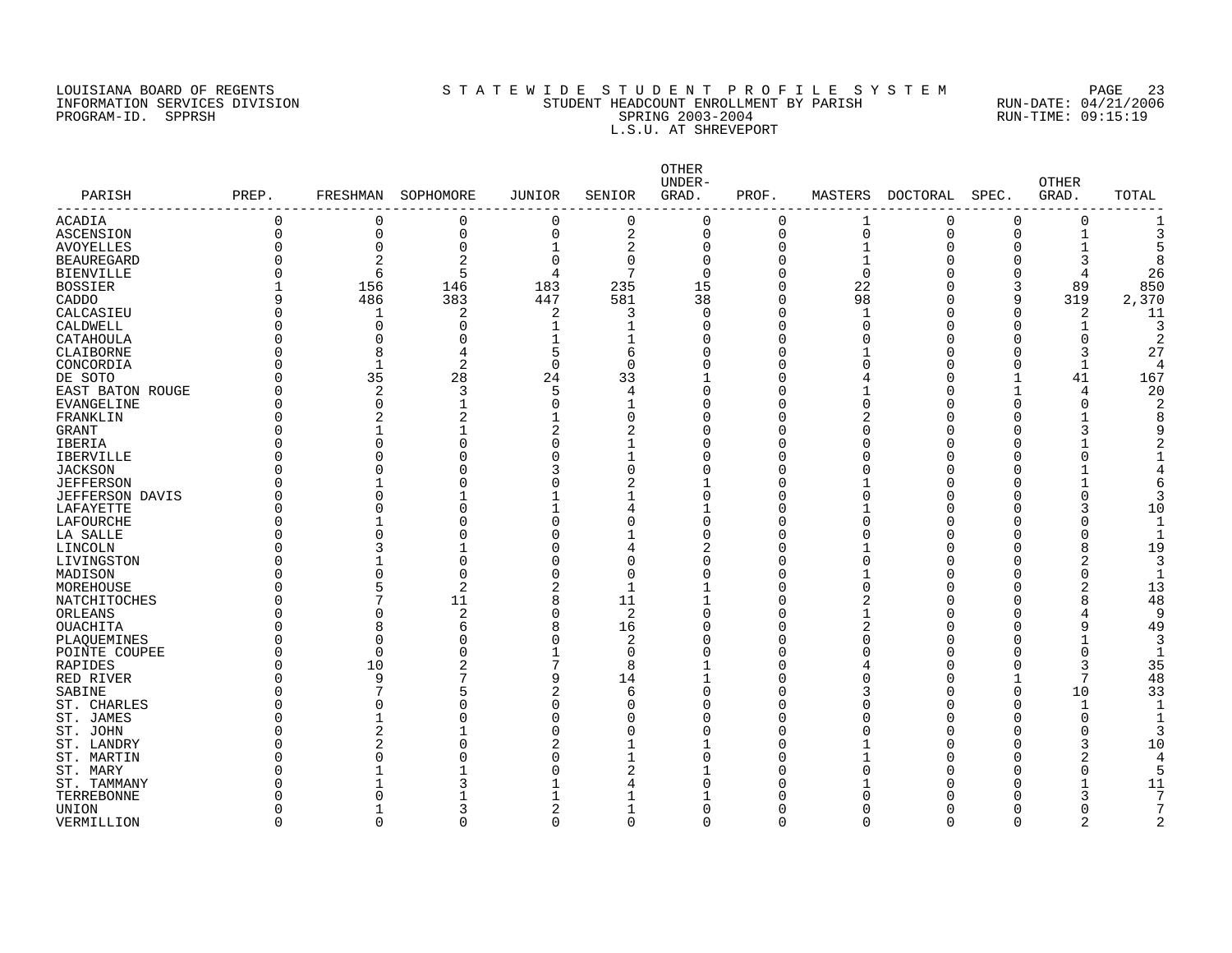### LOUISIANA BOARD OF REGENTS S T A T E W I D E S T U D E N T P R O F I L E S Y S T E M PAGE 24 INFORMATION SERVICES DIVISION STUDENT HEADCOUNT ENROLLMENT BY PARISH RUN-DATE: 04/21/2006 PROGRAM-ID. SPPRSH SPRING 2003-2004 RUN-TIME: 09:15:19 L.S.U. AT SHREVEPORT

| PARISH              | PREP. | FRESHMAN | SOPHOMORE | JUNIOR | SENIOR | OTHER<br>UNDER-<br>GRAD. | PROF. | MASTERS | DOCTORAL | SPEC. | OTHER<br>GRAD. | TOTAL |
|---------------------|-------|----------|-----------|--------|--------|--------------------------|-------|---------|----------|-------|----------------|-------|
| VERNON              |       |          |           |        |        |                          |       |         |          |       |                | 1 S   |
| WASHINGTON          |       |          |           |        |        |                          |       |         |          |       |                |       |
| WEBSTER             |       | 26       |           | 29     |        |                          |       |         |          |       |                | 139   |
| WEST BATON ROUGE    |       |          |           |        |        |                          |       |         |          |       |                |       |
| WEST CARROLL        |       |          |           |        |        |                          |       |         |          |       |                |       |
| WEST FELICIANA      |       |          |           |        |        |                          |       |         |          |       |                |       |
| WINN                |       |          |           |        |        |                          |       |         |          |       |                |       |
| LOUISIANA TOTALS    | 10    | 796      | 657       | 756    | 1,004  | 68                       |       | 156     |          | 15    | 569            | 4,031 |
| OUT-OF-STATE TOTALS |       | 35       | 20        |        | 38     |                          |       |         |          |       |                | 159   |
| FOREIGN TOTALS      |       |          |           |        |        |                          |       |         |          |       |                | 21    |
| TOTAL STUDENTS      | 10    | 831      | 681       | 802    | 1,050  | 69                       |       | 162     |          | 19    | 587            | 4,211 |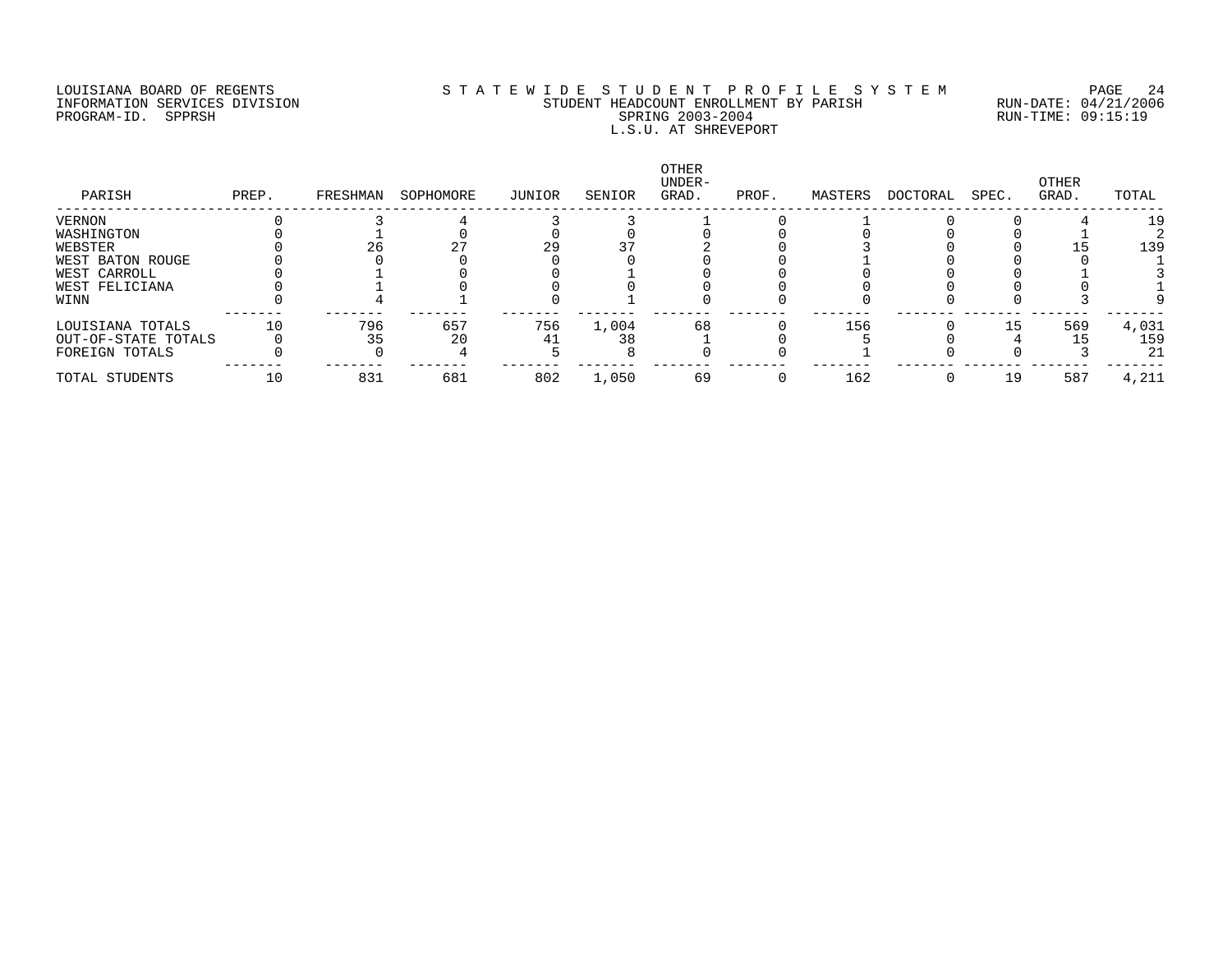### LOUISIANA BOARD OF REGENTS S T A T E W I D E S T U D E N T P R O F I L E S Y S T E M PAGE 25 INFORMATION SERVICES DIVISION STUDENT HEADCOUNT ENROLLMENT BY PARISH RUN-DATE: 04/21/2006 PROGRAM-ID. SPPRSH SPRING 2003-2004 RUN-TIME: 09:15:19 UNIVERSITY OF NEW ORLEANS

| PARISH                  | PREP.          | FRESHMAN       | SOPHOMORE      | JUNIOR         | SENIOR         | OTHER<br>UNDER-<br>GRAD. | PROF.    | MASTERS      | DOCTORAL     | SPEC.        | <b>OTHER</b><br>GRAD. | TOTAL          |
|-------------------------|----------------|----------------|----------------|----------------|----------------|--------------------------|----------|--------------|--------------|--------------|-----------------------|----------------|
| ACADIA                  | $\mathbf 0$    | 3              | 3              | $\overline{a}$ | 4              | $\mathbf 0$              | 0        | 4            | 2            | $\Omega$     | 0                     | 18             |
| <b>ALLEN</b>            | $\Omega$       | $\mathbf{1}$   | 0              | $\mathbf 1$    | 1              | $\mathbf 0$              | $\Omega$ | $\Omega$     | $\mathbf{1}$ | $\Omega$     | $\Omega$              | $\overline{4}$ |
| <b>ASCENSION</b>        | $\Omega$       | 16             | 3              | 4              | б              | $\mathbf 0$              | $\Omega$ | 7            |              | U            | $\overline{2}$        | 39             |
| ASSUMPTION              |                | $\overline{2}$ |                | 1              | 2              | $\Omega$                 | $\Omega$ | 2            | ∩            | <sup>n</sup> | $\Omega$              | $\mathsf{R}$   |
| <b>AVOYELLES</b>        |                | $\overline{2}$ |                | 5              | 2              | $\Omega$                 | $\Omega$ | U            |              | ∩            | $\Omega$              | 13             |
| <b>BEAUREGARD</b>       |                | $\overline{c}$ |                | 2              | 1              | $\Omega$                 | $\Omega$ | C            |              | U            | $\Omega$              | 8              |
| <b>BOSSIER</b>          |                | 5              | 4              | 2              | 6              | $\Omega$                 | $\Omega$ | 2            |              | ∩            |                       | 20             |
| CADDO                   |                | 20             | 14             | 15             | 23             | $\Omega$                 | $\Omega$ | 6            |              | <sup>0</sup> | 2                     | 80             |
| CALCASIEU               |                | 11             | 4              | 8              | 9              | 2                        | $\Omega$ | 2            |              | <sup>0</sup> |                       | 38             |
| CAMERON                 |                | -1             | O              | $\Omega$       | $\Omega$       | $\Omega$                 | $\Omega$ | $\Omega$     |              | <sup>n</sup> | $\Omega$              |                |
| CATAHOULA               |                | $\Omega$       |                | $\mathbf 0$    | 1              | $\mathbf 0$              | $\Omega$ | $\Omega$     |              | U            | $\Omega$              |                |
| CLAIBORNE               | $\Omega$       | $\Omega$       |                | $\Omega$       | $\mathbf 0$    | $\Omega$                 | $\Omega$ | -1           |              | U            |                       |                |
| CONCORDIA               |                | $\mathbf{1}$   | $\mathbf{1}$   | $\Omega$       | 0              | $\Omega$                 | $\Omega$ | $\mathbf{1}$ |              | n            |                       |                |
| <b>EAST BATON ROUGE</b> | O              | 84             | 48             | 35             | 55             | 1                        | $\Omega$ | 39           |              | ∩            |                       | 273            |
| EAST CARROLL            |                | $\mathbf{1}$   | $\mathbf{1}$   | $\Omega$       | $\Omega$       | $\Omega$                 | $\Omega$ | $\mathbf{1}$ |              | n            |                       |                |
| EAST FELICIANA          | O              | 3              | $\Omega$       | 1              | $\Omega$       | $\Omega$                 | $\Omega$ | $\Omega$     |              | ∩            | $\Omega$              |                |
| <b>EVANGELINE</b>       |                |                |                | $\mathbf 1$    | 2              | $\mathbf{1}$             | $\Omega$ |              |              |              |                       | 10             |
| FRANKLIN                | Λ              | -1             |                | 2              | 0              | $\Omega$                 | $\Omega$ | n            |              | ∩            |                       |                |
| <b>GRANT</b>            |                | $\Omega$       |                | $\mathbf 0$    | $\Omega$       | $\Omega$                 | $\Omega$ | C            |              | U            | $\Omega$              |                |
| <b>IBERIA</b>           | C              | 16             | 5              | 4              | 5              | $\Omega$                 | $\Omega$ | 4            | ∩            | <sup>n</sup> | $\mathbf{1}$          | 35             |
| <b>IBERVILLE</b>        | ∩              | q              | 3              | $\Omega$       | 2              | $\Omega$                 | $\Omega$ |              | $\Omega$     | $\Omega$     | 1                     | 16             |
|                         |                |                | 853            |                | 1,106          |                          | $\Omega$ | 696          | 71           | $\Omega$     | 224                   | 4,913          |
| <b>JEFFERSON</b>        | 30<br>$\Omega$ | 1,026          |                | 846            |                | 61                       | $\Omega$ | $\mathbf 1$  | $\Omega$     | $\Omega$     |                       |                |
| <b>JEFFERSON DAVIS</b>  | $\Omega$       | 2<br>31        | $\Omega$<br>21 | $\Omega$<br>19 | 2<br>22        | 0<br>$\mathbf{1}$        | $\Omega$ | 9            | 3            | $\Omega$     | 0<br>5                | 111            |
| LAFAYETTE               |                |                |                |                |                |                          | $\Omega$ |              |              |              |                       |                |
| LAFOURCHE               | O              | 18             | 18<br>$\Omega$ | 22             | 16             | 3                        |          | 20           |              | $\Omega$     |                       | 102            |
| LA SALLE                |                | $\mathbf 0$    |                | $\overline{0}$ | 1              | $\mathbf 0$              | $\Omega$ | 0            |              | U            | 0                     | $\mathbf{1}$   |
| LINCOLN                 |                | 2              |                | $\Omega$       | $\Omega$       | $\Omega$                 | $\Omega$ | -1           |              | U            | $\Omega$              |                |
| LIVINGSTON              |                | 3              |                | 3              | 4              | $\Omega$                 | $\Omega$ | 3            |              | n            |                       | 17             |
| MADISON                 |                | $\Omega$       | O              |                | 0              | $\Omega$                 | $\Omega$ | $\Omega$     |              | <sup>n</sup> |                       |                |
| MOREHOUSE               |                | 2              |                | $\Omega$       | $\overline{a}$ | $\Omega$                 | $\Omega$ |              |              | <sup>n</sup> | $\mathbf{1}$          | 6              |
| NATCHITOCHES            | $\Omega$       | 2              | 8              | 7              | 6              | $\Omega$                 | $\Omega$ | 3            | ∩            | $\Omega$     | 2                     | 28             |
| ORLEANS                 | 10             | 1,378          | 1,021          | 922            | 1,413          | 81                       | $\Omega$ | 952          | 153          | $\Omega$     | 325                   | 6,255          |
| OUACHITA                | 0              | 5              | 3              | 3              | 7              | 0                        | $\Omega$ | 3            |              | <sup>0</sup> | 0                     | 22             |
| PLAQUEMINES             |                | 49             | 34             | 20             | 46             | 2                        | $\Omega$ | 25           |              | $\Omega$     | 8                     | 189            |
| POINTE COUPEE           |                | 3              | 2              | $\mathbf 0$    | 2              | $\mathbf 0$              | $\Omega$ | -1           |              | U            |                       | $\Omega$       |
| RAPIDES                 |                | q              | 16             | 10             | 13             | $\Omega$                 | $\Omega$ |              |              | U            |                       | 53             |
| RICHLAND                |                | $\Omega$       | $\mathbf{1}$   | $\Omega$       | $\mathbf{1}$   | $\Omega$                 | $\Omega$ | -1           |              | <sup>n</sup> | $\Omega$              |                |
| <b>SABINE</b>           |                | $\Omega$       | $\Omega$       | $\Omega$       | 0              | $\Omega$                 | $\Omega$ | -1           |              | $\Omega$     | $\mathbf 0$           |                |
| ST. BERNARD             | O              | 103            | 103            | 100            | 158            | 11                       | $\Omega$ | 65           |              | $\Omega$     | 21                    | 569            |
| ST. CHARLES             |                | 85             | 73             | 68             | 77             | $\overline{2}$           | $\Omega$ | 39           |              | $\Omega$     | 10                    | 359            |
| ST. HELENA              |                | $\mathbf{1}$   | $\Omega$       | $\overline{0}$ | $\mathbf 0$    | $\Omega$                 | $\Omega$ | $\Omega$     |              | <sup>0</sup> | $\Omega$              | 1              |
| ST. JAMES               |                | 6              | 10             | 7              | 3              | $\Omega$                 | $\Omega$ | 5            |              | <sup>n</sup> | $\Omega$              | 31             |
| ST. JOHN                |                | 57             | 55             | 40             | 38             | 3                        | $\Omega$ | 20           |              | <sup>n</sup> | 8                     | 222            |
| ST. LANDRY              |                | q              | 3              | $\overline{4}$ | 8              | O                        | $\Omega$ | 5            |              | U            |                       | 34             |
| ST.<br>MARTIN           |                | $\overline{2}$ | 4              | 2              | 4              | $\Omega$                 | $\Omega$ | 3            |              | ∩            |                       | 16             |
| ST. MARY                |                | 20             | 15             | 8              | 11             | $\mathbf 1$              | $\Omega$ | 6            |              | ∩            | $\overline{2}$        | 64             |
| ST. TAMMANY             | 1              | 225            | 211            | 185            | 256            | 16                       | $\Omega$ | 162          | 29           | $\Omega$     | 66                    | 1,151          |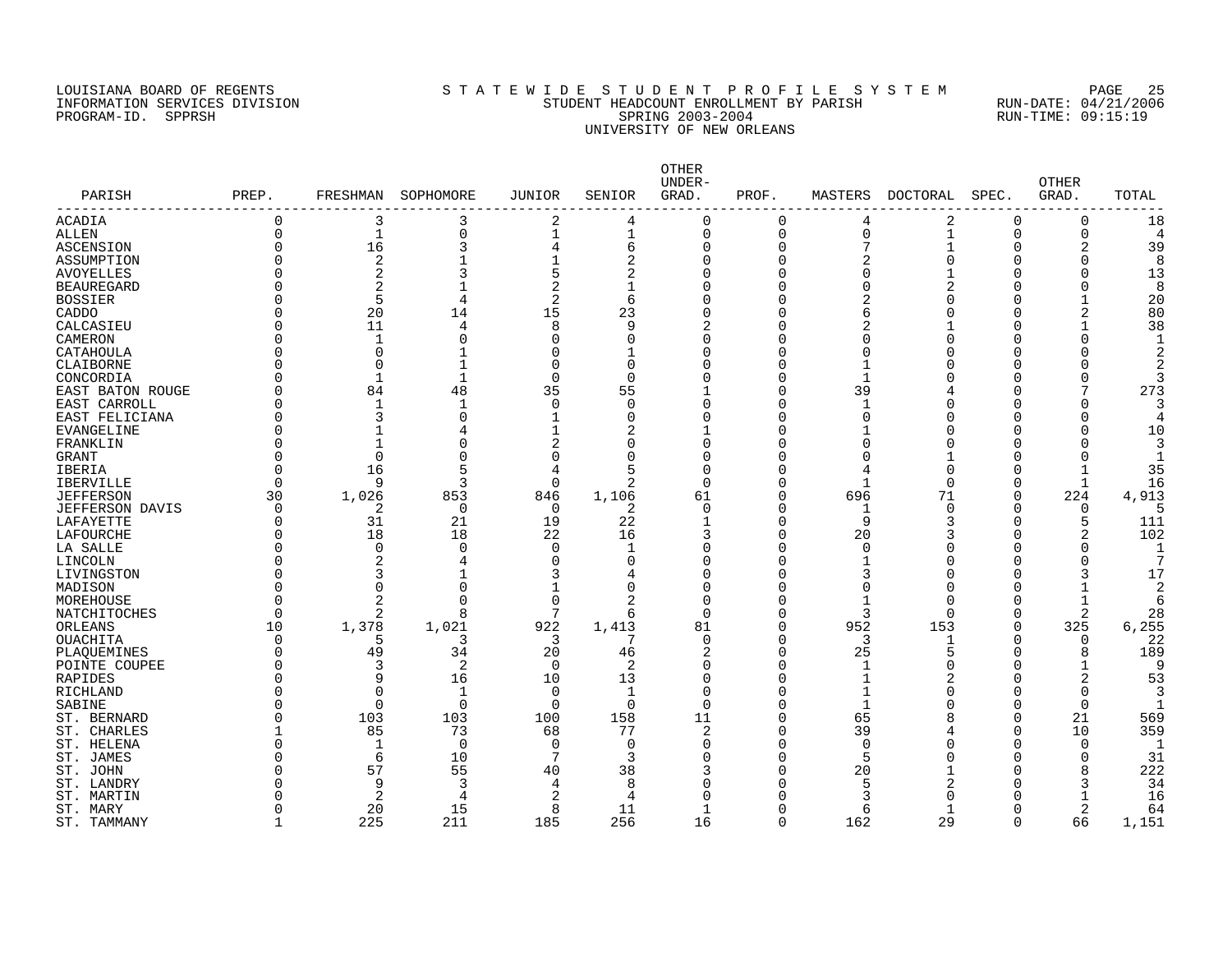### LOUISIANA BOARD OF REGENTS S T A T E W I D E S T U D E N T P R O F I L E S Y S T E M PAGE 26 INFORMATION SERVICES DIVISION STUDENT HEADCOUNT ENROLLMENT BY PARISH RUN-DATE: 04/21/2006 PROGRAM-ID. SPPRSH SPRING 2003-2004 RUN-TIME: 09:15:19 UNIVERSITY OF NEW ORLEANS

| PARISH              | PREP. | FRESHMAN | SOPHOMORE | JUNIOR | SENIOR | OTHER<br>UNDER-<br>GRAD. | PROF. | MASTERS | DOCTORAL | SPEC. | OTHER<br>GRAD. | TOTAL  |
|---------------------|-------|----------|-----------|--------|--------|--------------------------|-------|---------|----------|-------|----------------|--------|
| TANGIPAHOA          |       | 12       | 10        |        | 21     |                          |       |         |          |       |                | 69     |
| TENSAS              |       |          |           |        |        |                          |       |         |          |       |                |        |
| TERREBONNE          |       | 38       | 32        | 22     | 40     |                          |       |         |          |       |                | 161    |
| UNION               |       |          |           |        |        |                          |       |         |          |       |                |        |
| VERMILLION          |       |          |           |        |        |                          |       |         |          |       |                |        |
| <b>VERNON</b>       |       |          |           |        |        |                          |       |         |          |       |                |        |
| WASHINGTON          |       |          |           |        |        |                          |       |         |          |       |                | 43     |
| WEBSTER             |       |          |           |        |        |                          |       |         |          |       |                |        |
| WEST BATON ROUGE    |       |          |           |        |        |                          |       |         |          |       |                |        |
| WEST CARROLL        |       |          |           |        |        |                          |       |         |          |       |                |        |
| WEST FELICIANA      |       |          |           |        |        |                          |       |         |          |       |                |        |
| WINN                |       |          |           |        |        |                          |       |         |          |       |                |        |
| LOUISIANA TOTALS    | 42    | 3,294    | 2,608     | 2,392  | 3,394  | 187                      |       | 2,126   | 304      |       | 714            | 15,061 |
| OUT-OF-STATE TOTALS |       | 188      | 129       | 156    | 229    | 64                       |       | 482     | 159      |       | 53             | 1,460  |
| FOREIGN TOTALS      |       | 18       | 15        | 20     | 22     |                          |       | 46      | 25       |       |                | 156    |
| TOTAL STUDENTS      | 42    | 3,500    | 2,752     | 2,568  | 3,645  | 258                      |       | 2,654   | 488      |       | 770            | 16,677 |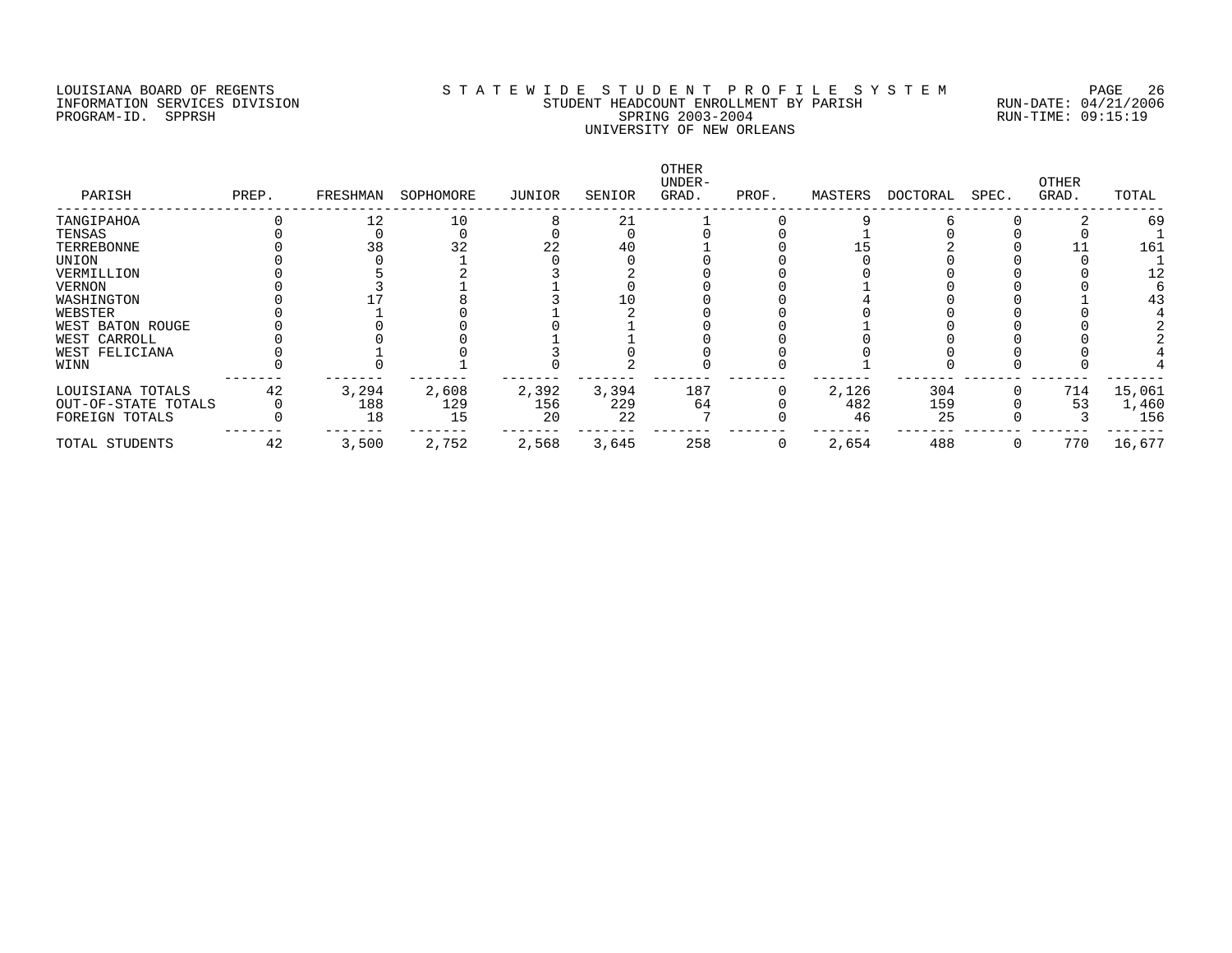PROGRAM-ID. SPPRSH

# LOUISIANA BOARD OF REGENTS SOURCOMERY AS T A T E W I D E S T U D E N T P R O F I L E S Y S T E M PAGE 27<br>STUDENT HEADCOUNT ENROLLMENT BY PARISH RUN-DATE: 04/21/2006 INFORMATION SERVICES DIVISION SANTO STUDENT HEADCOUNT ENROLLMENT BY PARISH SERISH RUN-DATE: 04/21/2000<br>PROGRAM-ID. SPPRSH RUN-TIME: 09:15:19 L.S.U. LAW CENTER

|                           |          |             |                    |          |             | OTHER<br>UNDER- |                |             |          |              | <b>OTHER</b> |                         |
|---------------------------|----------|-------------|--------------------|----------|-------------|-----------------|----------------|-------------|----------|--------------|--------------|-------------------------|
| PARISH<br>--------------- | PREP.    |             | FRESHMAN SOPHOMORE | JUNIOR   | SENIOR      | GRAD.           | PROF.          | MASTERS     | DOCTORAL | SPEC.        | GRAD.        | TOTAL                   |
| <b>ACADIA</b>             | $\Omega$ | 0           | 0                  | 0        | $\mathbf 0$ | 0               | 3              | $\mathbf 0$ | 0        | 0            | $\Omega$     | 3                       |
| ALLEN                     | $\Omega$ | $\mathbf 0$ | 0                  | 0        | $\mathbf 0$ | $\mathbf 0$     | $\mathbf{1}$   | $\mathbf 0$ | 0        | 0            | 0            | $\mathbf 1$             |
| ASCENSION                 | O        | $\mathbf 0$ | $\Omega$           | 0        | $\mathbf 0$ | $\mathbf 0$     | 6              | O           | 0        | $\Omega$     | 0            | 6                       |
| ASSUMPTION                |          | $\Omega$    | 0                  | 0        | $\Omega$    | $\Omega$        | 5              |             | $\Omega$ | 0            | 0            | 5                       |
| <b>AVOYELLES</b>          |          | $\Omega$    | O                  | 0        | $\mathbf 0$ | $\Omega$        | 3              |             | $\Omega$ | U            | 0            | 3                       |
| <b>BEAUREGARD</b>         |          | $\Omega$    | O                  | 0        | $\Omega$    | $\Omega$        | 4              |             | $\Omega$ | U            | 0            | 4                       |
| <b>BOSSIER</b>            |          | $\Omega$    | 0                  | 0        | 0           | $\Omega$        | 9              |             | $\Omega$ | 0            | 0            | 9                       |
| CADDO                     |          | $\Omega$    | 0                  | 0        | $\Omega$    | 0               | 31             |             | 0        | 0            | 0            | 31                      |
| CALCASIEU                 |          | $\Omega$    | O                  | 0        | $\Omega$    | $\Omega$        | 24             |             | $\Omega$ | 0            | 0            | 24                      |
| CALDWELL                  |          | $\Omega$    | O                  | 0        | $\Omega$    | $\Omega$        | $\mathbf{1}$   |             | 0        | O            | 0            | $\mathbf{1}$            |
| CAMERON                   |          | $\Omega$    | 0                  | 0        | 0           | $\Omega$        | $\mathbf{1}$   |             | $\Omega$ | O            | 0            | $\mathbf{1}$            |
| CATAHOULA                 |          | $\Omega$    | O                  | 0        | $\Omega$    | $\Omega$        | $\mathbf{1}$   |             | 0        | O            | 0            |                         |
| EAST BATON ROUGE          |          | $\Omega$    | 0                  | 0        | 0           | $\mathbf 0$     | 169            |             | $\Omega$ | 0            | 0            | 169                     |
| EAST CARROLL              |          | $\Omega$    | 0                  | 0        | $\Omega$    | $\Omega$        | $\mathbf 1$    |             | $\Omega$ | O            | 0            | 1                       |
| EAST FELICIANA            |          | $\Omega$    | O                  | 0        | $\Omega$    | $\Omega$        | $\overline{2}$ |             | $\Omega$ | O            | 0            | $\overline{2}$          |
| EVANGELINE                | Ω        | $\Omega$    | O                  | $\Omega$ | $\Omega$    | $\Omega$        | 5              |             | $\Omega$ | O            | 0            | 5                       |
| FRANKLIN                  |          | $\cap$      | U                  | $\Omega$ | $\Omega$    | $\Omega$        | 3              |             | O        | U            | O            | 3                       |
| GRANT                     |          | $\Omega$    | U                  | O        | ∩           | $\Omega$        | 2              |             | O        | U            | 0            | 2                       |
| IBERIA                    |          | $\Omega$    | O                  | 0        | $\Omega$    | $\Omega$        | 11             |             | $\Omega$ | O            | O            | 11                      |
| <b>IBERVILLE</b>          |          | $\Omega$    | O                  | 0        | $\Omega$    | $\Omega$        | $\mathbf{1}$   |             | $\Omega$ | O            | $\Omega$     | $\mathbf{1}$            |
| <b>JEFFERSON</b>          |          | $\Omega$    | O                  | 0        | $\Omega$    | $\Omega$        | 32             |             | $\Omega$ | O            | $\Omega$     | 32                      |
| <b>JEFFERSON DAVIS</b>    |          | $\Omega$    | O                  | 0        | $\Omega$    | $\Omega$        | 3              |             | $\Omega$ | O            | $\Omega$     | 3                       |
| LAFAYETTE                 |          | $\Omega$    | U                  | 0        | ∩           | $\Omega$        | 45             |             | O        | U            | 0            | 45                      |
| LAFOURCHE                 |          | $\cap$      | O                  | 0        | $\Omega$    | $\Omega$        | 3              |             | O        | O            | O            | 3                       |
| LINCOLN                   |          | $\cap$      | U                  | 0        | ∩           | $\Omega$        | 7              |             | O        | U            | O            | 7                       |
| LIVINGSTON                |          | $\Omega$    | O                  | 0        | $\Omega$    | $\Omega$        | 14             |             | $\Omega$ | O            | O            | 14                      |
|                           |          | $\Omega$    | O                  | O        | $\Omega$    | $\Omega$        | 3              |             | O        | Λ            | O            |                         |
| MADISON                   |          | $\Omega$    | O                  | 0        | $\Omega$    | $\Omega$        | 2              |             | $\Omega$ | O            | O            | 3<br>$\overline{2}$     |
| MOREHOUSE                 |          | $\cap$      | U                  | 0        | ∩           | $\Omega$        | 8              |             | O        | U            | 0            | 8                       |
| NATCHITOCHES              |          | $\cap$      |                    |          |             |                 |                |             |          |              |              |                         |
| ORLEANS                   |          |             | U                  | 0        | ∩           | $\Omega$        | 59             |             | O        | U            | 0            | 59                      |
| <b>OUACHITA</b>           |          | $\Omega$    | U                  | O        | ∩           | $\Omega$        | 21             |             | $\Omega$ | U            | O            | 21                      |
| PLAQUEMINES               |          | $\cap$      | U                  | O        | ∩           | $\Omega$        | 2              |             | U        | U            | O            | $\overline{\mathbf{c}}$ |
| POINTE COUPEE             |          | $\Omega$    | O                  | 0        | $\Omega$    | $\Omega$        | 6              |             | $\Omega$ | U            | O            | 6                       |
| RAPIDES                   |          | $\Omega$    | O                  | 0        | $\Omega$    | $\Omega$        | 9              |             | $\Omega$ | U            | 0            | 9                       |
| RED RIVER                 |          | $\Omega$    | O                  | 0        | $\Omega$    | $\Omega$        | -1             |             | $\Omega$ | U            | O            |                         |
| ST. BERNARD               |          | $\Omega$    | U                  | 0        | ∩           | $\Omega$        | 4              |             | 0        | U            | O            | 4                       |
| ST. CHARLES               |          | $\Omega$    | O                  | 0        | ∩           | $\Omega$        | 1              |             | 0        | U            | O            |                         |
| ST. HELENA                |          | $\cap$      | U                  | 0        | ∩           | $\Omega$        | 2              |             | O        | U            | O            | 2                       |
| ST. JAMES                 |          | $\cap$      | O                  | 0        | $\Omega$    | $\Omega$        | 3              |             | O        | Ω            | O            | 3                       |
| ST. JOHN                  |          | $\Omega$    |                    | 0        | $\Omega$    | 0               | 4              |             | O        | Λ            | O            |                         |
| ST. LANDRY                |          | $\Omega$    | O                  | 0        | O           | $\mathbf 0$     | 14             |             | $\Omega$ | U            | 0            | 14                      |
| ST. MARTIN                |          | $\Omega$    | O                  | 0        | $\Omega$    | $\Omega$        | 4              |             | O        | U            | O            | 4                       |
| ST. MARY                  |          | $\cap$      | U                  | 0        | ∩           | $\Omega$        | 8              |             | O        | U            | O            | 8                       |
| ST. TAMMANY               |          | ∩           | U                  | O        | ∩           | $\Omega$        | 32             |             | O        | U            | O            | 32                      |
| TANGIPAHOA                |          | $\cap$      | U                  | O        | ∩           | $\Omega$        | 14             |             | U        | U            | O            | 14                      |
| TENSAS                    |          | $\Omega$    | O                  | 0        | 0           | $\Omega$        | 1              |             | U        | <sup>0</sup> | O            | 1                       |
| TERREBONNE                | $\Omega$ | $\mathbf 0$ | $\Omega$           | 0        | $\mathbf 0$ | $\mathbf 0$     | 15             | $\Omega$    | $\Omega$ | 0            | $\Omega$     | 15                      |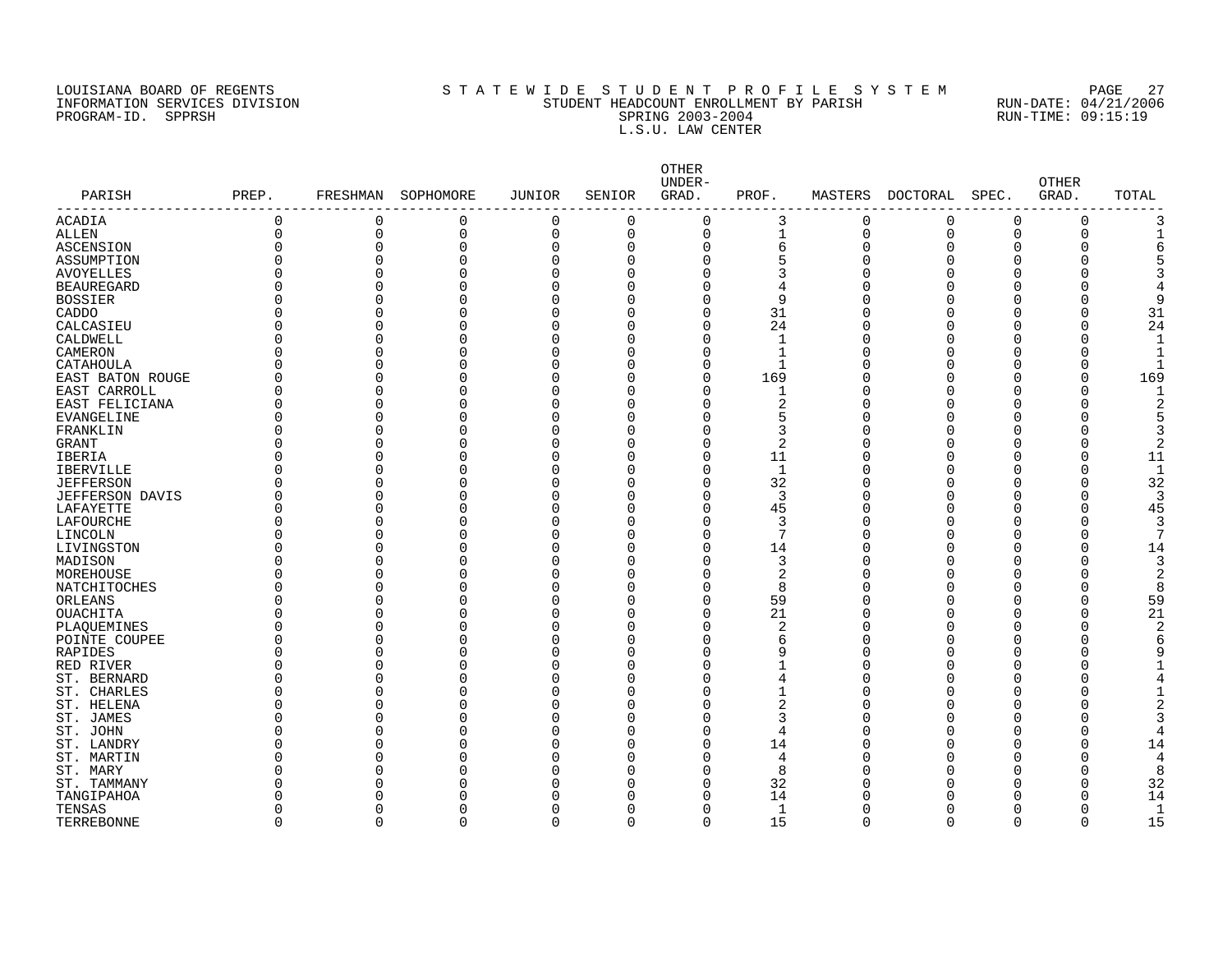### LOUISIANA BOARD OF REGENTS S T A T E W I D E S T U D E N T P R O F I L E S Y S T E M PAGE 28 INFORMATION SERVICES DIVISION STUDENT HEADCOUNT ENROLLMENT BY PARISH RUN-DATE: 04/21/2006 PROGRAM-ID. SPPRSH SPRING 2003-2004 RUN-TIME: 09:15:19 L.S.U. LAW CENTER

| PARISH              | PREP. | FRESHMAN | SOPHOMORE | JUNIOR | SENIOR | OTHER<br>UNDER-<br>GRAD. | PROF. | MASTERS | DOCTORAL | SPEC. | OTHER<br>GRAD. | TOTAL |
|---------------------|-------|----------|-----------|--------|--------|--------------------------|-------|---------|----------|-------|----------------|-------|
| UNION               |       |          |           |        |        |                          |       |         |          |       |                |       |
| VERMILLION          |       |          |           |        |        |                          |       |         |          |       |                |       |
| <b>VERNON</b>       |       |          |           |        |        |                          |       |         |          |       |                |       |
| WASHINGTON          |       |          |           |        |        |                          |       |         |          |       |                |       |
| WEBSTER             |       |          |           |        |        |                          |       |         |          |       |                |       |
| WEST CARROLL        |       |          |           |        |        |                          |       |         |          |       |                |       |
| WEST FELICIANA      |       |          |           |        |        |                          |       |         |          |       |                |       |
| WINN                |       |          |           |        |        |                          |       |         |          |       |                |       |
| LOUISIANA TOTALS    |       |          |           |        |        |                          | 621   |         |          |       |                | 621   |
| OUT-OF-STATE TOTALS |       |          |           |        |        |                          | 75    |         |          |       |                | 75    |
| FOREIGN TOTALS      |       |          |           |        |        |                          | 15    |         |          |       |                | 15    |
| TOTAL STUDENTS      |       |          |           |        |        |                          | 711   |         |          |       |                | 711   |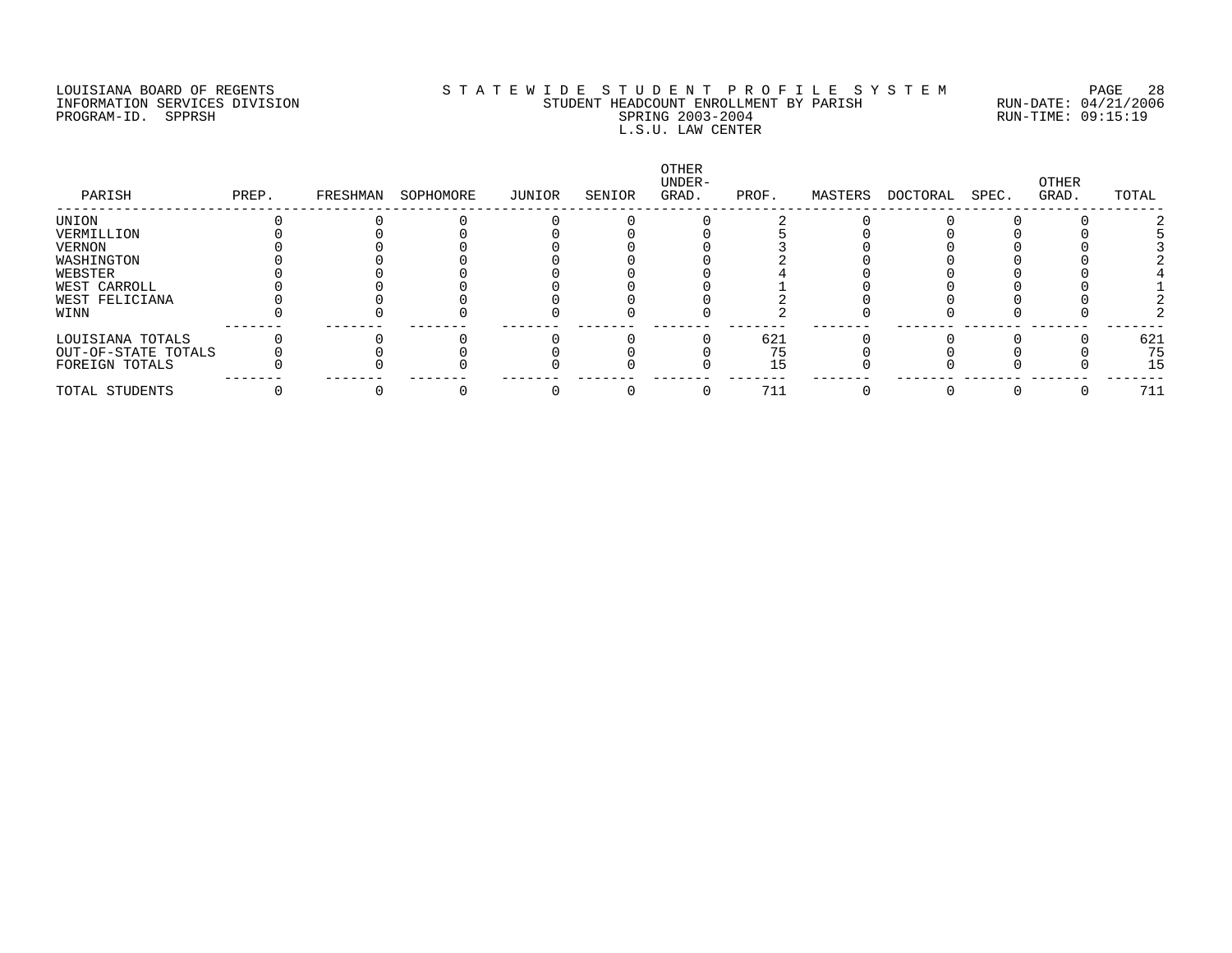# LOUISIANA BOARD OF REGENTS S T A T E W I D E S T U D E N T P R O F I L E S Y S T E M PAGE 29 INFORMATION SERVICES DIVISION STUDENT HEADCOUNT ENROLLMENT BY PARISH RUN-DATE: 04/21/2006 PROGRAM-ID. SPPRSH SPRING 2003-2004 RUN-TIME: 09:15:19 SOUTHERN U. AT BATON ROUGE

| PARISH                 | PREP.    | FRESHMAN       | SOPHOMORE      | JUNIOR         | SENIOR         | OTHER<br>UNDER-<br>GRAD. | PROF.    | MASTERS        | DOCTORAL | SPEC.    | <b>OTHER</b><br>GRAD. | TOTAL          |
|------------------------|----------|----------------|----------------|----------------|----------------|--------------------------|----------|----------------|----------|----------|-----------------------|----------------|
| ACADIA                 | $\Omega$ | 6              | 7              | 11             | 7              | $\Omega$                 | 0        | 10             | 0        | $\Omega$ | 2                     | 43             |
| ALLEN                  | $\Omega$ | 4              | 6              | 2              | $\overline{a}$ | $\mathbf 0$              | 0        | 0              | 1        | $\Omega$ | 0                     | 15             |
| ASCENSION              | $\Omega$ | 33             | 31             | 28             | 47             | 3                        | 0        | 18             | 3        | 0        | 9                     | 172            |
| ASSUMPTION             | $\Omega$ | 3              | 3              | $\mathbf{1}$   | 7              | $\Omega$                 | 0        | 5              |          | $\Omega$ | $\Omega$              | 19             |
| <b>AVOYELLES</b>       | $\Omega$ |                | 4              | 9              | 14             | $\Omega$                 | 0        | 10             |          | $\Omega$ | 3                     | 48             |
| <b>BEAUREGARD</b>      | ∩        | 4              | 4              | 2              | 2              |                          | 0        | 2              |          | O        |                       | 15             |
| <b>BIENVILLE</b>       | $\Omega$ | $\mathbf 0$    |                | 2              | 3              |                          | 0        | 1              |          | O        | 0                     | 7              |
| <b>BOSSIER</b>         | $\Omega$ | 7              | 5              | $\mathbf{1}$   | 10             |                          | 0        | 1              |          | $\Omega$ |                       | 27             |
| CADDO                  | $\Omega$ | 42             | 45             | 34             | 91             |                          | 0        | 20             |          | U        | 5                     | 240            |
| CALCASIEU              | $\Omega$ | 28             | 22             | 30             | 35             |                          | 0        | 18             |          | U        |                       | 144            |
| CALDWELL               | $\Omega$ | 0              | 0              | 1              | 2              | ∩                        | 0        | <sup>0</sup>   |          | O        | 0                     | 3              |
| CATAHOULA              | $\Omega$ | 9              | 10             | 10             | 5              | ∩                        | 0        | 4              |          | O        | 3                     | 41             |
| CLAIBORNE              | $\Omega$ | 3              | 1              | $\overline{2}$ | 3              | $\Omega$                 | $\Omega$ |                | O        | O        | $\mathbf{1}$          | 11             |
| CONCORDIA              | $\Omega$ | $\mathsf{R}$   | 7              | 9              | 14             | $\Omega$                 | $\Omega$ | 8              | U        | $\Omega$ | $\mathbf{1}$          | 47             |
| DE SOTO                | ∩        | 6              | 3              | 5              | 10             | $\Omega$                 | $\Omega$ | 3              | $\Omega$ | 0        | $\mathbf{1}$          | 28             |
| EAST BATON ROUGE       | ∩        | 590            | 489            | 478            | 827            | 60                       | 0        | 310            | 15       | 5        | 146                   | 2,920          |
| EAST CARROLL           | $\Omega$ | 2              | 3              | 3              | 4              | $\cap$                   | 0        | 6              | $\Omega$ | $\Omega$ | $\mathbf{1}$          | 19             |
| EAST FELICIANA         | $\Omega$ | 21             | 18             | 32             | 29             | 3                        | $\Omega$ | 15             | Ω        | $\Omega$ | 12                    | 130            |
| <b>EVANGELINE</b>      | $\Omega$ | 1              | 4              | 5              | 8              | ∩                        | $\Omega$ | 2              | ↳        | $\Omega$ | 4                     | 29             |
| FRANKLIN               | $\Omega$ | 17             | 9              | 6              | 5              | $\Omega$                 | O        | 3              |          | U        | $\mathbf{1}$          | 42             |
| <b>GRANT</b>           | $\Omega$ | $\Omega$       | 3              | 1              | 2              | ∩                        | 0        | $\Omega$       |          | U        | $\Omega$              | 6              |
| IBERIA                 | $\Omega$ | 15             | 12             | 15             | 16             | O                        | 0        | 7              |          | O        | 5                     | 70             |
| <b>IBERVILLE</b>       | $\Omega$ | 48             | 50             | 51             | 63             |                          | 0        | 37             |          | $\Omega$ | 15                    | 269            |
| <b>JACKSON</b>         | $\Omega$ | $\Omega$       | $\mathbf 0$    | 2              | 1              | U                        | 0        | 1              |          | $\Omega$ | $\Omega$              | $\overline{4}$ |
| <b>JEFFERSON</b>       | $\Omega$ | 40             | 33             | 26             | 55             | $\Omega$                 | 0        | 12             |          | $\Omega$ | 3                     | 172            |
| <b>JEFFERSON DAVIS</b> | $\Omega$ | 6              | $\mathbf{1}$   | $\overline{0}$ | 2              | U                        | 0        | 5              |          | U        | 0                     | 15             |
| LAFAYETTE              | $\Omega$ | 22             | 18             | 26             | 37             | $\Omega$                 | 0        | 9              |          | O        | $\mathbf{1}$          | 115            |
| LAFOURCHE              | $\Omega$ | 5              | 6              | $\mathbf{1}$   | 3              | O                        | 0        | 2              |          | O        | 0                     | 19             |
| LA SALLE               | ∩        | $\Omega$       | 1              | 2              | 1              | Λ                        | O        | $\Omega$       |          | U        | $\Omega$              | $\overline{4}$ |
| LINCOLN                | $\Omega$ | 2              | 3              | 2              | 2              |                          | $\Omega$ | 2              |          |          | $\mathbf{1}$          | 12             |
| LIVINGSTON             | $\Omega$ | $\overline{4}$ |                | 8              | 6              |                          | 0        | 3              |          | U        | 1                     | 24             |
| MADISON                | $\Omega$ | 10             | 9              | 7              | 10             | ∩                        | 0        | 2              |          | O        | 0                     | 38             |
| MOREHOUSE              | $\Omega$ | 14             | 11             | 8              | 10             | ∩                        | $\Omega$ | 1              | O        | $\Omega$ | $\mathbf{1}$          | 45             |
| NATCHITOCHES           | ∩        | 6              | 3              | $\overline{4}$ | 5              | $\Omega$                 | $\Omega$ | $\overline{4}$ | $\Omega$ | $\Omega$ | $\mathbf{1}$          | 23             |
| ORLEANS                | $\Omega$ | 140            | 105            | 98             | 171            |                          | $\Omega$ | 36             | 14       | $\Omega$ | 12                    | 577            |
| <b>OUACHITA</b>        | ∩        | 38             | 25             | 13             | 25             | $\Omega$                 | 0        | 11             | $\Omega$ | $\Omega$ | 1                     | 113            |
| PLAQUEMINES            | ∩        | 15             | 10             | 3              | 12             |                          | 0        | 2              | U        | $\Omega$ | $\mathbf 0$           | 43             |
| POINTE COUPEE          | $\Omega$ | 19             | 16             | 25             | 44             | $\mathbf{1}$             | $\Omega$ | 19             | O        | $\Omega$ | 13                    | 137            |
| <b>RAPIDES</b>         | $\Omega$ | 42             | 39             | 29             | 69             | $\Omega$                 | O        | 16             | 2        | ∩        | 2                     | 199            |
| RED RIVER              | ∩        | $\Omega$       | 3              | $\mathbf{1}$   | $\mathbf 1$    | Λ                        | O        | $\Omega$       |          | U        | $\mathbf{1}$          | 6              |
| RICHLAND               | $\Omega$ | 4              | 5              | 6              | 2              | ∩                        | O        | <sup>0</sup>   |          | U        | 1                     | 18             |
| SABINE                 | $\Omega$ | $\Omega$       | $\overline{2}$ | O              | 3              | ∩                        | 0        |                |          |          | 0                     | 6              |
| ST. BERNARD            | $\Omega$ | $\overline{2}$ | 0              | $\overline{2}$ | $\Omega$       | ∩                        | 0        | 1              |          | U        | 0                     |                |
| ST. CHARLES            | ∩        | 10             | 7              | 7              | 10             |                          | 0        | 3              |          | U        |                       | 37             |
| ST. HELENA             | $\Omega$ | 9              | 5              | 5              | 29             |                          | O        | 12             |          | U        |                       | 71             |
| ST. JAMES              | $\Omega$ | 11             | 20             | 29             | 31             |                          | 0        | 13             |          | $\Omega$ | 8                     | 113            |
| ST. JOHN               | $\Omega$ | 26             | 24             | 17             | 36             |                          | $\Omega$ | 5              | $\Omega$ | $\Omega$ |                       | 116            |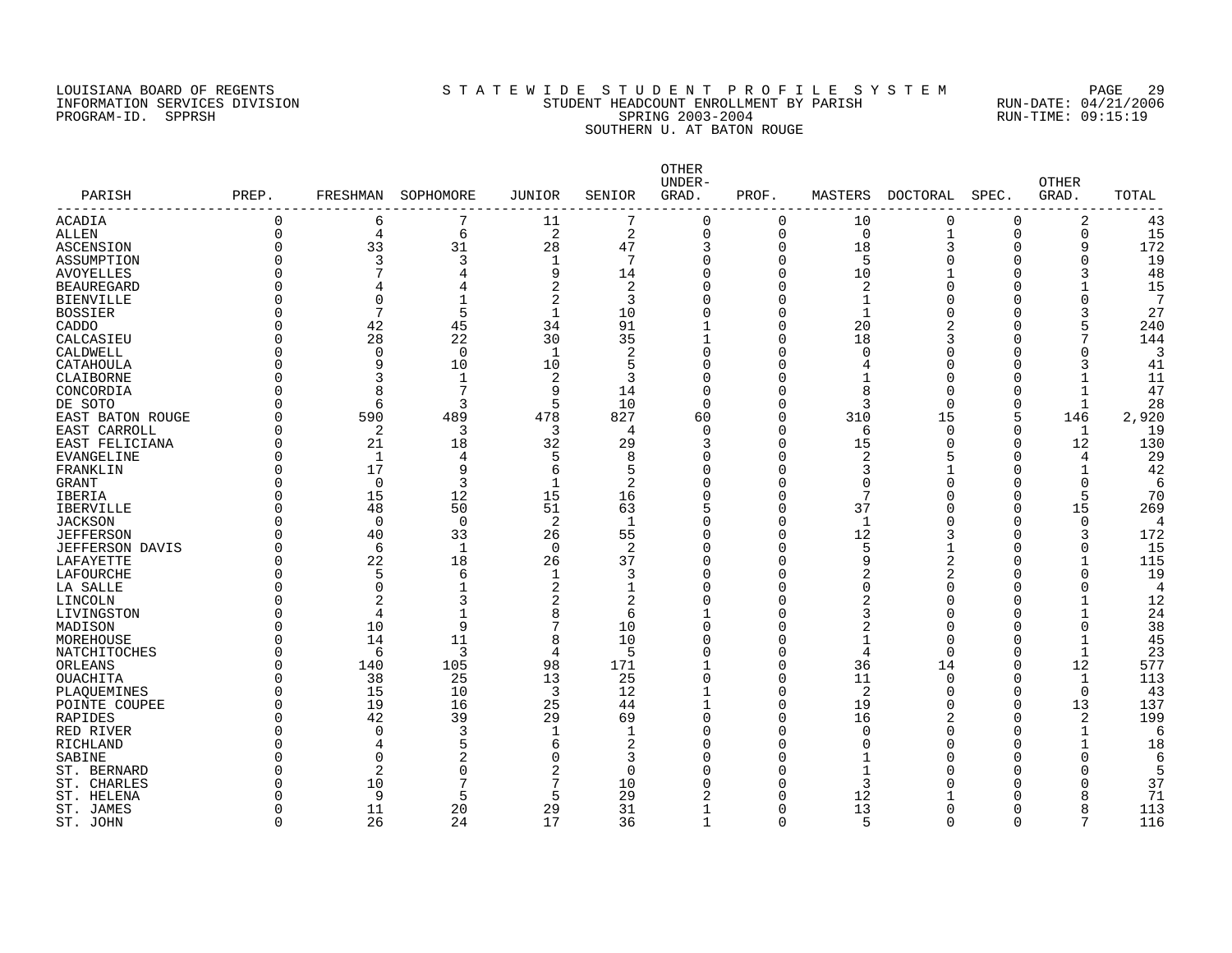PROGRAM-ID. SPPRSH

# LOUISIANA BOARD OF REGENTS SOURCOMERY AS T A T E W I D E S T U D E N T P R O F I L E S Y S T E M PAGE 30<br>STUDENT HEADCOUNT ENROLLMENT BY PARISH RUN-DATE: 04/21/2006 INFORMATION SERVICES DIVISION SANTO STUDENT HEADCOUNT ENROLLMENT BY PARISH SERISH RUN-DATE: 04/21/2000<br>PROGRAM-ID. SPPRSH SPRING 2003-2004 SPRING 2003-2004 SOUTHERN U. AT BATON ROUGE

| PARISH              | PREP. | FRESHMAN | SOPHOMORE | JUNIOR | SENIOR | OTHER<br>UNDER-<br>GRAD. | PROF. | MASTERS | DOCTORAL | SPEC. | <b>OTHER</b><br>GRAD. | TOTAL |
|---------------------|-------|----------|-----------|--------|--------|--------------------------|-------|---------|----------|-------|-----------------------|-------|
| ST. LANDRY          |       | 40       | 35        | 32     | 64     |                          |       | 31      |          |       | 14                    | 220   |
| ST. MARTIN          |       |          |           | 12     | 24     |                          |       |         |          |       |                       | 57    |
| ST. MARY            |       |          | 16        |        | 24     |                          |       |         |          |       |                       | 72    |
| ST. TAMMANY         |       |          |           |        | 13     |                          |       |         |          |       |                       | 53    |
| TANGIPAHOA          |       |          | 19        | 19     | 43     |                          |       |         |          |       |                       | 130   |
| TENSAS              |       |          |           |        |        |                          |       |         |          |       |                       | 36    |
| TERREBONNE          |       | 19       | 12        |        | 15     |                          |       |         |          |       |                       | 70    |
| UNION               |       |          |           |        |        |                          |       |         |          |       |                       | 11    |
| VERMILLION          |       |          |           |        |        |                          |       |         |          |       |                       | 14    |
| VERNON              |       |          |           |        |        |                          |       |         |          |       |                       | 16    |
| WASHINGTON          |       |          |           |        | 18     |                          |       |         |          |       |                       | 68    |
| WEBSTER             |       |          |           |        |        |                          |       |         |          |       |                       | 26    |
| WEST BATON ROUGE    |       |          |           |        |        |                          |       | 20      |          |       |                       | 142   |
| WEST CARROLL        |       |          |           |        |        |                          |       |         |          |       |                       |       |
| WEST FELICIANA      |       |          |           |        | 16     |                          |       |         |          |       |                       | 42    |
| WINN                |       |          |           |        |        |                          |       |         |          |       |                       |       |
| LOUISIANA TOTALS    |       | 1,452    | 1,242     | 1,219  | 2,054  | 90                       |       | 762     | 67       |       | 334                   | 7,226 |
| OUT-OF-STATE TOTALS |       | 279      | 226       | 200    | 309    |                          |       | 80      |          |       | 24                    | 1,131 |
| FOREIGN TOTALS      |       | 84       | 23        | 37     | 44     |                          |       | 75      | 21       |       |                       | 294   |
| TOTAL STUDENTS      |       | 1,815    | 1,491     | 1,456  | 2,407  | 98                       |       | 917     | 95       | 6     | 366                   | 8,651 |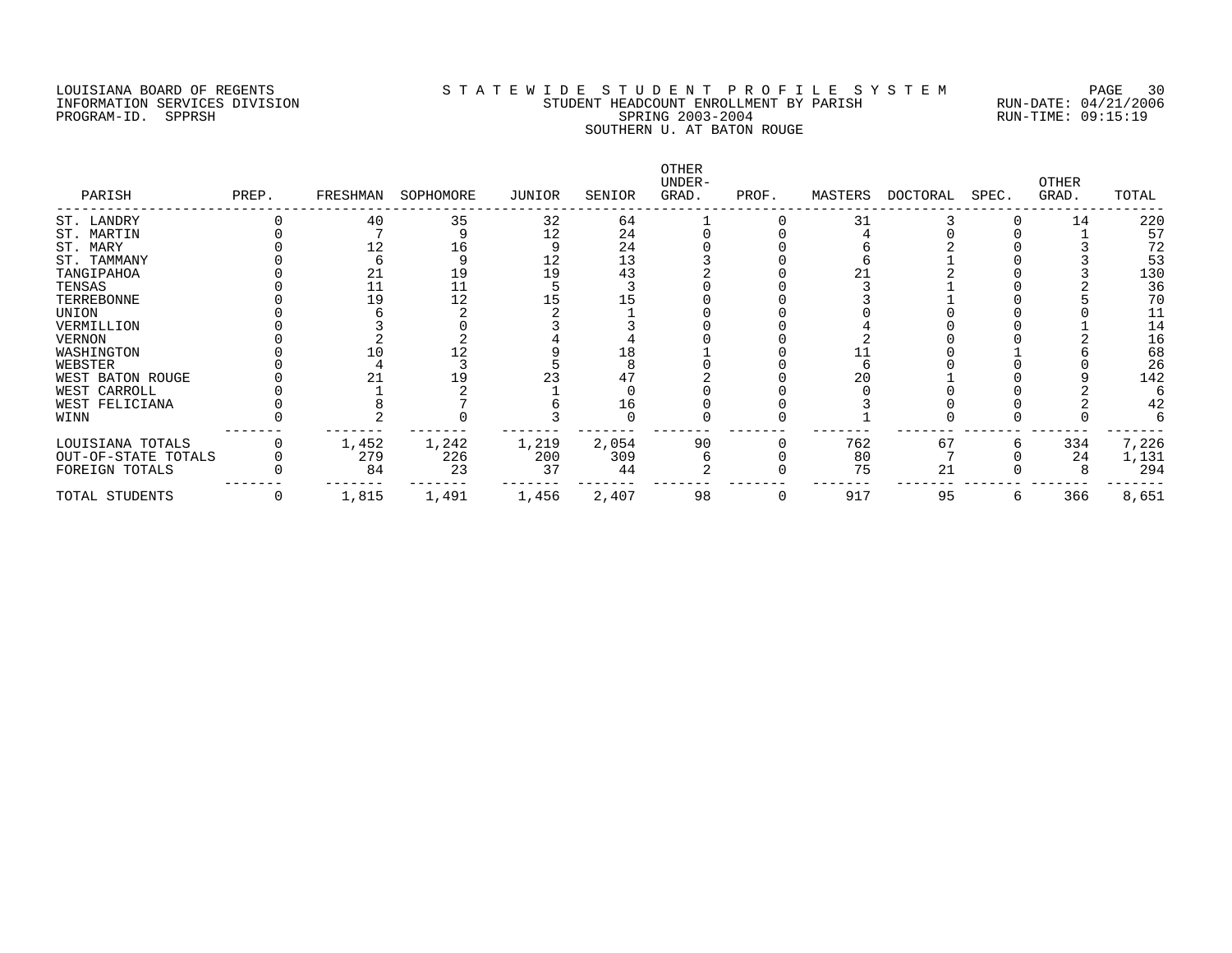### LOUISIANA BOARD OF REGENTS SOURCLEARIE S T A T E W I D E S T U D E N T P R O F I L E S Y S T E M PAGE 31 INFORMATION SERVICES DIVISION STUDENT HEADCOUNT ENROLLMENT BY PARISH RUN-DATE: 04/21/2006 PROGRAM-ID. SPPRSH SPRING 2003-2004 RUN-TIME: 09:15:19 SOUTHERN U. AT NEW ORLEANS

| PARISH            | PREP.    | FRESHMAN     | SOPHOMORE | <b>JUNIOR</b>  | SENIOR      | OTHER<br>UNDER-<br>GRAD. | PROF. | MASTERS        | DOCTORAL    | SPEC.    | <b>OTHER</b><br>GRAD. | TOTAL |
|-------------------|----------|--------------|-----------|----------------|-------------|--------------------------|-------|----------------|-------------|----------|-----------------------|-------|
| ASCENSION         | 0        | 1            | 0         | 0              | $\Omega$    | O                        | 0     | 1              | 0           | O        | O                     |       |
| ASSUMPTION        | 0        | $\mathbf 1$  | 0         | $\overline{0}$ | $\mathbf 0$ | $\Omega$                 | 0     | $\overline{0}$ | $\Omega$    | $\Omega$ |                       |       |
| <b>AVOYELLES</b>  | U        | $\Omega$     | 0         |                | 2           | U                        | O     | ∩              |             |          |                       |       |
| CADDO             |          |              | 0         | $\Omega$       | 2           |                          | O     |                |             |          |                       |       |
| CALCASIEU         |          |              | U         |                | -1          |                          | O     |                |             |          |                       |       |
| CALDWELL          |          |              | Λ         |                | O           |                          | O     |                |             |          |                       |       |
| CATAHOULA         |          |              | Λ         |                |             |                          | N     |                |             |          |                       |       |
| CONCORDIA         |          |              | Λ         |                |             |                          | N     |                |             |          |                       |       |
| DE SOTO           |          |              | Λ         |                | U           |                          | 0     |                |             |          |                       |       |
| EAST BATON ROUGE  |          |              |           |                | 6           |                          | 0     | 31             |             |          |                       | 47    |
| EAST FELICIANA    |          |              | Ω         |                | O           |                          | 0     | $\mathbf{1}$   |             |          |                       |       |
| <b>EVANGELINE</b> |          |              | Λ         |                |             |                          | O     | $\cap$         |             |          |                       |       |
| IBERIA            |          |              |           | ſ              | -1          |                          | O     | 5              |             |          | 2                     | 10    |
| <b>IBERVILLE</b>  |          | 2            | 0         |                | $\Omega$    |                          | O     | $\cap$         |             | n        | O                     |       |
| <b>JEFFERSON</b>  |          | 101          | 60        | 50             | 138         |                          | 0     | 59             |             | $\Omega$ | 45                    | 453   |
| JEFFERSON DAVIS   |          | O            | 0         | $\Omega$       | 1           |                          | 0     |                |             | O        | $\Omega$              |       |
| LAFAYETTE         |          |              | O         |                | 2           |                          | O     |                |             |          |                       |       |
|                   |          |              |           |                |             |                          | Ω     |                |             |          |                       |       |
| LAFOURCHE         |          |              |           |                |             |                          | Ω     |                |             |          |                       |       |
| LINCOLN           |          |              | Ω         |                | 0           |                          |       |                |             |          |                       |       |
| LIVINGSTON        |          |              | Λ         |                | O           |                          | Ω     | 2              |             |          |                       |       |
| MADISON           |          |              |           |                | U           |                          | Ω     | 2              |             |          |                       |       |
| MOREHOUSE         |          |              |           |                | $\Omega$    |                          | Ω     | $\cap$         |             |          |                       |       |
| NATCHITOCHES      |          | $\Omega$     | 0         | <sup>0</sup>   | $\Omega$    |                          | O     | -1             |             | ∩        | $\Omega$              |       |
| ORLEANS           |          | 624          | 328       | 378            | 755         |                          | 0     | 299            |             | $\Omega$ | 212                   | 2,596 |
| <b>OUACHITA</b>   |          | $\Omega$     | 1         | $\sqrt{ }$     | O           |                          | 0     |                |             | $\Omega$ | 1                     |       |
| PLAQUEMINES       |          |              | 0         |                | 8           |                          | O     |                |             | n        |                       | 21    |
| POINTE COUPEE     |          | ∩            |           |                | U           |                          | O     |                |             |          |                       |       |
| RAPIDES           |          |              |           |                | 3           |                          | N     |                |             |          |                       |       |
| ST. BERNARD       |          | 4            |           | C              | 12          |                          | 0     |                |             |          |                       | 30    |
| ST. CHARLES       |          | 13           |           | ٤              | 12          |                          | U     |                |             |          |                       | 45    |
| ST. HELENA        |          | $\mathbf{1}$ | Λ         |                | $\Omega$    |                          | N     |                |             |          |                       |       |
| ST. JAMES         |          |              |           |                | 2           |                          | N     |                |             |          |                       |       |
| ST. JOHN          |          | 9            | 5         |                | 12          |                          | O     |                |             |          |                       | 45    |
| ST. LANDRY        |          | $\Omega$     | 0         |                | -1          |                          | 0     |                |             |          | 2                     |       |
| ST. MARTIN        |          |              | Λ         |                | -1          |                          | O     |                |             |          |                       | 3     |
| ST. MARY          |          |              |           |                | 3           |                          | 0     | 2              |             |          |                       | 10    |
| ST. TAMMANY       |          |              | 2         |                | 9           |                          | 0     | 11             |             |          | 6                     | 39    |
| TANGIPAHOA        |          |              |           | C              | 3           |                          | 0     | 11             |             |          | $\Omega$              | 16    |
| TERREBONNE        |          |              |           |                |             |                          | O     |                |             |          | 3                     | 19    |
| VERMILLION        |          |              | Λ         |                | O           |                          | O     |                |             |          |                       |       |
| <b>VERNON</b>     |          |              | Λ         |                |             |                          | U     |                |             |          |                       |       |
| WASHINGTON        |          |              | 2         |                | -1          |                          | 0     |                |             |          |                       |       |
| WEST BATON ROUGE  | U        | $\Omega$     | 0         | $\Omega$       | $\Omega$    |                          | O     |                |             | n        |                       |       |
| WEST FELICIANA    | O        | $\Omega$     | 0         | 1              | $\Omega$    |                          | O     | $\Omega$       |             | ∩        |                       |       |
|                   | U        | $\Omega$     | 0         | $\mathbf 0$    | $\Omega$    |                          | O     | $\Omega$       | $\Omega$    | $\Omega$ |                       |       |
| WINN              |          |              |           |                |             |                          |       |                |             |          |                       |       |
| LOUISIANA TOTALS  | $\Omega$ | 787          | 415       | 463            | 988         | $\Omega$                 | 0     | 472            | $\mathbf 0$ | 0        | 297                   | 3,422 |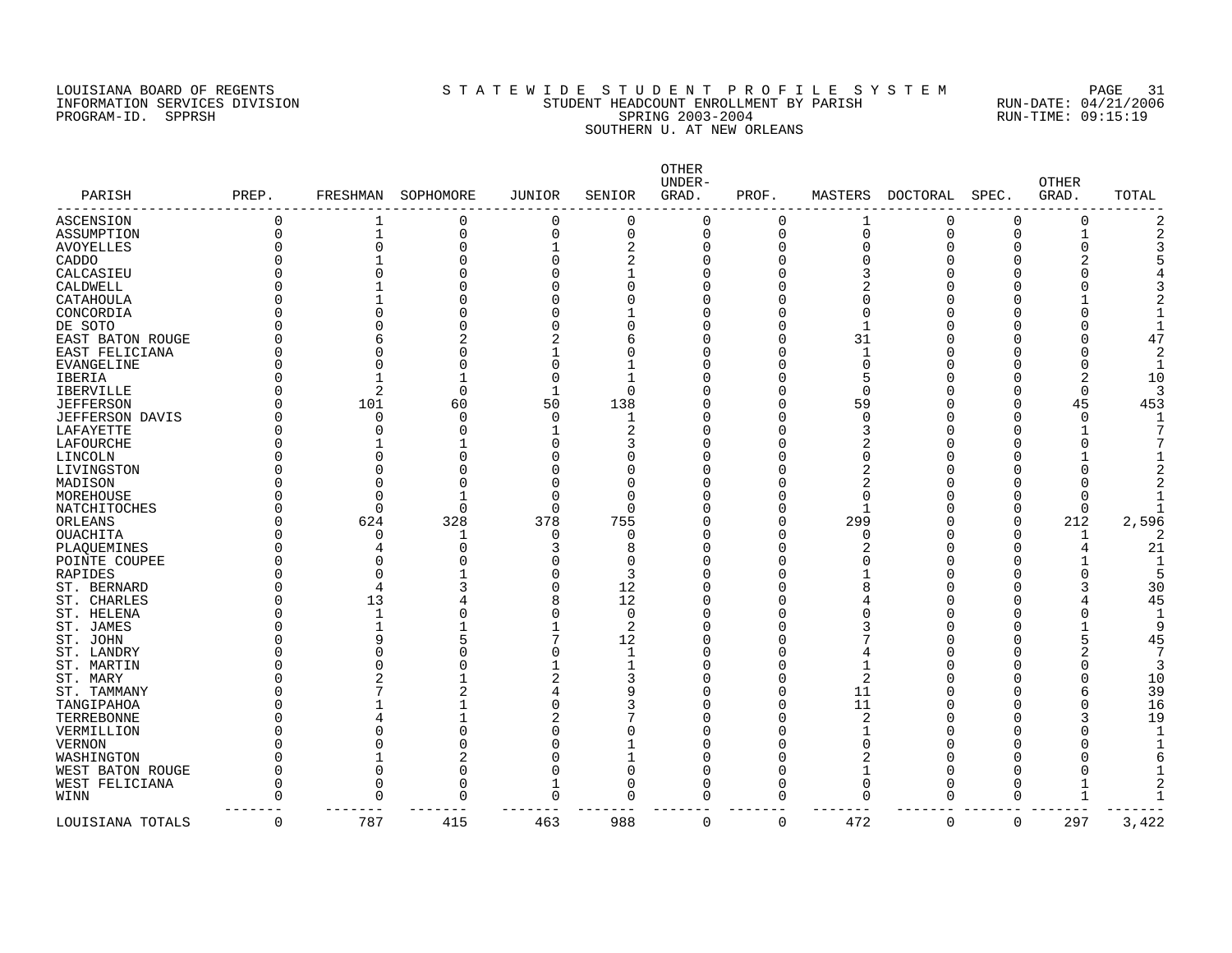## LOUISIANA BOARD OF REGENTS S T A T E W I D E S T U D E N T P R O F I L E S Y S T E M PAGE 32 INFORMATION SERVICES DIVISION STUDENT HEADCOUNT ENROLLMENT BY PARISH RUN-DATE: 04/21/2006 PROGRAM-ID. SPPRSH SPRING 2003-2004 RUN-TIME: 09:15:19 SOUTHERN U. AT NEW ORLEANS

| PARISH              | PREP. | FRESHMAN | SOPHOMORE | JUNIOR | SENIOR | <b>OTHER</b><br>UNDER-<br>GRAD. | PROF. | MASTERS | <b>DOCTORAL</b> | SPEC. | OTHER<br>GRAD. | TOTAL |
|---------------------|-------|----------|-----------|--------|--------|---------------------------------|-------|---------|-----------------|-------|----------------|-------|
| OUT-OF-STATE TOTALS |       | 21       | 25        | 38     | 47     |                                 |       | 21      |                 |       |                | 169   |
| FOREIGN TOTALS      |       |          |           |        |        |                                 |       |         |                 |       |                |       |
| TOTAL STUDENTS      |       | 808      | 440       | 501    | ,035   |                                 |       | 493     |                 |       | 314            | 3,591 |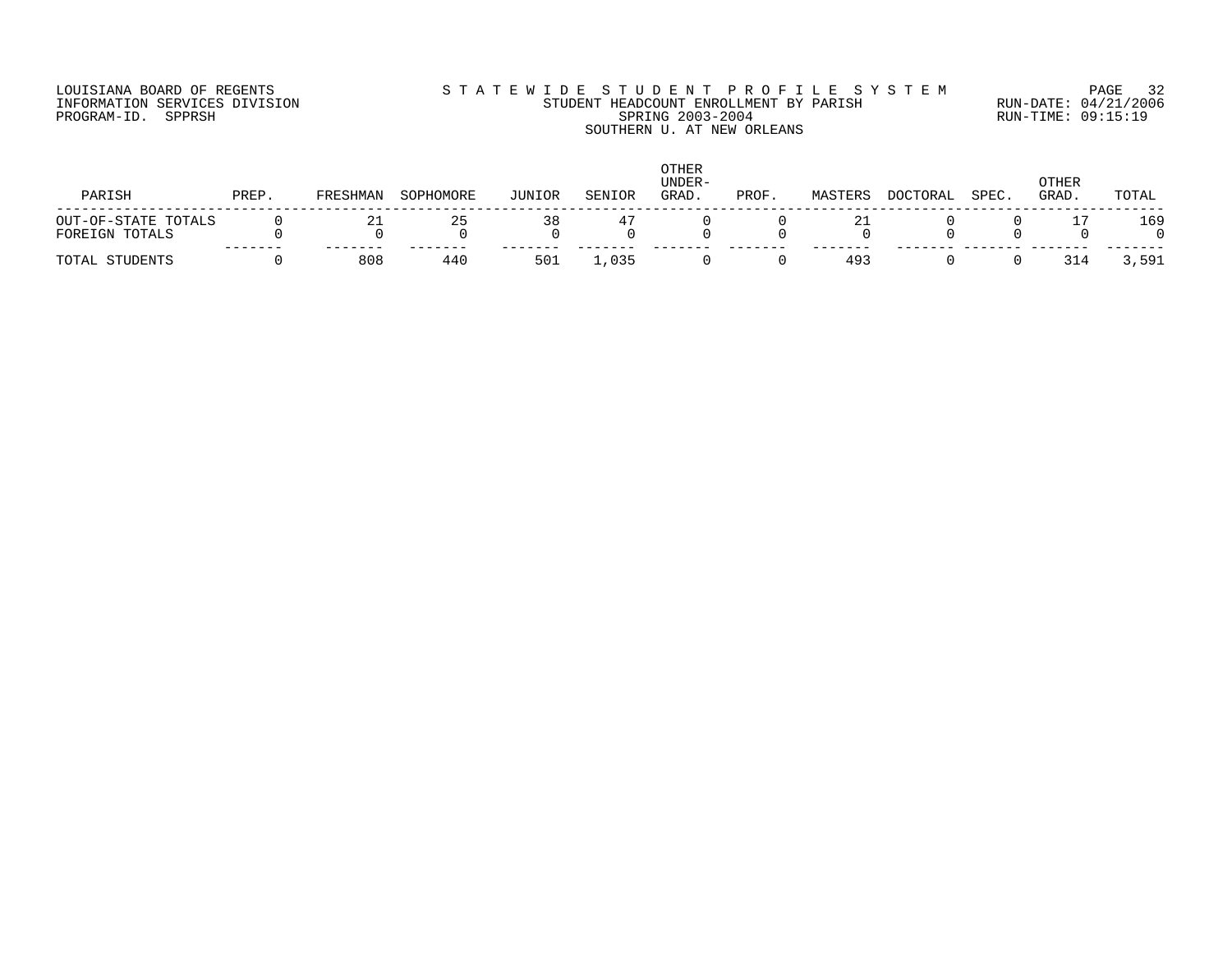# LOUISIANA BOARD OF REGENTS S T A T E W I D E S T U D E N T P R O F I L E S Y S T E M PAGE 33 INFORMATION SERVICES DIVISION STUDENT HEADCOUNT ENROLLMENT BY PARISH RUN-DATE: 04/21/2006 PROGRAM-ID. SPPRSH SPRING 2003-2004 RUN-TIME: 09:15:19 SOUTHERN U. AT SHREVEPORT

| PARISH              | PREP. | FRESHMAN | SOPHOMORE | JUNIOR | SENIOR | OTHER<br>UNDER-<br>GRAD. | PROF. | MASTERS | DOCTORAL | SPEC. | <b>OTHER</b><br>GRAD. | TOTAL |
|---------------------|-------|----------|-----------|--------|--------|--------------------------|-------|---------|----------|-------|-----------------------|-------|
| <b>BIENVILLE</b>    |       |          | 4         |        |        |                          |       |         |          |       |                       |       |
| <b>BOSSIER</b>      |       | 112      | 105       |        |        |                          |       |         |          |       |                       | 217   |
| CADDO               |       | 1,100    | 820       |        |        |                          |       |         |          |       |                       | 1,920 |
| CATAHOULA           |       |          |           |        |        |                          |       |         |          |       |                       |       |
| CLAIBORNE           |       |          |           |        |        |                          |       |         |          |       |                       |       |
| DE SOTO             |       | 32       | 23        |        |        |                          |       |         |          |       |                       |       |
| EAST FELICIANA      |       |          |           |        |        |                          |       |         |          |       |                       |       |
| GRANT               |       |          |           |        |        |                          |       |         |          |       |                       |       |
| <b>JACKSON</b>      |       |          |           |        |        |                          |       |         |          |       |                       |       |
| LAFAYETTE           |       |          |           |        |        |                          |       |         |          |       |                       |       |
| LINCOLN             |       |          |           |        |        |                          |       |         |          |       |                       |       |
| LIVINGSTON          |       |          |           |        |        |                          |       |         |          |       |                       |       |
| MOREHOUSE           |       |          |           |        |        |                          |       |         |          |       |                       |       |
| NATCHITOCHES        |       |          |           |        |        |                          |       |         |          |       |                       |       |
| ORLEANS             |       |          |           |        |        |                          |       |         |          |       |                       |       |
| OUACHITA            |       |          |           |        |        |                          |       |         |          |       |                       |       |
| RAPIDES             |       |          |           |        |        |                          |       |         |          |       |                       |       |
| RED RIVER           |       |          |           |        |        |                          |       |         |          |       |                       |       |
| SABINE              |       |          |           |        |        |                          |       |         |          |       |                       |       |
| UNION               |       |          |           |        |        |                          |       |         |          |       |                       |       |
| WEBSTER             |       |          | 22        |        |        |                          |       |         |          |       |                       | 66    |
| WEST CARROLL        |       |          |           |        |        |                          |       |         |          |       |                       |       |
| WINN                |       |          |           |        |        |                          |       |         |          |       |                       |       |
| LOUISIANA TOTALS    |       | 1,320    | 992       |        |        |                          |       |         |          |       |                       | 2,312 |
| OUT-OF-STATE TOTALS |       |          |           |        |        |                          |       |         |          |       |                       |       |
| FOREIGN TOTALS      |       |          |           |        |        |                          |       |         |          |       |                       |       |
| TOTAL STUDENTS      | 0     | 1,327    | 994       | O      | 0      |                          | 0     | 0       | 0        |       | 0                     | 2,321 |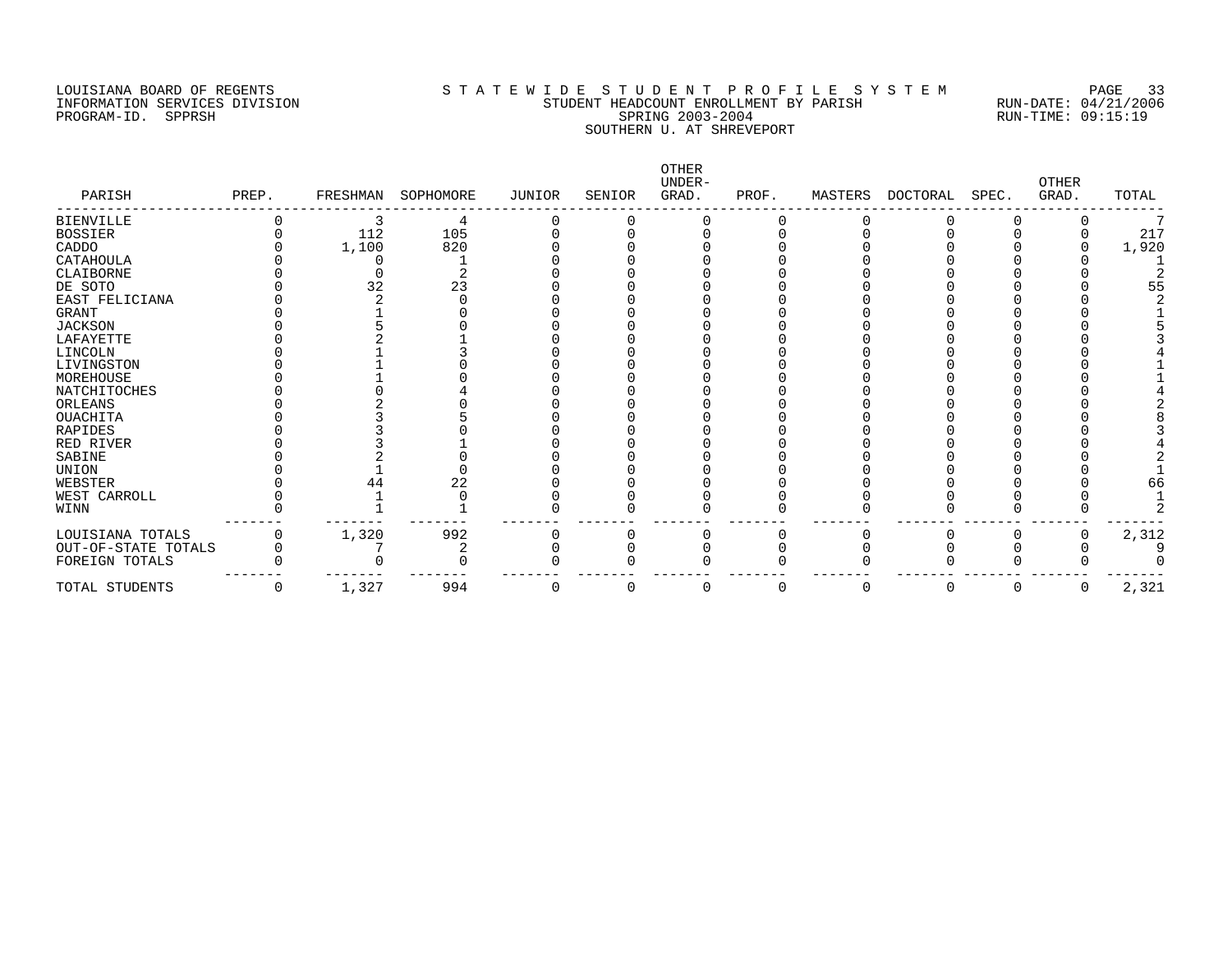### LOUISIANA BOARD OF REGENTS S T A T E W I D E S T U D E N T P R O F I L E S Y S T E M PAGE 34 INFORMATION SERVICES DIVISION STUDENT HEADCOUNT ENROLLMENT BY PARISH RUN-DATE: 04/21/2006 PROGRAM-ID. SPPRSH SPRING 2003-2004 RUN-TIME: 09:15:19 SOUTHERN LAW CENTER

| PARISH            | PREP.    |             | FRESHMAN SOPHOMORE | <b>JUNIOR</b> | SENIOR      | <b>OTHER</b><br>UNDER-<br>GRAD. | PROF.          |                | MASTERS DOCTORAL | SPEC.        | <b>OTHER</b><br>GRAD. | TOTAL |
|-------------------|----------|-------------|--------------------|---------------|-------------|---------------------------------|----------------|----------------|------------------|--------------|-----------------------|-------|
| <b>ACADIA</b>     | 0        | 0           | 0                  | 0             | 0           | 0                               | 1              | 0              | 0                | 0            | 0                     | 1     |
| ALLEN             | 0        | 0           | 0                  | $\mathbf 0$   | $\mathbf 0$ | $\mathbf 0$                     | 3              | $\overline{0}$ | $\Omega$         | $\mathsf 0$  | 0                     |       |
| ASCENSION         | 0        | $\mathbf 0$ | 0                  | $\mathbf 0$   | $\Omega$    | 0                               | 13             | $\Omega$       |                  | $\Omega$     | 0                     | 13    |
| ASSUMPTION        | 0        | $\mathbf 0$ | 0                  | $\Omega$      | $\Omega$    | 0                               | 3              | $\Omega$       |                  | 0            | 0                     |       |
| <b>AVOYELLES</b>  | N        | $\Omega$    | 0                  | $\Omega$      | $\Omega$    | 0                               | 5              | $\cap$         |                  | $\Omega$     | U                     |       |
| <b>BEAUREGARD</b> | N        | $\Omega$    | 0                  | $\Omega$      | $\Omega$    | 0                               | 3              | Λ              |                  | $\Omega$     | Ω                     |       |
| <b>BIENVILLE</b>  | N        | $\Omega$    | 0                  | $\Omega$      | $\Omega$    | 0                               | 1              | ſ              |                  | $\Omega$     | ი                     |       |
| <b>BOSSIER</b>    | U        | $\mathbf 0$ | 0                  | $\Omega$      | 0           | 0                               | 1              |                |                  | $\Omega$     | 0                     |       |
| CADDO             | O        | $\Omega$    | 0                  | $\Omega$      | $\Omega$    | 0                               | 17             | Ω              |                  | $\Omega$     | 0                     | 17    |
| CALCASIEU         | N        | $\Omega$    | 0                  | $\Omega$      | $\Omega$    | 0                               | 14             |                |                  | $\Omega$     | 0                     | 14    |
| CALDWELL          | U        | $\Omega$    | 0                  | $\Omega$      | $\Omega$    | 0                               | 2              | ſ              |                  | $\Omega$     | O                     |       |
| CONCORDIA         | O        | $\Omega$    | 0                  | $\Omega$      | ∩           | $\Omega$                        | 2              |                |                  | C            | O                     |       |
| DE SOTO           | O        | $\Omega$    | 0                  | $\Omega$      | ∩           | 0                               | $\mathbf{1}$   | ſ              |                  | <sup>0</sup> | O                     |       |
| EAST BATON ROUGE  | O        | $\Omega$    | 0                  | $\Omega$      | $\Omega$    | 0                               | 71             |                |                  | O            | 0                     | 71    |
| EAST FELICIANA    | $\Omega$ | $\Omega$    | 0                  | $\Omega$      | $\Omega$    | 0                               | $\mathbf{1}$   | ſ              |                  | O            | 0                     |       |
| EVANGELINE        | $\Omega$ | $\Omega$    | 0                  | $\Omega$      | $\Omega$    | 0                               | $\mathbf{1}$   |                |                  | O            | 0                     |       |
| FRANKLIN          | $\Omega$ | $\Omega$    | 0                  | $\Omega$      | $\Omega$    | $\Omega$                        | 3              |                |                  | $\Omega$     | O                     |       |
| IBERIA            | $\Omega$ | $\Omega$    | 0                  | $\Omega$      | $\Omega$    | 0                               | 5              |                |                  | $\Omega$     | 0                     |       |
| <b>IBERVILLE</b>  | 0        | $\Omega$    | 0                  | $\Omega$      | $\Omega$    | 0                               | 10             |                |                  | $\Omega$     | 0                     | 10    |
| <b>JEFFERSON</b>  | 0        | 0           | 0                  | $\Omega$      | $\Omega$    | 0                               | 21             |                |                  | $\Omega$     | 0                     | 21    |
| JEFFERSON DAVIS   | 0        | 0           | 0                  | $\Omega$      | $\Omega$    | 0                               | $\overline{2}$ |                |                  | $\Omega$     | 0                     |       |
| LAFAYETTE         | 0        | $\Omega$    | 0                  | $\Omega$      | $\Omega$    | $\Omega$                        | 21             |                |                  | $\Omega$     | 0                     | 21    |
| LAFOURCHE         | O        | $\Omega$    | 0                  | $\Omega$      | ∩           | $\Omega$                        | 6              |                |                  | O            | 0                     |       |
| LINCOLN           | O        | $\Omega$    | 0                  | $\Omega$      | $\Omega$    | 0                               | $\overline{2}$ | r              |                  | $\Omega$     | U                     |       |
| LIVINGSTON        | N        | 0           | 0                  | $\Omega$      | $\Omega$    | 0                               | 5              |                |                  | O            | Ω                     |       |
| MADISON           | O        | $\Omega$    | 0                  | $\Omega$      | 0           | 0                               | 1              | r              |                  | $\Omega$     | Λ                     |       |
| MOREHOUSE         | 0        | $\Omega$    | 0                  | $\Omega$      | 0           | $\Omega$                        | $\mathbf{1}$   |                |                  | 0            | ſ                     |       |
| NATCHITOCHES      | O        | 0           | 0                  | $\Omega$      | $\Omega$    | 0                               | 6              |                |                  | $\Omega$     | O                     | 6     |
| ORLEANS           |          | $\Omega$    | 0                  | $\Omega$      | ∩           | 0                               | 48             |                |                  | U            | O                     | 48    |
| <b>OUACHITA</b>   | U        | $\Omega$    | $\Omega$           | $\Omega$      | $\Omega$    | $\Omega$                        | 17             | ſ              |                  | $\Omega$     | 0                     | 17    |
| PLAQUEMINES       | ი        | O           | 0                  | $\Omega$      | $\Omega$    | 0                               | 1              |                |                  | O            | 0                     | -1    |
| POINTE COUPEE     | N        | $\Omega$    | 0                  | $\Omega$      | ∩           | $\Omega$                        | 2              |                |                  | $\Omega$     | O                     |       |
| RAPIDES           | O        | O           | 0                  | $\Omega$      | $\Omega$    | 0                               | 11             |                |                  | $\Omega$     | 0                     | 11    |
| RED RIVER         | 0        | $\Omega$    | 0                  | $\Omega$      | $\Omega$    | 0                               | 2              |                |                  | $\Omega$     | 0                     |       |
| RICHLAND          | O        | $\Omega$    | $\Omega$           | $\Omega$      | $\Omega$    | 0                               | 1              |                |                  | O            | 0                     |       |
| SABINE            | U        | $\Omega$    | 0                  | $\Omega$      | $\Omega$    | 0                               | $\mathbf{1}$   |                |                  | $\Omega$     | 0                     |       |
| ST. BERNARD       | O        | $\Omega$    | 0                  | $\Omega$      | $\Omega$    | $\Omega$                        | $\overline{2}$ |                |                  | O            | O                     |       |
| ST. HELENA        | 0        | O           | 0                  | $\Omega$      | $\Omega$    | $\Omega$                        | 1              |                |                  | 0            | 0                     |       |
| ST. JAMES         | 0        | O           | 0                  | $\Omega$      | $\Omega$    | 0                               | 4              |                |                  | O            | 0                     |       |
| ST. JOHN          |          | $\Omega$    | 0                  | $\Omega$      | $\Omega$    | $\Omega$                        | 4              |                |                  | $\Omega$     | 0                     |       |
| ST. LANDRY        | 0        | $\Omega$    | 0                  | $\Omega$      | $\Omega$    | $\Omega$                        | 7              |                |                  | O            | 0                     |       |
| ST. MARTIN        |          | O           | 0                  | $\Omega$      | O           | $\Omega$                        | 2              |                |                  | O            | 0                     |       |
| ST. MARY          | N        | O           | 0                  | n             | ∩           | $\Omega$                        | 2              |                |                  | O            | O                     |       |
| ST. TAMMANY       | N        | O           | 0                  | ſ             | ∩           | $\Omega$                        | 5              |                |                  | O            | Λ                     |       |
| TANGIPAHOA        |          |             | 0                  |               | O           | O                               | 2              |                |                  |              |                       |       |
| TERREBONNE        | 0        | $\Omega$    | 0                  | $\Omega$      | 0           | $\Omega$                        | 4              | Ω              |                  | $\Omega$     | Ω                     |       |
| UNION             | $\Omega$ | $\Omega$    | $\Omega$           | $\cap$        | $\cap$      | $\Omega$                        | $\mathbf{1}$   | $\cap$         |                  | $\cap$       | O                     |       |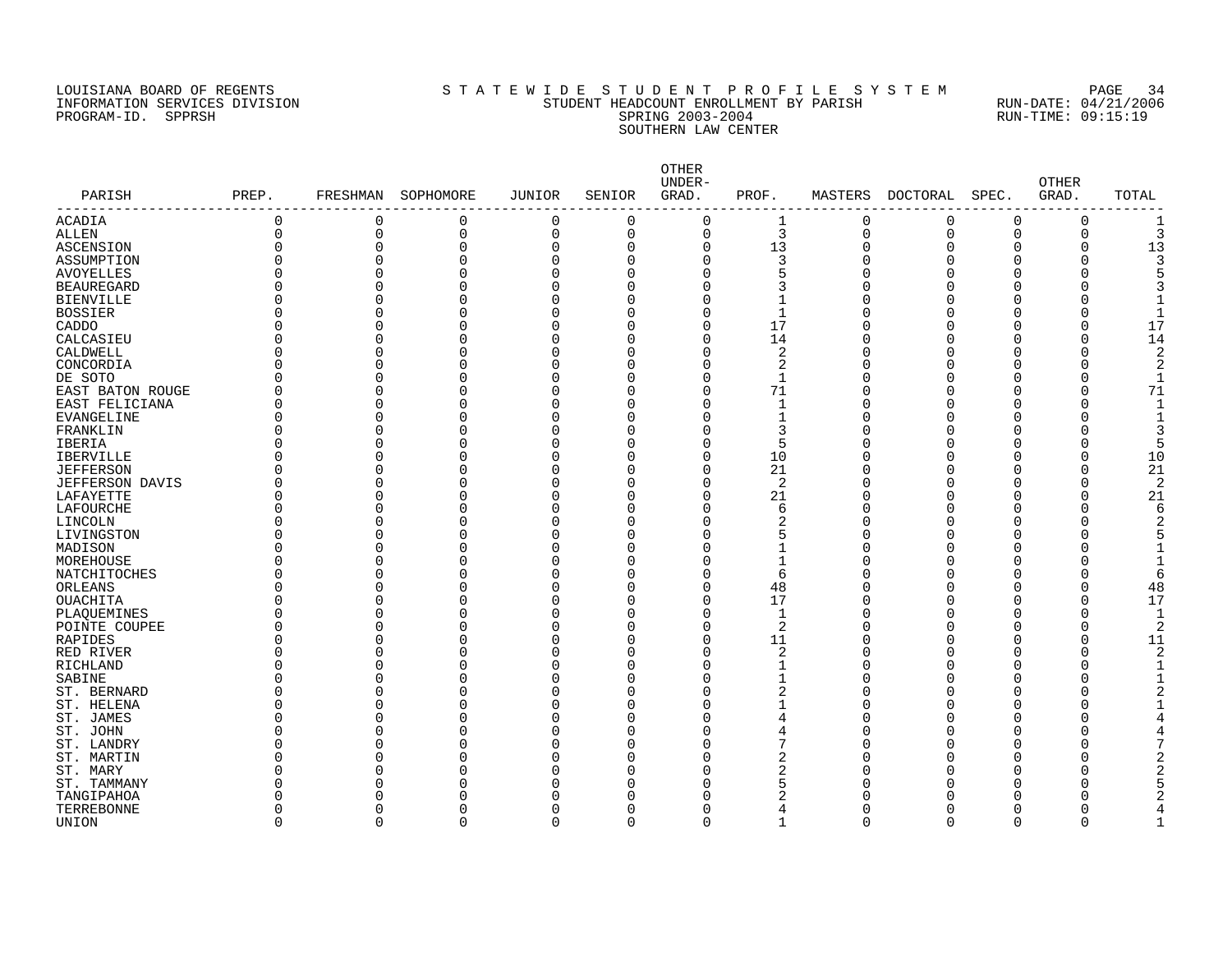### LOUISIANA BOARD OF REGENTS S T A T E W I D E S T U D E N T P R O F I L E S Y S T E M PAGE 35 INFORMATION SERVICES DIVISION STUDENT HEADCOUNT ENROLLMENT BY PARISH RUN-DATE: 04/21/2006 PROGRAM-ID. SPPRSH SPRING 2003-2004 RUN-TIME: 09:15:19 SOUTHERN LAW CENTER

| PREP. | FRESHMAN | SOPHOMORE | JUNIOR | SENIOR | OTHER<br>UNDER-<br>GRAD. | PROF. | MASTERS | DOCTORAL | SPEC. | OTHER<br>GRAD. | TOTAL |
|-------|----------|-----------|--------|--------|--------------------------|-------|---------|----------|-------|----------------|-------|
|       |          |           |        |        |                          |       |         |          |       |                |       |
|       |          |           |        |        |                          |       |         |          |       |                |       |
|       |          |           |        |        |                          |       |         |          |       |                |       |
|       |          |           |        |        |                          |       |         |          |       |                |       |
|       |          |           |        |        |                          |       |         |          |       |                |       |
|       |          |           |        |        |                          |       |         |          |       |                |       |
|       |          |           |        |        |                          |       |         |          |       |                | 349   |
|       |          |           |        |        |                          | 50    |         |          |       |                | 50    |
|       |          |           |        |        |                          | 10    |         |          |       |                | 10    |
|       |          |           |        |        |                          | 409   |         |          |       |                | 409   |
|       |          |           |        |        |                          |       | 349     |          |       |                |       |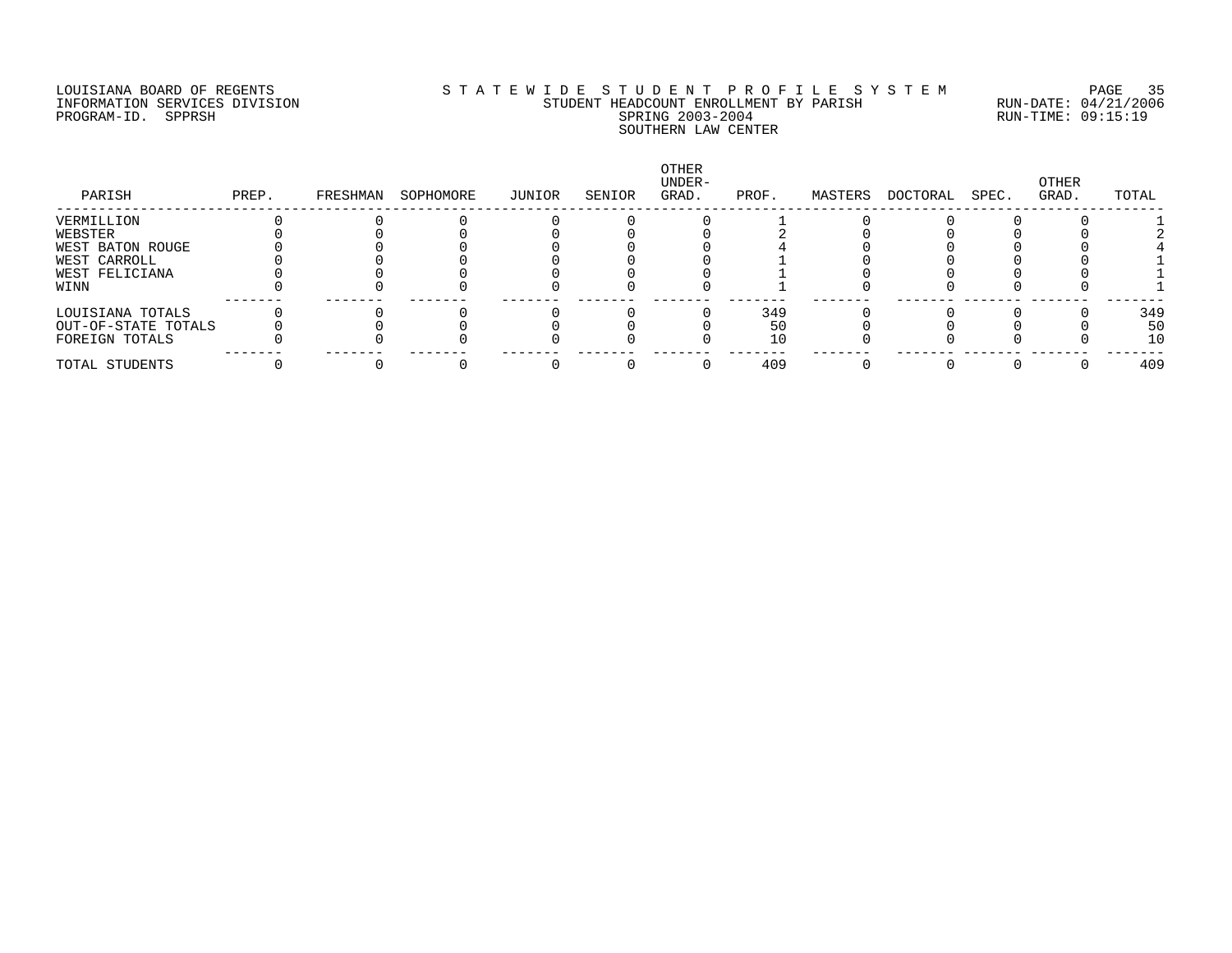### LOUISIANA BOARD OF REGENTS S T A T E W I D E S T U D E N T P R O F I L E S Y S T E M PAGE 36 INFORMATION SERVICES DIVISION STUDENT HEADCOUNT ENROLLMENT BY PARISH RUN-DATE: 04/21/2006 PROGRAM-ID. SPPRSH SPRING 2003-2004 RUN-TIME: 09:15:19 BATON ROUGE COMMUNITY COLLEGE

| PARISH                 | PREP.<br>----------- | FRESHMAN       | SOPHOMORE      | <b>JUNIOR</b> | SENIOR   | OTHER<br>UNDER-<br>GRAD. | PROF.    | MASTERS     | DOCTORAL    | SPEC.    | <b>OTHER</b><br>GRAD. | TOTAL |
|------------------------|----------------------|----------------|----------------|---------------|----------|--------------------------|----------|-------------|-------------|----------|-----------------------|-------|
| ACADIA                 | $\Omega$             | 6              | 0              | 0             | $\Omega$ | $\Omega$                 | 0        | 0           | 0           | 0        | 0                     | 6     |
| <b>ASCENSION</b>       | $\Omega$             | 153            | 36             | 0             | $\Omega$ | 10                       | 0        | $\mathbf 0$ | $\mathbf 0$ | $\Omega$ | $\Omega$              | 199   |
| ASSUMPTION             | $\Omega$             | 9              | 6              | 0             | $\Omega$ | $\mathbf{1}$             | $\Omega$ | $\Omega$    | O           | O        | O                     | 16    |
| <b>AVOYELLES</b>       |                      | 6              | 3              | $\Omega$      | $\Omega$ | $\Omega$                 | 0        | n           | O           | O        |                       | Q     |
| <b>BEAUREGARD</b>      | $\Omega$             | $\overline{2}$ |                | $\Omega$      | $\Omega$ | $\Omega$                 | 0        | n           |             | O        |                       |       |
| <b>BOSSIER</b>         |                      | $\overline{2}$ | 0              | $\Omega$      | $\Omega$ | $\Omega$                 | 0        |             |             | O        |                       |       |
| CADDO                  | $\Omega$             |                |                | C             | ∩        | $\Omega$                 | O        |             |             | U        |                       |       |
| CALCASIEU              | $\Omega$             |                | 2              | C             | ∩        | $\Omega$                 | U        |             |             | U        |                       |       |
| CONCORDIA              | $\Omega$             | O              | $\mathbf{1}$   | U             | ∩        | $\Omega$                 | U        |             |             | U        |                       |       |
| DE SOTO                |                      |                | 1              | C             | $\Omega$ | ∩                        | U        |             |             | O        | $\Omega$              |       |
| EAST BATON ROUGE       | $\Omega$             | 2,668          | 720            | O             | 0        | 227                      | 0        |             |             | O        | $\Omega$              | 3,615 |
| EAST CARROLL           | $\Omega$             | 1              | 0              | O             | $\Omega$ | $\Omega$                 | U        |             | O           | O        |                       |       |
| EAST FELICIANA         | $\Omega$             | 65             | 6              | O             | 0        | 5                        | 0        |             | O           | 0        | 0                     | 76    |
| EVANGELINE             | $\Omega$             | 4              |                | U             | ∩        |                          | U        |             |             | U        |                       | 6     |
| FRANKLIN               |                      | $\overline{2}$ | 1              | O             | ∩        | $\Omega$                 | O        |             |             | U        |                       |       |
| <b>IBERIA</b>          | $\Omega$             | 3              | $\mathbf{1}$   | $\cap$        | ∩        | $\Omega$                 | U        |             |             | U        | $\Omega$              |       |
| <b>IBERVILLE</b>       | $\Omega$             | 159            | 41             | C             | $\Omega$ | 13                       | O        |             |             | U        |                       | 213   |
| <b>JACKSON</b>         | $\Omega$             |                | 1              | O             | ∩        | $\Omega$                 | U        |             |             | U        | <sup>0</sup>          |       |
| <b>JEFFERSON</b>       | $\Omega$             | 45             | 17             | C             | $\Omega$ | $\Omega$                 | U        |             |             | O        | $\Omega$              | 62    |
| <b>JEFFERSON DAVIS</b> | $\Omega$             | 2              | $\mathbf{1}$   | C             | $\Omega$ | $\Omega$                 | U        |             |             | O        | $\Omega$              |       |
| LAFAYETTE              | $\Omega$             | 10             | $\mathbf 0$    | C             | $\Omega$ |                          | U        |             |             | O        |                       | 11    |
| LAFOURCHE              | $\Omega$             | 13             | 3              | C             | ∩        | $\Omega$                 | U        |             |             | U        | $\Omega$              | 16    |
| LINCOLN                | $\Omega$             | $\overline{2}$ | $\mathbf 0$    | $\Omega$      | O        | 0                        | U        |             |             | O        | $\Omega$              |       |
| LIVINGSTON             | $\Omega$             | 220            | 58             | C             | O        | 11                       | 0        |             |             | U        | $\Omega$              | 289   |
| MOREHOUSE              | $\Omega$             | 1              | 0              | C             | $\Omega$ | 0                        | 0        |             |             | U        |                       | -1    |
| NATCHITOCHES           | $\Omega$             | 2              | 0              | $\Omega$      | $\Omega$ | $\Omega$                 | O        |             |             | O        |                       | 2     |
| ORLEANS                | O                    | 23             | 8              | $\Omega$      | ∩        |                          | 0        |             |             | O        |                       | 32    |
| OUACHITA               | O                    | 10             | $\Omega$       | C             | $\Omega$ | $\Omega$                 | U        |             |             | O        |                       | 10    |
| PLAQUEMINES            |                      | 5              | 1              | U             | ∩        |                          | U        |             |             | U        | O                     |       |
| POINTE COUPEE          | $\Omega$             | 83             | 20             | C             | O        | 4                        | O        |             |             | O        | $\Omega$              | 107   |
| RAPIDES                | $\Omega$             | 13             | 1              | O             | ∩        | O                        | U        |             | O           | O        | O                     | 14    |
| ST. BERNARD            | $\Omega$             | 7              | 3              | O             | O        | O                        | U        |             |             | O        | O                     | 10    |
| ST. CHARLES            | $\Omega$             | 10             | 5              | O             | ∩        |                          | U        |             |             | U        | $\Omega$              | 16    |
| ST. HELENA             | $\Omega$             | 3              | $\mathbf{1}$   | C             | ∩        | $\mathbf{1}$             | O        |             |             | U        |                       |       |
| ST. JAMES              | $\Omega$             | 6              | $\Omega$       | C             | ∩        | $\Omega$                 | O        |             |             | U        |                       |       |
| ST. JOHN               | $\Omega$             | 4              | 2              | U             | ∩        | ∩                        | U        |             |             | U        |                       |       |
| ST. LANDRY             | $\Omega$             | $\overline{4}$ | 1              | U             | ∩        | $\Omega$                 | U        |             |             | U        |                       |       |
| ST. MARTIN             | $\Omega$             | 4              | $\mathbf 0$    | U             | ∩        | $\Omega$                 | U        |             |             | U        |                       |       |
| ST. MARY               | $\Omega$             | 6              | 2              | U             | O        | $\Omega$                 | U        |             |             | U        | <sup>0</sup>          | 8     |
| ST. TAMMANY            | $\Omega$             | 34             | 10             |               | $\Omega$ |                          | 0        |             |             | O        | $\Omega$              | 45    |
|                        | $\Omega$             | 15             | $\overline{2}$ | C             |          | 2                        | 0        |             |             | O        | $\Omega$              | 19    |
| TANGIPAHOA             | $\Omega$             |                | 2              | O             | ∩        |                          | 0        |             |             |          |                       | q     |
| TERREBONNE             |                      | 6<br>3         | $\Omega$       |               |          | $\Omega$                 | U        |             |             | O<br>U   |                       |       |
| VERMILLION             |                      |                | 0              |               |          | U                        | Ω        |             |             | U        |                       |       |
| <b>VERNON</b>          |                      | 2              |                |               |          |                          |          |             |             |          |                       |       |
| WASHINGTON             |                      |                | 0              |               |          | ∩                        | Ω        |             |             | U        |                       |       |
| WEBSTER                | <sup>0</sup>         |                | $\Omega$       | O             | O        | $\Omega$                 | U        |             |             | O        |                       |       |
| WEST BATON ROUGE       | $\Omega$             | 130            | 40             | $\Omega$      | $\Omega$ | 13                       | $\Omega$ | $\Omega$    | U           | $\Omega$ | $\Omega$              | 183   |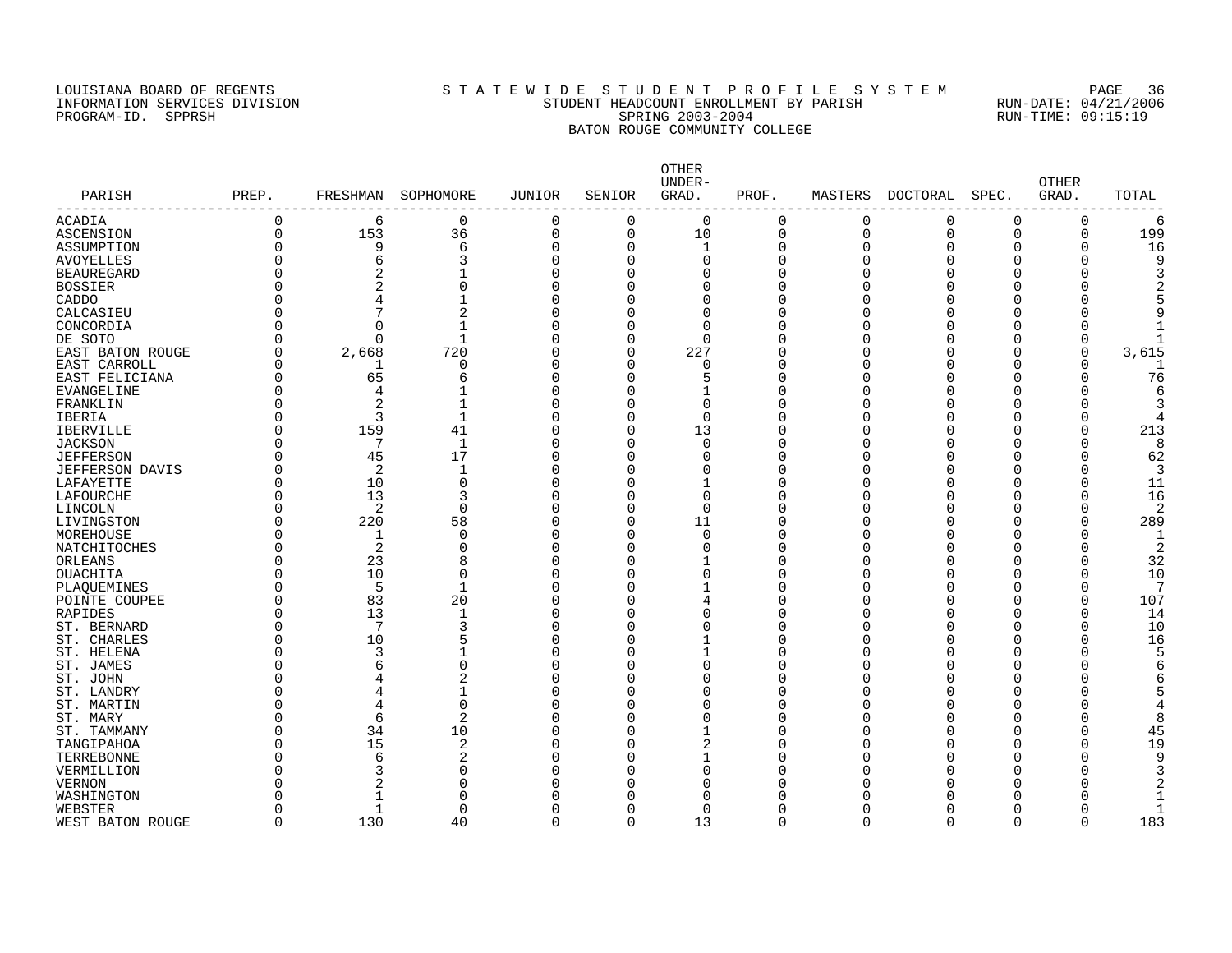### LOUISIANA BOARD OF REGENTS S T A T E W I D E S T U D E N T P R O F I L E S Y S T E M PAGE 37 INFORMATION SERVICES DIVISION STUDENT HEADCOUNT ENROLLMENT BY PARISH RUN-DATE: 04/21/2006 PROGRAM-ID. SPPRSH SPRING 2003-2004 RUN-TIME: 09:15:19 BATON ROUGE COMMUNITY COLLEGE

| PARISH                                                    | PREP. | FRESHMAN    | SOPHOMORE | JUNIOR | SENIOR | <b>OTHER</b><br>UNDER-<br>GRAD. | PROF. | MASTERS | DOCTORAL | SPEC. | OTHER<br>GRAD. | TOTAL             |
|-----------------------------------------------------------|-------|-------------|-----------|--------|--------|---------------------------------|-------|---------|----------|-------|----------------|-------------------|
| WEST FELICIANA<br>WINN                                    |       | 58          |           |        |        |                                 |       |         |          |       |                | 67                |
| LOUISIANA TOTALS<br>OUT-OF-STATE TOTALS<br>FOREIGN TOTALS |       | 3,822<br>20 | 1,005     |        |        | 297                             |       |         |          |       |                | 5,124<br>26<br>18 |
| TOTAL STUDENTS                                            |       | 3,854       | 1,014     |        |        | 300                             |       |         |          |       |                | 5,168             |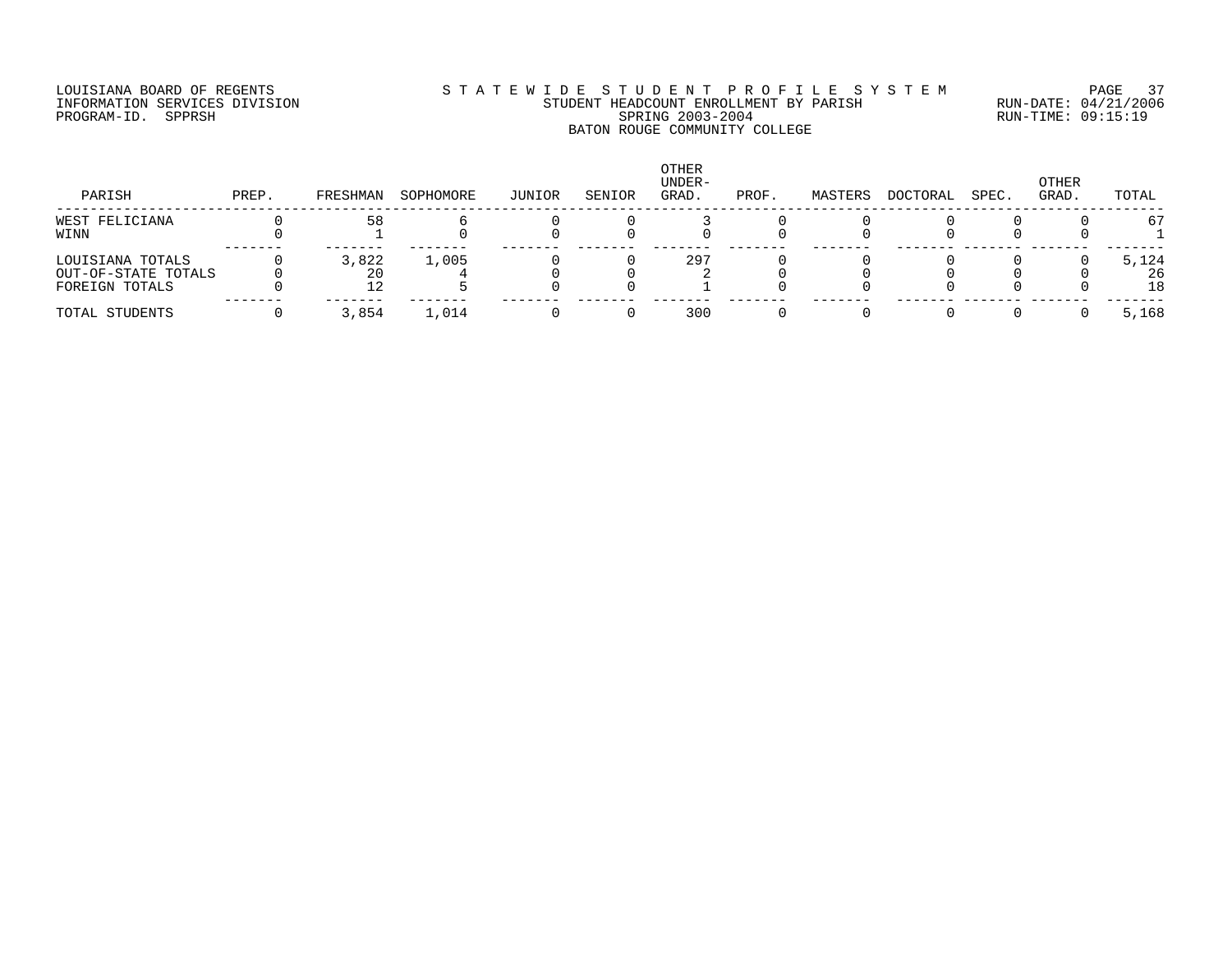PROGRAM-ID. SPPRSH

# LOUISIANA BOARD OF REGENTS SOURCLASS TO STATE WIDE STUDE NT PROFILE SYSTEM PAGE 38<br>STUDENT HEADCOUNT ENROLLMENT BY PARISH RUN-DATE: 04/21/2006 INFORMATION SERVICES DIVISION STATE: STUDENT HEADCOUNT ENROLLMENT BY PARISH RUN-DATE: 04/21/2006<br>PROGRAM-ID. SPPRSH SPRING 2003-2004 SPRING 2003-2004 RUN-TIME: 09:15:19 BOSSIER PARISH COMMUNITY COLLEGE

|                                  |                |                |                |                |             | OTHER<br>UNDER- |             |         |                |              | <b>OTHER</b> |                |
|----------------------------------|----------------|----------------|----------------|----------------|-------------|-----------------|-------------|---------|----------------|--------------|--------------|----------------|
| PARISH                           | PREP.          | FRESHMAN       | SOPHOMORE      | JUNIOR         | SENIOR      | GRAD.           | PROF.       | MASTERS | DOCTORAL       | SPEC.        | GRAD.        | TOTAL          |
| ---------------<br><b>ACADIA</b> | $\mathbf 0$    | $\overline{2}$ | $\mathbf 0$    | $\mathbf 0$    | $\mathbf 0$ |                 | $\Omega$    | 0       | $\Omega$       | $\mathbf 0$  | $\mathbf 0$  | 3              |
| <b>ALLEN</b>                     | $\overline{0}$ | 0              | $1\,$          | $\mathbf 0$    | 0           | $\mathbf 0$     | $\mathbf 0$ | 0       | $\overline{0}$ | $\mathbf 0$  | $\mathbf 0$  | $\mathbf{1}$   |
| ASCENSION                        | C              | $\mathbf{1}$   | $\mathbf 0$    | $\mathbf 0$    | $\Omega$    | $\mathbf{1}$    | $\Omega$    | 0       | $\Omega$       | $\mathbf 0$  | $\mathbf 0$  | $\overline{a}$ |
| <b>AVOYELLES</b>                 |                | 0              | $\mathbf 0$    | $\Omega$       | $\Omega$    | $\mathbf{1}$    | n           | 0       | $\Omega$       | $\mathbf 0$  | $\mathbf 0$  | $\mathbf{1}$   |
| <b>BEAUREGARD</b>                | C              | $\Omega$       | $\overline{3}$ | $\Omega$       | $\Omega$    | $\Omega$        | $\Omega$    | O       | $\Omega$       | $\mathbf 0$  | $\mathbf 0$  | 3              |
| <b>BIENVILLE</b>                 | Ω              | 33             | 17             | $\Omega$       | $\Omega$    | 10              | n           | U       | $\Omega$       | $\Omega$     | $\mathbf 0$  | 60             |
| <b>BOSSIER</b>                   |                | 650            | 505            | $\Omega$       | $\Omega$    | 312             |             | 0       | $\Omega$       | $\mathbf 0$  | $\mathbf 0$  | 1,471          |
| CADDO                            |                | 866            | 661            | $\overline{0}$ | $\Omega$    | 359             |             | 0       | $\Omega$       | $\mathbf 0$  | $\mathbf 0$  | 1,887          |
| CALCASIEU                        | 0              | 3              | $\overline{2}$ | $\Omega$       | $\Omega$    | 2               | $\Omega$    | 0       | $\Omega$       | $\mathbf 0$  | 0            | 7              |
| CALDWELL                         | 0              | $\mathbf 0$    | $\overline{2}$ | $\Omega$       | $\Omega$    | $\Omega$        | $\Omega$    | O       | $\Omega$       | $\Omega$     | $\mathbf 0$  | $\overline{2}$ |
| <b>CLAIBORNE</b>                 | 0              | 22             | 26             | $\Omega$       | 0           | 9               | $\Omega$    | 0       | $\Omega$       | $\Omega$     | $\mathbf 0$  | 57             |
| CONCORDIA                        | C              | 2              | $\Omega$       | $\Omega$       | 0           | $\Omega$        | $\Omega$    | O       | $\Omega$       | $\Omega$     | $\Omega$     | 2              |
| DE SOTO                          | O              | 56             | 52             | $\Omega$       | $\Omega$    | 18              | $\Omega$    | 0       | $\Omega$       | $\Omega$     | $\Omega$     | 126            |
| <b>EAST BATON ROUGE</b>          | O              | 3              | $\mathbf 1$    | $\Omega$       | $\Omega$    | 3               | n           | O       | $\Omega$       | $\Omega$     | $\Omega$     | 7              |
| EAST CARROLL                     | C              | $\Omega$       | $\mathbf{1}$   | $\Omega$       | $\Omega$    | $\mathbf{1}$    | $\Omega$    | N       | $\Omega$       | $\Omega$     | $\Omega$     | 2              |
| EAST FELICIANA                   | C              | $\Omega$       | 1              | $\Omega$       | $\Omega$    | $\mathbf{1}$    | n           | O       | $\Omega$       | $\Omega$     | $\Omega$     | 2              |
| FRANKLIN                         | U              |                | $\Omega$       | $\Omega$       | $\cap$      | $\Omega$        | n           | U       | $\Omega$       | $\Omega$     | $\Omega$     | $\mathbf{1}$   |
| <b>GRANT</b>                     | U              | 4              | $\mathbf{1}$   | $\Omega$       | $\Omega$    | $\overline{2}$  | n           | ∩       | $\Omega$       | $\Omega$     | $\Omega$     | 7              |
| IBERIA                           |                | $\mathbf{1}$   | $\mathbf{1}$   | $\Omega$       | U           | $\Omega$        |             | N       | $\Omega$       | $\Omega$     | $\Omega$     | $\overline{2}$ |
| <b>JACKSON</b>                   | U              | $\mathbf{1}$   | $\overline{2}$ | $\Omega$       | U           |                 | Λ           | ∩       | $\Omega$       | $\Omega$     | $\Omega$     | 4              |
| <b>JEFFERSON</b>                 | U              | 0              | $\overline{2}$ | $\Omega$       | U           |                 | n           | O       | $\Omega$       | $\Omega$     | $\mathbf 0$  | 3              |
| <b>JEFFERSON DAVIS</b>           | C              | $\Omega$       | $\overline{2}$ | $\Omega$       | U           | $\Omega$        | ∩           | O       | $\Omega$       | $\Omega$     | $\Omega$     | 2              |
| LAFAYETTE                        | O              | 2              | 4              | $\Omega$       | U           |                 |             | U       | $\Omega$       | $\Omega$     | $\Omega$     | 8              |
| LAFOURCHE                        |                | 0              |                | $\Omega$       | U           |                 | n           | O       | $\Omega$       | $\Omega$     | $\Omega$     | 2              |
| LA SALLE                         |                | 2              | $\Omega$       | $\Omega$       | U           | $\Omega$        |             | O       | $\Omega$       | $\Omega$     | $\Omega$     | 2              |
| LINCOLN                          | U              | 5              | 5              | $\Omega$       | 0           | 5               | n           | O       | $\Omega$       | $\Omega$     | $\mathbf 0$  | 15             |
| MOREHOUSE                        | C              | 3              | $\mathbf{1}$   | $\Omega$       | 0           |                 | n           | O       | $\Omega$       | $\Omega$     | $\Omega$     | 5              |
| NATCHITOCHES                     | U              | 9              | 6              | $\Omega$       | 0           | 6               | ∩           | O       | $\Omega$       | $\Omega$     | $\mathbf 0$  | 21             |
| ORLEANS                          | U              | $\Omega$       | 3              | $\Omega$       | $\Omega$    | $\overline{2}$  | ∩           | U       | $\Omega$       | <sup>n</sup> | $\Omega$     | 5              |
| <b>OUACHITA</b>                  | C              | 13             | 10             | $\Omega$       | $\Omega$    | 11              | Λ           | N       | $\Omega$       | $\Omega$     | $\Omega$     | 34             |
| POINTE COUPEE                    | O              | $\mathbf{1}$   | $\Omega$       | $\Omega$       | $\Omega$    | $\Omega$        | n           | ∩       | $\Omega$       | $\Omega$     | $\Omega$     | 1              |
| <b>RAPIDES</b>                   |                | 5              | 6              | $\Omega$       | 0           | 6               |             | U       | $\Omega$       | $\Omega$     | $\Omega$     | 17             |
| RED RIVER                        | O              | 10             | 4              | $\Omega$       | U           |                 | ∩           | O       | $\Omega$       | $\Omega$     | $\Omega$     | 18             |
| RICHLAND                         | O              | 1              | 3              | $\Omega$       | U           |                 | ∩           | N       | $\Omega$       | $\Omega$     | $\mathbf 0$  | 5              |
| SABINE                           | C              | 10             | 7              | $\Omega$       | U           | 6               | ∩           | O       | $\Omega$       | $\Omega$     | $\mathbf 0$  | 23             |
| ST. BERNARD                      | U              | $\mathbf 0$    | $\mathbf{1}$   | $\Omega$       | U           | $\Omega$        |             | O       | $\Omega$       | $\Omega$     | $\Omega$     | $\mathbf{1}$   |
| ST. CHARLES                      | C              | 1              | 1              | $\Omega$       | U           | $\Omega$        |             | O       | $\Omega$       | $\Omega$     | $\Omega$     | 2              |
| ST. LANDRY                       | U              | 0              | $\mathbf{1}$   | $\Omega$       | U           |                 | n           | U       | $\Omega$       | $\Omega$     | $\Omega$     | 2              |
| ST. MARTIN                       | ⋂              | $\Omega$       | 1              | 0              | 0           | $\Omega$        | n           | O       | $\Omega$       | $\Omega$     | $\mathbf 0$  | 1              |
| ST. MARY                         | U              | $\mathbf{1}$   | $\mathbf 0$    | $\Omega$       | O           | $\Omega$        |             | N       | $\Omega$       | $\Omega$     | $\Omega$     | 1              |
| ST. TAMMANY                      | ⋂              | $\mathbf{1}$   | 2              | $\Omega$       | O           | O               | n           | N       | $\Omega$       | $\Omega$     | $\mathbf 0$  | 3              |
| TANGIPAHOA                       | ⋂              | 2              | $\Omega$       | $\Omega$       | O           | $\Omega$        | Λ           | U       | ∩              | $\Omega$     | $\Omega$     | $\overline{2}$ |
| <b>UNION</b>                     | ⋂              | $\mathbf{1}$   | $\Omega$       | $\Omega$       | 0           |                 | ∩           | N       | ∩              | $\Omega$     | $\Omega$     | 3              |
| VERMILLION                       |                | 2              | 1              | $\Omega$       | U           | $\Omega$        |             | Ω       | ∩              | $\Omega$     | $\Omega$     | 3              |
| <b>VERNON</b>                    |                | 4              | 5              | $\Omega$       | O           | $\Omega$        |             |         | ∩              | $\Omega$     | $\Omega$     | 9              |
| WEBSTER                          | O              | 186            | 158            | 0              | $\Omega$    | 72              | ∩           | N       | $\Omega$       | 0            | $\Omega$     | 416            |
| WEST CARROLL                     | $\Omega$       | 0              | $\overline{2}$ | 0              | 0           | $\mathbf{1}$    | $\Omega$    | O       | $\Omega$       | $\mathbf 0$  | $\Omega$     | 3              |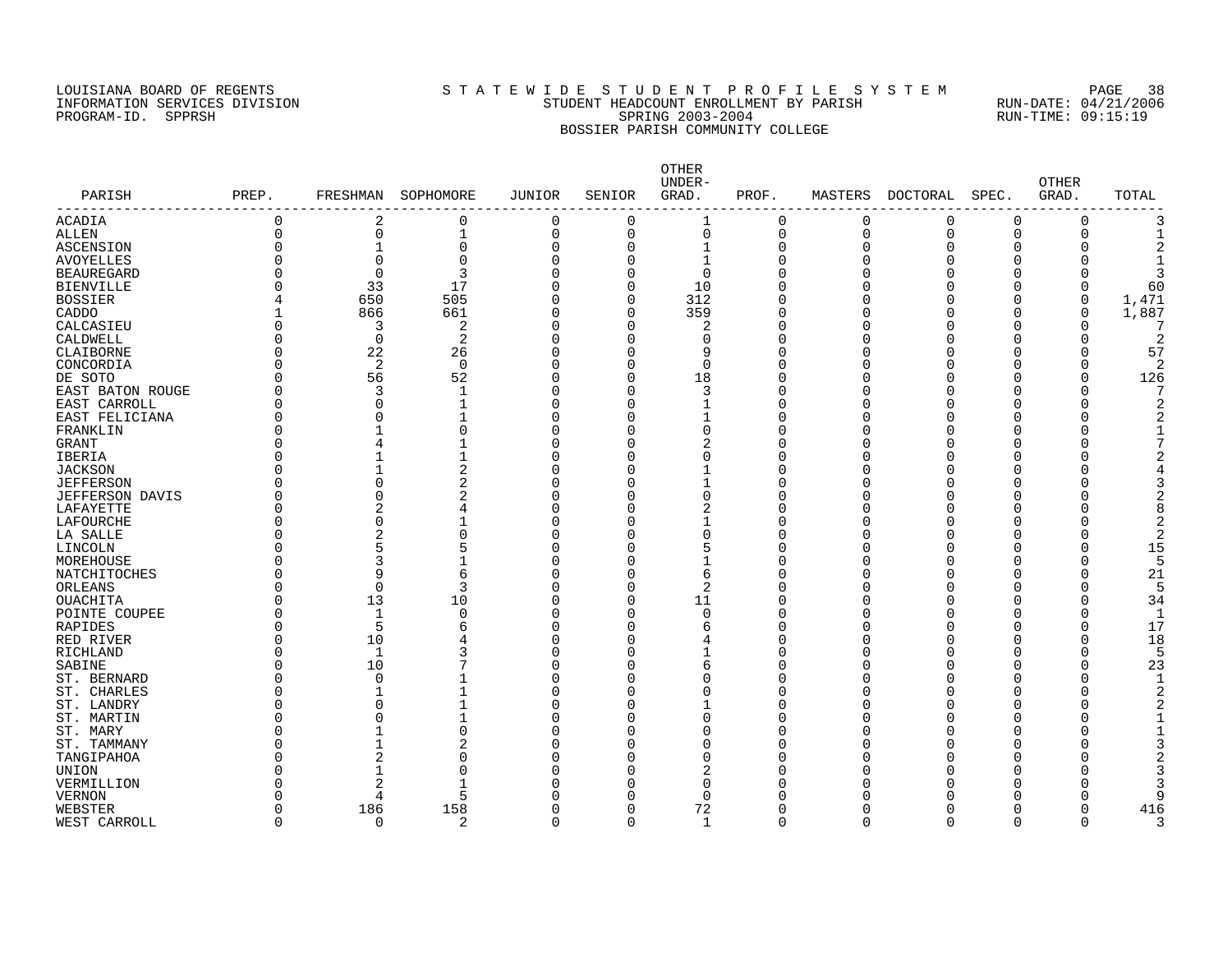## LOUISIANA BOARD OF REGENTS S T A T E W I D E S T U D E N T P R O F I L E S Y S T E M PAGE 39 INFORMATION SERVICES DIVISION STUDENT HEADCOUNT ENROLLMENT BY PARISH RUN-DATE: 04/21/2006 PROGRAM-ID. SPPRSH SPRING 2003-2004 RUN-TIME: 09:15:19 BOSSIER PARISH COMMUNITY COLLEGE

| PARISH                                                    | PREP. | FRESHMAN | SOPHOMORE | JUNIOR | SENIOR | OTHER<br>UNDER-<br>GRAD. | PROF. | MASTERS | DOCTORAL | SPEC. | OTHER<br>GRAD. | TOTAL             |
|-----------------------------------------------------------|-------|----------|-----------|--------|--------|--------------------------|-------|---------|----------|-------|----------------|-------------------|
| WEST FELICIANA<br>WINN                                    |       |          |           |        |        |                          |       |         |          |       |                |                   |
| LOUISIANA TOTALS<br>OUT-OF-STATE TOTALS<br>FOREIGN TOTALS |       | 1,906    | 1,503     |        |        | 843<br>24                |       |         |          |       |                | 4,257<br>66<br>11 |
| TOTAL STUDENTS                                            |       | 1,931    | 1,530     |        |        | 868                      |       |         |          |       |                | 4,334             |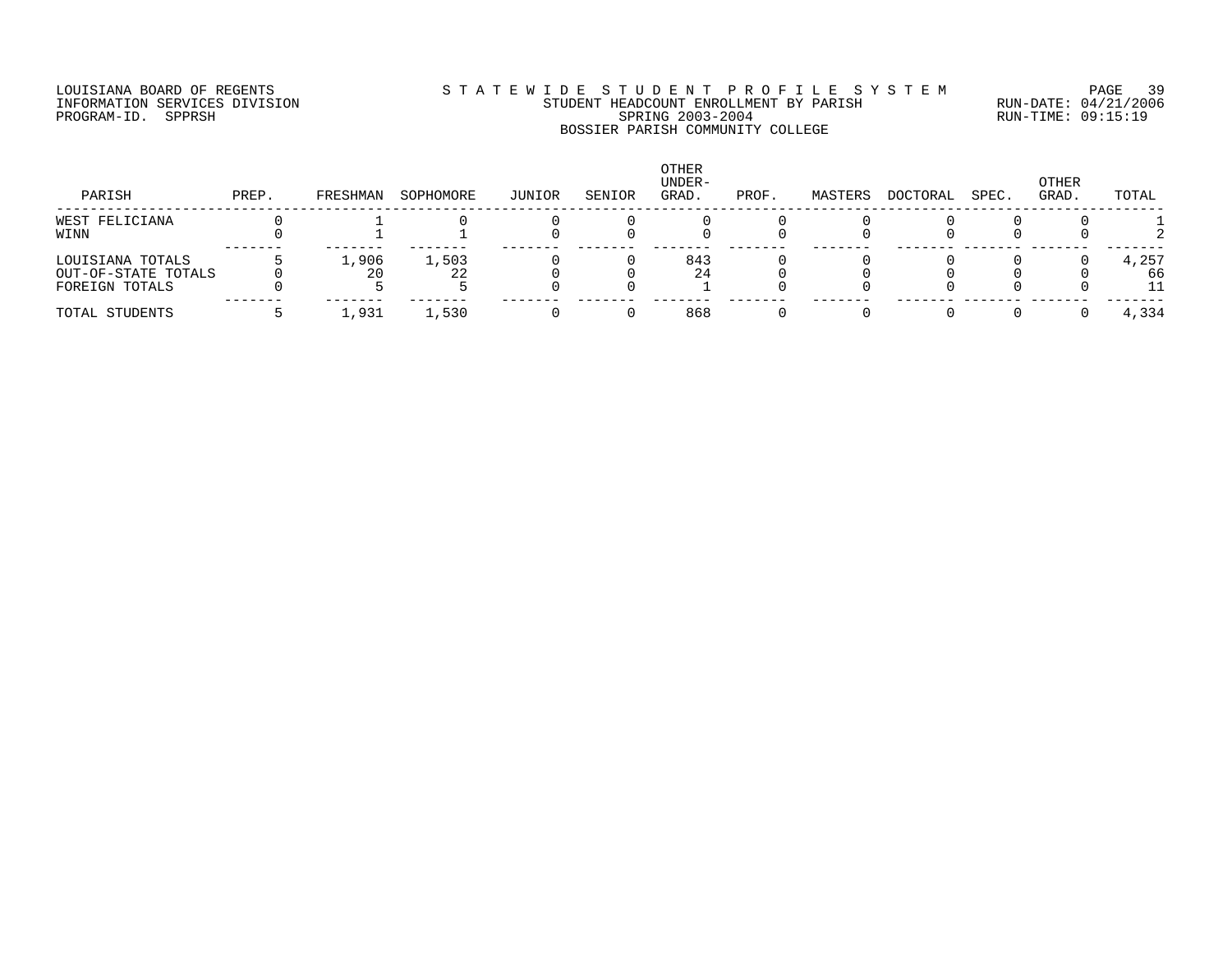### LOUISIANA BOARD OF REGENTS S T A T E W I D E S T U D E N T P R O F I L E S Y S T E M PAGE 40 INFORMATION SERVICES DIVISION STUDENT HEADCOUNT ENROLLMENT BY PARISH RUN-DATE: 04/21/2006 PROGRAM-ID. SPPRSH SPRING 2003-2004 RUN-TIME: 09:15:19 DELGADO COMMUNITY COLLEGE

| PARISH           | PREP.    | FRESHMAN       | SOPHOMORE   | <b>JUNIOR</b> | SENIOR   | OTHER<br>UNDER-<br>GRAD. | PROF.    | MASTERS     | DOCTORAL | SPEC.        | <b>OTHER</b><br>GRAD. | TOTAL |
|------------------|----------|----------------|-------------|---------------|----------|--------------------------|----------|-------------|----------|--------------|-----------------------|-------|
| ACADIA           | 0        | 1              | 0           | 0             | 0        | $\Omega$                 | 0        | $\Omega$    | 0        | $\Omega$     | O                     |       |
| ASCENSION        | 0        | 6              | $\mathbf 1$ | $\mathbf 0$   | $\Omega$ | 9                        | 0        | $\mathbf 0$ | 0        | $\Omega$     | 0                     | 16    |
| ASSUMPTION       | 0        | 8              | б           | $\mathbf 0$   | $\Omega$ | 3                        | $\Omega$ | $\Omega$    | O        | $\Omega$     | $\Omega$              | 17    |
| <b>BOSSIER</b>   | U        | $\overline{2}$ | 0           | $\Omega$      | 0        | $\mathbf{1}$             | $\Omega$ |             | O        | $\Omega$     |                       |       |
| CADDO            | U        | $\Omega$       | O           | $\Omega$      | U        | $\overline{c}$           | O        |             |          | ∩            |                       |       |
| CALCASIEU        | U        |                |             | $\Omega$      | U        |                          | 0        |             |          | ∩            |                       |       |
| CALDWELL         | U        |                | 0           | $\Omega$      |          |                          | O        |             |          |              |                       |       |
| CAMERON          | 0        |                | 0           | 0             |          | O                        | 0        |             |          | ∩            |                       |       |
| CONCORDIA        | O        | 3              |             | $\Omega$      | U        | $\Omega$                 | $\Omega$ |             |          | $\cap$       |                       |       |
| DE SOTO          | Ω        | $\overline{2}$ | O           | $\Omega$      | $\Omega$ |                          | C        |             |          | $\cap$       |                       | 3     |
| EAST BATON ROUGE | O        | 12             |             | $\Omega$      | U        | 23                       | O        |             |          | ∩            | $\Omega$              | 42    |
| EAST FELICIANA   | O        | 6              |             | $\Omega$      | U        | 2                        | 0        |             |          | ∩            | $\Omega$              | 12    |
| EVANGELINE       | 0        | 1              | 2           | $\Omega$      | U        | ∩                        | 0        |             |          | ∩            | O                     |       |
| FRANKLIN         | O        |                | O           | $\Omega$      | 0        | U                        | O        |             |          |              |                       |       |
| <b>GRANT</b>     | 0        | 0              | 0           | $\Omega$      |          |                          | 0        |             |          |              |                       |       |
| IBERIA           | O        | 6              | $\Omega$    | $\Omega$      | U        | $\mathsf{R}$             | C        |             | ∩        | n            | ∩                     | 14    |
| <b>IBERVILLE</b> | $\Omega$ | 3              |             | $\Omega$      | 0        | 2                        | C        |             | O        | ∩            | $\Omega$              | 6     |
| <b>JACKSON</b>   | O        |                |             | $\Omega$      | $\Omega$ |                          | O        |             | O        | <sup>n</sup> | $\Omega$              |       |
| <b>JEFFERSON</b> | 29       | 2,919          | 1,433       | $\Omega$      | 0        | 1,505                    | 0        |             | ∩        | ∩            | $\Omega$              | 5,886 |
| LAFAYETTE        | O        | 5              | 2           | $\mathbf 0$   | $\Omega$ | 5                        | O        |             |          | $\cap$       |                       | 12    |
| LAFOURCHE        | O        | 73             | 39          | $\Omega$      | $\Omega$ | 33                       | O        |             |          | $\Omega$     |                       | 145   |
| LINCOLN          | U        | $\Omega$       | $\Omega$    | $\Omega$      | ∩        |                          | C        |             |          | ∩            |                       |       |
| LIVINGSTON       | O        | 5              | 3           | $\Omega$      | U        | 6                        | O        |             |          | ∩            | O                     | 14    |
| MADISON          | 0        | 2              | $\Omega$    | 0             | O        | ∩                        | O        |             |          |              |                       |       |
| MOREHOUSE        | 0        | 2              | $\Omega$    | $\Omega$      | $\Omega$ | $\Omega$                 | 0        |             |          |              |                       | 2     |
| NATCHITOCHES     | 0        | $\overline{2}$ | 1           | $\Omega$      | 0        | $\Omega$                 | 0        |             |          | ∩            | $\Omega$              |       |
| ORLEANS          | 85       | 3,486          | 1,335       | $\Omega$      | $\Omega$ | 1,397                    | $\Omega$ |             |          | ∩            | $\Omega$              | 6,303 |
| OUACHITA         | O        | 3              | 1           | $\Omega$      | $\Omega$ | $\Omega$                 | 0        |             |          | n            | O                     |       |
| PLAQUEMINES      | O        | 144            | 55          | $\Omega$      | $\Omega$ | 51                       | 0        |             |          | ∩            | O                     | 250   |
| POINTE COUPEE    | 0        | -1             | $\Omega$    | $\Omega$      | 0        |                          | 0        |             |          | ∩            | $\Omega$              |       |
| RAPIDES          | O        | $\Omega$       |             | $\Omega$      | O        | 4                        | 0        |             | O        | $\Omega$     |                       |       |
| RED RIVER        | O        | 1              | $\Omega$    | $\Omega$      |          | $\Omega$                 | O        |             |          | $\Omega$     |                       |       |
| RICHLAND         | U        | $\Omega$       |             | $\Omega$      | U        | $\Omega$                 | O        |             |          | ∩            |                       |       |
| SABINE           | $\Omega$ | 3              | $\mathbf 0$ | $\Omega$      | O        | $\Omega$                 | O        |             | O        | ∩            |                       |       |
| ST. BERNARD      | 2        | 120            | 62          | $\mathbf 0$   | $\Omega$ | 120                      | O        |             | O        | U            |                       | 304   |
| ST. CHARLES      | 17       | 257            | 108         | $\Omega$      | 0        | 98                       | 0        |             | ∩        | U            |                       | 480   |
| ST. HELENA       | 0        | 3              | 1           | $\mathbf 0$   | $\Omega$ | $\Omega$                 | O        |             | O        | ∩            |                       |       |
| ST. JAMES        | O        | 30             | 14          | $\Omega$      | $\Omega$ | 12                       | C        |             |          | ∩            |                       | 56    |
| ST. JOHN         |          | 165            | 98          | $\Omega$      | ∩        | 79                       | O        |             |          | n            |                       | 343   |
| ST. LANDRY       | O        | 2              | $\Omega$    | $\Omega$      | U        | $\mathbf 1$              | C        |             |          |              |                       | 3     |
| ST. MARTIN       | O        | 5              | 0           | $\Omega$      | U        | ∩                        | O        |             |          | ∩            |                       |       |
| ST. MARY         | 0        | 4              | 3           | $\Omega$      | O        | 3                        | C        |             |          | $\Omega$     | $\Omega$              | 10    |
| ST. TAMMANY      | 5        | 942            | 375         | $\Omega$      | $\Omega$ | 347                      | 0        |             |          | O            | $\Omega$              | 1,669 |
| TANGIPAHOA       | O        | 51             | 17          | $\Omega$      | U        | 14                       | O        |             |          | ∩            |                       | 82    |
| TENSAS           | U        | $\mathbf{1}$   | $\mathbf 0$ | $\cap$        | U        | $\Omega$                 | U        |             |          |              |                       |       |
| TERREBONNE       | 0        | 93             | 51          | $\Omega$      | 0        | 44                       | 0        |             |          | <sup>n</sup> | O                     | 188   |
| VERMILLION       | $\Omega$ | 3              | 3           | $\Omega$      | $\Omega$ | 2                        | $\Omega$ | $\Omega$    | U        | $\Omega$     | $\Omega$              | 8     |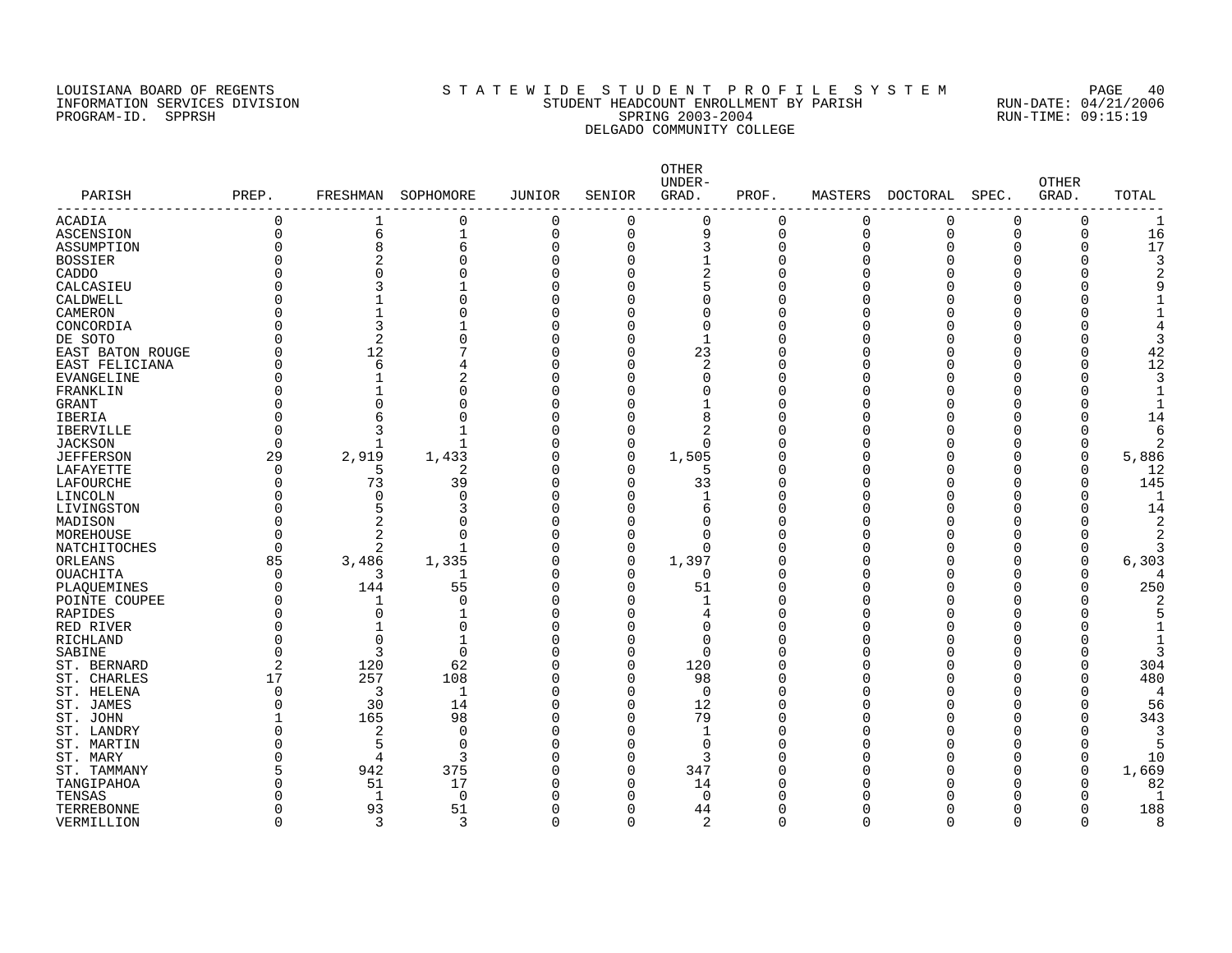### LOUISIANA BOARD OF REGENTS S T A T E W I D E S T U D E N T P R O F I L E S Y S T E M PAGE 41 INFORMATION SERVICES DIVISION STUDENT HEADCOUNT ENROLLMENT BY PARISH RUN-DATE: 04/21/2006 PROGRAM-ID. SPPRSH SPRING 2003-2004 RUN-TIME: 09:15:19 DELGADO COMMUNITY COLLEGE

| PARISH              | PREP. | FRESHMAN | SOPHOMORE | JUNIOR | SENIOR | OTHER<br>UNDER-<br>GRAD. | PROF. | MASTERS | DOCTORAL | SPEC. | OTHER<br>GRAD. | TOTAL  |
|---------------------|-------|----------|-----------|--------|--------|--------------------------|-------|---------|----------|-------|----------------|--------|
| VERNON              |       |          |           |        |        |                          |       |         |          |       |                |        |
| WASHINGTON          |       |          | 20        |        |        |                          |       |         |          |       |                | 65     |
| WEST BATON ROUGE    |       |          |           |        |        |                          |       |         |          |       |                |        |
| WEST FELICIANA      |       |          |           |        |        |                          |       |         |          |       |                |        |
| LOUISIANA TOTALS    | 139   | 8,417    | 3,649     |        |        | 3,790                    |       |         |          |       |                | 15,995 |
| OUT-OF-STATE TOTALS |       | ⊥74      | 38        |        |        | 44                       |       |         |          |       |                | 256    |
| FOREIGN TOTALS      |       | 96       | 39        |        |        | 56                       |       |         |          |       |                | 191    |
| TOTAL STUDENTS      | 139   | 8,687    | 3,726     |        |        | 3,890                    |       |         |          |       |                | 16,442 |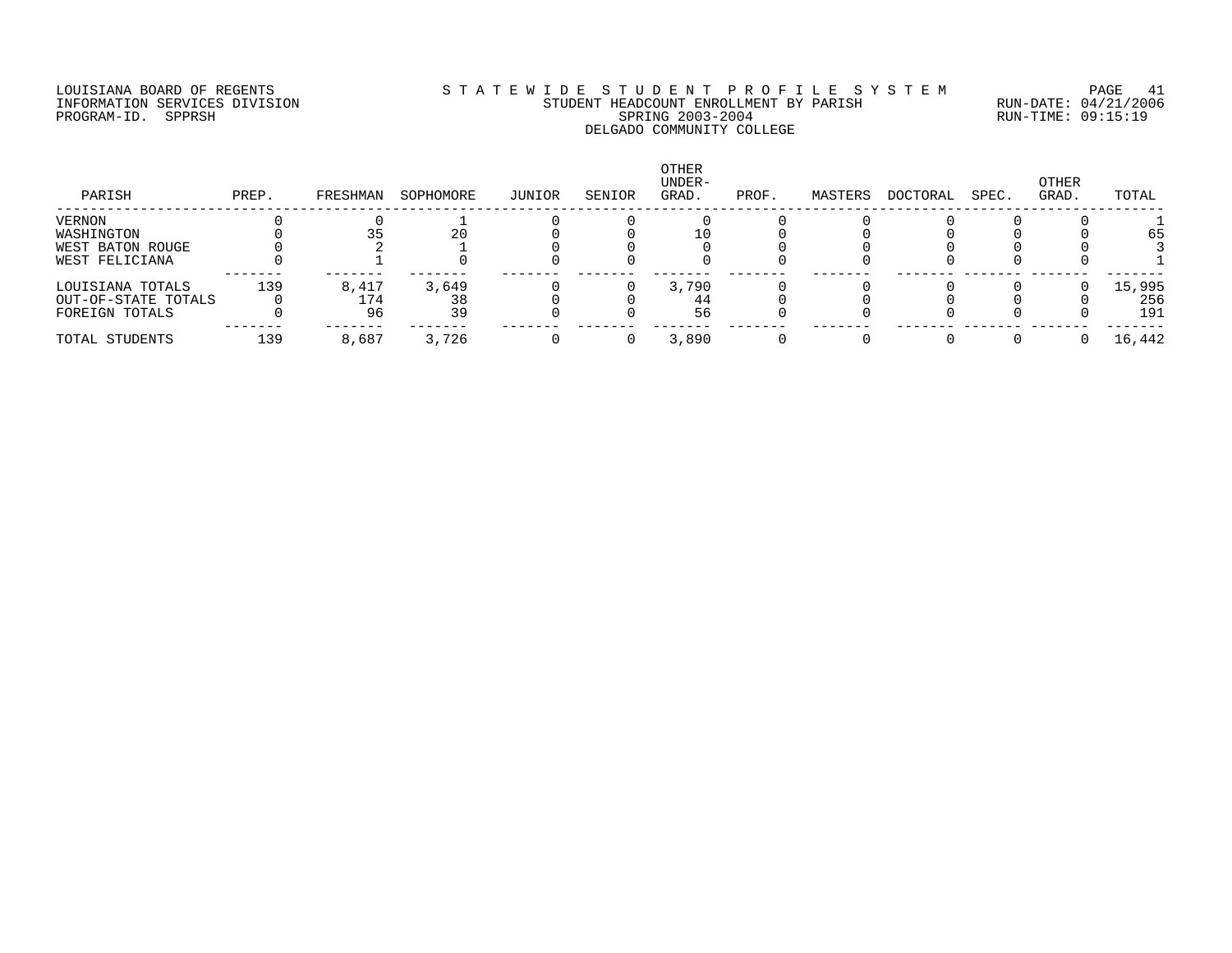### LOUISIANA BOARD OF REGENTS S T A T E W I D E S T U D E N T P R O F I L E S Y S T E M PAGE 42 INFORMATION SERVICES DIVISION STUDENT HEADCOUNT ENROLLMENT BY PARISH RUN-DATE: 04/21/2006 PROGRAM-ID. SPPRSH SPRING 2003-2004 RUN-TIME: 09:15:19 ELAINE P. NUNEZ COMMUN. COLLEGE

| PARISH              | PREP. | FRESHMAN | SOPHOMORE | <b>JUNIOR</b> | SENIOR   | OTHER<br>UNDER-<br>GRAD. | PROF.    | MASTERS  | DOCTORAL | SPEC.    | <b>OTHER</b><br>GRAD. | TOTAL |
|---------------------|-------|----------|-----------|---------------|----------|--------------------------|----------|----------|----------|----------|-----------------------|-------|
| <b>ACADIA</b>       |       |          |           |               |          |                          |          |          |          |          |                       |       |
| ASCENSION           |       |          |           |               |          |                          |          |          |          |          |                       |       |
| <b>BEAUREGARD</b>   |       |          |           |               |          |                          |          |          |          |          |                       |       |
| CADDO               |       |          |           |               |          |                          |          |          |          |          |                       |       |
| CALCASIEU           |       |          |           |               |          |                          |          |          |          |          |                       |       |
| EAST BATON ROUGE    |       |          |           |               |          |                          |          |          |          |          |                       |       |
| <b>EVANGELINE</b>   |       |          |           |               |          |                          |          |          |          |          |                       |       |
| <b>IBERIA</b>       |       |          |           |               |          |                          |          |          |          |          |                       |       |
| <b>JEFFERSON</b>    |       | 57       | 16        |               |          | 26                       |          |          |          |          |                       | 99    |
| LAFOURCHE           |       |          |           |               |          |                          |          |          |          |          |                       |       |
| ORLEANS             | 20    | 278      | 143       |               |          | 162                      |          |          |          |          |                       | 603   |
| PLAQUEMINES         |       | 86       | 46        |               |          | 30                       |          |          |          |          |                       | 169   |
| SABINE              |       |          |           |               |          |                          |          |          |          |          |                       |       |
| ST. BERNARD         | 49    | 636      | 327       |               |          | 274                      |          |          |          |          |                       | 1,286 |
| ST. CHARLES         |       |          |           |               |          |                          |          |          |          |          |                       |       |
| ST. JAMES           |       |          |           |               |          |                          |          |          |          |          |                       |       |
| ST. JOHN            |       |          |           |               |          |                          |          |          |          |          |                       |       |
| ST. LANDRY          |       |          |           |               |          |                          |          |          |          |          |                       |       |
| ST. MARY            |       |          |           |               |          |                          |          |          |          |          |                       |       |
| ST. TAMMANY         |       |          |           |               |          |                          |          |          |          |          |                       |       |
| TANGIPAHOA          |       |          |           |               |          |                          |          |          |          |          |                       |       |
| TERREBONNE          |       |          |           |               |          |                          |          |          |          |          |                       |       |
| <b>VERNON</b>       |       |          |           |               |          |                          |          |          |          |          |                       |       |
| WASHINGTON          |       |          |           |               |          |                          |          |          |          |          |                       |       |
| LOUISIANA TOTALS    | 76    | 1,113    | 552       |               |          | 524                      |          |          |          |          |                       | 2,265 |
| OUT-OF-STATE TOTALS | 0     |          |           |               |          |                          |          |          |          |          |                       |       |
| FOREIGN TOTALS      |       |          |           |               |          |                          |          |          |          |          |                       |       |
| TOTAL STUDENTS      | 76    | 1,113    | 552       |               | $\Omega$ | 524                      | $\Omega$ | $\Omega$ | $\Omega$ | $\Omega$ | $\Omega$              | 2,265 |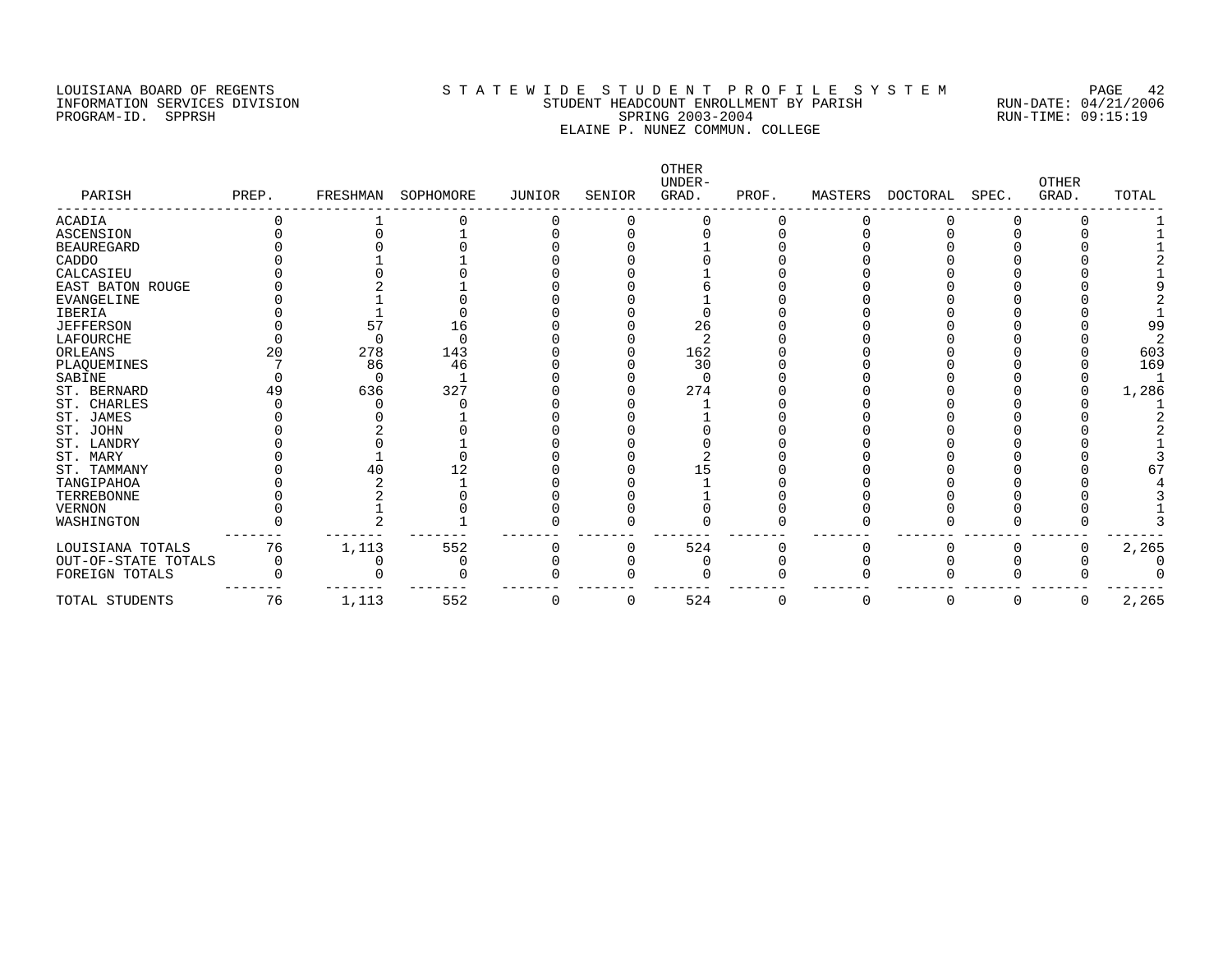## LOUISIANA BOARD OF REGENTS S T A T E W I D E S T U D E N T P R O F I L E S Y S T E M PAGE 43 INFORMATION SERVICES DIVISION STUDENT HEADCOUNT ENROLLMENT BY PARISH RUN-DATE: 04/21/2006 PROGRAM-ID. SPPRSH SPRING 2003-2004 RUN-TIME: 09:15:19 RIVER PARISHES COMMUNITY COLLEGE

| PARISH              | PREP. | FRESHMAN | SOPHOMORE | JUNIOR | SENIOR | <b>OTHER</b><br>UNDER-<br>GRAD. | PROF. | MASTERS | DOCTORAL | SPEC. | OTHER<br>GRAD. | TOTAL |
|---------------------|-------|----------|-----------|--------|--------|---------------------------------|-------|---------|----------|-------|----------------|-------|
| ASCENSION           | 25    | 250      | 133       |        |        | 18                              |       |         |          |       |                | 426   |
| ASSUMPTION          |       | 32       |           |        |        |                                 |       |         |          |       |                | 37    |
| EAST BATON ROUGE    |       |          |           |        |        |                                 |       |         |          |       |                | 26    |
| <b>IBERVILLE</b>    |       |          |           |        |        |                                 |       |         |          |       |                |       |
| LAFOURCHE           |       |          |           |        |        |                                 |       |         |          |       |                |       |
| LIVINGSTON          |       |          |           |        |        |                                 |       |         |          |       |                |       |
| ORLEANS             |       |          |           |        |        |                                 |       |         |          |       |                |       |
| ST. CHARLES         |       |          |           |        |        |                                 |       |         |          |       |                |       |
| ST. JAMES           |       | 48       |           |        |        |                                 |       |         |          |       |                | 104   |
| ST. JOHN            |       |          |           |        |        |                                 |       |         |          |       |                | 39    |
| TERREBONNE          |       |          |           |        |        |                                 |       |         |          |       |                |       |
| WASHINGTON          |       | 38       |           |        |        |                                 |       |         |          |       |                | 38    |
| LOUISIANA TOTALS    | 53    | 432      | 169       |        |        | 44                              |       |         |          |       |                | 698   |
| OUT-OF-STATE TOTALS |       |          |           |        |        |                                 |       |         |          |       |                |       |
| FOREIGN TOTALS      |       |          |           |        |        |                                 |       |         |          |       |                |       |
| TOTAL STUDENTS      | 53    | 432      | 169       |        |        | 44                              |       |         |          |       |                | 698   |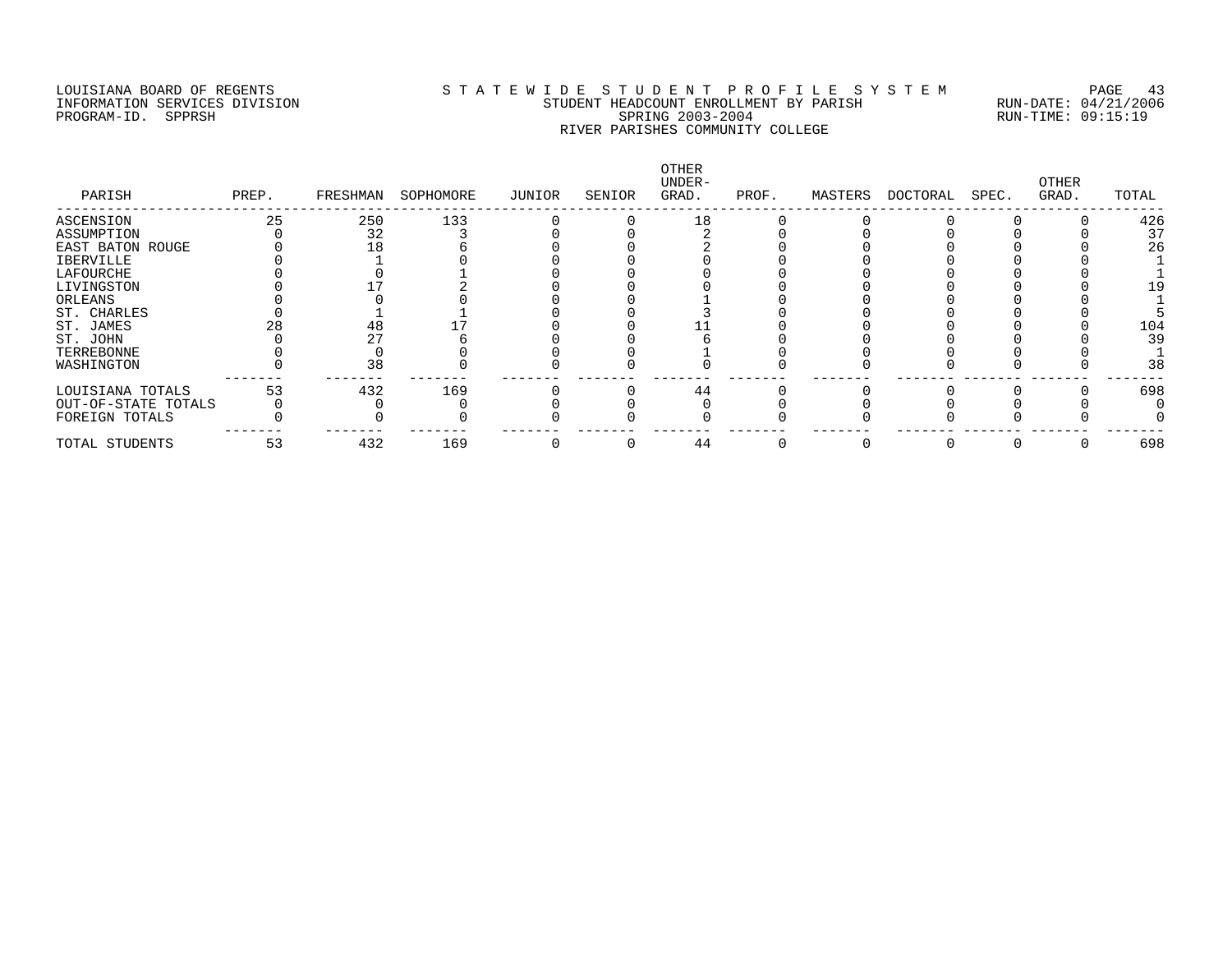### LOUISIANA BOARD OF REGENTS S T A T E W I D E S T U D E N T P R O F I L E S Y S T E M PAGE 44 INFORMATION SERVICES DIVISION STUDENT HEADCOUNT ENROLLMENT BY PARISH RUN-DATE: 04/21/2006 PROGRAM-ID. SPPRSH SPRING 2003-2004 RUN-TIME: 09:15:19 SOUTH LA. COMMUNITY COLLEGE

| PARISH              | PREP.    | FRESHMAN       | SOPHOMORE      | <b>JUNIOR</b>  | SENIOR   | OTHER<br>UNDER-<br>GRAD. | PROF.    | MASTERS  | DOCTORAL | SPEC.    | <b>OTHER</b><br>GRAD. | TOTAL |
|---------------------|----------|----------------|----------------|----------------|----------|--------------------------|----------|----------|----------|----------|-----------------------|-------|
| ACADIA              | 0        | 8              | 1              | 0              | 0        | 9                        | 0        | 0        | 0        | $\Omega$ | 0                     | 18    |
| ALLEN               | $\Omega$ | 4              | $\mathbf{1}$   | $\overline{0}$ | $\Omega$ | $\mathbf{1}$             | $\Omega$ | $\Omega$ | $\Omega$ | $\Omega$ | $\Omega$              | 6     |
| ASCENSION           | O        | 13             |                | $\Omega$       | 0        | $\Omega$                 | 0        | $\cap$   | O        |          | O                     | 14    |
| ASSUMPTION          |          | 3              | 0              | $\Omega$       | U        |                          | C        |          |          |          |                       |       |
| AVOYELLES           |          |                | O              | $\Omega$       |          |                          | C        |          |          |          |                       |       |
| <b>BEAUREGARD</b>   |          |                | N              | $\Omega$       |          |                          | O        |          |          | ∩        |                       |       |
| <b>BOSSIER</b>      |          | $\mathbf{1}$   |                | $\Omega$       |          |                          | 0        |          |          |          |                       |       |
| CALCASIEU           | U        | 30             | 5              | $\Omega$       |          |                          | O        |          |          | n        |                       | 40    |
| CAMERON             | O        | 2              | ი              | 0              |          |                          | O        |          |          |          |                       |       |
| CLAIBORNE           |          | $\Omega$       | N              | 0              |          |                          | C        |          |          |          |                       |       |
| CONCORDIA           | O        | $\mathbf{1}$   | O              | $\Omega$       |          |                          | 0        |          |          |          |                       |       |
| EAST BATON ROUGE    | O        | 25             |                | $\Omega$       |          |                          | C        |          |          |          |                       | 30    |
| EAST FELICIANA      |          | 2              | O              | $\Omega$       |          |                          | Λ        |          |          |          |                       |       |
| EVANGELINE          | U        | 3              | $\Omega$       | 0              |          |                          | C        |          |          |          |                       |       |
| <b>GRANT</b>        | U        | $\mathbf{1}$   | 1              | $\Omega$       |          |                          | C        |          |          |          |                       |       |
| IBERIA              | 5        | 125            | 40             | $\Omega$       | $\Omega$ | 267                      | C        |          |          | ∩        |                       | 437   |
| <b>IBERVILLE</b>    | U        | 2              | $\Omega$       | $\Omega$       | U        | 2                        | C        |          |          |          |                       | 4     |
| <b>JEFFERSON</b>    | O        | 8              |                | $\Omega$       | U        |                          | O        |          |          |          |                       | 10    |
| JEFFERSON DAVIS     | 0        | 2              | $\Omega$       | $\Omega$       | U        |                          | 0        |          |          | n        |                       | 2     |
| LAFAYETTE           | 2        | 322            | 63             | $\Omega$       | 0        | 289                      | C        |          |          |          | 0                     | 676   |
| LAFOURCHE           | O        | 14             | 2              | $\Omega$       | U        |                          | 0        |          |          |          |                       | 20    |
| LA SALLE            | U        | 4              | 0              | $\Omega$       |          |                          | 0        |          |          |          |                       |       |
| LIVINGSTON          | O        |                | U              | $\Omega$       |          |                          | C        |          |          | ∩        |                       |       |
| MADISON             | O        |                |                | $\Omega$       |          |                          | O        |          |          |          |                       |       |
|                     | O        |                | U              | $\Omega$       |          |                          | C        |          |          |          |                       |       |
| NATCHITOCHES        | O        |                | O              | $\Omega$       |          |                          | 0        |          |          |          |                       |       |
| ORLEANS             |          |                |                |                |          |                          |          |          |          |          |                       |       |
| <b>OUACHITA</b>     |          |                | O              | $\Omega$       |          |                          | C        |          |          |          |                       |       |
| PLAQUEMINES         |          | $\mathbf{1}$   | O              | $\Omega$       |          |                          | C        |          |          |          |                       |       |
| POINTE COUPEE       | Λ        | 3              | U              | $\Omega$       |          |                          | C        |          |          | ∩        |                       |       |
| RAPIDES             |          | 24             | 2              | $\Omega$       |          |                          | C        |          |          |          |                       | 31    |
| ST. BERNARD         | O        | -1             | O              | $\Omega$       |          |                          | C        |          |          |          |                       |       |
| ST. CHARLES         | O        | 2              | 0              | $\Omega$       | C        | $\Omega$                 | C        |          |          |          |                       | 2     |
| ST. LANDRY          | O        | 27             | $\overline{2}$ | $\Omega$       | U        | 14                       | O        |          |          |          |                       | 43    |
| ST. MARTIN          | O        | 74             | 18             | $\Omega$       | U        | 57                       | 0        |          |          | n        |                       | 149   |
| ST. MARY            | O        | 60             | 22             | $\Omega$       | O        | 45                       | 0        |          |          |          |                       | 127   |
| ST. TAMMANY         | U        | 33             | 3              | $\Omega$       | U        |                          | 0        |          |          | ∩        |                       | 37    |
| TANGIPAHOA          |          | 10             | 0              | $\Omega$       |          | $\Omega$                 | 0        |          |          |          |                       | 10    |
| TERREBONNE          | U        | 20             |                | $\Omega$       |          | 9                        | 0        |          |          | $\Omega$ |                       | 30    |
| VERMILLION          |          | 40             | 8              | $\Omega$       | 0        | 47                       | 0        |          |          |          |                       | 96    |
| <b>VERNON</b>       | O        | $\overline{2}$ |                | $\Omega$       | O        | $\Omega$                 | 0        |          |          | O        |                       |       |
| WASHINGTON          | 0        | 3              | 0              | $\mathbf 0$    | 0        | $\mathbf{1}$             | $\Omega$ |          | O        | O        |                       |       |
| WEST BATON ROUGE    | O        | 3              | $\Omega$       | $\mathbf 0$    | $\Omega$ | $\Omega$                 | $\Omega$ | ∩        | O        | U        | ∩                     |       |
| WINN                | $\Omega$ | $\Omega$       | $\mathbf 1$    | $\mathbf 0$    | $\Omega$ | $\Omega$                 | $\Omega$ | $\Omega$ | $\Omega$ | $\Omega$ | $\Omega$              |       |
| LOUISIANA TOTALS    | 8        | 888            | 174            | 0              | $\Omega$ | 766                      | 0        | $\Omega$ | $\Omega$ | $\Omega$ | 0                     | 1,836 |
| OUT-OF-STATE TOTALS | 0        | 7              | 0              | 0              | O        |                          | 0        | $\Omega$ | O        | $\Omega$ | O                     |       |
| FOREIGN TOTALS      | 0        | 0              | 1              | $\mathbf 0$    | 0        | 3                        | 0        | $\Omega$ | 0        | 0        | $\Omega$              |       |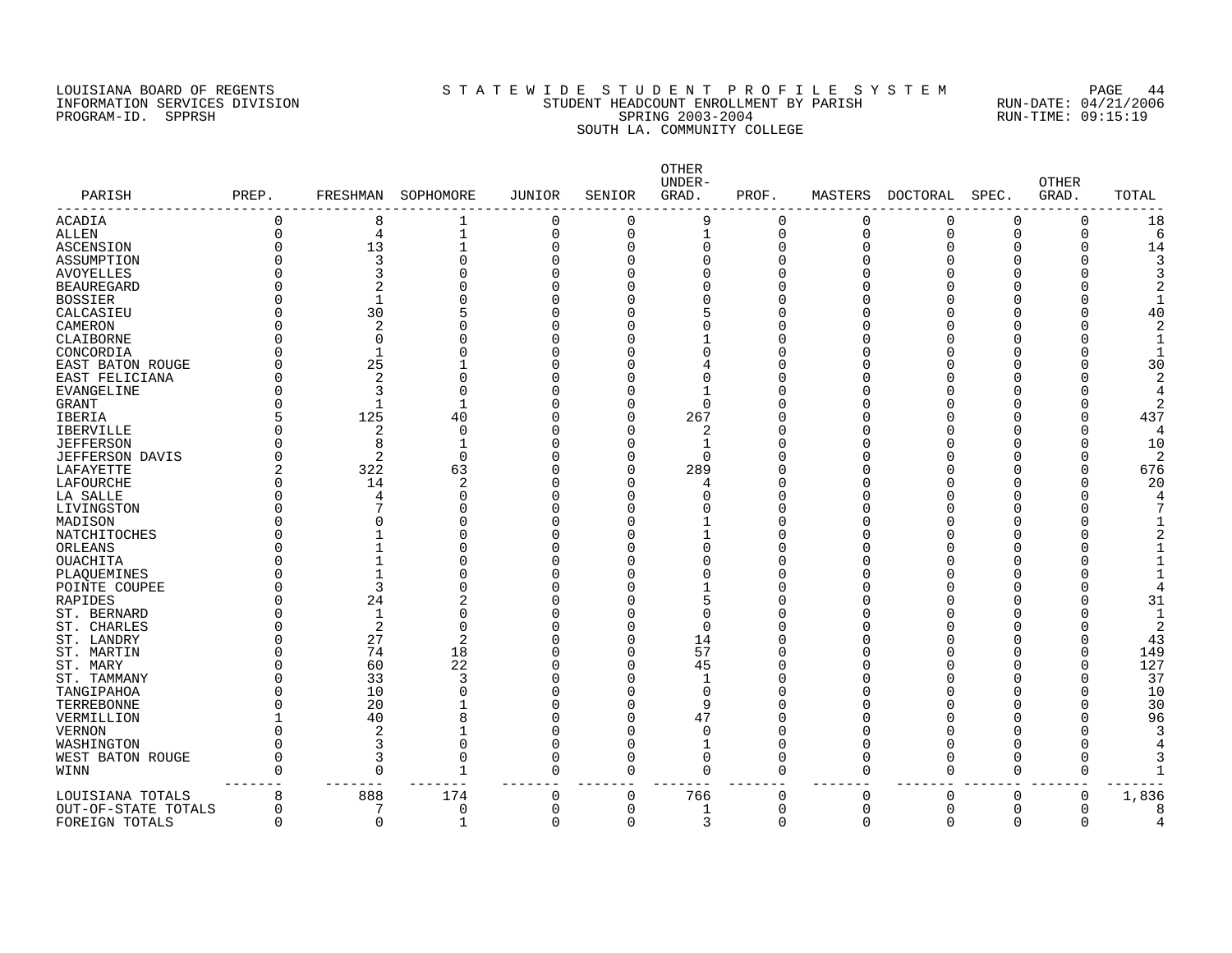## LOUISIANA BOARD OF REGENTS S T A T E W I D E S T U D E N T P R O F I L E S Y S T E M PAGE 45 INFORMATION SERVICES DIVISION STUDENT HEADCOUNT ENROLLMENT BY PARISH RUN-DATE: 04/21/2006 PROGRAM-ID. SPPRSH SPRING 2003-2004 RUN-TIME: 09:15:19 SOUTH LA. COMMUNITY COLLEGE

| TCL<br>D∆D | PREP | FRESHMAN | SOPHOMORE | JUNIOR | SENIOR | <b>OTHER</b><br>UNDER-<br>GRAD | PROF | MASTERS | DOCTORAL | SPEC. | <b>)THER</b><br>GRAD. | TOTAL |
|------------|------|----------|-----------|--------|--------|--------------------------------|------|---------|----------|-------|-----------------------|-------|
| JDENTS     |      | 895      | ___<br>75 |        |        | 770                            |      | ___     |          |       |                       | ,848  |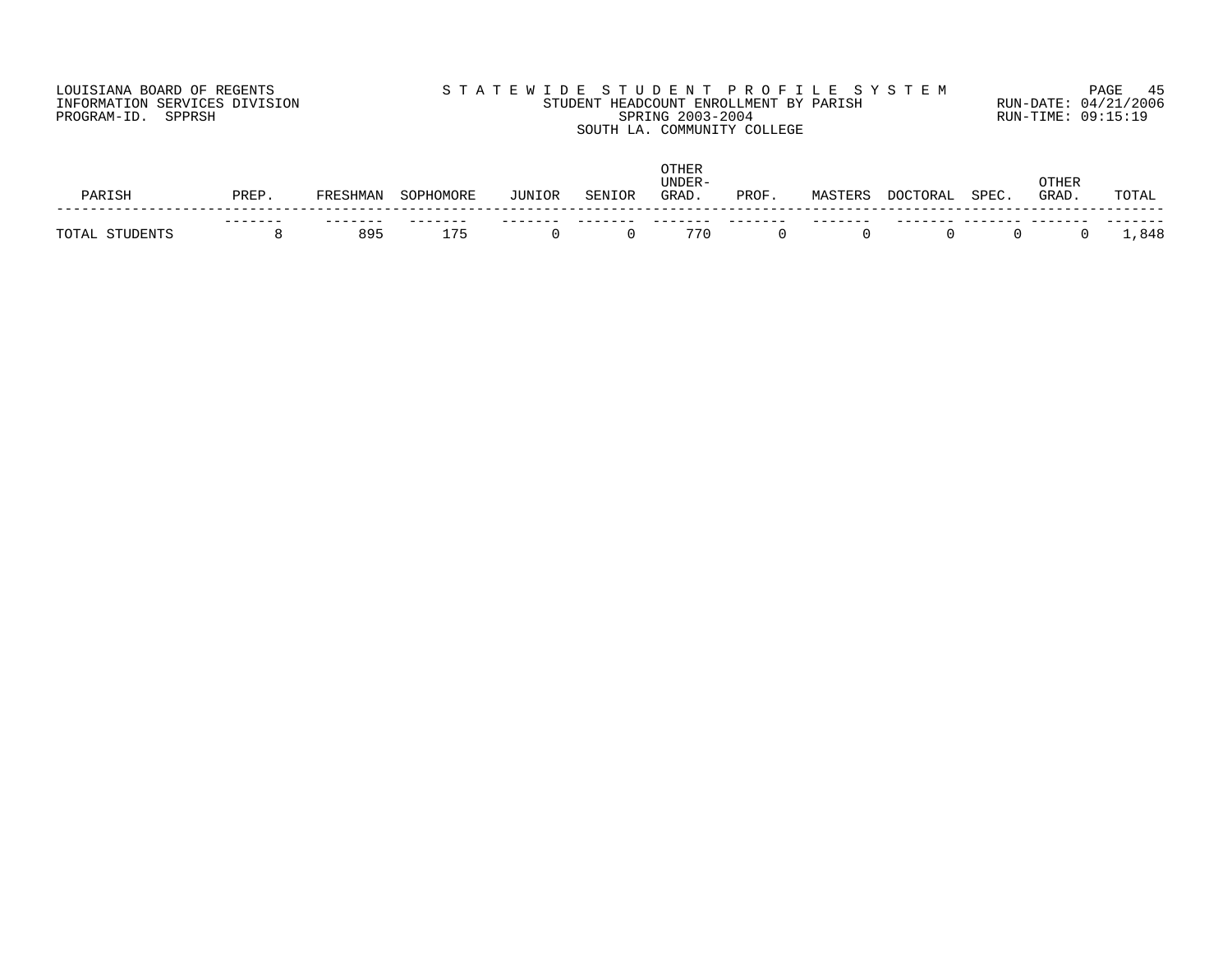### LOUISIANA BOARD OF REGENTS S T A T E W I D E S T U D E N T P R O F I L E S Y S T E M PAGE 46 INFORMATION SERVICES DIVISION STUDENT HEADCOUNT ENROLLMENT BY PARISH RUN-DATE: 04/21/2006 PROGRAM-ID. SPPRSH SPRING 2003-2004 RUN-TIME: 09:15:19 LA. DELTA COMMUNITY COLLEGE

| PARISH              | PREP. | FRESHMAN | SOPHOMORE | JUNIOR | SENIOR | OTHER<br>UNDER-<br>GRAD. | PROF. | MASTERS | DOCTORAL | SPEC. | <b>OTHER</b><br>GRAD. | TOTAL |
|---------------------|-------|----------|-----------|--------|--------|--------------------------|-------|---------|----------|-------|-----------------------|-------|
| <b>BIENVILLE</b>    |       |          |           |        |        |                          |       |         |          |       |                       |       |
| CADDO               |       |          |           |        |        |                          |       |         |          |       |                       |       |
| CALDWELL            |       | 28       |           |        |        |                          |       |         |          |       |                       | 38    |
| CATAHOULA           |       |          |           |        |        |                          |       |         |          |       |                       |       |
| EAST CARROLL        |       | 13       |           |        |        |                          |       |         |          |       |                       |       |
| FRANKLIN            |       | 20       |           |        |        |                          |       |         |          |       |                       | 23    |
| <b>JACKSON</b>      |       |          |           |        |        |                          |       |         |          |       |                       | 14    |
| LA SALLE            |       |          |           |        |        |                          |       |         |          |       |                       |       |
| LINCOLN             |       | 12       |           |        |        |                          |       |         |          |       |                       | 17    |
| MADISON             |       | 10       |           |        |        |                          |       |         |          |       |                       | 12    |
| MOREHOUSE           |       | 41       |           |        |        |                          |       |         |          |       |                       | 53    |
| ORLEANS             |       |          |           |        |        |                          |       |         |          |       |                       |       |
| OUACHITA            |       | 366      |           |        |        | 50                       |       |         |          |       |                       | 481   |
| RAPIDES             |       |          |           |        |        |                          |       |         |          |       |                       |       |
| RICHLAND            |       | 24       |           |        |        |                          |       |         |          |       |                       |       |
| ST. BERNARD         |       |          |           |        |        |                          |       |         |          |       |                       |       |
| TENSAS              |       |          |           |        |        |                          |       |         |          |       |                       |       |
| UNION               |       |          |           |        |        |                          |       |         |          |       |                       | 3 C   |
| WASHINGTON          |       |          |           |        |        |                          |       |         |          |       |                       |       |
| WEST CARROLL        |       |          |           |        |        |                          |       |         |          |       |                       |       |
| WINN                |       |          |           |        |        |                          |       |         |          |       |                       |       |
| LOUISIANA TOTALS    |       | 562      | 94        |        |        | 77                       |       |         |          |       |                       | 733   |
| OUT-OF-STATE TOTALS |       |          |           |        |        |                          |       |         |          |       |                       |       |
| FOREIGN TOTALS      |       |          |           |        |        |                          |       |         |          |       |                       |       |
| TOTAL STUDENTS      | 0     | 562      | 94        |        | C      | 77                       |       | 0       |          |       | 0                     | 733   |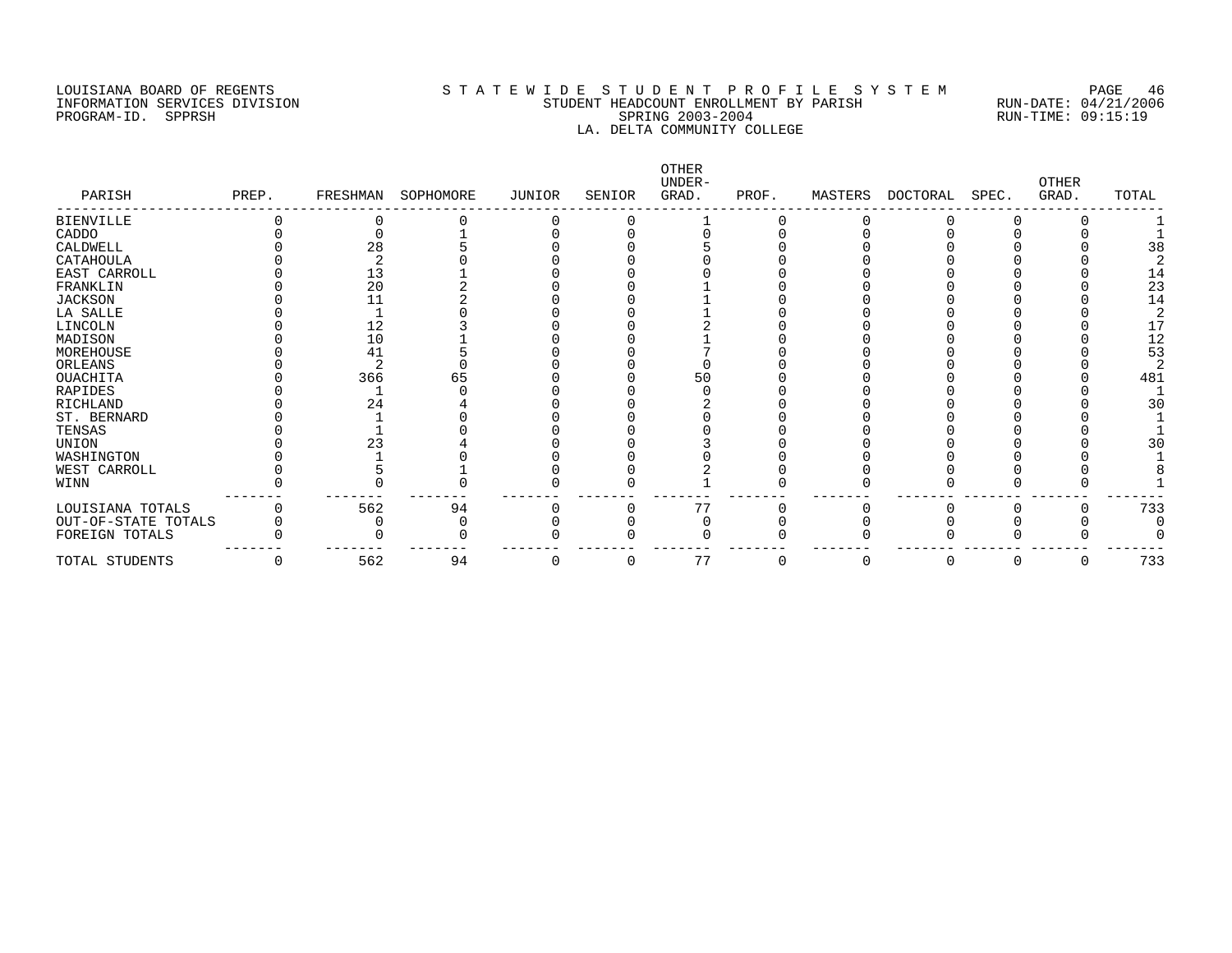### LOUISIANA BOARD OF REGENTS S T A T E W I D E S T U D E N T P R O F I L E S Y S T E M PAGE 47 INFORMATION SERVICES DIVISION STUDENT HEADCOUNT ENROLLMENT BY PARISH RUN-DATE: 04/21/2006 PROGRAM-ID. SPPRSH SPRING 2003-2004 RUN-TIME: 09:15:19 L.T.C.-ACADIAN

| PARISH              | PREP. | FRESHMAN | SOPHOMORE | JUNIOR | SENIOR | OTHER<br>UNDER-<br>GRAD. | PROF. | MASTERS | DOCTORAL | SPEC. | OTHER<br>GRAD. | TOTAL |
|---------------------|-------|----------|-----------|--------|--------|--------------------------|-------|---------|----------|-------|----------------|-------|
| ACADIA              | 10    | 125      | 49        |        |        |                          |       |         |          |       |                | 187   |
| EVANGELINE          |       |          |           |        |        |                          |       |         |          |       |                |       |
| JEFFERSON DAVIS     |       |          |           |        |        |                          |       |         |          |       |                |       |
| LAFAYETTE           |       |          |           |        |        |                          |       |         |          |       |                |       |
| ST. LANDRY          |       |          |           |        |        |                          |       |         |          |       |                |       |
| ST. MARTIN          |       |          |           |        |        |                          |       |         |          |       |                |       |
| VERMILLION          |       |          |           |        |        |                          |       |         |          |       |                |       |
| WEBSTER             |       |          |           |        |        |                          |       |         |          |       |                |       |
| LOUISIANA TOTALS    | 10    | 136      | 54        |        |        |                          |       |         |          |       |                | 203   |
| OUT-OF-STATE TOTALS |       |          |           |        |        |                          |       |         |          |       |                |       |
| FOREIGN TOTALS      |       |          |           |        |        |                          |       |         |          |       |                |       |
| TOTAL STUDENTS      | 10    | 136      | 54        |        |        |                          |       |         |          |       |                | 203   |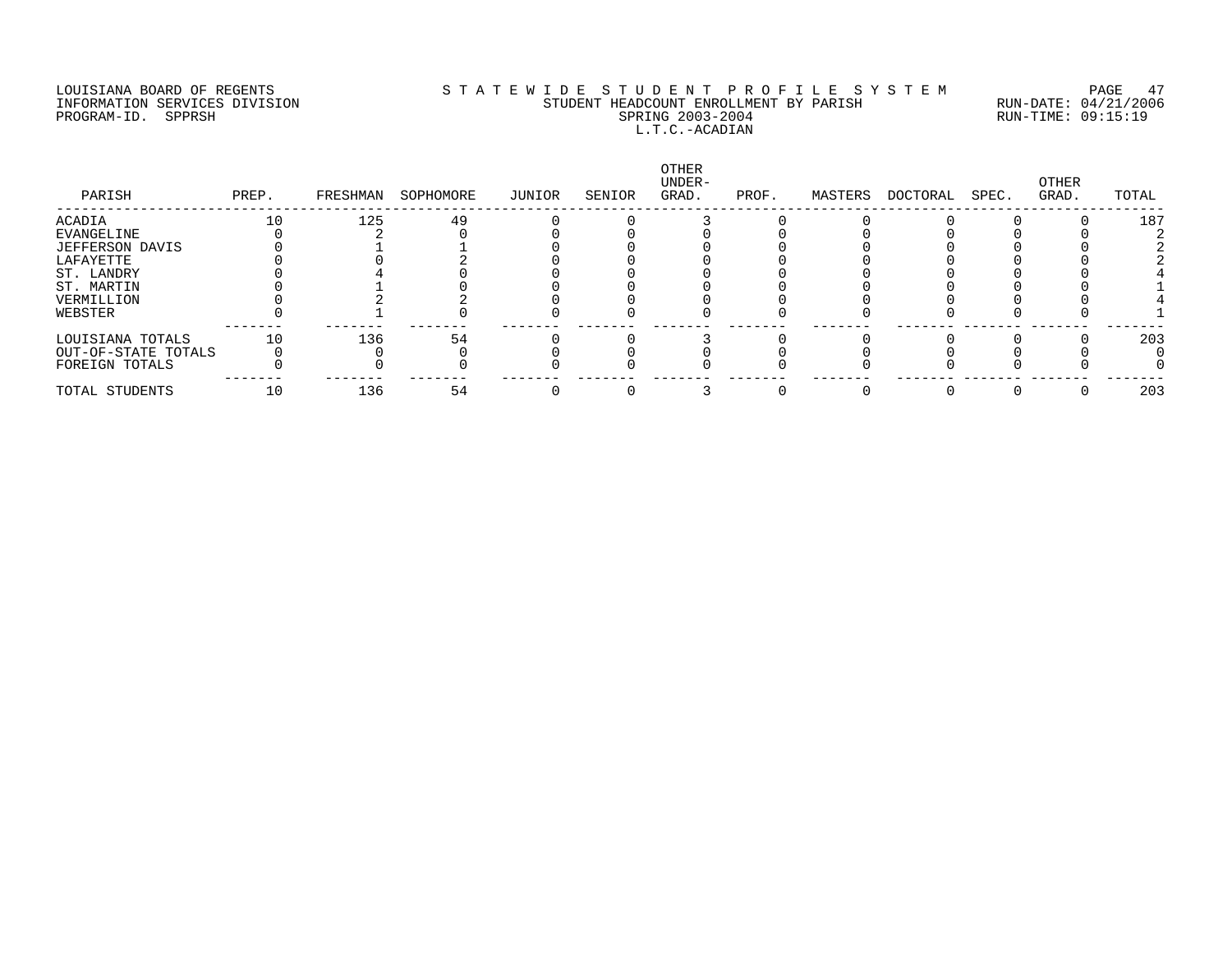PROGRAM-ID. SPPRSH

# LOUISIANA BOARD OF REGENTS SOURCOMER'S STATEWIDE STUDENT PROFILE SYSTEM PAGE 48<br>STUDENT HEADCOUNT ENROLLMENT BY PARISH RUN-DATE: 04/21/2006 ETUDENT HEADCOUNT ENROLLMENT BY PARISH RUN-DATE: 04/21/2006<br>SPRING 2003-2004 RUN-TIME: 09:15:19 L.T.C.-ALEXANDRIA

| PARISH              | PREP. | FRESHMAN | SOPHOMORE | JUNIOR | SENIOR | OTHER<br>UNDER-<br>GRAD. | PROF. | MASTERS | DOCTORAL | SPEC. | OTHER<br>GRAD. | TOTAL |
|---------------------|-------|----------|-----------|--------|--------|--------------------------|-------|---------|----------|-------|----------------|-------|
| <b>ALLEN</b>        |       |          |           |        |        |                          |       |         |          |       |                |       |
| <b>AVOYELLES</b>    |       |          |           |        |        |                          |       |         |          |       |                | 15    |
| CADDO               |       |          |           |        |        |                          |       |         |          |       |                |       |
| CALCASIEU           |       |          |           |        |        |                          |       |         |          |       |                |       |
| CATAHOULA           |       |          |           |        |        |                          |       |         |          |       |                |       |
| CONCORDIA           |       |          |           |        |        |                          |       |         |          |       |                |       |
| EAST BATON ROUGE    |       |          |           |        |        |                          |       |         |          |       |                |       |
| <b>EVANGELINE</b>   |       |          |           |        |        |                          |       |         |          |       |                |       |
| <b>GRANT</b>        |       | 20       |           |        |        |                          |       |         |          |       |                | 3 C   |
| <b>IBERIA</b>       |       |          |           |        |        |                          |       |         |          |       |                |       |
| <b>JEFFERSON</b>    |       |          |           |        |        |                          |       |         |          |       |                |       |
| LAFAYETTE           |       |          |           |        |        |                          |       |         |          |       |                |       |
| LA SALLE            |       |          |           |        |        |                          |       |         |          |       |                |       |
| NATCHITOCHES        |       |          |           |        |        |                          |       |         |          |       |                |       |
| ORLEANS             |       |          |           |        |        |                          |       |         |          |       |                |       |
| RAPIDES             |       | 217      | 96        |        |        | 220                      |       |         |          |       |                | 533   |
| ST. JOHN            |       |          |           |        |        |                          |       |         |          |       |                |       |
| ST. LANDRY          |       |          |           |        |        |                          |       |         |          |       |                |       |
| ST. TAMMANY         |       |          |           |        |        |                          |       |         |          |       |                |       |
| TANGIPAHOA          |       |          |           |        |        |                          |       |         |          |       |                |       |
| TERREBONNE          |       |          |           |        |        |                          |       |         |          |       |                |       |
| VERMILLION          |       |          |           |        |        |                          |       |         |          |       |                |       |
| <b>VERNON</b>       |       |          |           |        |        |                          |       |         |          |       |                |       |
| WASHINGTON          |       |          |           |        |        |                          |       |         |          |       |                |       |
| WINN                |       |          |           |        |        |                          |       |         |          |       |                |       |
| LOUISIANA TOTALS    |       | 251      | 110       |        |        | 263                      |       |         |          |       |                | 624   |
| OUT-OF-STATE TOTALS |       |          | N         |        |        |                          |       |         |          |       |                |       |
| FOREIGN TOTALS      |       |          |           |        |        |                          |       |         |          |       |                |       |
| TOTAL STUDENTS      | 0     | 251      | 110       | 0      | 0      | 263                      | 0     | 0       | 0        | 0     | 0              | 624   |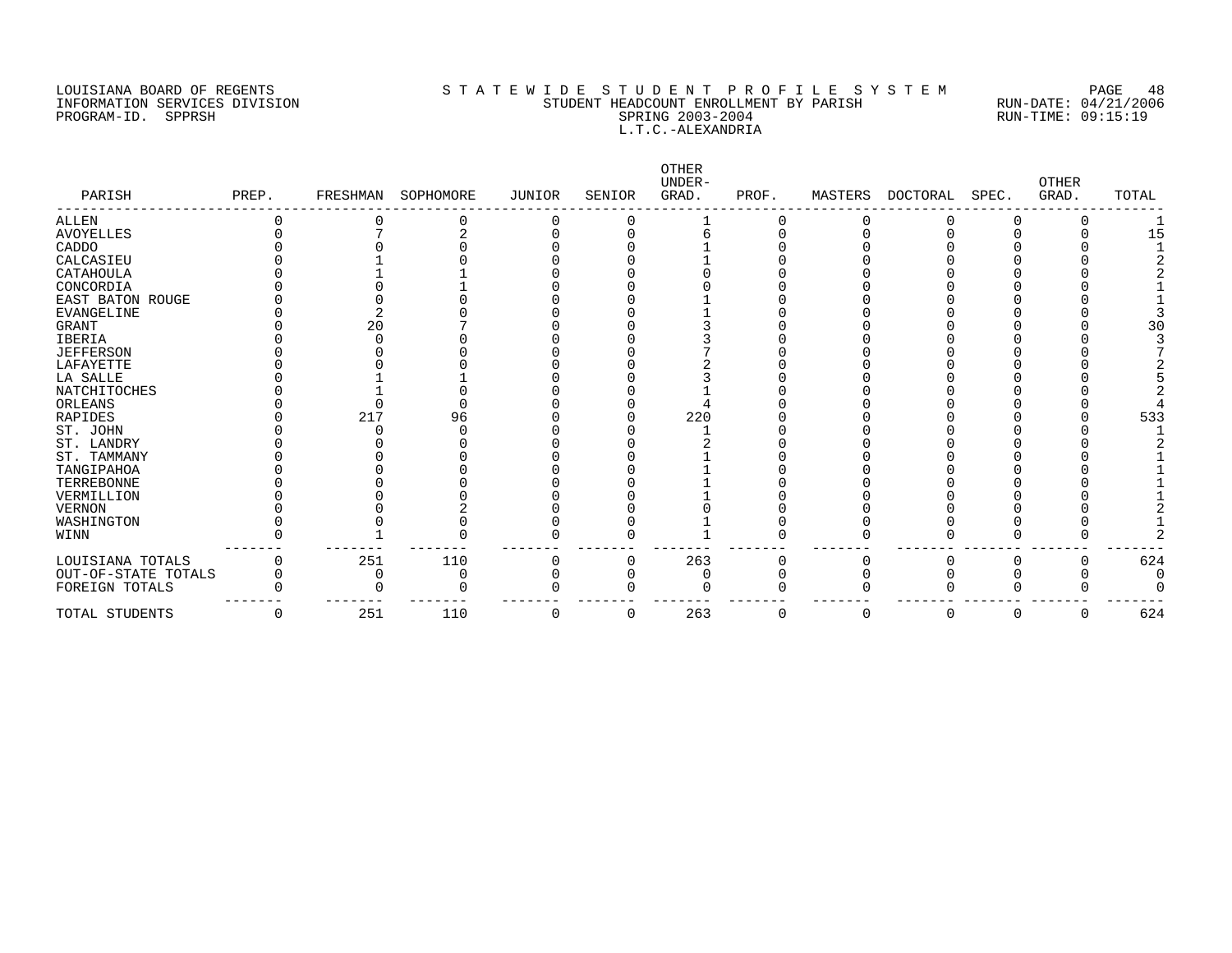### LOUISIANA BOARD OF REGENTS S T A T E W I D E S T U D E N T P R O F I L E S Y S T E M PAGE 49 INFORMATION SERVICES DIVISION STUDENT HEADCOUNT ENROLLMENT BY PARISH RUN-DATE: 04/21/2006 PROGRAM-ID. SPPRSH SPRING 2003-2004 RUN-TIME: 09:15:19 L.T.C.-ASCENSION

| PARISH              | PREP. | FRESHMAN | SOPHOMORE | JUNIOR | SENIOR | OTHER<br>UNDER-<br>GRAD. | PROF. | MASTERS | DOCTORAL | SPEC. | OTHER<br>GRAD. | TOTAL |
|---------------------|-------|----------|-----------|--------|--------|--------------------------|-------|---------|----------|-------|----------------|-------|
| ASCENSION           |       |          | 30        |        |        | 34                       |       |         |          |       |                | 140   |
| ASSUMPTION          |       |          |           |        |        |                          |       |         |          |       |                |       |
| EAST BATON ROUGE    |       |          |           |        |        |                          |       |         |          |       |                |       |
| IBERVILLE           |       |          |           |        |        |                          |       |         |          |       |                |       |
| LIVINGSTON          |       |          |           |        |        |                          |       |         |          |       |                |       |
| MADISON             |       |          |           |        |        |                          |       |         |          |       |                |       |
| POINTE COUPEE       |       |          |           |        |        |                          |       |         |          |       |                |       |
| ST. JAMES           |       |          |           |        |        |                          |       |         |          |       |                | 22    |
| ST. JOHN            |       |          |           |        |        |                          |       |         |          |       |                |       |
| TANGIPAHOA          |       |          |           |        |        |                          |       |         |          |       |                |       |
| LOUISIANA TOTALS    |       | 106      | 47        |        |        | 42                       |       |         |          |       |                | 199   |
| OUT-OF-STATE TOTALS |       |          |           |        |        |                          |       |         |          |       |                |       |
| FOREIGN TOTALS      |       |          |           |        |        |                          |       |         |          |       |                |       |
| TOTAL STUDENTS      |       | 106      | 47        |        |        | 42                       |       |         |          |       |                | 199   |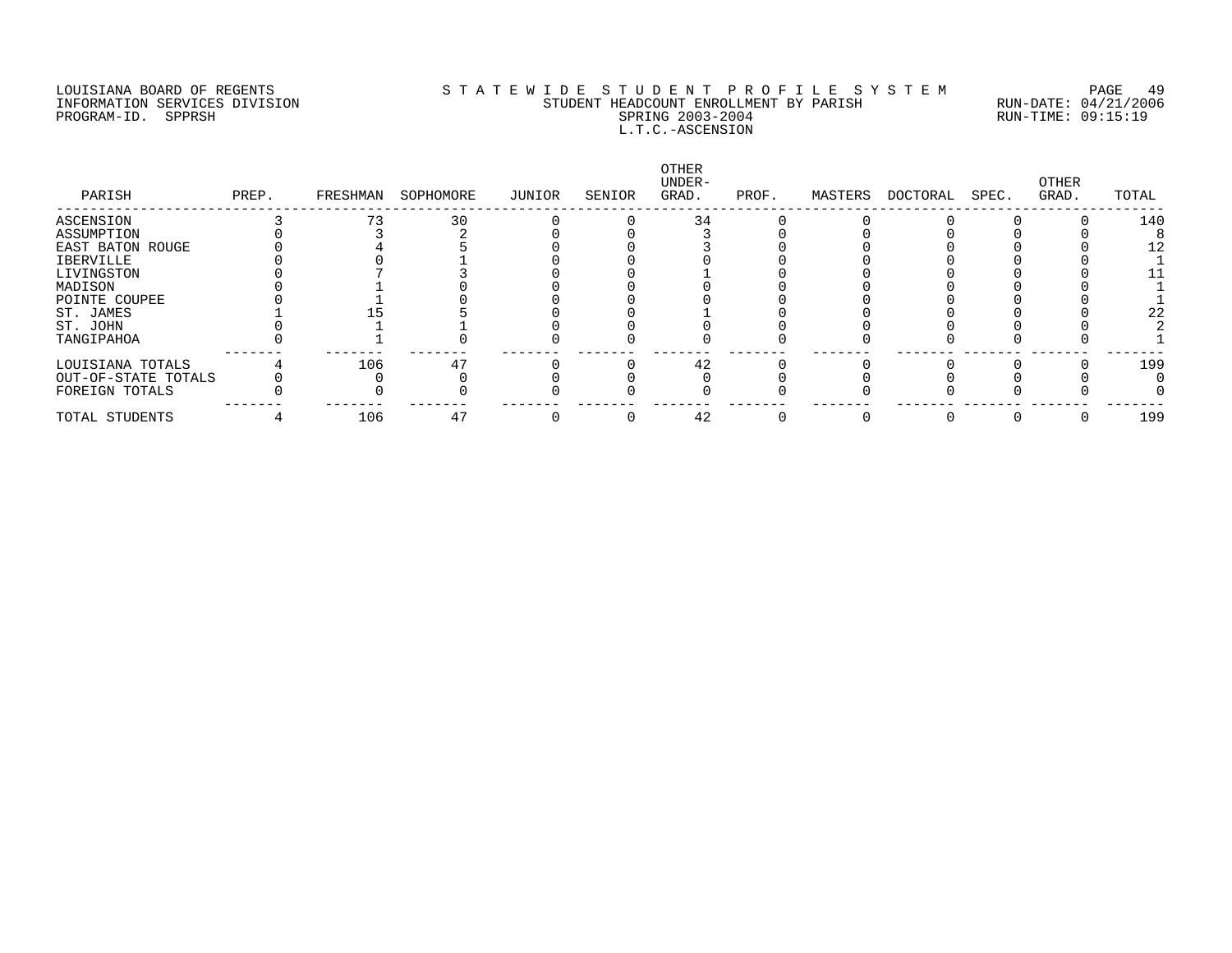### LOUISIANA BOARD OF REGENTS S T A T E W I D E S T U D E N T P R O F I L E S Y S T E M PAGE 50 INFORMATION SERVICES DIVISION STUDENT HEADCOUNT ENROLLMENT BY PARISH RUN-DATE: 04/21/2006 PROGRAM-ID. SPPRSH SPRING 2003-2004 RUN-TIME: 09:15:19 L.T.C.-AVOYELLES

| PARISH              | PREP.    | FRESHMAN | SOPHOMORE | <b>JUNIOR</b> | SENIOR   | OTHER<br>UNDER-<br>GRAD. | PROF.    | MASTERS | <b>DOCTORAL</b> | SPEC.        | <b>OTHER</b><br>GRAD. | TOTAL    |
|---------------------|----------|----------|-----------|---------------|----------|--------------------------|----------|---------|-----------------|--------------|-----------------------|----------|
|                     |          |          |           |               |          |                          |          |         |                 |              |                       |          |
| ACADIA              |          |          |           | 0             |          |                          |          | 0       |                 | 0            |                       |          |
| <b>ASCENSION</b>    |          |          | 2         |               |          | ∩                        |          |         |                 | $\Omega$     |                       |          |
| <b>AVOYELLES</b>    |          | 133      | 67        |               |          |                          |          |         |                 |              |                       | 209      |
| CADDO               |          |          |           |               |          |                          |          |         |                 |              |                       |          |
| CALCASIEU           |          |          |           |               |          |                          |          |         |                 |              |                       |          |
| CAMERON             |          |          |           |               |          |                          |          |         |                 |              |                       |          |
| EAST BATON ROUGE    |          | 14       |           |               |          |                          |          |         |                 |              |                       | 23       |
| <b>EVANGELINE</b>   |          |          |           |               |          |                          |          |         |                 |              |                       |          |
| IBERIA              |          |          |           |               |          |                          |          |         |                 |              |                       |          |
| <b>JEFFERSON</b>    |          | 35       | 12        |               |          |                          |          |         |                 |              |                       | 47       |
| LAFAYETTE           |          |          |           |               |          |                          |          |         |                 |              |                       |          |
| LAFOURCHE           |          |          |           |               |          |                          |          |         |                 |              |                       |          |
| LIVINGSTON          |          |          |           |               |          |                          |          |         |                 |              |                       |          |
| ORLEANS             |          | 35       | 17        |               |          |                          |          |         |                 |              |                       | 52       |
| OUACHITA            |          |          |           |               |          |                          |          |         |                 |              |                       |          |
| PLAQUEMINES         |          |          |           |               |          |                          |          |         |                 |              |                       |          |
| POINTE COUPEE       |          |          |           |               |          |                          |          |         |                 |              |                       |          |
| RAPIDES             |          | 15       |           |               |          |                          |          |         |                 |              |                       | 20       |
| SABINE              |          |          |           |               |          |                          |          |         |                 |              |                       |          |
| ST. CHARLES         |          |          |           |               |          |                          |          |         |                 |              |                       |          |
| ST. JAMES           |          |          |           |               |          |                          |          |         |                 |              |                       |          |
| ST. JOHN            |          |          |           |               |          |                          |          |         |                 |              |                       |          |
| ST. LANDRY          |          |          |           |               |          |                          |          |         |                 |              |                       |          |
| ST. MARTIN          |          |          |           |               |          |                          |          |         |                 |              |                       |          |
| ST. TAMMANY         |          |          |           |               |          |                          |          |         |                 |              |                       |          |
| TANGIPAHOA          |          | 12       |           |               |          |                          |          |         |                 |              |                       | 12       |
| TERREBONNE          |          |          |           |               |          |                          |          |         |                 |              |                       |          |
| VERMILLION          |          |          |           |               |          |                          |          |         |                 |              |                       |          |
| WASHINGTON          |          |          |           |               |          |                          |          |         |                 |              |                       |          |
| WEBSTER             |          |          |           |               |          |                          |          |         |                 |              |                       |          |
| WEST FELICIANA      |          |          |           |               |          |                          |          |         |                 |              |                       |          |
|                     |          |          |           |               |          |                          |          |         |                 |              |                       |          |
| LOUISIANA TOTALS    |          | 302      | 135       | 0             |          | q                        |          | 0       | $\Omega$        | 0            | 0                     | 446      |
| OUT-OF-STATE TOTALS | $\Omega$ | 10       | 6         |               |          | O                        |          | O       |                 |              | O                     | 16       |
| FOREIGN TOTALS      |          | ∩        |           |               |          |                          |          |         |                 | <sup>0</sup> |                       | $\Omega$ |
| TOTAL STUDENTS      | 0        | 312      | 141       | 0             | $\Omega$ | q                        | $\Omega$ | 0       | $\mathbf 0$     | $\mathbf 0$  | $\mathbf 0$           | 462      |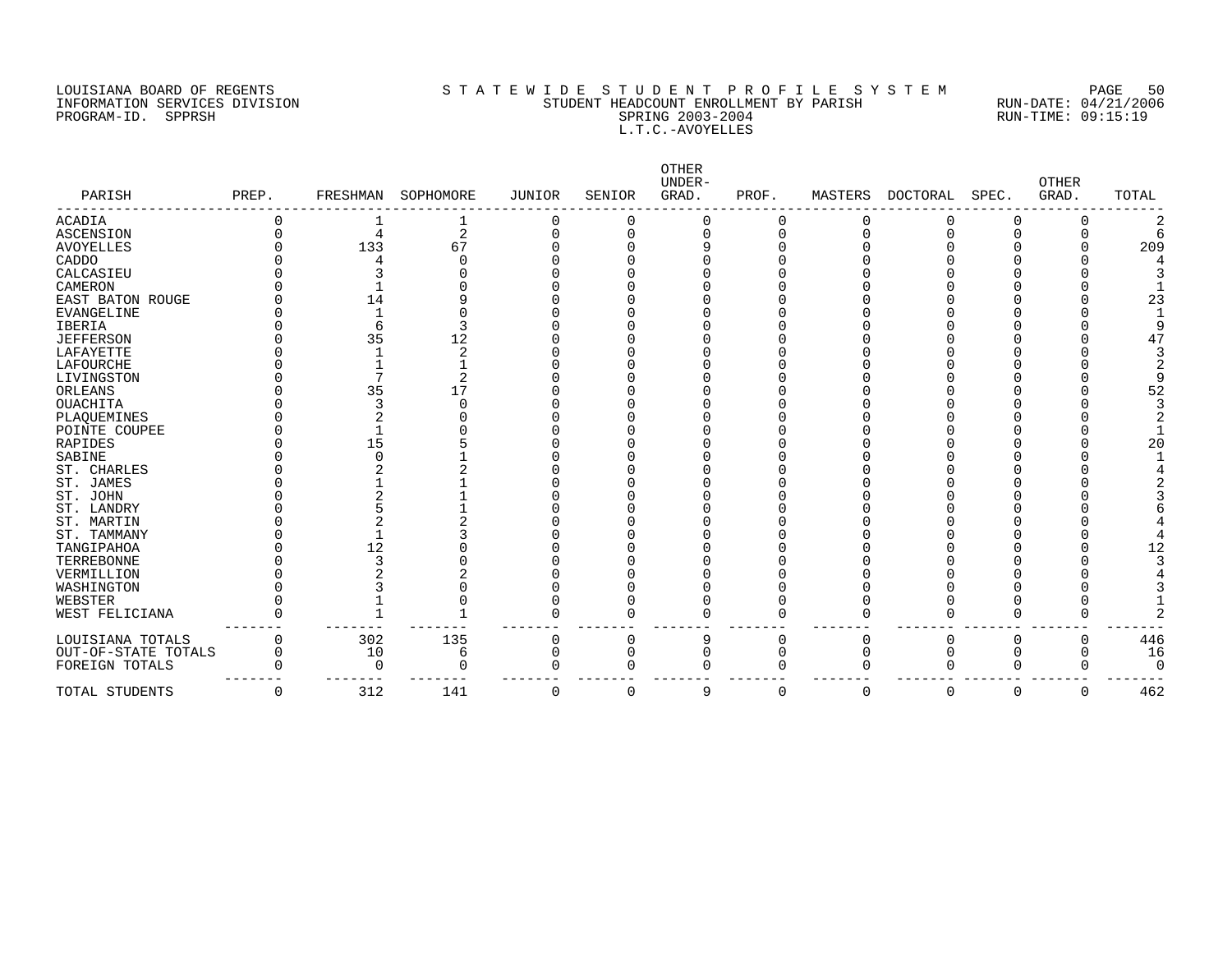### LOUISIANA BOARD OF REGENTS S T A T E W I D E S T U D E N T P R O F I L E S Y S T E M PAGE 51 INFORMATION SERVICES DIVISION STUDENT HEADCOUNT ENROLLMENT BY PARISH RUN-DATE: 04/21/2006 PROGRAM-ID. SPPRSH SPRING 2003-2004 RUN-TIME: 09:15:19 L.T.C.-BASTROP

| PARISH              | PREP. | FRESHMAN | SOPHOMORE | JUNIOR | SENIOR | <b>OTHER</b><br>UNDER-<br>GRAD. | PROF. | MASTERS | DOCTORAL | SPEC. | OTHER<br>GRAD. | TOTAL |
|---------------------|-------|----------|-----------|--------|--------|---------------------------------|-------|---------|----------|-------|----------------|-------|
| MOREHOUSE           |       | 116      | 49        |        |        |                                 |       |         |          |       |                | 178   |
| OUACHITA            |       |          |           |        |        |                                 |       |         |          |       |                | 20    |
| RICHLAND            |       |          |           |        |        |                                 |       |         |          |       |                |       |
| UNION               |       |          |           |        |        |                                 |       |         |          |       |                |       |
| WEST BATON ROUGE    |       |          |           |        |        |                                 |       |         |          |       |                | 15    |
| LOUISIANA TOTALS    |       | 142      | 61        |        |        |                                 |       |         |          |       |                | 216   |
| OUT-OF-STATE TOTALS |       |          |           |        |        |                                 |       |         |          |       |                |       |
| FOREIGN TOTALS      |       |          |           |        |        |                                 |       |         |          |       |                |       |
| TOTAL STUDENTS      |       | 143      | 6⊥        |        |        |                                 |       |         |          |       |                | 217   |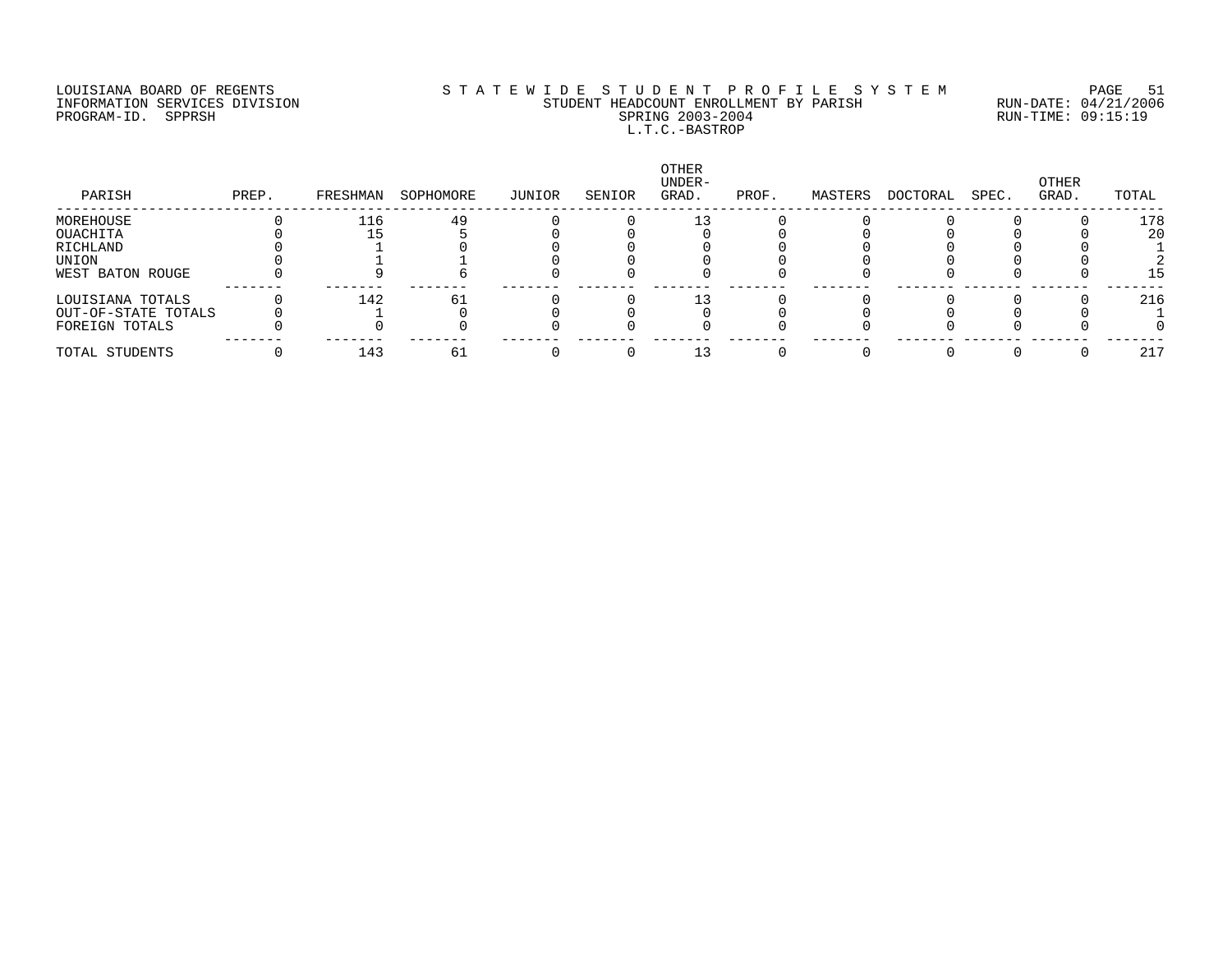### LOUISIANA BOARD OF REGENTS S T A T E W I D E S T U D E N T P R O F I L E S Y S T E M PAGE 52 INFORMATION SERVICES DIVISION STUDENT HEADCOUNT ENROLLMENT BY PARISH RUN-DATE: 04/21/2006 PROGRAM-ID. SPPRSH SPRING 2003-2004 RUN-TIME: 09:15:19 L.T.C.-BATON ROUGE

| PARISH              | PREP. | FRESHMAN | SOPHOMORE | JUNIOR | SENIOR | OTHER<br>UNDER-<br>GRAD. | PROF. | MASTERS | DOCTORAL | SPEC. | <b>OTHER</b><br>GRAD. | TOTAL |
|---------------------|-------|----------|-----------|--------|--------|--------------------------|-------|---------|----------|-------|-----------------------|-------|
| ASCENSION           |       |          |           |        |        | 15                       |       |         |          |       |                       | 24    |
| ASSUMPTION          |       |          |           |        |        |                          |       |         |          |       |                       |       |
| EAST BATON ROUGE    |       | 173      | 205       |        |        | 226                      |       |         |          |       |                       | 604   |
| EAST FELICIANA      |       |          |           |        |        |                          |       |         |          |       |                       | 17    |
| <b>IBERIA</b>       |       |          |           |        |        |                          |       |         |          |       |                       |       |
| <b>IBERVILLE</b>    |       |          |           |        |        |                          |       |         |          |       |                       | 28    |
| <b>JEFFERSON</b>    |       |          |           |        |        |                          |       |         |          |       |                       |       |
| LAFAYETTE           |       |          |           |        |        |                          |       |         |          |       |                       |       |
| LAFOURCHE           |       |          |           |        |        |                          |       |         |          |       |                       |       |
| LIVINGSTON          |       | ΙO       |           |        |        | 38                       |       |         |          |       |                       |       |
| ORLEANS             |       |          |           |        |        |                          |       |         |          |       |                       |       |
| POINTE COUPEE       |       |          |           |        |        |                          |       |         |          |       |                       |       |
| ST. CHARLES         |       |          |           |        |        |                          |       |         |          |       |                       | 14    |
| ST. HELENA          |       |          |           |        |        |                          |       |         |          |       |                       |       |
| ST. JAMES           |       |          |           |        |        |                          |       |         |          |       |                       |       |
| ST. JOHN            |       |          |           |        |        |                          |       |         |          |       |                       |       |
| ST. LANDRY          |       |          |           |        |        |                          |       |         |          |       |                       |       |
| ST. TAMMANY         |       |          |           |        |        |                          |       |         |          |       |                       |       |
| TANGIPAHOA          |       |          |           |        |        | 18                       |       |         |          |       |                       | 31    |
| WASHINGTON          |       |          |           |        |        | 12                       |       |         |          |       |                       | 14    |
| WEBSTER             |       |          | 16        |        |        | 24                       |       |         |          |       |                       | 46    |
| WEST FELICIANA      |       |          |           |        |        |                          |       |         |          |       |                       | 19    |
| LOUISIANA TOTALS    |       | 225      | 290       |        |        | 408                      |       |         |          |       |                       | 923   |
| OUT-OF-STATE TOTALS |       |          |           |        |        |                          |       |         |          |       |                       |       |
| FOREIGN TOTALS      |       |          |           |        |        |                          |       |         |          |       |                       |       |
| TOTAL STUDENTS      | 0     | 226      | 291       | U      | O      | 408                      | 0     | 0       | $\Omega$ |       | 0                     | 925   |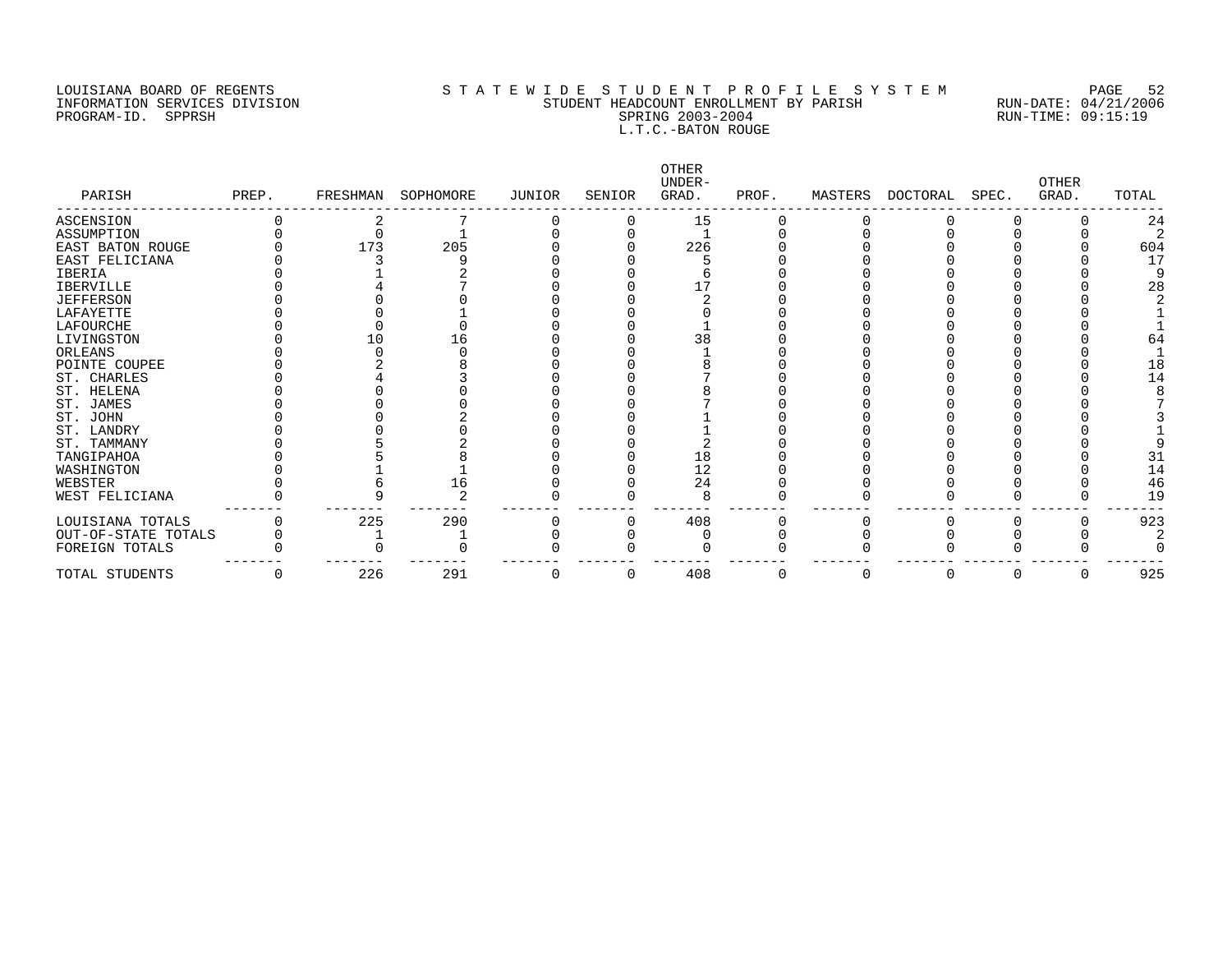## LOUISIANA BOARD OF REGENTS S T A T E W I D E S T U D E N T P R O F I L E S Y S T E M PAGE 53 INFORMATION SERVICES DIVISION STUDENT HEADCOUNT ENROLLMENT BY PARISH RUN-DATE: 04/21/2006 PROGRAM-ID. SPPRSH SPRING 2003-2004 RUN-TIME: 09:15:19 L.T.C.-CHARLES B. COREIL

| PARISH              | PREP. | FRESHMAN                              | SOPHOMORE | JUNIOR | SENIOR | <b>OTHER</b><br>UNDER-<br>GRAD. | PROF. | MASTERS | DOCTORAL | SPEC. | OTHER<br>GRAD. | TOTAL |
|---------------------|-------|---------------------------------------|-----------|--------|--------|---------------------------------|-------|---------|----------|-------|----------------|-------|
| AVOYELLES           |       |                                       |           |        |        |                                 |       |         |          |       |                |       |
| EVANGELINE          |       | 108                                   | 52        |        |        |                                 |       |         |          |       |                | 192   |
| ST. LANDRY          |       |                                       |           |        |        |                                 |       |         |          |       |                | 1 C   |
| LOUISIANA TOTALS    | 1 Q   | 111                                   | 59        |        |        |                                 |       |         |          |       |                | 203   |
| OUT-OF-STATE TOTALS |       |                                       |           |        |        |                                 |       |         |          |       |                |       |
| FOREIGN TOTALS      |       |                                       |           |        |        |                                 |       |         |          |       |                |       |
| TOTAL STUDENTS      |       | $\begin{array}{c} \hline \end{array}$ |           |        |        |                                 |       |         |          |       |                | 203   |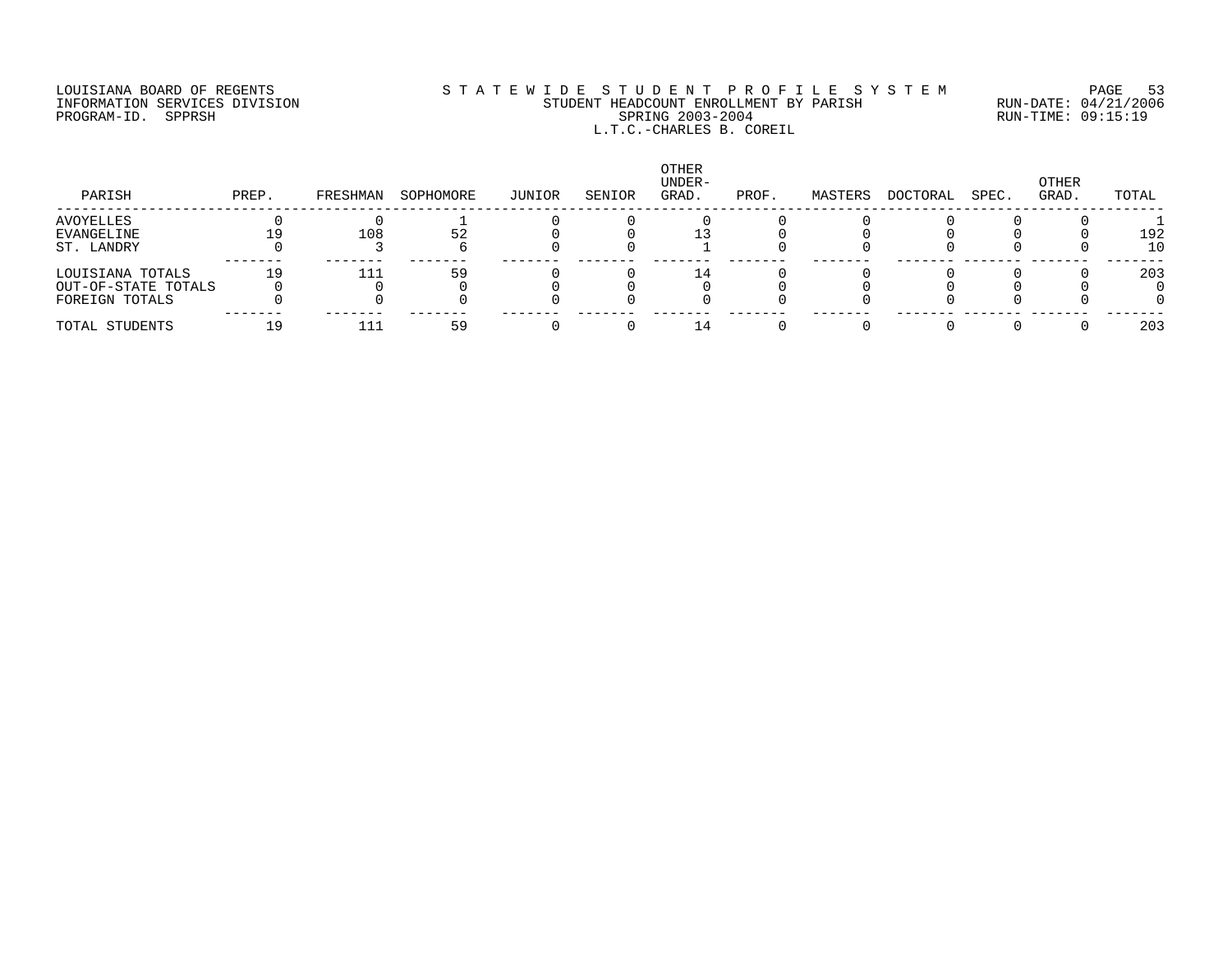### LOUISIANA BOARD OF REGENTS S T A T E W I D E S T U D E N T P R O F I L E S Y S T E M PAGE 54 INFORMATION SERVICES DIVISION STUDENT HEADCOUNT ENROLLMENT BY PARISH RUN-DATE: 04/21/2006 PROGRAM-ID. SPPRSH SPRING 2003-2004 RUN-TIME: 09:15:19 L.T.C.-DELTA OUACHITA

| PARISH              | PREP. | FRESHMAN | SOPHOMORE | JUNIOR | SENIOR | OTHER<br>UNDER-<br>GRAD. | PROF. | MASTERS | DOCTORAL | SPEC. | <b>OTHER</b><br>GRAD. | TOTAL |
|---------------------|-------|----------|-----------|--------|--------|--------------------------|-------|---------|----------|-------|-----------------------|-------|
| <b>BIENVILLE</b>    |       |          |           |        |        |                          |       |         |          |       |                       |       |
| CALDWELL            |       |          |           |        |        |                          |       |         |          |       |                       |       |
| CATAHOULA           |       |          |           |        |        |                          |       |         |          |       |                       |       |
| FRANKLIN            |       |          |           |        |        |                          |       |         |          |       |                       |       |
| JACKSON             |       |          |           |        |        |                          |       |         |          |       |                       | 26    |
| LA SALLE            |       |          |           |        |        |                          |       |         |          |       |                       |       |
| LINCOLN             |       |          |           |        |        |                          |       |         |          |       |                       | 31    |
| MADISON             |       |          |           |        |        |                          |       |         |          |       |                       |       |
| MOREHOUSE           |       | 12       |           |        |        |                          |       |         |          |       |                       | 16    |
| <b>OUACHITA</b>     |       | 204      | 82        |        |        | 50                       |       |         |          |       |                       | 344   |
| RICHLAND            |       |          |           |        |        |                          |       |         |          |       |                       |       |
| TANGIPAHOA          |       |          |           |        |        |                          |       |         |          |       |                       |       |
| UNION               |       |          |           |        |        |                          |       |         |          |       |                       |       |
| WEST BATON ROUGE    |       |          |           |        |        |                          |       |         |          |       |                       |       |
| WEST CARROLL        |       |          |           |        |        |                          |       |         |          |       |                       |       |
| WINN                |       |          |           |        |        |                          |       |         |          |       |                       |       |
| LOUISIANA TOTALS    |       | 300      | 115       |        |        | 58                       |       |         |          |       |                       | 481   |
| OUT-OF-STATE TOTALS |       |          |           |        |        |                          |       |         |          |       |                       |       |
| FOREIGN TOTALS      |       |          |           |        |        |                          |       |         |          |       |                       |       |
| TOTAL STUDENTS      | 8     | 300      | 115       |        |        | 58                       |       |         |          |       |                       | 481   |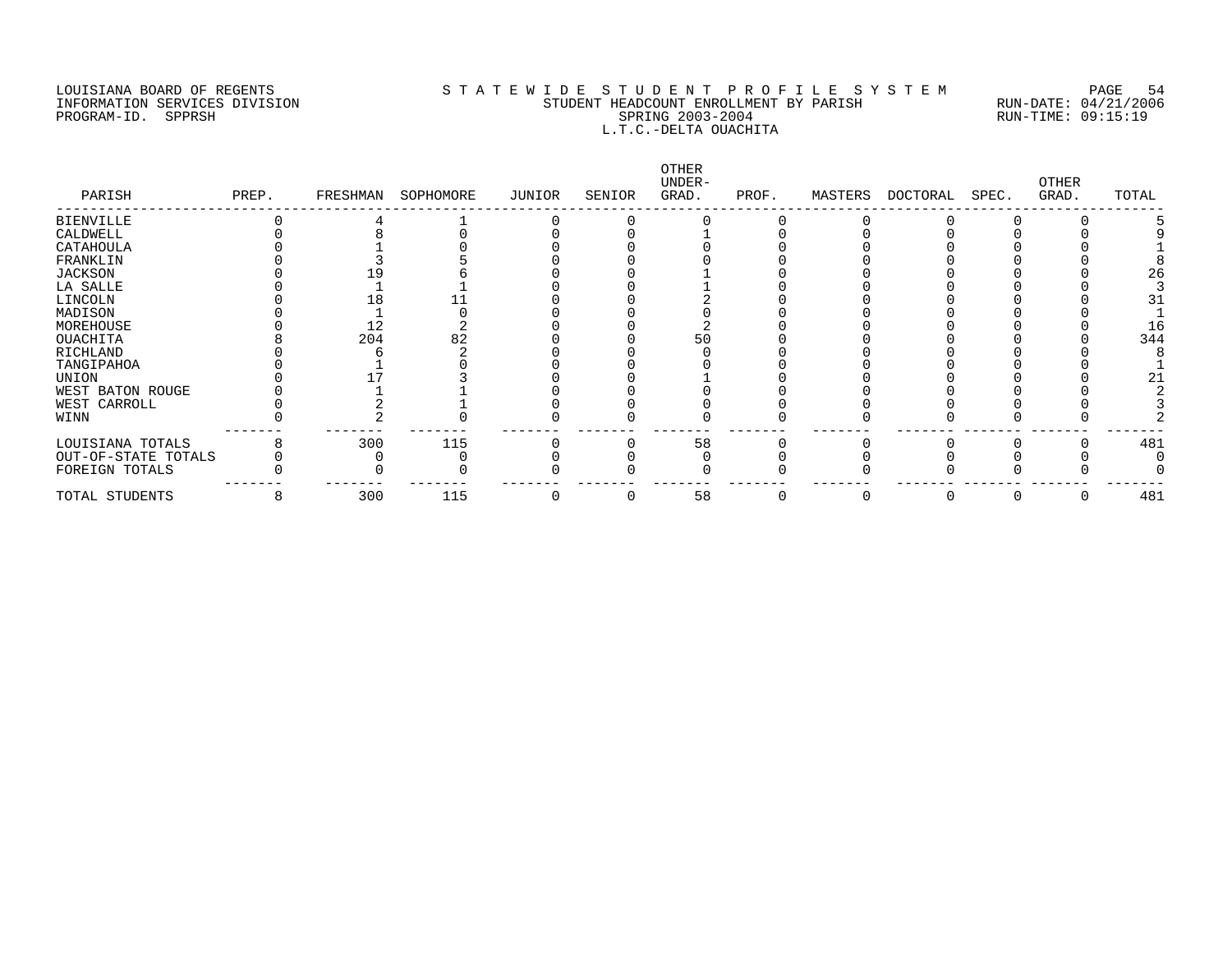### LOUISIANA BOARD OF REGENTS S T A T E W I D E S T U D E N T P R O F I L E S Y S T E M PAGE 55 INFORMATION SERVICES DIVISION STUDENT HEADCOUNT ENROLLMENT BY PARISH RUN-DATE: 04/21/2006 PROGRAM-ID. SPPRSH SPRING 2003-2004 RUN-TIME: 09:15:19 L.T.C.-EVANGELINE

| PARISH              | PREP. | FRESHMAN | SOPHOMORE | JUNIOR | SENIOR | OTHER<br>UNDER-<br>GRAD. | PROF. | MASTERS | DOCTORAL | SPEC. | OTHER<br>GRAD. | TOTAL |
|---------------------|-------|----------|-----------|--------|--------|--------------------------|-------|---------|----------|-------|----------------|-------|
| EVANGELINE          |       |          |           |        |        |                          |       |         |          |       |                |       |
| IBERIA              |       | 28       |           |        |        |                          |       |         |          |       |                | 35    |
| LAFAYETTE           |       |          |           |        |        |                          |       |         |          |       |                | 21    |
| ST. LANDRY          |       |          |           |        |        |                          |       |         |          |       |                |       |
| ST. MARTIN          |       | 221      |           |        |        |                          |       |         |          |       |                | 273   |
| ST. MARY            |       |          |           |        |        |                          |       |         |          |       |                |       |
| VERMILLION          |       |          |           |        |        |                          |       |         |          |       |                |       |
| LOUISIANA TOTALS    |       | 268      | 22        |        |        |                          |       |         |          |       |                | 336   |
| OUT-OF-STATE TOTALS |       |          |           |        |        |                          |       |         |          |       |                |       |
| FOREIGN TOTALS      |       |          |           |        |        |                          |       |         |          |       |                |       |
| TOTAL STUDENTS      |       | 268      | 22        |        |        |                          |       |         |          |       |                | 336   |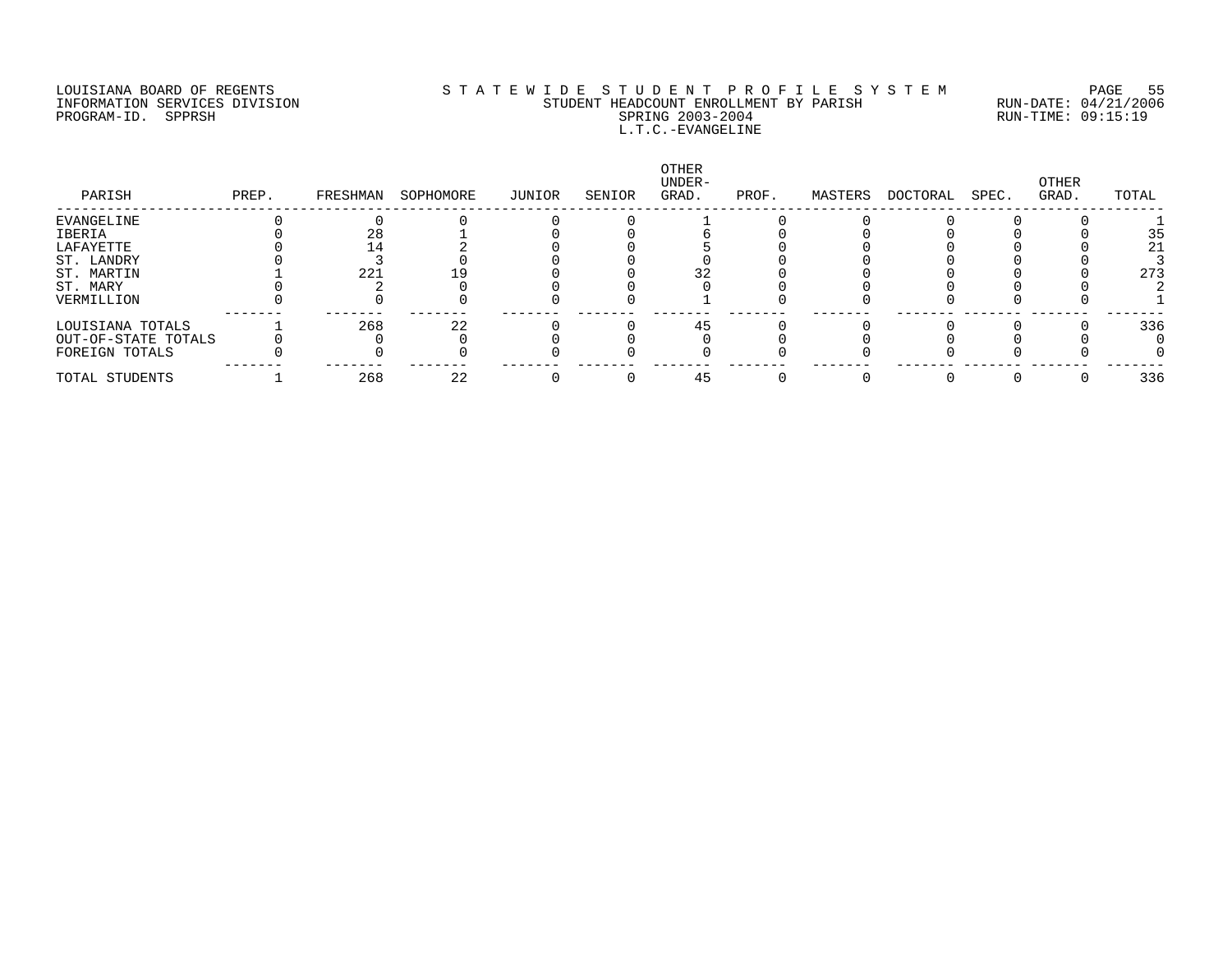### LOUISIANA BOARD OF REGENTS S T A T E W I D E S T U D E N T P R O F I L E S Y S T E M PAGE 56 INFORMATION SERVICES DIVISION STUDENT HEADCOUNT ENROLLMENT BY PARISH RUN-DATE: 04/21/2006 PROGRAM-ID. SPPRSH SPRING 2003-2004 RUN-TIME: 09:15:19 L.T.C.-FLORIDA PARISHES

| PARISH              | PREP. | FRESHMAN | SOPHOMORE | JUNIOR | SENIOR | OTHER<br>UNDER-<br>GRAD. | PROF. | MASTERS | DOCTORAL | SPEC. | OTHER<br>GRAD. | TOTAL |
|---------------------|-------|----------|-----------|--------|--------|--------------------------|-------|---------|----------|-------|----------------|-------|
| EAST BATON ROUGE    |       |          |           |        |        |                          |       |         |          |       |                |       |
| EAST FELICIANA      |       |          |           |        |        |                          |       |         |          |       |                |       |
| LIVINGSTON          | 44    | 25       |           |        |        |                          |       |         |          |       |                |       |
| ST. HELENA          |       | 45       |           |        |        |                          |       |         |          |       |                | 75    |
| TANGIPAHOA          |       | 88       |           |        |        |                          |       |         |          |       |                | 138   |
| WASHINGTON          |       |          |           |        |        |                          |       |         |          |       |                |       |
| WEST FELICIANA      |       |          |           |        |        |                          |       |         |          |       |                | 16    |
| LOUISIANA TOTALS    | 98    | 170      | 32        |        |        |                          |       |         |          |       |                | 308   |
| OUT-OF-STATE TOTALS |       |          |           |        |        |                          |       |         |          |       |                |       |
| FOREIGN TOTALS      |       |          |           |        |        |                          |       |         |          |       |                |       |
| TOTAL STUDENTS      | 98    | 174      | 35        |        |        |                          |       |         |          |       |                | 315   |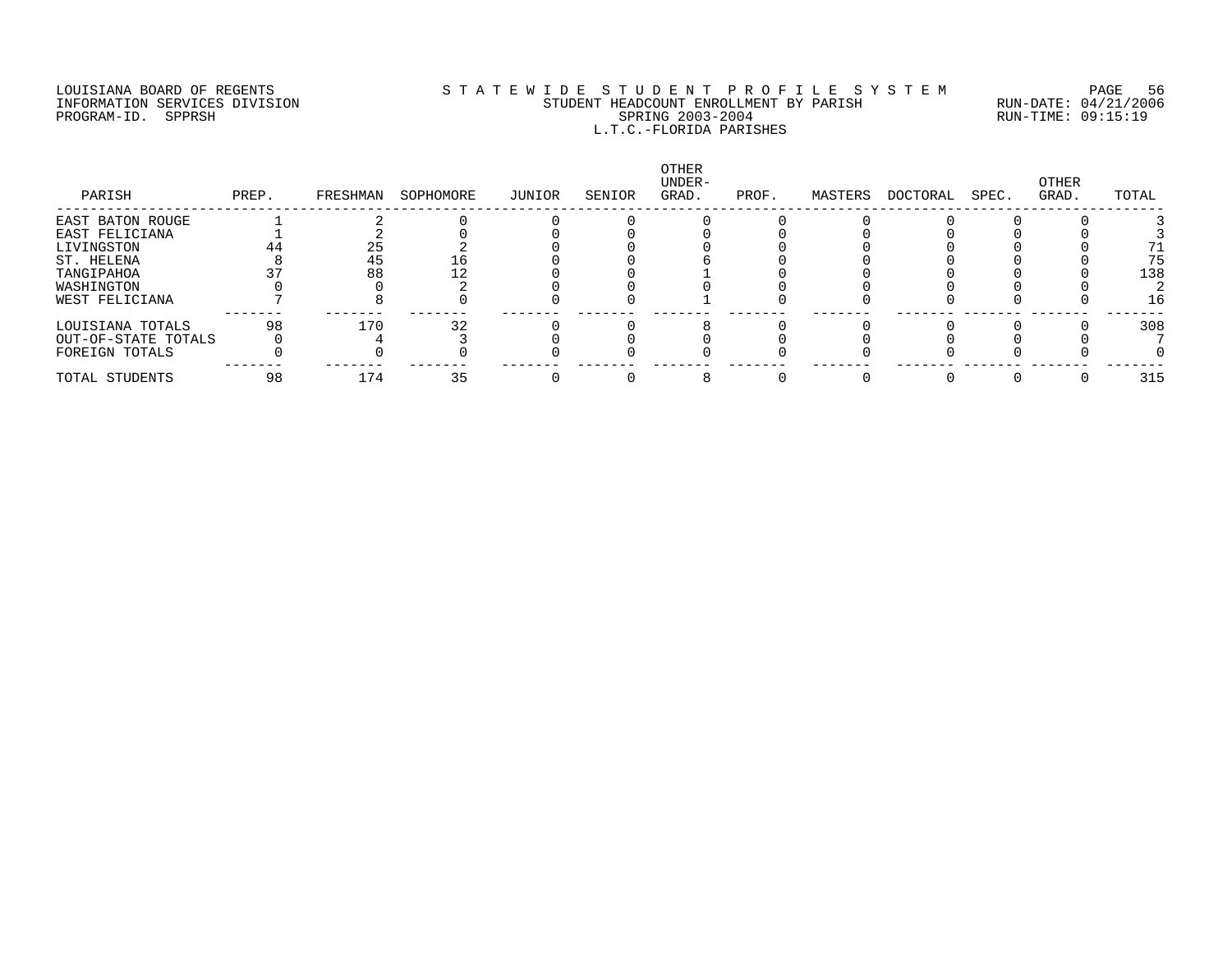### LOUISIANA BOARD OF REGENTS S T A T E W I D E S T U D E N T P R O F I L E S Y S T E M PAGE 57 INFORMATION SERVICES DIVISION STUDENT HEADCOUNT ENROLLMENT BY PARISH RUN-DATE: 04/21/2006 PROGRAM-ID. SPPRSH SPRING 2003-2004 RUN-TIME: 09:15:19 L.T.C.-FOLKES

| PARISH              | PREP. | FRESHMAN | SOPHOMORE | JUNIOR | SENIOR | OTHER<br>UNDER-<br>GRAD. | PROF. | MASTERS | DOCTORAL | SPEC. | OTHER<br>GRAD. | TOTAL |
|---------------------|-------|----------|-----------|--------|--------|--------------------------|-------|---------|----------|-------|----------------|-------|
| EAST BATON ROUGE    |       |          |           |        |        |                          |       |         |          |       |                | 10    |
| EAST FELICIANA      |       |          |           |        |        | 214                      |       |         |          |       |                | 244   |
| IBERIA              |       |          |           |        |        | 193                      |       |         |          |       |                | 194   |
| IBERVILLE           |       |          |           |        |        | 431                      |       |         |          |       |                | 445   |
| ST. HELENA          |       |          |           |        |        |                          |       |         |          |       |                |       |
| ST. MARY            |       |          |           |        |        |                          |       |         |          |       |                |       |
| WEST FELICIANA      |       | 14       |           |        |        | 380                      |       |         |          |       |                | 394   |
| LOUISIANA TOTALS    |       |          |           |        |        | 1,230                    |       |         |          |       |                | 1,289 |
| OUT-OF-STATE TOTALS |       |          |           |        |        |                          |       |         |          |       |                |       |
| FOREIGN TOTALS      |       |          |           |        |        |                          |       |         |          |       |                |       |
| TOTAL STUDENTS      |       | 59       |           |        |        | 1,231                    |       |         |          |       |                | 1,292 |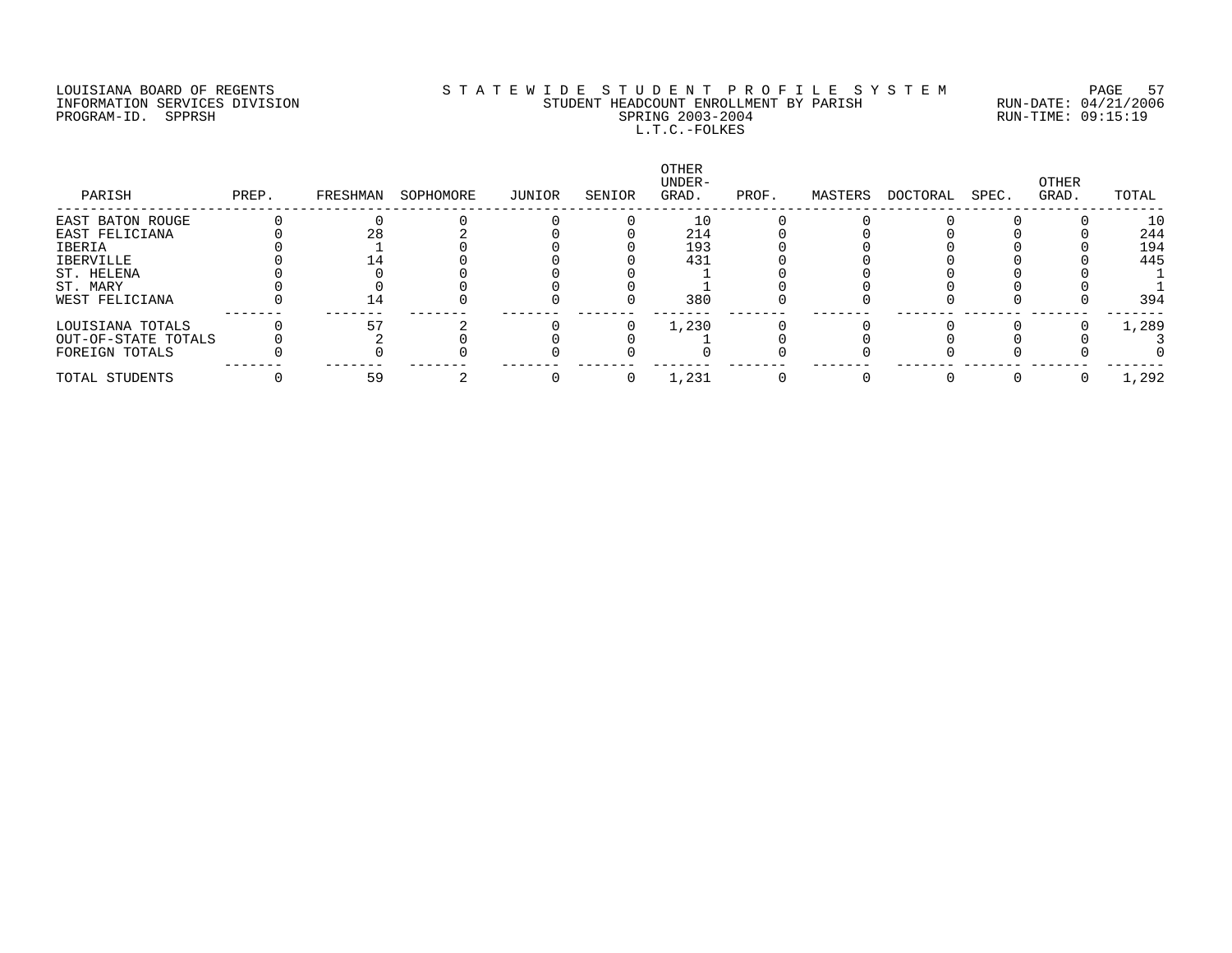### LOUISIANA BOARD OF REGENTS S T A T E W I D E S T U D E N T P R O F I L E S Y S T E M PAGE 58 INFORMATION SERVICES DIVISION STUDENT HEADCOUNT ENROLLMENT BY PARISH RUN-DATE: 04/21/2006 PROGRAM-ID. SPPRSH SPRING 2003-2004 RUN-TIME: 09:15:19 L.T.C.-GULF AREA

| PARISH              | PREP. | FRESHMAN | SOPHOMORE | JUNIOR | SENIOR | OTHER<br>UNDER-<br>GRAD. | PROF. | MASTERS | DOCTORAL | SPEC. | OTHER<br>GRAD. | TOTAL |
|---------------------|-------|----------|-----------|--------|--------|--------------------------|-------|---------|----------|-------|----------------|-------|
| <b>ACADIA</b>       |       |          |           |        |        |                          |       |         |          |       |                |       |
| CONCORDIA           |       |          |           |        |        |                          |       |         |          |       |                |       |
| EAST BATON ROUGE    |       |          |           |        |        |                          |       |         |          |       |                |       |
| IBERIA              |       |          |           |        |        |                          |       |         |          |       |                |       |
| LAFAYETTE           |       |          |           |        |        |                          |       |         |          |       |                | 16    |
| ST. LANDRY          |       |          |           |        |        |                          |       |         |          |       |                |       |
| ST. MARTIN          |       |          |           |        |        |                          |       |         |          |       |                |       |
| ST. MARY            |       |          |           |        |        |                          |       |         |          |       |                |       |
| VERMILLION          | 38    | 176      | 86        |        |        | 50                       |       |         |          |       |                | 35C   |
| LOUISIANA TOTALS    | 39    | 203      | 95        |        |        | 56                       |       |         |          |       |                | 393   |
| OUT-OF-STATE TOTALS |       |          |           |        |        |                          |       |         |          |       |                |       |
| FOREIGN TOTALS      |       |          |           |        |        |                          |       |         |          |       |                |       |
| TOTAL STUDENTS      | 39    | 203      | 95        |        |        | 56                       |       |         |          |       |                | 393   |
|                     |       |          |           |        |        |                          |       |         |          |       |                |       |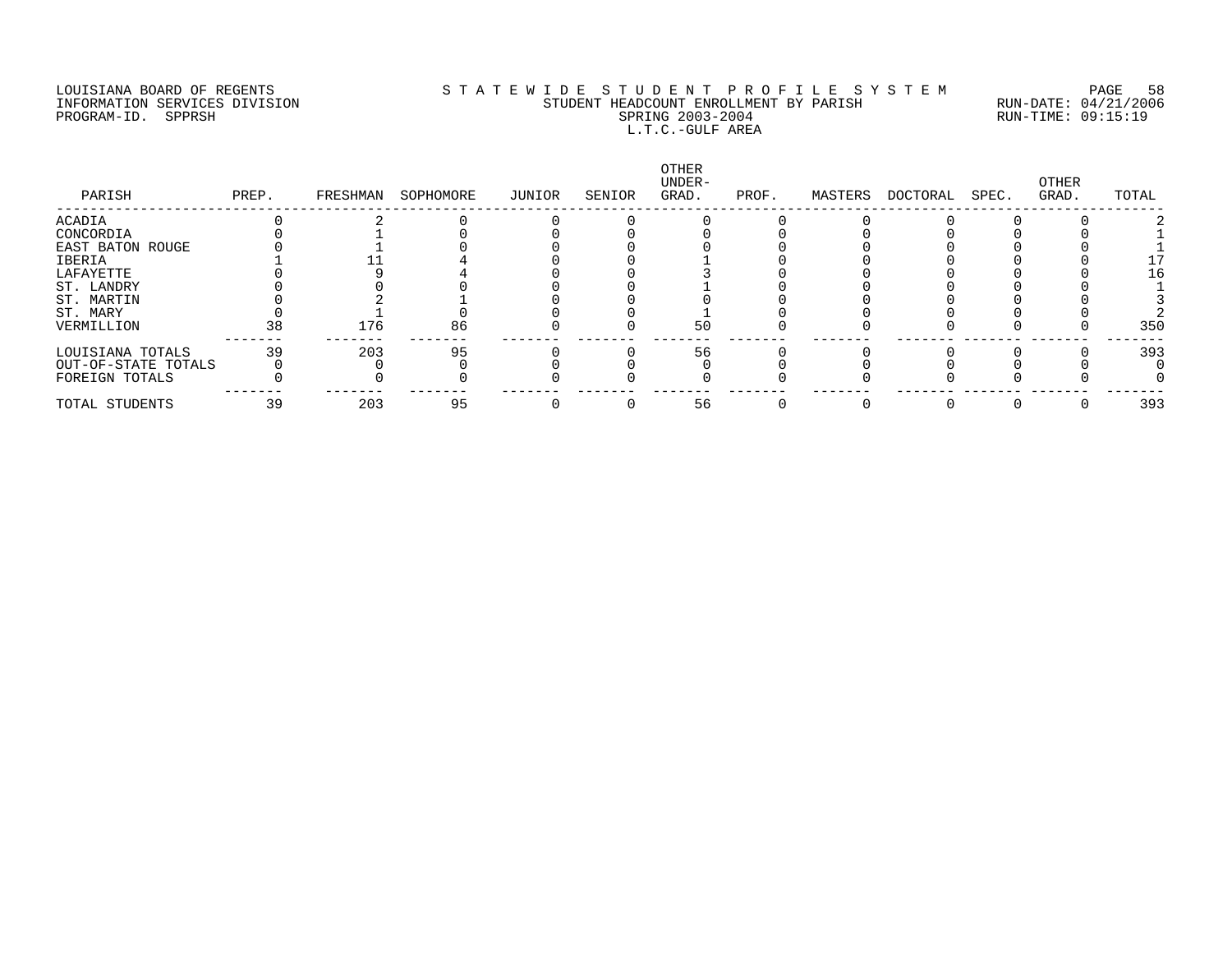PROGRAM-ID. SERVICES DIVISION<br>PROGRAM-ID. SPPRSH SPROGRAM-ID. SPPRSH

# LOUISIANA BOARD OF REGENTS SOURCOMERTY STATEWIDE STUDENT PROFILE SYSTEM PAGE 59<br>STUDENT HEADCOUNT ENROLLMENT BY PARISH RUN-DATE: 04/21/2006 INFORMATION SERVICES DIVISION STUDENT HEADCOUNT ENROLLMENT BY PARISH RUN-DATE: 04/21/2006 L.T.C.-HAMMOND AREA

| PARISH              | PREP. | FRESHMAN | SOPHOMORE | JUNIOR | SENIOR | OTHER<br>UNDER-<br>GRAD. | PROF. | MASTERS | DOCTORAL | SPEC. | OTHER<br>GRAD. | TOTAL |
|---------------------|-------|----------|-----------|--------|--------|--------------------------|-------|---------|----------|-------|----------------|-------|
| ASCENSION           |       |          |           |        |        |                          |       |         |          |       |                |       |
| LAFOURCHE           |       |          |           |        |        |                          |       |         |          |       |                |       |
| LIVINGSTON          |       |          |           |        |        |                          |       |         |          |       |                |       |
| ORLEANS             |       |          |           |        |        |                          |       |         |          |       |                |       |
| POINTE COUPEE       |       |          |           |        |        |                          |       |         |          |       |                |       |
| ST. CHARLES         |       |          |           |        |        |                          |       |         |          |       |                |       |
| ST. HELENA          |       |          |           |        |        |                          |       |         |          |       |                |       |
| ST. TAMMANY         |       |          |           |        |        |                          |       |         |          |       |                |       |
| TANGIPAHOA          |       | 163      |           |        |        |                          |       |         |          |       |                | 197   |
| TERREBONNE          |       |          |           |        |        |                          |       |         |          |       |                |       |
| WASHINGTON          |       |          |           |        |        |                          |       |         |          |       |                |       |
| LOUISIANA TOTALS    |       | 212      | 48        |        |        |                          |       |         |          |       |                | 264   |
| OUT-OF-STATE TOTALS |       |          |           |        |        |                          |       |         |          |       |                |       |
| FOREIGN TOTALS      |       |          |           |        |        |                          |       |         |          |       |                |       |
| TOTAL STUDENTS      |       | 212      | 48        |        |        |                          |       |         |          |       |                | 264   |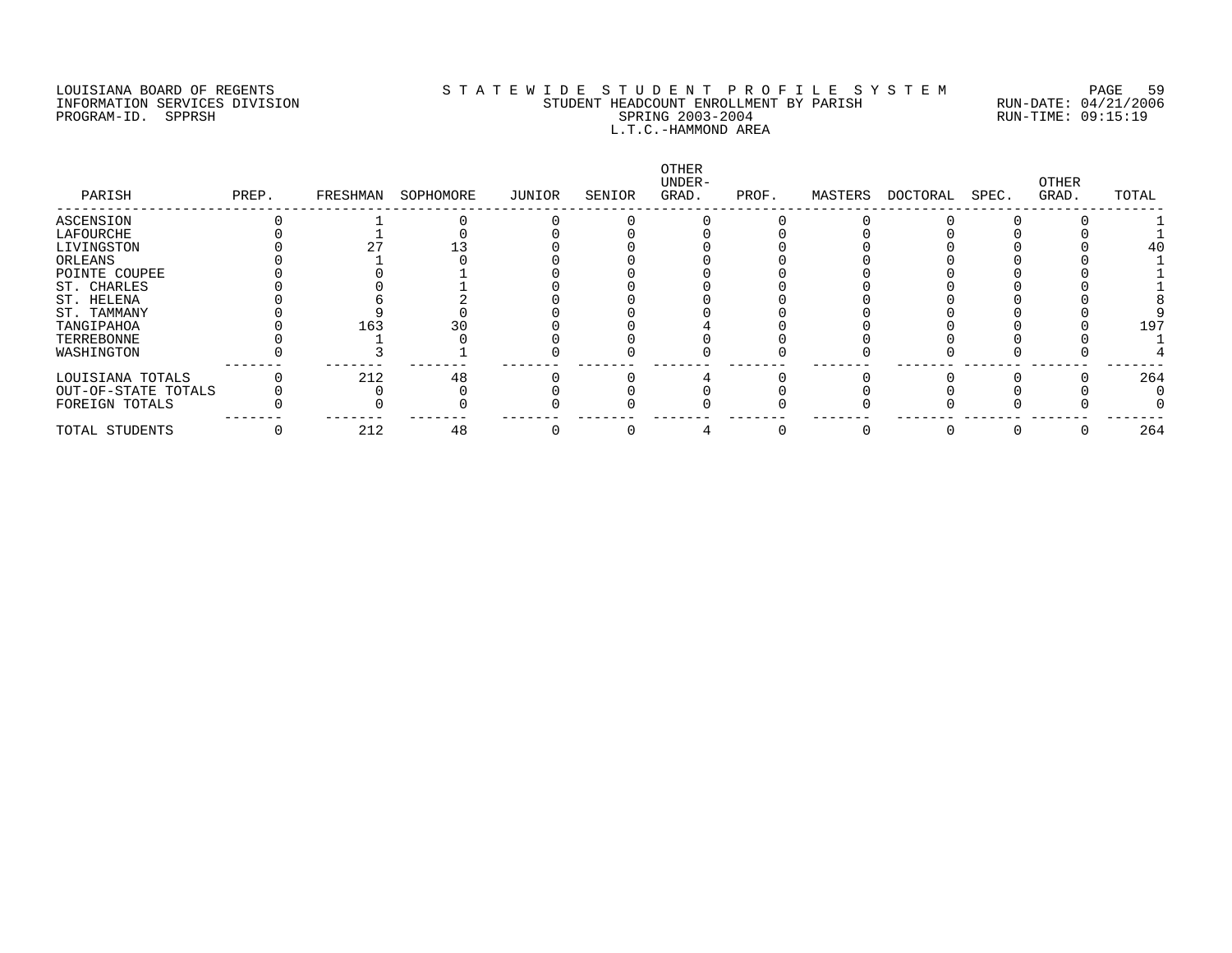### LOUISIANA BOARD OF REGENTS S T A T E W I D E S T U D E N T P R O F I L E S Y S T E M PAGE 60 INFORMATION SERVICES DIVISION STUDENT HEADCOUNT ENROLLMENT BY PARISH RUN-DATE: 04/21/2006 PROGRAM-ID. SPPRSH SPRING 2003-2004 RUN-TIME: 09:15:19 L.T.C.-HUEY P. LONG

| PARISH              | PREP. | FRESHMAN | SOPHOMORE | JUNIOR | SENIOR | <b>OTHER</b><br>UNDER-<br>GRAD. | PROF. | MASTERS | DOCTORAL | SPEC. | OTHER<br>GRAD. | TOTAL |
|---------------------|-------|----------|-----------|--------|--------|---------------------------------|-------|---------|----------|-------|----------------|-------|
| <b>BIENVILLE</b>    |       |          |           |        |        |                                 |       |         |          |       |                |       |
| CALDWELL            |       |          |           |        |        |                                 |       |         |          |       |                |       |
| CATAHOULA           |       |          |           |        |        |                                 |       |         |          |       |                |       |
| CONCORDIA           |       |          |           |        |        |                                 |       |         |          |       |                |       |
| GRANT               |       |          |           |        |        |                                 |       |         |          |       |                | 22    |
| JACKSON             |       |          |           |        |        |                                 |       |         |          |       |                | 19    |
| LA SALLE            |       |          | 24        |        |        |                                 |       |         |          |       |                | 58    |
| LINCOLN             |       |          |           |        |        |                                 |       |         |          |       |                |       |
| NATCHITOCHES        |       |          |           |        |        |                                 |       |         |          |       |                |       |
| RAPIDES             |       |          |           |        |        |                                 |       |         |          |       |                |       |
| WINN                |       |          | 32        |        |        |                                 |       |         |          |       |                | 102   |
| LOUISIANA TOTALS    |       | 135      | 90        |        |        |                                 |       |         |          |       |                | 226   |
| OUT-OF-STATE TOTALS |       |          |           |        |        |                                 |       |         |          |       |                |       |
| FOREIGN TOTALS      |       |          |           |        |        |                                 |       |         |          |       |                |       |
| TOTAL STUDENTS      |       | 135      | 90        |        |        |                                 |       |         |          |       |                | 226   |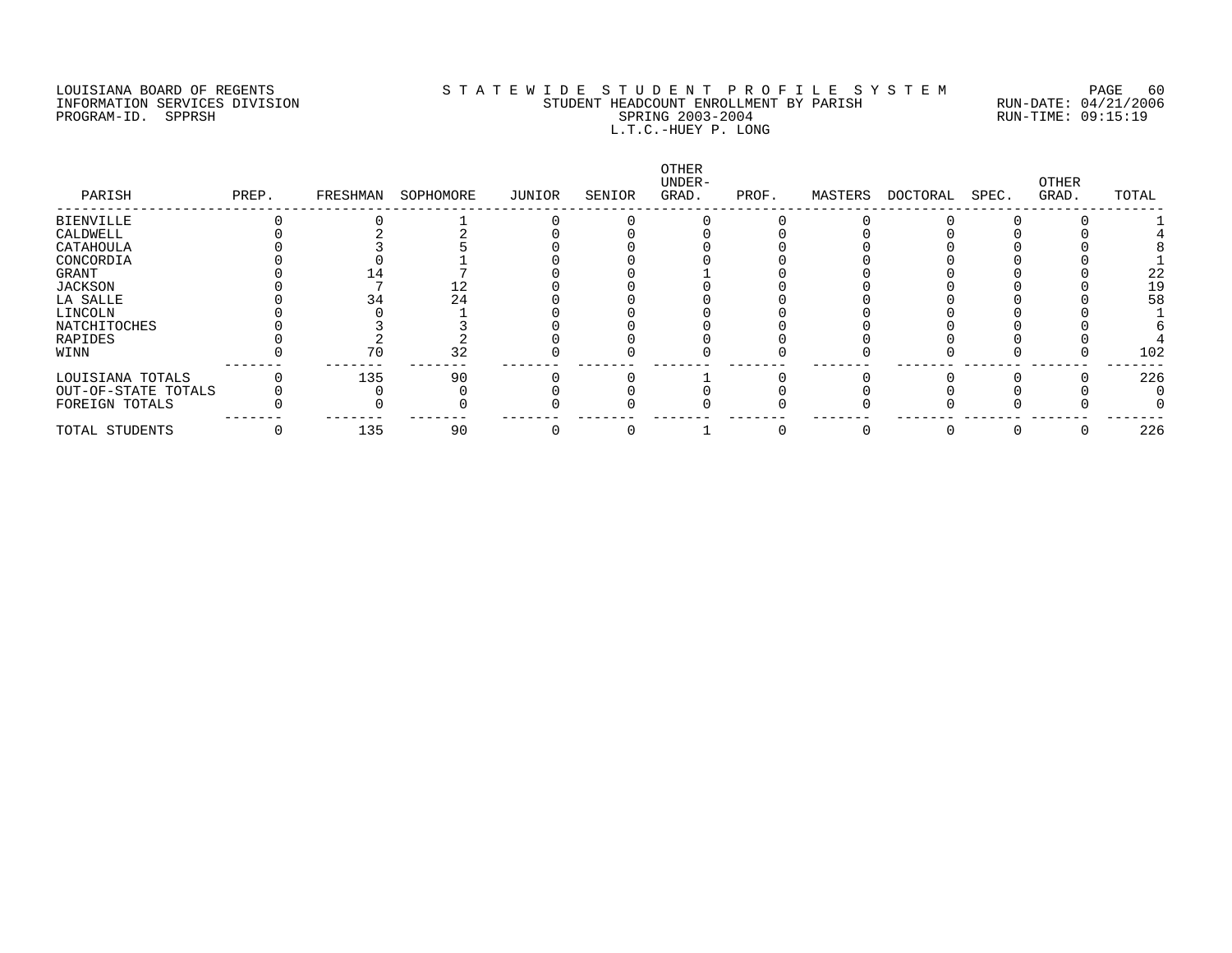### LOUISIANA BOARD OF REGENTS SOURCLEARIE WIDE STUDENT PROFILE SYSTEM PAGE 61. INFORMATION SERVICES DIVISION STUDENT HEADCOUNT ENROLLMENT BY PARISH RUN-DATE: 04/21/2006 PROGRAM-ID. SPPRSH SPRING 2003-2004 RUN-TIME: 09:15:19 L.T.C.-JEFFERSON

| PARISH              | PREP. | FRESHMAN | SOPHOMORE | JUNIOR | SENIOR | OTHER<br>UNDER-<br>GRAD. | PROF. | MASTERS | DOCTORAL | SPEC. | OTHER<br>GRAD. | TOTAL |
|---------------------|-------|----------|-----------|--------|--------|--------------------------|-------|---------|----------|-------|----------------|-------|
| EAST BATON ROUGE    |       |          |           |        |        |                          |       |         |          |       |                |       |
| <b>JEFFERSON</b>    |       | 88       | 78        |        |        | 88                       |       |         |          |       |                | 254   |
| ORLEANS             |       | 29       | 18        |        |        |                          |       |         |          |       |                | 61    |
| ST. BERNARD         |       |          |           |        |        |                          |       |         |          |       |                |       |
| ST. CHARLES         |       |          |           |        |        |                          |       |         |          |       |                | 23    |
| ST. JAMES           |       |          |           |        |        |                          |       |         |          |       |                |       |
| ST. JOHN            |       |          |           |        |        |                          |       |         |          |       |                | 10    |
| ST. TAMMANY         |       |          |           |        |        |                          |       |         |          |       |                |       |
| TERREBONNE          |       |          |           |        |        |                          |       |         |          |       |                |       |
| LOUISIANA TOTALS    |       | 134      | 112       |        |        | 110                      |       |         |          |       |                | 356   |
| OUT-OF-STATE TOTALS |       |          |           |        |        |                          |       |         |          |       |                |       |
| FOREIGN TOTALS      |       |          |           |        |        |                          |       |         |          |       |                |       |
| TOTAL STUDENTS      |       | 134      | 112       |        |        | 112                      |       |         |          |       |                | 358   |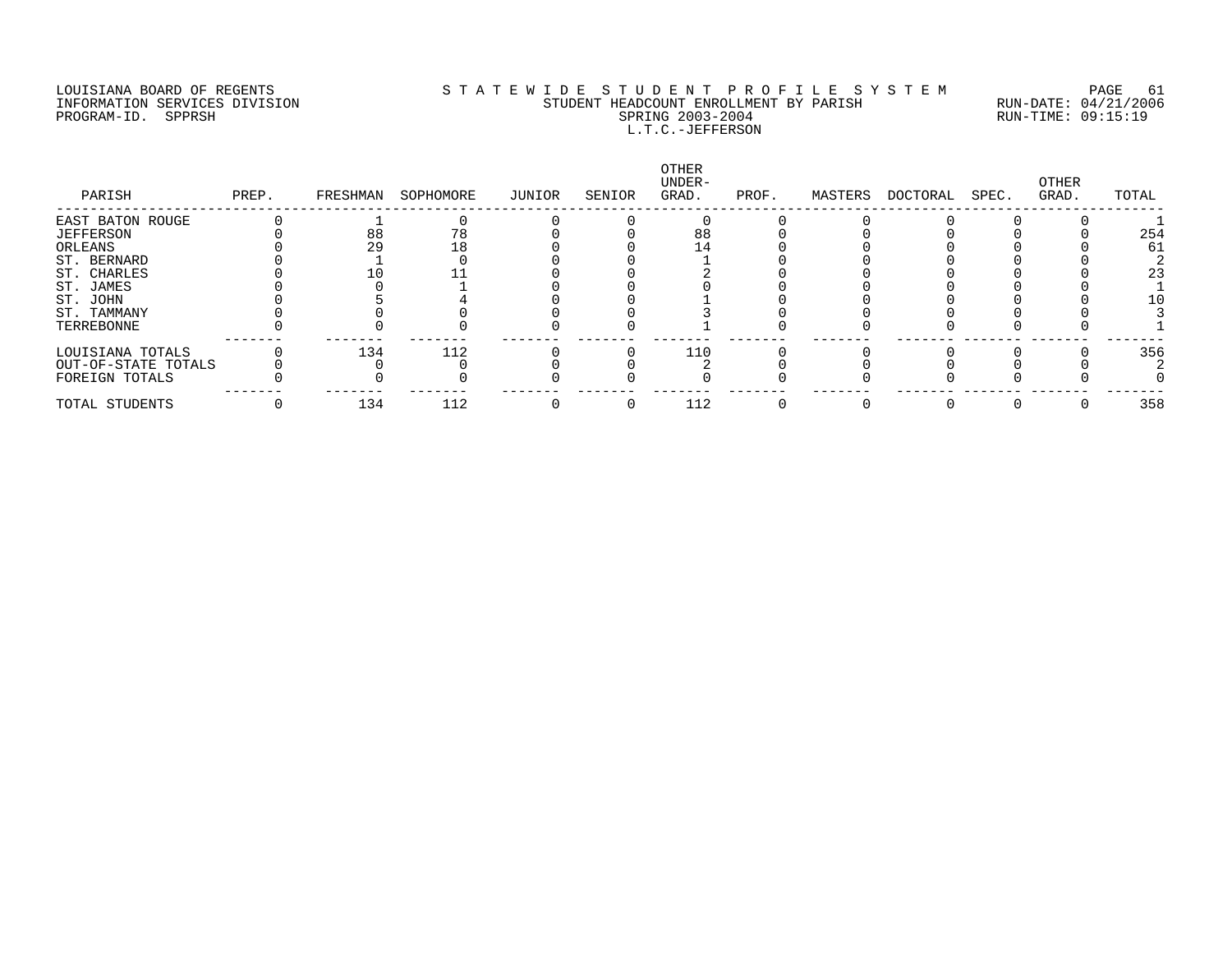### LOUISIANA BOARD OF REGENTS S T A T E W I D E S T U D E N T P R O F I L E S Y S T E M PAGE 62 INFORMATION SERVICES DIVISION STUDENT HEADCOUNT ENROLLMENT BY PARISH RUN-DATE: 04/21/2006 PROGRAM-ID. SPPRSH SPRING 2003-2004 RUN-TIME: 09:15:19 L.T.C.-JUMONVILLE

| PARISH              | PREP. | FRESHMAN | SOPHOMORE | JUNIOR | SENIOR | OTHER<br>UNDER-<br>GRAD. | PROF. | MASTERS | DOCTORAL | SPEC. | OTHER<br>GRAD. | TOTAL |
|---------------------|-------|----------|-----------|--------|--------|--------------------------|-------|---------|----------|-------|----------------|-------|
| AVOYELLES           |       |          |           |        |        |                          |       |         |          |       |                |       |
| IBERIA              |       |          |           |        |        |                          |       |         |          |       |                |       |
| POINTE COUPEE       |       |          |           |        |        |                          |       |         |          |       |                | 105   |
| WEBSTER             |       |          |           |        |        |                          |       |         |          |       |                |       |
| WEST FELICIANA      |       |          |           |        |        |                          |       |         |          |       |                |       |
| LOUISIANA TOTALS    |       | 87       |           |        |        |                          |       |         |          |       |                | 114   |
| OUT-OF-STATE TOTALS |       |          |           |        |        |                          |       |         |          |       |                |       |
| FOREIGN TOTALS      |       |          |           |        |        |                          |       |         |          |       |                |       |
| TOTAL STUDENTS      |       | 92       |           |        |        | 25                       |       |         |          |       |                | 119   |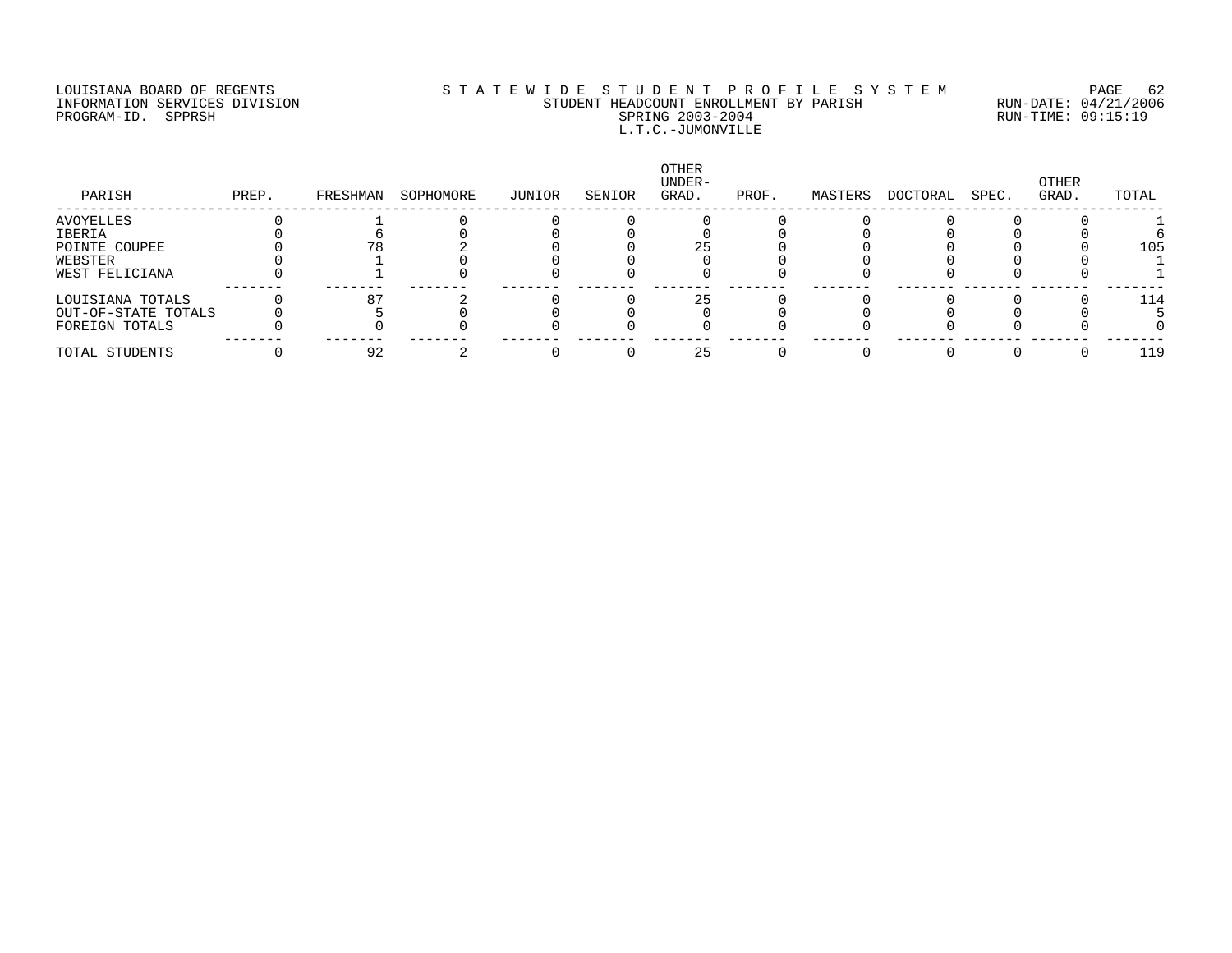PROGRAM-ID. SPPRSH

# LOUISIANA BOARD OF REGENTS SOURCOMER'S STATEWIDE STUDENT PROFILE SYSTEM PAGE 63<br>STUDENT HEADCOUNT ENROLLMENT BY PARISH RUN-DATE: 04/21/2006 INFORMATION SERVICES DIVISION SANTO SUNG STUDENT HEADCOUNT ENROLLMENT BY PARISH SERISH RUN-DATE: 04/21/2000<br>PROGRAM-ID. SPPRSH SPRING 2003-2004 SPRING 2003-2004 L. E. FLETCHER

| PARISH              | PREP. | FRESHMAN | SOPHOMORE | JUNIOR | SENIOR | OTHER<br>UNDER-<br>GRAD. | PROF. | MASTERS | DOCTORAL | SPEC. | <b>OTHER</b><br>GRAD. | TOTAL |
|---------------------|-------|----------|-----------|--------|--------|--------------------------|-------|---------|----------|-------|-----------------------|-------|
| ACADIA              |       |          |           |        |        |                          |       |         |          |       |                       |       |
| ASSUMPTION          |       |          |           |        |        |                          |       |         |          |       |                       |       |
| CALCASIEU           |       |          |           |        |        |                          |       |         |          |       |                       |       |
| EAST BATON ROUGE    |       |          |           |        |        |                          |       |         |          |       |                       |       |
| IBERIA              |       |          |           |        |        |                          |       |         |          |       |                       |       |
| JEFFERSON DAVIS     |       |          |           |        |        |                          |       |         |          |       |                       |       |
| LAFAYETTE           |       |          |           |        |        |                          |       |         |          |       |                       |       |
| LAFOURCHE           |       | 138      |           |        |        |                          |       |         |          |       |                       | 155   |
| LIVINGSTON          |       |          |           |        |        |                          |       |         |          |       |                       |       |
| ORLEANS             |       | L O      |           |        |        |                          |       |         |          |       |                       |       |
| ST. BERNARD         |       |          |           |        |        |                          |       |         |          |       |                       |       |
| ST. CHARLES         |       |          |           |        |        |                          |       |         |          |       |                       |       |
| ST. JAMES           |       |          |           |        |        |                          |       |         |          |       |                       |       |
| ST. JOHN            |       |          |           |        |        |                          |       |         |          |       |                       |       |
| ST. MARTIN          |       |          |           |        |        |                          |       |         |          |       |                       |       |
| ST. MARY            |       |          |           |        |        |                          |       |         |          |       |                       |       |
| ST. TAMMANY         |       |          |           |        |        |                          |       |         |          |       |                       |       |
| TERREBONNE          |       | 333      | 39        |        |        |                          |       |         |          |       |                       | 376   |
| VERMILLION          |       |          |           |        |        |                          |       |         |          |       |                       |       |
| LOUISIANA TOTALS    |       | 532      | 57        |        |        |                          |       |         |          |       |                       | 594   |
| OUT-OF-STATE TOTALS |       | 34       |           |        |        |                          |       |         |          |       |                       | 34    |
| FOREIGN TOTALS      |       |          |           |        |        |                          |       |         |          |       |                       |       |
| TOTAL STUDENTS      |       | 566      | 57        |        |        |                          |       | O       | $\Box$   |       |                       | 628   |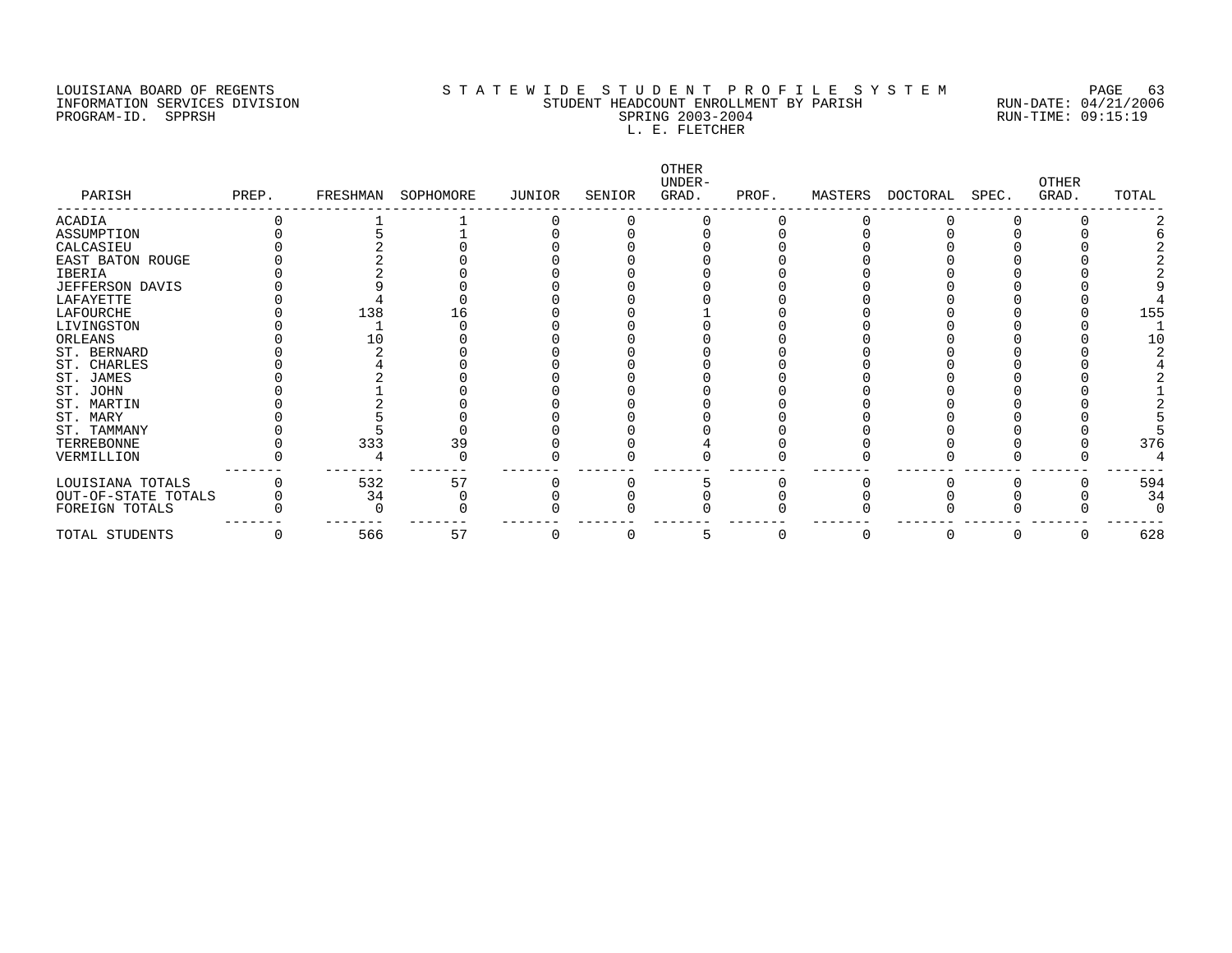#### LOUISIANA BOARD OF REGENTS STATEWIDE STUDENT PROFILE SYSTEM PAGE 64 INFORMATION SERVICES DIVISION SANTO SUNDENT HEADCOUNT ENROLLMENT BY PARISH STUDENT HEADCOUNT ENROLLMENT BY PARISH SPRISH RUN-DATE: 04/21/2006 PROGRAM-ID. SPPRSH SPRING 2003-2004 L.T.C.-LAFAYETTE

| PARISH              | PREP. | FRESHMAN | SOPHOMORE | JUNIOR | SENIOR | OTHER<br>UNDER-<br>GRAD. | PROF. | MASTERS | DOCTORAL | SPEC. | <b>OTHER</b><br>GRAD. | TOTAL |
|---------------------|-------|----------|-----------|--------|--------|--------------------------|-------|---------|----------|-------|-----------------------|-------|
| ACADIA              |       | 29       | 21        |        |        |                          |       |         |          |       |                       | 55    |
| AVOYELLES           |       |          |           |        |        |                          |       |         |          |       |                       |       |
| CALCASIEU           |       |          |           |        |        |                          |       |         |          |       |                       |       |
| EAST BATON ROUGE    |       |          |           |        |        |                          |       |         |          |       |                       |       |
| EVANGELINE          |       |          |           |        |        |                          |       |         |          |       |                       |       |
| IBERIA              |       |          |           |        |        |                          |       |         |          |       |                       |       |
| JEFFERSON DAVIS     |       |          |           |        |        |                          |       |         |          |       |                       |       |
| LAFAYETTE           |       | 306      | 243       |        |        |                          |       |         |          |       |                       | 590   |
| LAFOURCHE           |       |          |           |        |        |                          |       |         |          |       |                       |       |
| ORLEANS             |       |          |           |        |        |                          |       |         |          |       |                       |       |
| RAPIDES             |       |          |           |        |        |                          |       |         |          |       |                       |       |
| ST. CHARLES         |       |          |           |        |        |                          |       |         |          |       |                       |       |
| ST. LANDRY          |       | 23       | 33        |        |        |                          |       |         |          |       |                       |       |
| ST. MARTIN          |       | 55       |           |        |        |                          |       |         |          |       |                       | 98    |
| ST. MARY            |       |          |           |        |        |                          |       |         |          |       |                       |       |
| ST. TAMMANY         |       |          |           |        |        |                          |       |         |          |       |                       |       |
| TANGIPAHOA          |       |          |           |        |        |                          |       |         |          |       |                       |       |
| VERMILLION          |       | 23       | 16        |        |        |                          |       |         |          |       |                       | 43    |
| LOUISIANA TOTALS    |       | 455      | 371       |        |        | 62                       |       |         |          |       |                       | 888   |
| OUT-OF-STATE TOTALS |       |          |           |        |        |                          |       |         |          |       |                       |       |
| FOREIGN TOTALS      |       |          |           |        |        |                          |       |         |          |       |                       |       |
| TOTAL STUDENTS      |       | 455      | 372       |        |        | 62                       | U     | 0       | U        | U     |                       | 889   |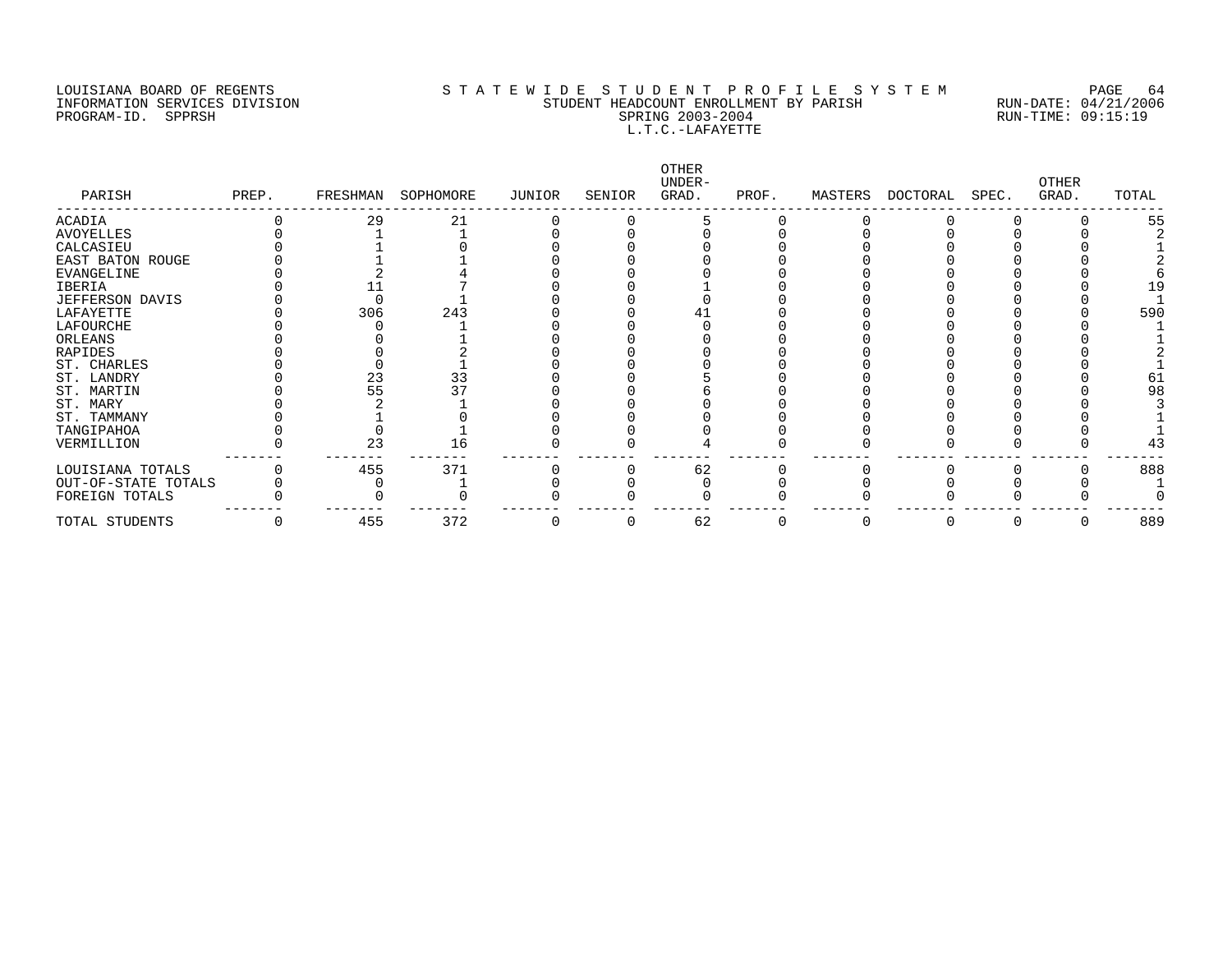### LOUISIANA BOARD OF REGENTS S T A T E W I D E S T U D E N T P R O F I L E S Y S T E M PAGE 65 INFORMATION SERVICES DIVISION STUDENT HEADCOUNT ENROLLMENT BY PARISH RUN-DATE: 04/21/2006 PROGRAM-ID. SPPRSH SPRING 2003-2004 RUN-TIME: 09:15:19 L.T.C.-LAFOURCHE

| PARISH              | PREP. | FRESHMAN | SOPHOMORE | JUNIOR | SENIOR | OTHER<br>UNDER-<br>GRAD. | PROF. | MASTERS | DOCTORAL | SPEC. | OTHER<br>GRAD. | TOTAL |
|---------------------|-------|----------|-----------|--------|--------|--------------------------|-------|---------|----------|-------|----------------|-------|
| ASCENSION           |       |          |           |        |        |                          |       |         |          |       |                |       |
| ASSUMPTION          |       | 20       |           |        |        |                          |       |         |          |       |                | 28    |
| LAFOURCHE           |       | 197      |           |        |        | 60                       |       |         |          |       |                | 279   |
| ST. CHARLES         |       |          |           |        |        |                          |       |         |          |       |                |       |
| ST. JAMES           |       |          |           |        |        |                          |       |         |          |       |                |       |
| ST. MARY            |       |          |           |        |        |                          |       |         |          |       |                |       |
| ST. TAMMANY         |       |          |           |        |        |                          |       |         |          |       |                |       |
| TERREBONNE          |       | 20       |           |        |        | 21                       |       |         |          |       |                | 42    |
| LOUISIANA TOTALS    |       | 248      | 18        |        |        | 93                       |       |         |          |       |                | 368   |
| OUT-OF-STATE TOTALS |       |          |           |        |        |                          |       |         |          |       |                |       |
| FOREIGN TOTALS      |       |          |           |        |        |                          |       |         |          |       |                |       |
| TOTAL STUDENTS      |       | 248      | 18        |        |        | 93                       |       |         |          |       |                | 368   |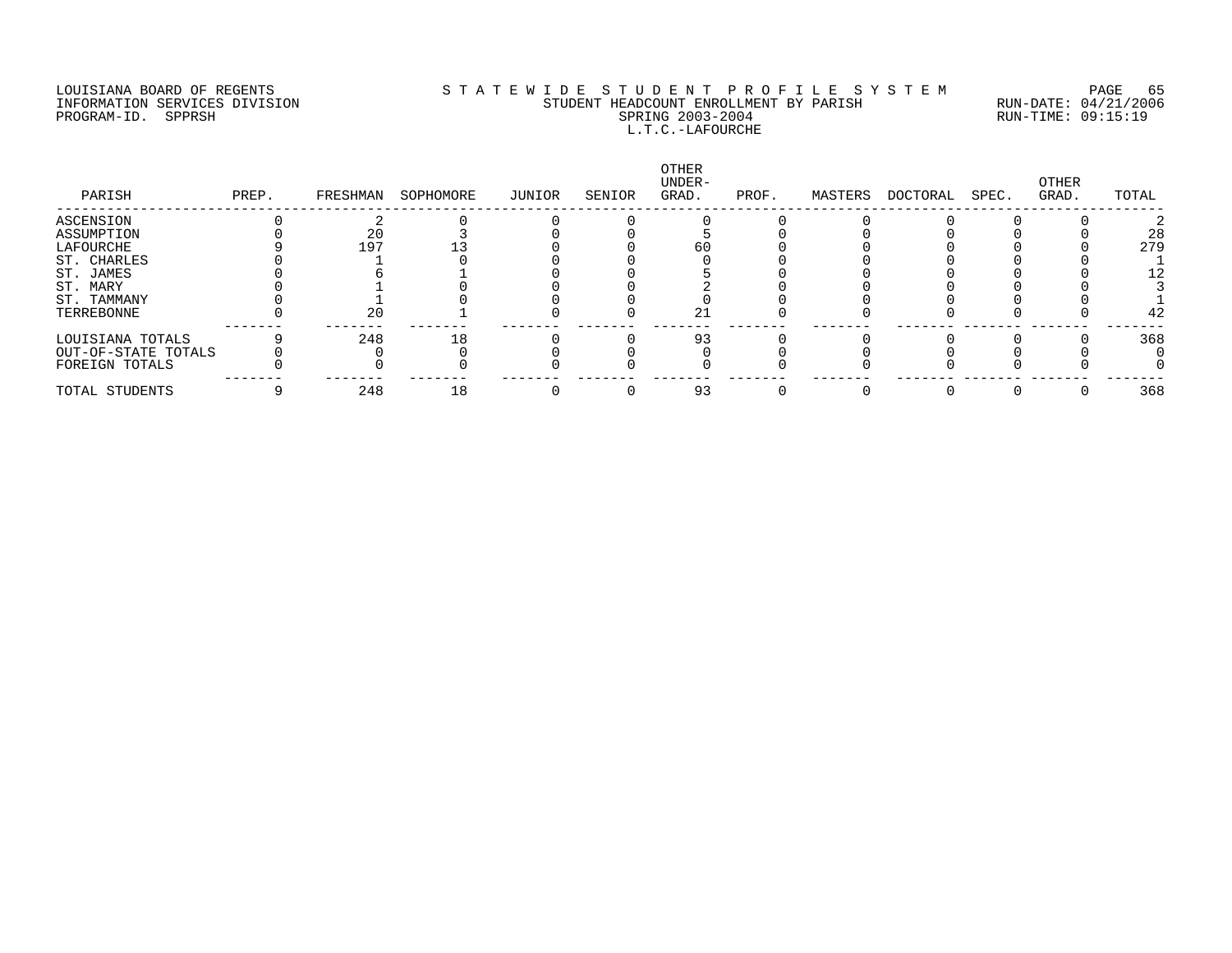### LOUISIANA BOARD OF REGENTS S T A T E W I D E S T U D E N T P R O F I L E S Y S T E M PAGE 66 INFORMATION SERVICES DIVISION STUDENT HEADCOUNT ENROLLMENT BY PARISH RUN-DATE: 04/21/2006 PROGRAM-ID. SPPRSH SPRING 2003-2004 RUN-TIME: 09:15:19 L.T.C.-LAMAR SALTER

| PARISH              | PREP. | FRESHMAN | SOPHOMORE | JUNIOR | SENIOR | OTHER<br>UNDER-<br>GRAD. | PROF. | MASTERS | DOCTORAL | SPEC. | OTHER<br>GRAD. | TOTAL |
|---------------------|-------|----------|-----------|--------|--------|--------------------------|-------|---------|----------|-------|----------------|-------|
| BEAUREGARD          |       | 29       | 33        |        |        |                          |       |         |          |       |                | 69    |
| SABINE              |       |          |           |        |        |                          |       |         |          |       |                |       |
| VERNON              |       | 88       | 69        |        |        |                          |       |         |          |       |                | 174   |
| LOUISIANA TOTALS    |       | 119      | 106       |        |        | 24                       |       |         |          |       |                | 249   |
| OUT-OF-STATE TOTALS |       |          |           |        |        |                          |       |         |          |       |                |       |
| FOREIGN TOTALS      |       |          |           |        |        |                          |       |         |          |       |                |       |
| TOTAL STUDENTS      |       | 120      | 106       |        |        | 24                       |       |         |          |       |                | 250   |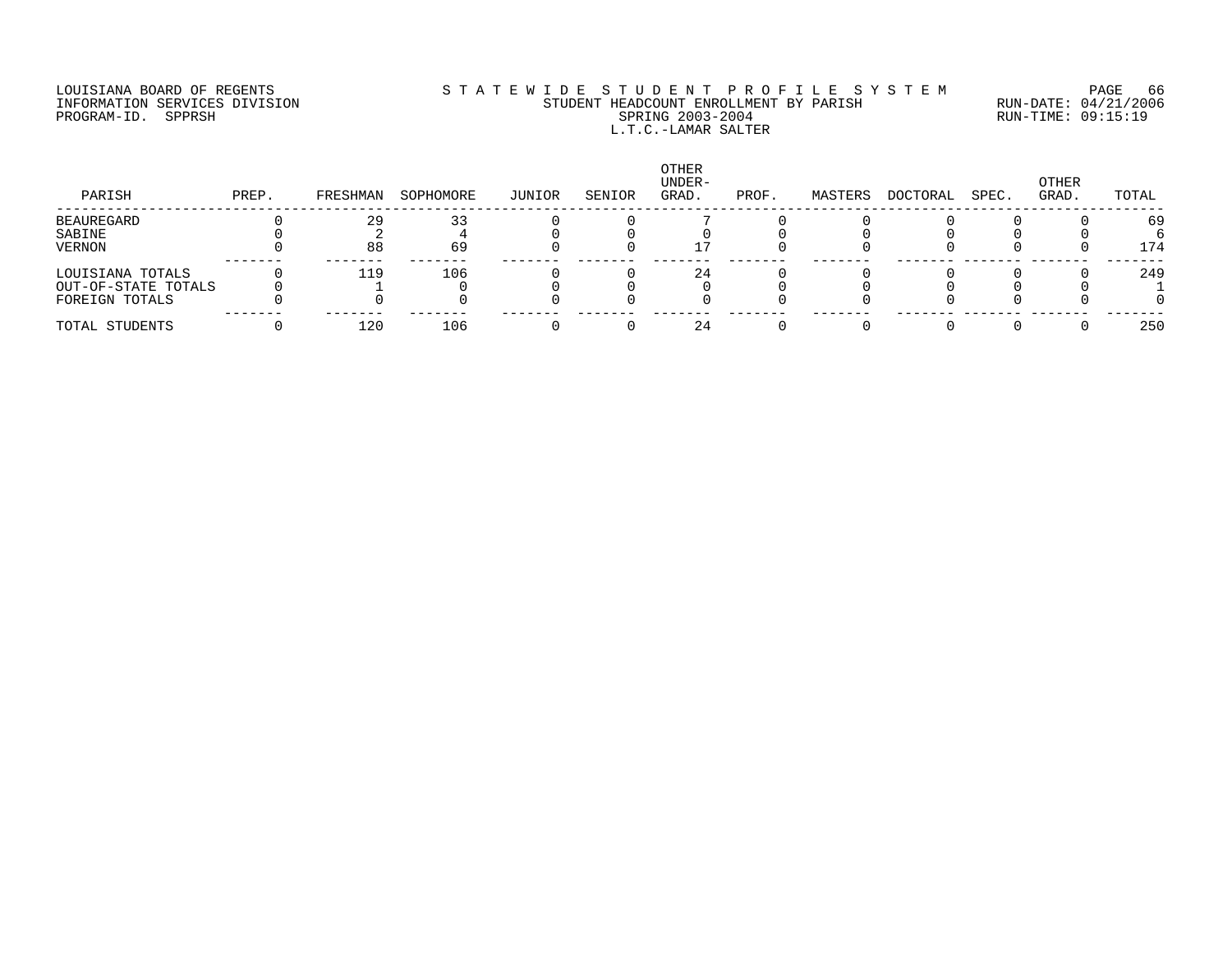### LOUISIANA BOARD OF REGENTS SOURCLEARIE WIDE STUDENT PROFILE SYSTEM PAGE 67. INFORMATION SERVICES DIVISION STUDENT HEADCOUNT ENROLLMENT BY PARISH RUN-DATE: 04/21/2006 PROGRAM-ID. SPPRSH SPRING 2003-2004 RUN-TIME: 09:15:19 L.T.C.-MANSFIELD

| PARISH              | PREP. | FRESHMAN | SOPHOMORE | JUNIOR | SENIOR | <b>OTHER</b><br>UNDER-<br>GRAD. | PROF. | MASTERS | DOCTORAL | SPEC. | OTHER<br>GRAD. | TOTAL |
|---------------------|-------|----------|-----------|--------|--------|---------------------------------|-------|---------|----------|-------|----------------|-------|
| BOSSIER             |       |          |           |        |        |                                 |       |         |          |       |                |       |
| DE SOTO             |       |          |           |        |        |                                 |       |         |          |       |                | 86    |
| NATCHITOCHES        |       |          |           |        |        |                                 |       |         |          |       |                |       |
| RED RIVER           |       |          |           |        |        |                                 |       |         |          |       |                |       |
| SABINE              |       |          | I4        |        |        |                                 |       |         |          |       |                | 20    |
| LOUISIANA TOTALS    |       | 55       | 51        |        |        |                                 |       |         |          |       |                | 111   |
| OUT-OF-STATE TOTALS |       |          |           |        |        |                                 |       |         |          |       |                |       |
| FOREIGN TOTALS      |       |          |           |        |        |                                 |       |         |          |       |                |       |
| TOTAL STUDENTS      |       | 55       | 51        |        |        |                                 |       |         |          |       |                | 111   |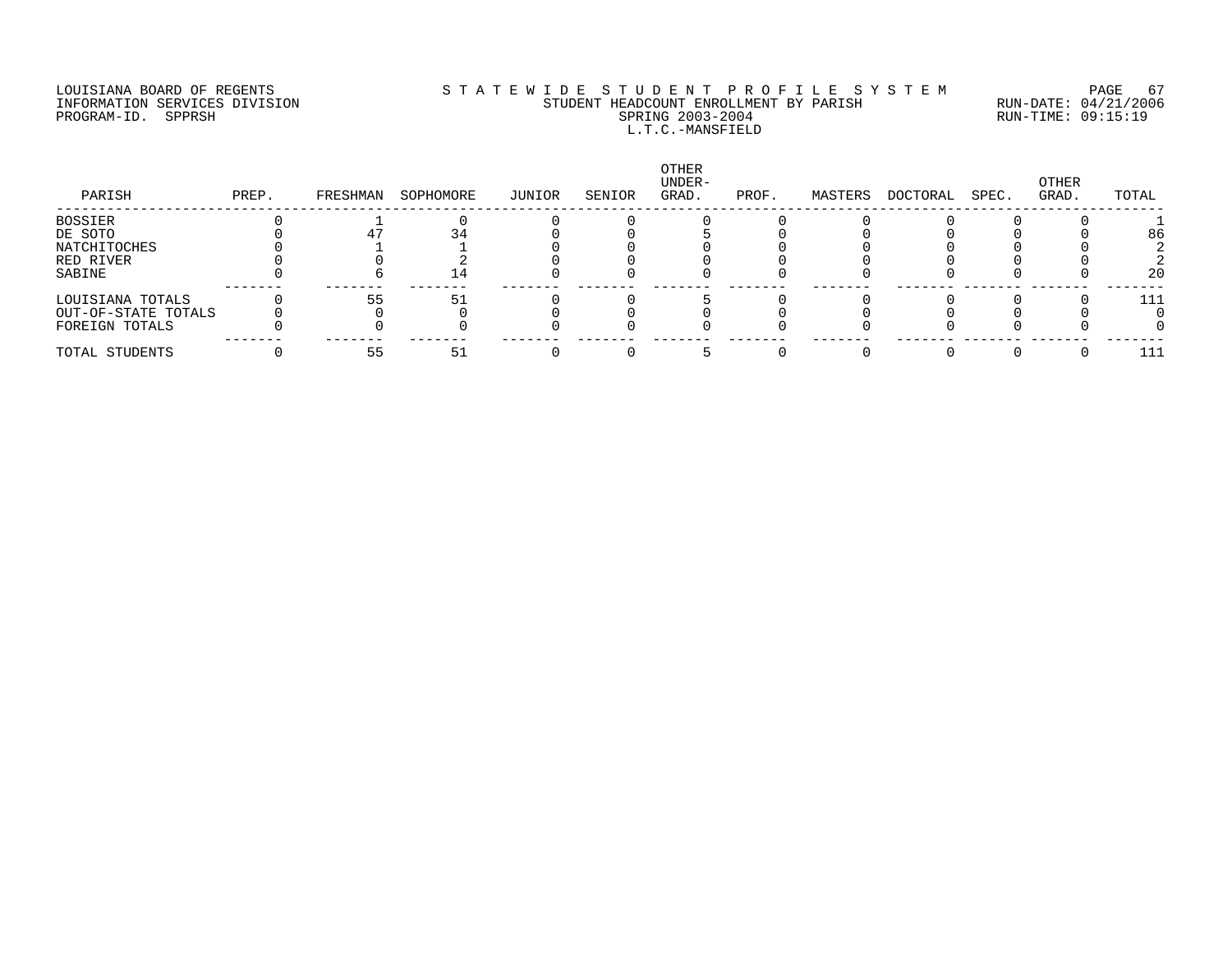### LOUISIANA BOARD OF REGENTS S T A T E W I D E S T U D E N T P R O F I L E S Y S T E M PAGE 68 INFORMATION SERVICES DIVISION STUDENT HEADCOUNT ENROLLMENT BY PARISH RUN-DATE: 04/21/2006 PROGRAM-ID. SPPRSH SPRING 2003-2004 RUN-TIME: 09:15:19 L.T.C.-MORGAN SMITH

| PARISH              | PREP. | FRESHMAN | SOPHOMORE | JUNIOR | SENIOR | OTHER<br>UNDER-<br>GRAD. | PROF. | MASTERS | DOCTORAL | SPEC. | OTHER<br>GRAD. | TOTAL |
|---------------------|-------|----------|-----------|--------|--------|--------------------------|-------|---------|----------|-------|----------------|-------|
| ACADIA              |       |          |           |        |        |                          |       |         |          |       |                | 11    |
| ALLEN               |       |          |           |        |        |                          |       |         |          |       |                |       |
| CALCASIEU           |       |          |           |        |        |                          |       |         |          |       |                |       |
| CAMERON             |       |          |           |        |        |                          |       |         |          |       |                |       |
| EVANGELINE          |       |          |           |        |        |                          |       |         |          |       |                |       |
| JEFFERSON DAVIS     |       | 76       | 39        |        |        |                          |       |         |          |       |                | 132   |
| LOUISIANA TOTALS    |       | 86       | 48        |        |        |                          |       |         |          |       |                | 151   |
| OUT-OF-STATE TOTALS |       |          |           |        |        |                          |       |         |          |       |                |       |
| FOREIGN TOTALS      |       |          |           |        |        |                          |       |         |          |       |                |       |
| TOTAL STUDENTS      |       | 86       | 48        |        |        |                          |       |         |          |       |                | 151   |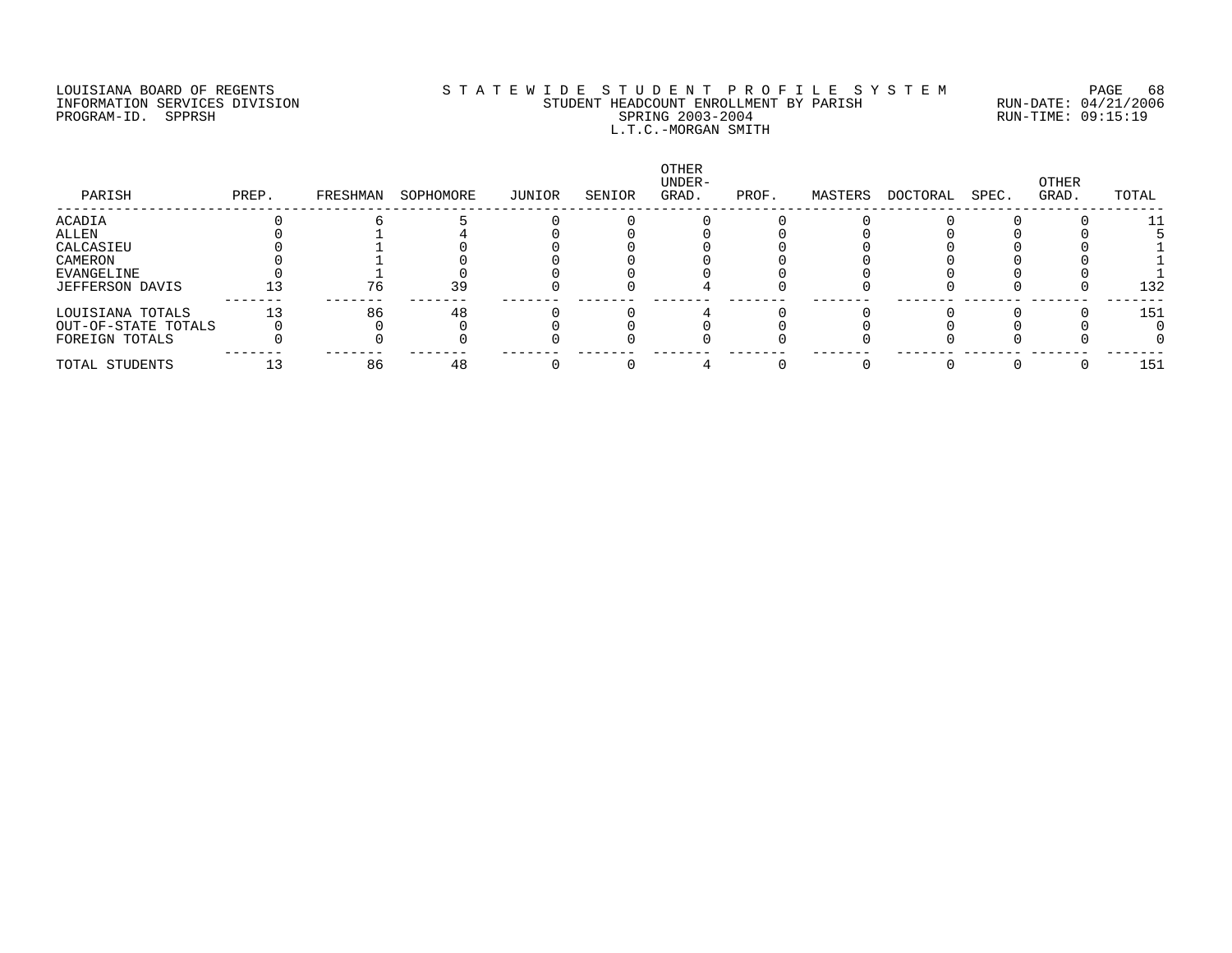#### LOUISIANA BOARD OF REGENTS STATEWIDE STUDENT PROFILE SYSTEM PAGE 69 INFORMATION SERVICES DIVISION SAN SENDENT HEADCOUNT ENROLLMENT BY PARISH STUDENT HEADCOUNT ENROLLMENT BY PARISH<br>PROGRAM-ID. SPPRSH SPRING 2003-2004 SPRING 2003-2004 PROGRAM-ID. SPPRSH SPRING 2003-2004 L.T.C.-NATCHITOCHES

| PARISH              | PREP. | FRESHMAN | SOPHOMORE | JUNIOR | SENIOR | OTHER<br>UNDER-<br>GRAD. | PROF. | MASTERS | DOCTORAL | SPEC. | <b>OTHER</b><br>GRAD. | TOTAL |
|---------------------|-------|----------|-----------|--------|--------|--------------------------|-------|---------|----------|-------|-----------------------|-------|
| <b>BIENVILLE</b>    |       |          |           |        |        |                          |       |         |          |       |                       |       |
| <b>BOSSIER</b>      |       |          |           |        |        |                          |       |         |          |       |                       |       |
| CADDO               |       |          |           |        |        |                          |       |         |          |       |                       |       |
| DE SOTO             |       |          |           |        |        |                          |       |         |          |       |                       |       |
| EAST CARROLL        |       |          |           |        |        |                          |       |         |          |       |                       |       |
| <b>GRANT</b>        |       |          |           |        |        |                          |       |         |          |       |                       |       |
| <b>JACKSON</b>      |       |          |           |        |        |                          |       |         |          |       |                       |       |
| NATCHITOCHES        |       | 175      | 106       |        |        |                          |       |         |          |       |                       | 296   |
| RAPIDES             |       |          |           |        |        |                          |       |         |          |       |                       |       |
| RED RIVER           |       |          |           |        |        |                          |       |         |          |       |                       |       |
| RICHLAND            |       |          |           |        |        |                          |       |         |          |       |                       |       |
| SABINE              |       |          |           |        |        |                          |       |         |          |       |                       | L G   |
| TENSAS              |       |          |           |        |        |                          |       |         |          |       |                       |       |
| UNION               |       |          |           |        |        |                          |       |         |          |       |                       |       |
| VERNON              |       |          |           |        |        |                          |       |         |          |       |                       |       |
| WEST CARROLL        |       |          |           |        |        |                          |       |         |          |       |                       |       |
| WEST FELICIANA      |       |          |           |        |        |                          |       |         |          |       |                       |       |
| WINN                |       | 26       |           |        |        |                          |       |         |          |       |                       | 35    |
| LOUISIANA TOTALS    |       | 228      | 142       |        |        | 24                       |       |         |          |       |                       | 398   |
| OUT-OF-STATE TOTALS |       |          |           |        |        |                          |       |         |          |       |                       |       |
| FOREIGN TOTALS      |       |          |           |        |        |                          |       |         |          |       |                       |       |
| TOTAL STUDENTS      |       | 228      | 142       |        | U      | 24                       | O     | 0       | U        | U     |                       | 398   |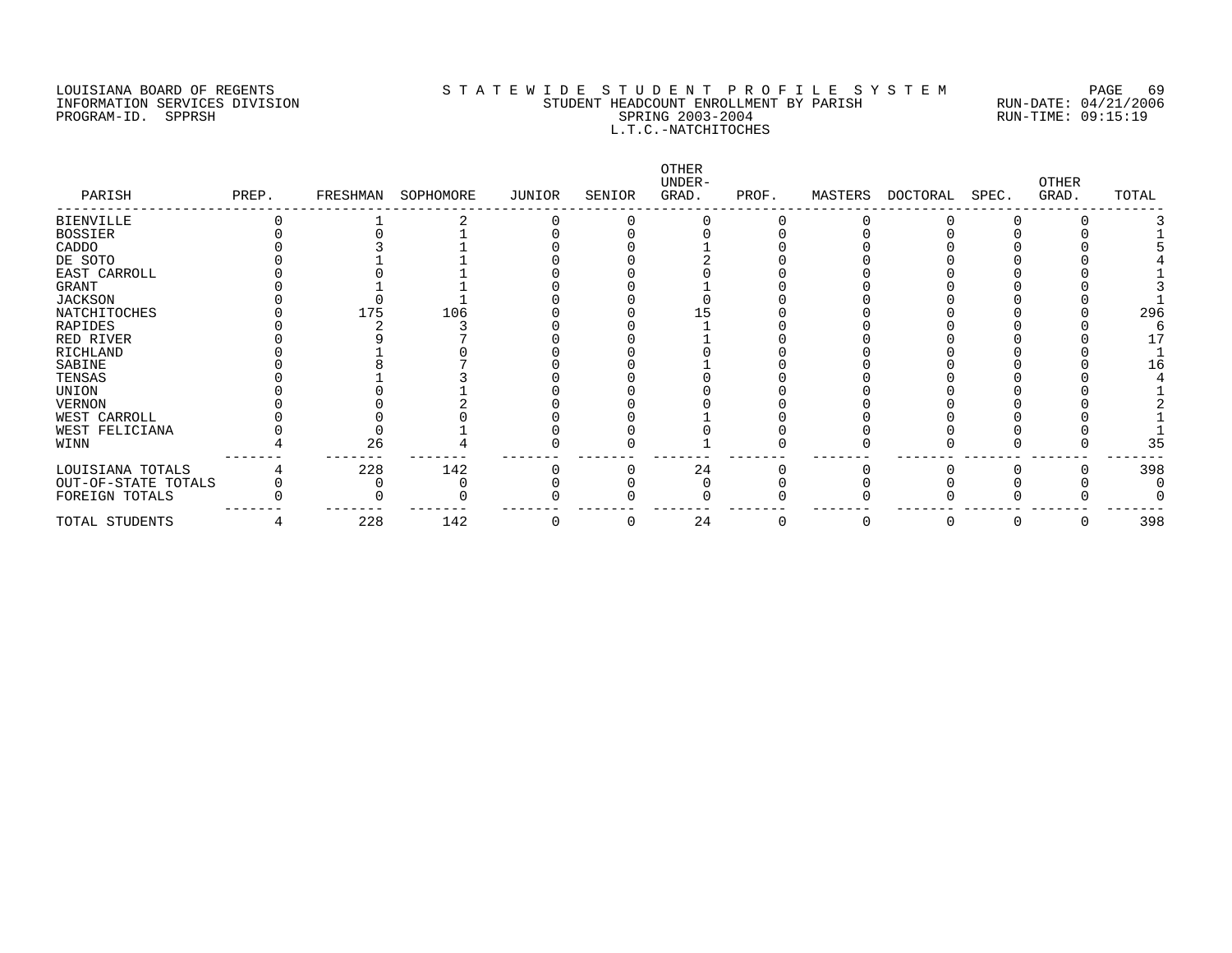### LOUISIANA BOARD OF REGENTS S T A T E W I D E S T U D E N T P R O F I L E S Y S T E M PAGE 70 INFORMATION SERVICES DIVISION STUDENT HEADCOUNT ENROLLMENT BY PARISH RUN-DATE: 04/21/2006 PROGRAM-ID. SPPRSH SPRING 2003-2004 RUN-TIME: 09:15:19 L.T.C.-NORTH CENTRAL

| PARISH              | PREP. | FRESHMAN | SOPHOMORE | JUNIOR | SENIOR | OTHER<br>UNDER-<br>GRAD. | PROF. | MASTERS | DOCTORAL | SPEC. | OTHER<br>GRAD. | TOTAL |
|---------------------|-------|----------|-----------|--------|--------|--------------------------|-------|---------|----------|-------|----------------|-------|
| JACKSON             |       |          |           |        |        |                          |       |         |          |       |                |       |
| LINCOLN             |       |          |           |        |        |                          |       |         |          |       |                |       |
| MOREHOUSE           |       |          |           |        |        |                          |       |         |          |       |                |       |
| OUACHITA            |       |          |           |        |        |                          |       |         |          |       |                |       |
| UNION               |       | 105      |           |        |        | 34                       |       |         |          |       |                | 157   |
| LOUISIANA TOTALS    |       | 115      |           |        |        |                          |       |         |          |       |                | 174   |
| OUT-OF-STATE TOTALS |       |          |           |        |        |                          |       |         |          |       |                |       |
| FOREIGN TOTALS      |       |          |           |        |        |                          |       |         |          |       |                |       |
| TOTAL STUDENTS      |       | 115      |           |        |        | 41                       |       |         |          |       |                | 174   |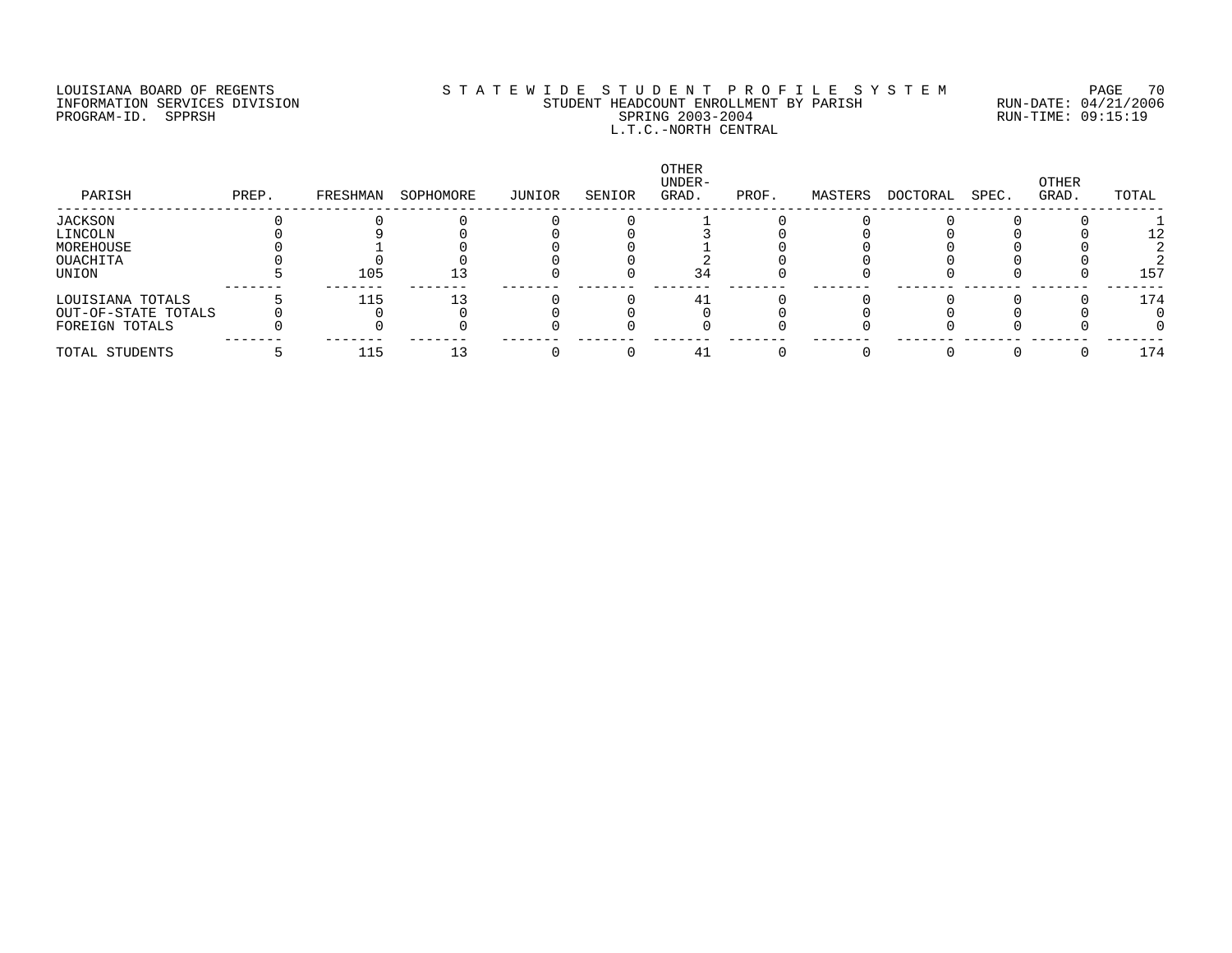### LOUISIANA BOARD OF REGENTS S T A T E W I D E S T U D E N T P R O F I L E S Y S T E M PAGE 71 INFORMATION SERVICES DIVISION STUDENT HEADCOUNT ENROLLMENT BY PARISH RUN-DATE: 04/21/2006 PROGRAM-ID. SPPRSH SPRING 2003-2004 RUN-TIME: 09:15:19 L.T.C.-NORTHEAST

| PARISH              | PREP. | FRESHMAN | SOPHOMORE | JUNIOR | SENIOR | OTHER<br>UNDER-<br>GRAD. | PROF. | MASTERS | DOCTORAL | SPEC. | OTHER<br>GRAD. | TOTAL |
|---------------------|-------|----------|-----------|--------|--------|--------------------------|-------|---------|----------|-------|----------------|-------|
| <b>BOSSIER</b>      |       |          |           |        |        |                          |       |         |          |       |                |       |
| CADDO               |       |          |           |        |        |                          |       |         |          |       |                |       |
| CALDWELL            |       |          |           |        |        |                          |       |         |          |       |                | 36    |
| CATAHOULA           |       |          |           |        |        |                          |       |         |          |       |                |       |
| CONCORDIA           |       |          |           |        |        |                          |       |         |          |       |                |       |
| EAST CARROLL        |       |          |           |        |        |                          |       |         |          |       |                |       |
| FRANKLIN            |       | 141      | L b       |        |        |                          |       |         |          |       |                | 195   |
| GRANT               |       |          |           |        |        |                          |       |         |          |       |                |       |
| <b>JACKSON</b>      |       |          |           |        |        |                          |       |         |          |       |                |       |
| MADISON             |       |          |           |        |        |                          |       |         |          |       |                |       |
| MOREHOUSE           |       |          |           |        |        |                          |       |         |          |       |                |       |
| <b>OUACHITA</b>     |       |          |           |        |        |                          |       |         |          |       |                |       |
| RICHLAND            |       | 38       |           |        |        |                          |       |         |          |       |                | 61    |
| TENSAS              |       |          |           |        |        |                          |       |         |          |       |                |       |
| WEST BATON ROUGE    |       |          |           |        |        |                          |       |         |          |       |                |       |
| LOUISIANA TOTALS    | 41    | 219      | 30        |        |        | 34                       |       |         |          |       |                | 324   |
| OUT-OF-STATE TOTALS |       |          |           |        |        |                          |       |         |          |       |                |       |
| FOREIGN TOTALS      |       |          |           |        |        |                          |       |         |          |       |                |       |
| TOTAL STUDENTS      | 41    | 219      | 30        |        | 0      | 38                       |       |         |          |       |                | 328   |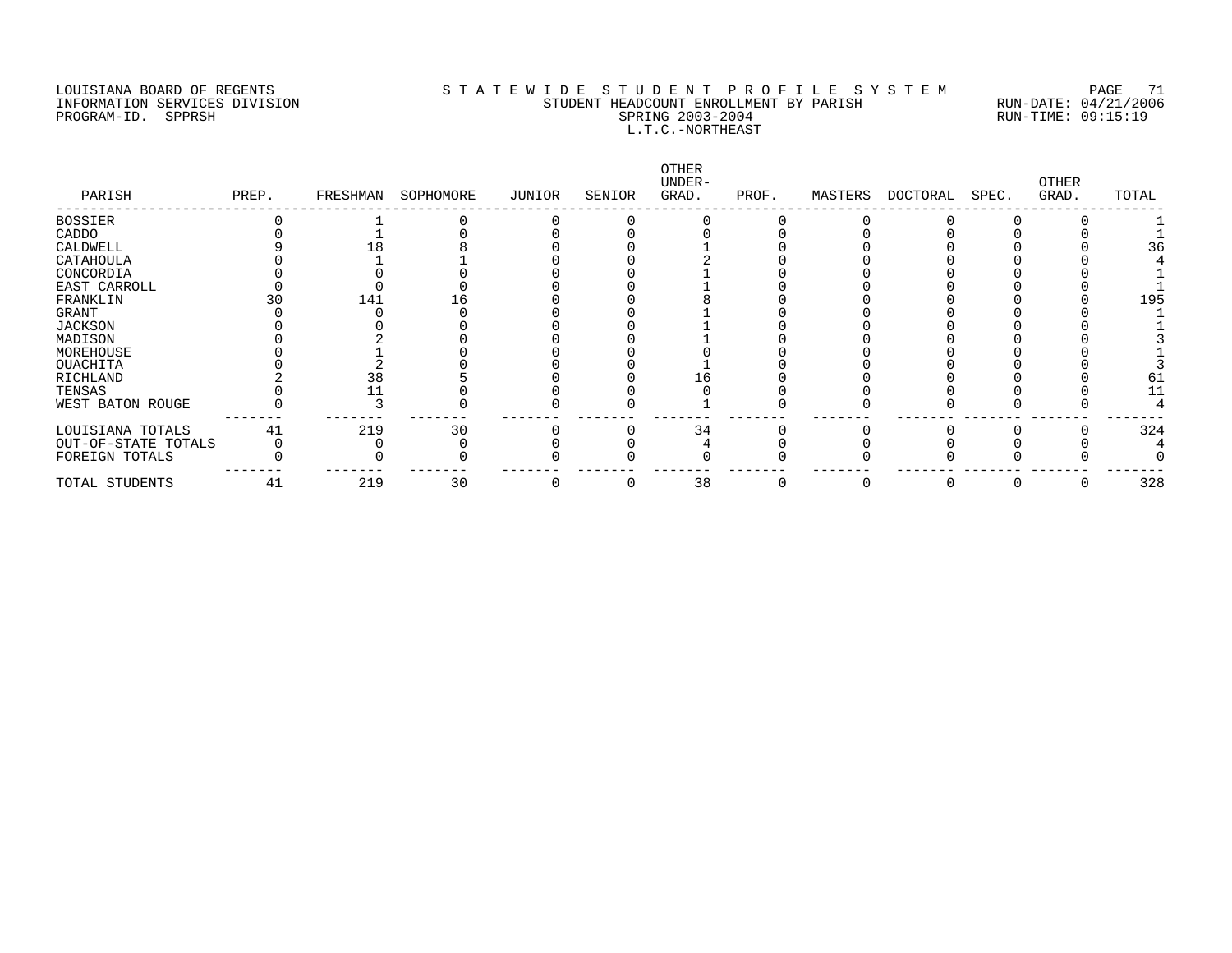### LOUISIANA BOARD OF REGENTS S T A T E W I D E S T U D E N T P R O F I L E S Y S T E M PAGE 72 INFORMATION SERVICES DIVISION STUDENT HEADCOUNT ENROLLMENT BY PARISH RUN-DATE: 04/21/2006 PROGRAM-ID. SPPRSH SPRING 2003-2004 RUN-TIME: 09:15:19 L.T.C.-NORTHWEST

| PARISH              | PREP. | FRESHMAN | SOPHOMORE | JUNIOR | SENIOR | OTHER<br>UNDER-<br>GRAD. | PROF. | MASTERS | DOCTORAL | SPEC. | OTHER<br>GRAD. | TOTAL |
|---------------------|-------|----------|-----------|--------|--------|--------------------------|-------|---------|----------|-------|----------------|-------|
| <b>BIENVILLE</b>    |       | 41       | 20        |        |        |                          |       |         |          |       |                | 78    |
| <b>BOSSIER</b>      |       |          |           |        |        |                          |       |         |          |       |                | 12    |
| CADDO               |       |          |           |        |        |                          |       |         |          |       |                |       |
| CALDWELL            |       |          |           |        |        |                          |       |         |          |       |                |       |
| CLAIBORNE           |       | 89       | 68        |        |        |                          |       |         |          |       |                | 254   |
| DE SOTO             |       |          |           |        |        |                          |       |         |          |       |                |       |
| JACKSON             |       |          |           |        |        |                          |       |         |          |       |                |       |
| LINCOLN             |       |          |           |        |        |                          |       |         |          |       |                |       |
| NATCHITOCHES        |       |          |           |        |        |                          |       |         |          |       |                |       |
| RED RIVER           |       |          |           |        |        |                          |       |         |          |       |                |       |
| WASHINGTON          |       |          |           |        |        |                          |       |         |          |       |                |       |
| WEST CARROLL        |       | 178      | 131       |        |        |                          |       |         |          |       |                | 386   |
| WINN                |       |          |           |        |        |                          |       |         |          |       |                |       |
| LOUISIANA TOTALS    |       | 319      | 236       |        |        | 197                      |       |         |          |       |                | 752   |
| OUT-OF-STATE TOTALS |       |          |           |        |        |                          |       |         |          |       |                | 12    |
| FOREIGN TOTALS      |       |          |           |        |        |                          |       |         |          |       |                |       |
| TOTAL STUDENTS      |       | 322      | 242       |        |        | 200                      |       |         |          |       |                | 764   |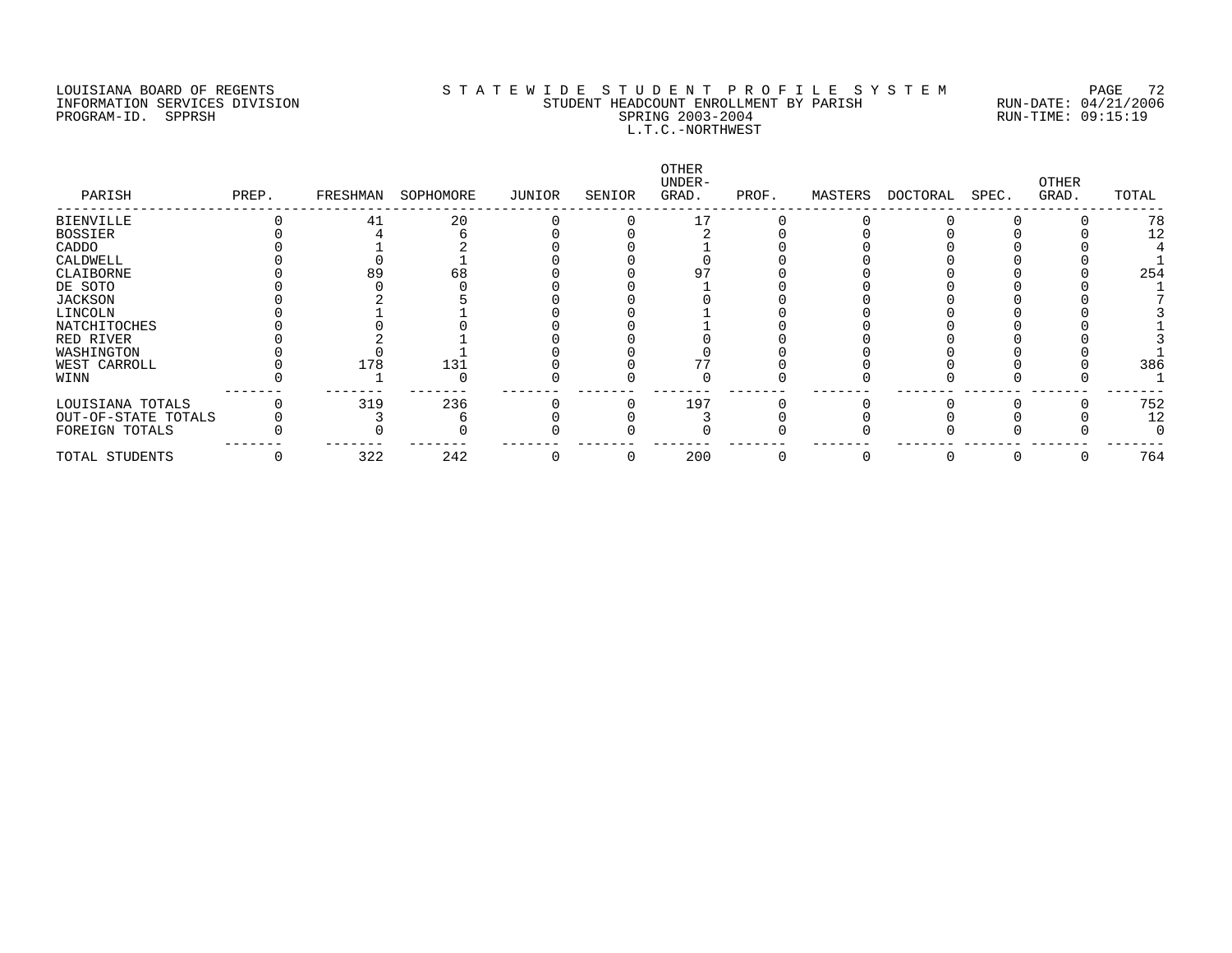#### LOUISIANA BOARD OF REGENTS S T A T E W I D E S T U D E N T P R O F I L E S Y S T E M PAGE 73 INFORMATION SERVICES DIVISION STUDENT HEADCOUNT ENROLLMENT BY PARISH RUN-DATE: 04/21/2006 PROGRAM-ID. SPPRSH SPRING 2003-2004 RUN-TIME: 09:15:19 L.T.C.-OAKDALE

| PARISH              | PREP. | FRESHMAN | SOPHOMORE | JUNIOR | SENIOR | OTHER<br>UNDER-<br>GRAD. | PROF. | MASTERS | DOCTORAL | SPEC. | OTHER<br>GRAD. | TOTAL |
|---------------------|-------|----------|-----------|--------|--------|--------------------------|-------|---------|----------|-------|----------------|-------|
| ALLEN               |       | 102      | 51        |        |        |                          |       |         |          |       |                | 162   |
| AVOYELLES           |       |          |           |        |        |                          |       |         |          |       |                | 21    |
| <b>BEAUREGARD</b>   |       |          |           |        |        |                          |       |         |          |       |                | 18    |
| CALCASIEU           |       |          |           |        |        |                          |       |         |          |       |                | 18    |
| EVANGELINE          |       |          |           |        |        |                          |       |         |          |       |                |       |
| <b>JEFFERSON</b>    |       |          |           |        |        |                          |       |         |          |       |                |       |
| JEFFERSON DAVIS     |       |          |           |        |        |                          |       |         |          |       |                |       |
| RAPIDES             |       |          |           |        |        |                          |       |         |          |       |                | 30    |
| SABINE              |       |          |           |        |        |                          |       |         |          |       |                |       |
| ST. LANDRY          |       |          |           |        |        |                          |       |         |          |       |                |       |
| TENSAS              |       |          |           |        |        |                          |       |         |          |       |                |       |
| VERNON              |       |          |           |        |        |                          |       |         |          |       |                | 20    |
| LOUISIANA TOTALS    |       | 160      | 90        |        |        | 36                       |       |         |          |       |                | 286   |
| OUT-OF-STATE TOTALS |       |          |           |        |        |                          |       |         |          |       |                |       |
| FOREIGN TOTALS      |       |          |           |        |        |                          |       |         |          |       |                |       |
| TOTAL STUDENTS      |       | 160      | 90        |        |        | 36                       |       |         |          |       |                | 286   |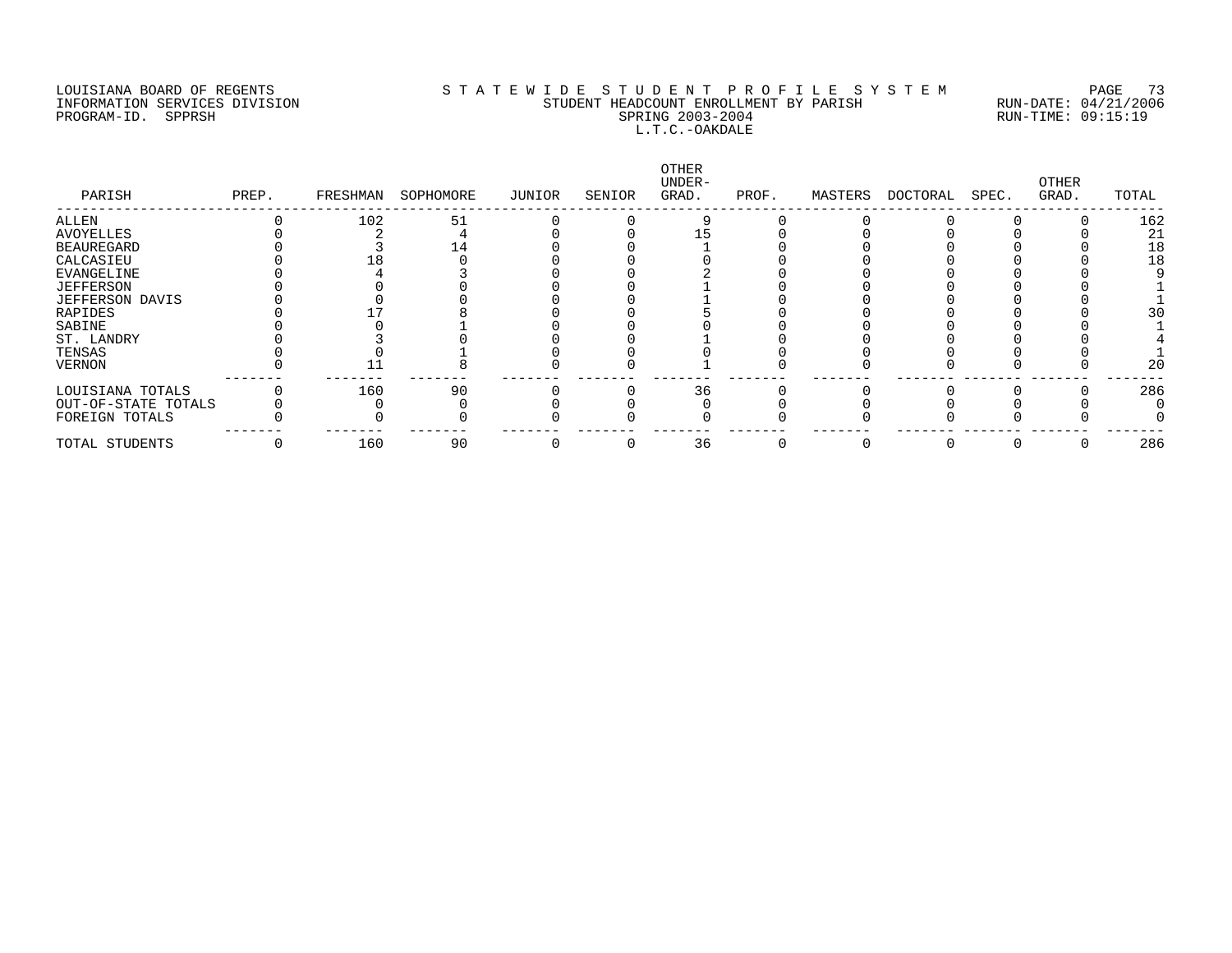PROGRAM-ID. SPPRSH

## LOUISIANA BOARD OF REGENTS STATEWIDE STUDENT PROFILE SYSTEM PAGE 74 INFORMATION SERVICES DIVISION SUNDERT STUDENT HEADCOUNT ENROLLMENT BY PARISH SPUN-DATE: 04/21/2006<br>PROGRAM-ID. SPPRSH SPRING 2003-2004 SPRING 2003-2004 L.T.C.-RIVER PARISHES

| PARISH              | PREP. | FRESHMAN | SOPHOMORE | JUNIOR | SENIOR | OTHER<br>UNDER-<br>GRAD. | PROF. | MASTERS | DOCTORAL | SPEC. | OTHER<br>GRAD. | TOTAL |
|---------------------|-------|----------|-----------|--------|--------|--------------------------|-------|---------|----------|-------|----------------|-------|
| ASCENSION           |       |          |           |        |        | 16                       |       |         |          |       |                |       |
| ASSUMPTION          |       |          |           |        |        |                          |       |         |          |       |                |       |
| <b>JEFFERSON</b>    |       |          |           |        |        |                          |       |         |          |       |                |       |
| LAFAYETTE           |       |          |           |        |        |                          |       |         |          |       |                |       |
| LAFOURCHE           |       |          |           |        |        |                          |       |         |          |       |                |       |
| ORLEANS             |       |          |           |        |        |                          |       |         |          |       |                |       |
| ST. BERNARD         |       |          |           |        |        |                          |       |         |          |       |                |       |
| ST. CHARLES         |       |          |           |        |        |                          |       |         |          |       |                |       |
| ST. JAMES           |       |          |           |        |        |                          |       |         |          |       |                | 95    |
| ST. JOHN            |       |          |           |        |        | 121                      |       |         |          |       |                | 131   |
| TANGIPAHOA          |       |          |           |        |        |                          |       |         |          |       |                |       |
| TERREBONNE          |       |          |           |        |        |                          |       |         |          |       |                |       |
| LOUISIANA TOTALS    |       | 12       |           |        |        | 285                      |       |         |          |       |                | 310   |
| OUT-OF-STATE TOTALS |       |          |           |        |        |                          |       |         |          |       |                |       |
| FOREIGN TOTALS      |       |          |           |        |        |                          |       |         |          |       |                |       |
| TOTAL STUDENTS      |       | 12       |           |        |        | 285                      |       |         |          | 0     |                | 310   |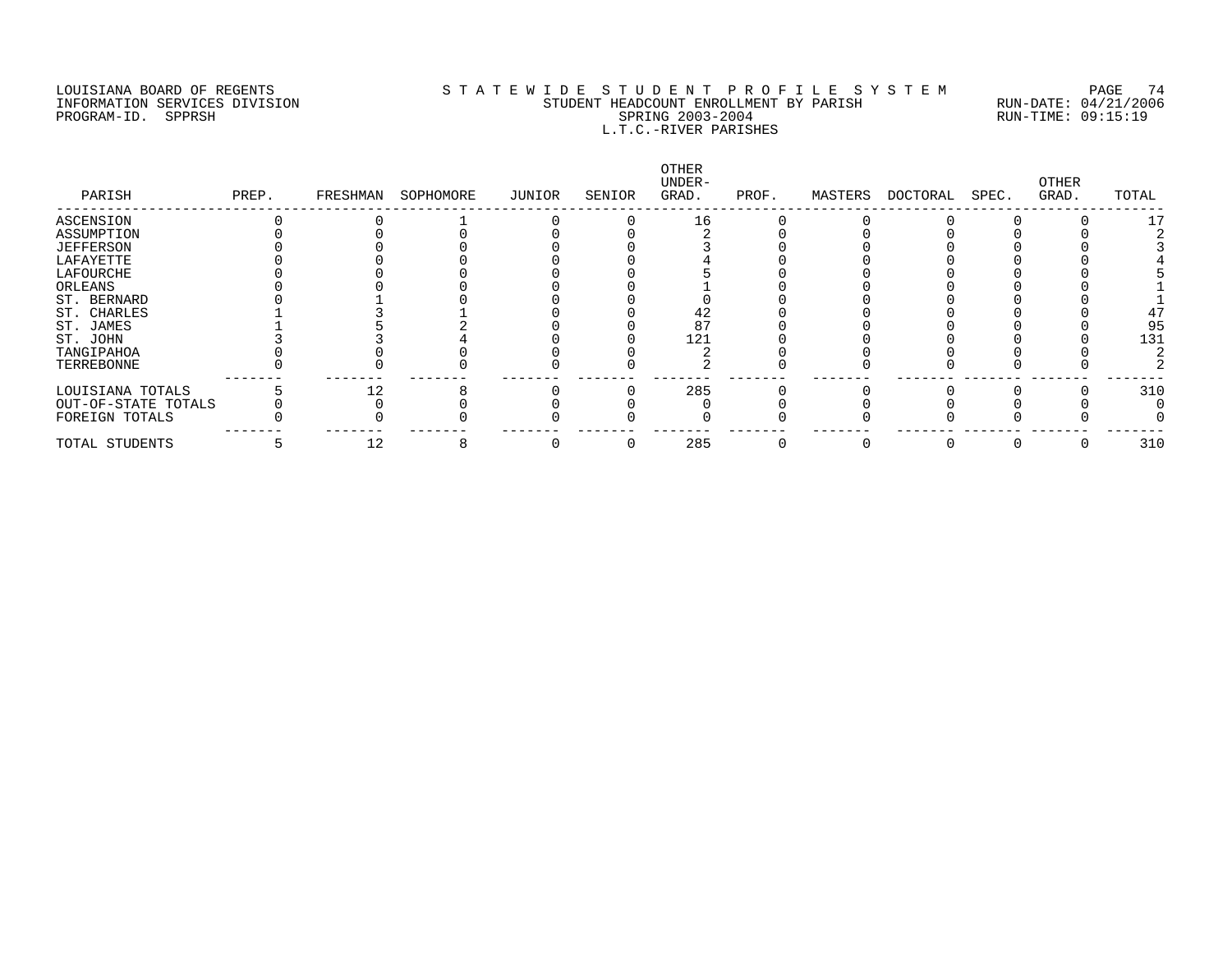#### LOUISIANA BOARD OF REGENTS S T A T E W I D E S T U D E N T P R O F I L E S Y S T E M PAGE 75 INFORMATION SERVICES DIVISION STUDENT HEADCOUNT ENROLLMENT BY PARISH RUN-DATE: 04/21/2006 PROGRAM-ID. SPPRSH SPRING 2003-2004 RUN-TIME: 09:15:19 L.T.C.-RUSTON

| PARISH              | PREP. | FRESHMAN | SOPHOMORE | JUNIOR | SENIOR | OTHER<br>UNDER-<br>GRAD. | PROF. | MASTERS | DOCTORAL | SPEC. | OTHER<br>GRAD. | TOTAL |
|---------------------|-------|----------|-----------|--------|--------|--------------------------|-------|---------|----------|-------|----------------|-------|
| <b>BIENVILLE</b>    |       |          |           |        |        |                          |       |         |          |       |                | 18    |
| CLAIBORNE           |       |          |           |        |        |                          |       |         |          |       |                |       |
| JACKSON             |       |          |           |        |        |                          |       |         |          |       |                | 37    |
| LINCOLN             |       |          | 22        |        |        |                          |       |         |          |       |                | 92    |
| NATCHITOCHES        |       |          |           |        |        |                          |       |         |          |       |                |       |
| OUACHITA            |       |          |           |        |        |                          |       |         |          |       |                |       |
| UNION               |       |          |           |        |        |                          |       |         |          |       |                |       |
| WINN                |       |          |           |        |        |                          |       |         |          |       |                |       |
| LOUISIANA TOTALS    |       | 105      | 51        |        |        |                          |       |         |          |       |                | 161   |
| OUT-OF-STATE TOTALS |       |          |           |        |        |                          |       |         |          |       |                |       |
| FOREIGN TOTALS      |       |          |           |        |        |                          |       |         |          |       |                |       |
| TOTAL STUDENTS      |       | 105      | 51        |        |        |                          |       |         |          |       |                | 161   |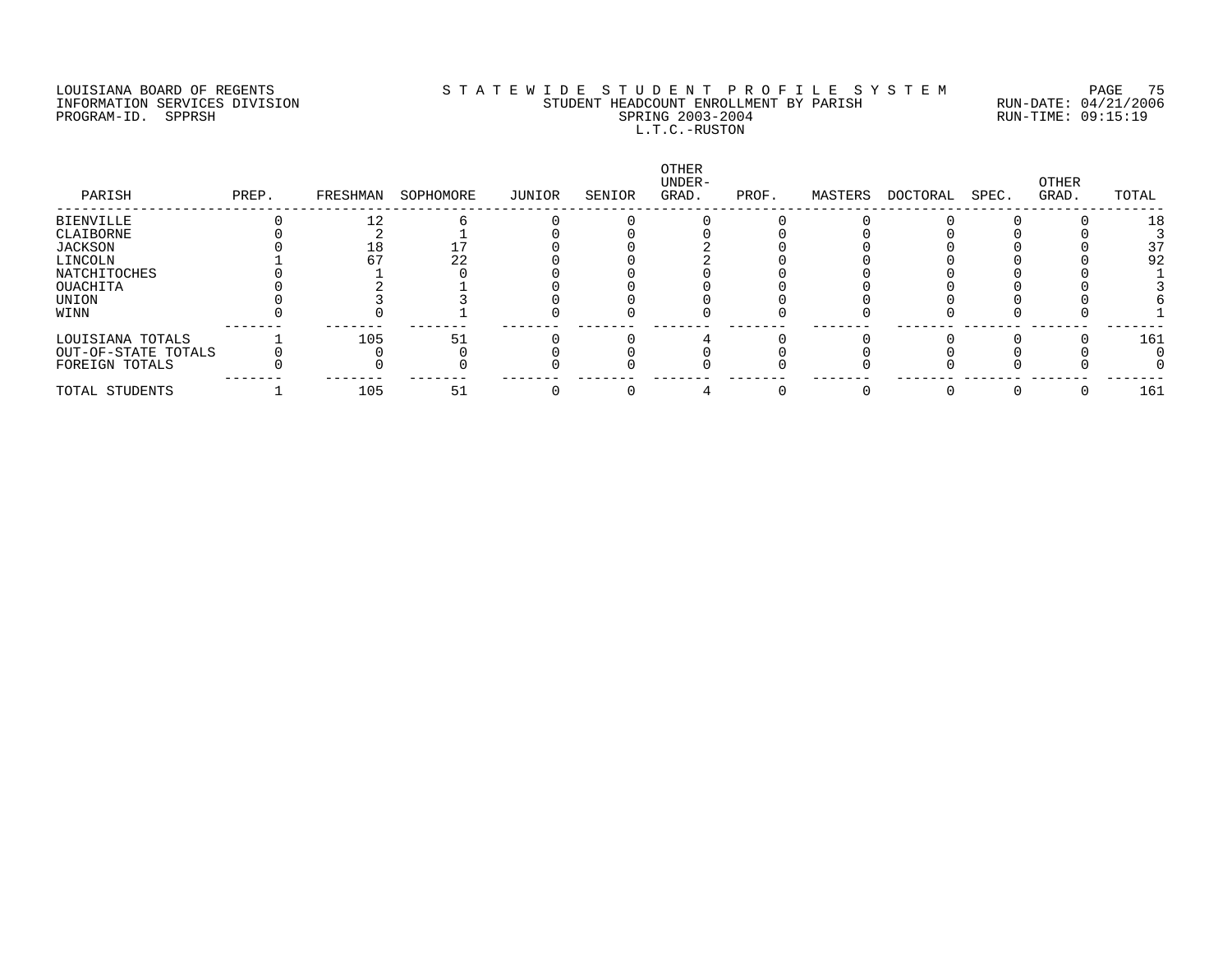PROGRAM-IN POSITION SERVICES DIVISION

# LOUISIANA BOARD OF REGENTS SOURCOMER'S STATEWIDE STUDENT PROFILE SYSTEM PAGE 76<br>STUDENT HEADCOUNT ENROLLMENT BY PARISH RUN-DATE: 04/21/2006 INFORMATION SERVICES DIVISION SANTINENT STUDENT HEADCOUNT ENROLLMENT BY PARISH SPARISH RUN-DATE: 04/21/2000<br>PROGRAM-ID. SPPRSH RUN-TIME: 09:15:19 L.T.C.-WEST JEFFERSON

| PARISH              | PREP. | FRESHMAN | SOPHOMORE | JUNIOR | SENIOR | OTHER<br>UNDER-<br>GRAD. | PROF. | MASTERS | DOCTORAL | SPEC. | OTHER<br>GRAD. | TOTAL |
|---------------------|-------|----------|-----------|--------|--------|--------------------------|-------|---------|----------|-------|----------------|-------|
| EAST BATON ROUGE    |       |          |           |        |        |                          |       |         |          |       |                |       |
| JEFFERSON           |       | 100      | 46        |        |        | 101                      |       |         |          |       |                | 247   |
| ORLEANS             |       | 26       |           |        |        | 43                       |       |         |          |       |                | 87    |
| PLAQUEMINES         |       |          |           |        |        |                          |       |         |          |       |                |       |
| ST. BERNARD         |       |          |           |        |        |                          |       |         |          |       |                |       |
| ST. CHARLES         |       |          |           |        |        |                          |       |         |          |       |                |       |
| ST. JOHN            |       |          |           |        |        |                          |       |         |          |       |                |       |
| ST. TAMMANY         |       |          |           |        |        |                          |       |         |          |       |                |       |
| TANGIPAHOA          |       |          |           |        |        |                          |       |         |          |       |                |       |
| TERREBONNE          |       |          |           |        |        |                          |       |         |          |       |                |       |
| WASHINGTON          |       |          |           |        |        |                          |       |         |          |       |                |       |
| LOUISIANA TOTALS    |       | 142      | 70        |        |        | 154                      |       |         |          |       |                | 366   |
| OUT-OF-STATE TOTALS |       |          |           |        |        |                          |       |         |          |       |                |       |
| FOREIGN TOTALS      |       |          |           |        |        |                          |       |         |          |       |                |       |
| TOTAL STUDENTS      |       | 142      | 70        |        |        | 155                      |       |         |          |       |                | 367   |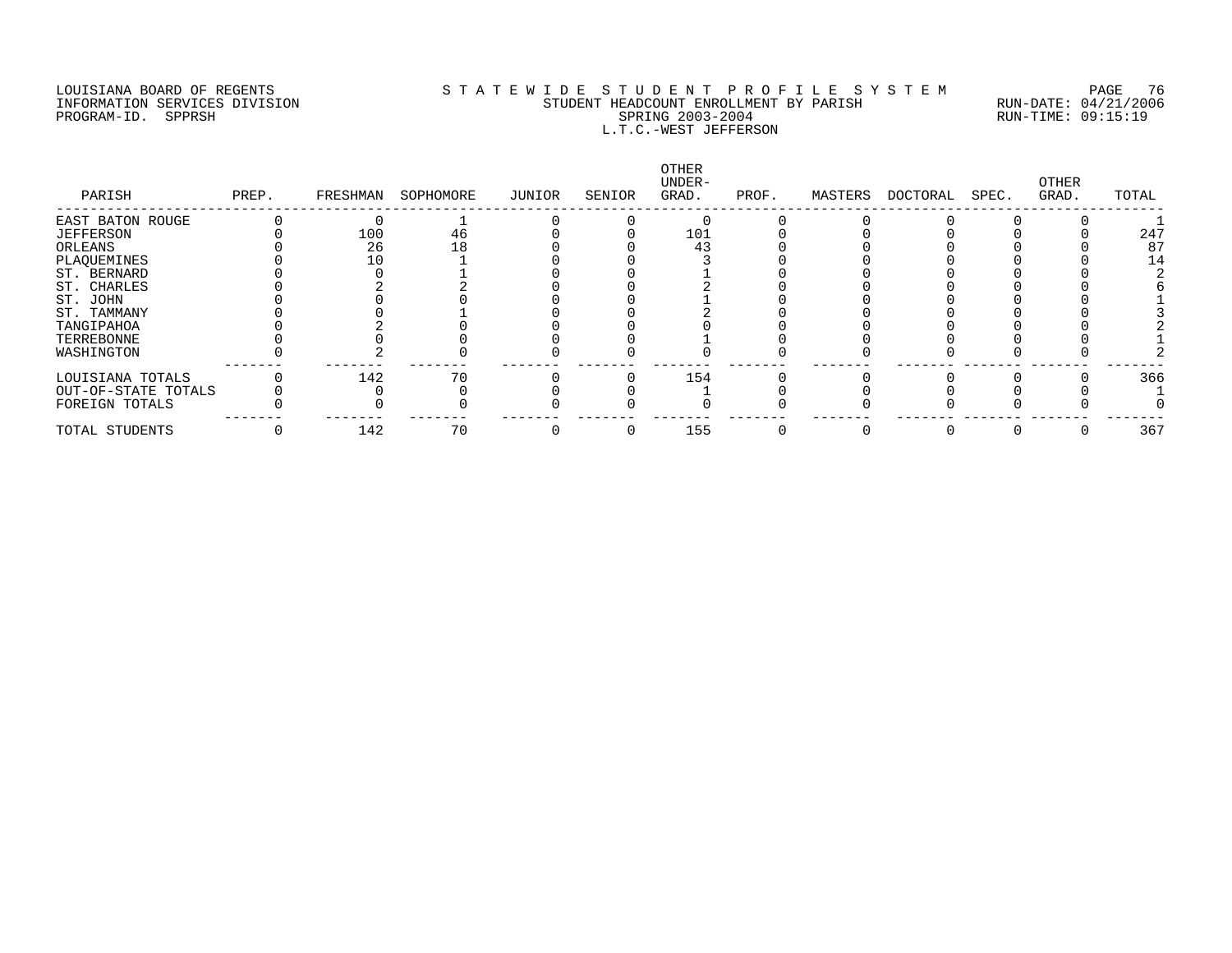#### LOUISIANA BOARD OF REGENTS S T A T E W I D E S T U D E N T P R O F I L E S Y S T E M PAGE 77 INFORMATION SERVICES DIVISION STUDENT HEADCOUNT ENROLLMENT BY PARISH RUN-DATE: 04/21/2006 PROGRAM-ID. SPPRSH SPRING 2003-2004 RUN-TIME: 09:15:19 L.T.C.-WESTSIDE

| PARISH              | PREP. | FRESHMAN | SOPHOMORE | JUNIOR | SENIOR | OTHER<br>UNDER-<br>GRAD. | PROF. | MASTERS | DOCTORAL | SPEC. | OTHER<br>GRAD. | TOTAL |
|---------------------|-------|----------|-----------|--------|--------|--------------------------|-------|---------|----------|-------|----------------|-------|
| ASCENSION           |       | 15       |           |        |        | 13                       |       |         |          |       |                | 32    |
| ASSUMPTION          |       |          |           |        |        |                          |       |         |          |       |                | 12    |
| EAST BATON ROUGE    |       |          |           |        |        |                          |       |         |          |       |                | 14    |
| IBERIA              |       |          |           |        |        |                          |       |         |          |       |                |       |
| IBERVILLE           |       |          |           |        |        | 36                       |       |         |          |       |                | 85    |
| JACKSON             |       |          |           |        |        |                          |       |         |          |       |                |       |
| LAFAYETTE           |       |          |           |        |        |                          |       |         |          |       |                |       |
| LIVINGSTON          |       |          |           |        |        |                          |       |         |          |       |                |       |
| POINTE COUPEE       |       |          |           |        |        |                          |       |         |          |       |                |       |
| ST. JAMES           |       |          |           |        |        |                          |       |         |          |       |                |       |
| ST. JOHN            |       |          |           |        |        |                          |       |         |          |       |                |       |
| WEBSTER             |       |          |           |        |        |                          |       |         |          |       |                |       |
| WEST FELICIANA      |       |          |           |        |        |                          |       |         |          |       |                |       |
| LOUISIANA TOTALS    |       |          | 27        |        |        | 62                       |       |         |          |       |                | 161   |
| OUT-OF-STATE TOTALS |       |          |           |        |        |                          |       |         |          |       |                |       |
| FOREIGN TOTALS      |       |          |           |        |        |                          |       |         |          |       |                |       |
| TOTAL STUDENTS      |       | 72       | 27        |        |        | 62                       |       |         |          |       |                | 161   |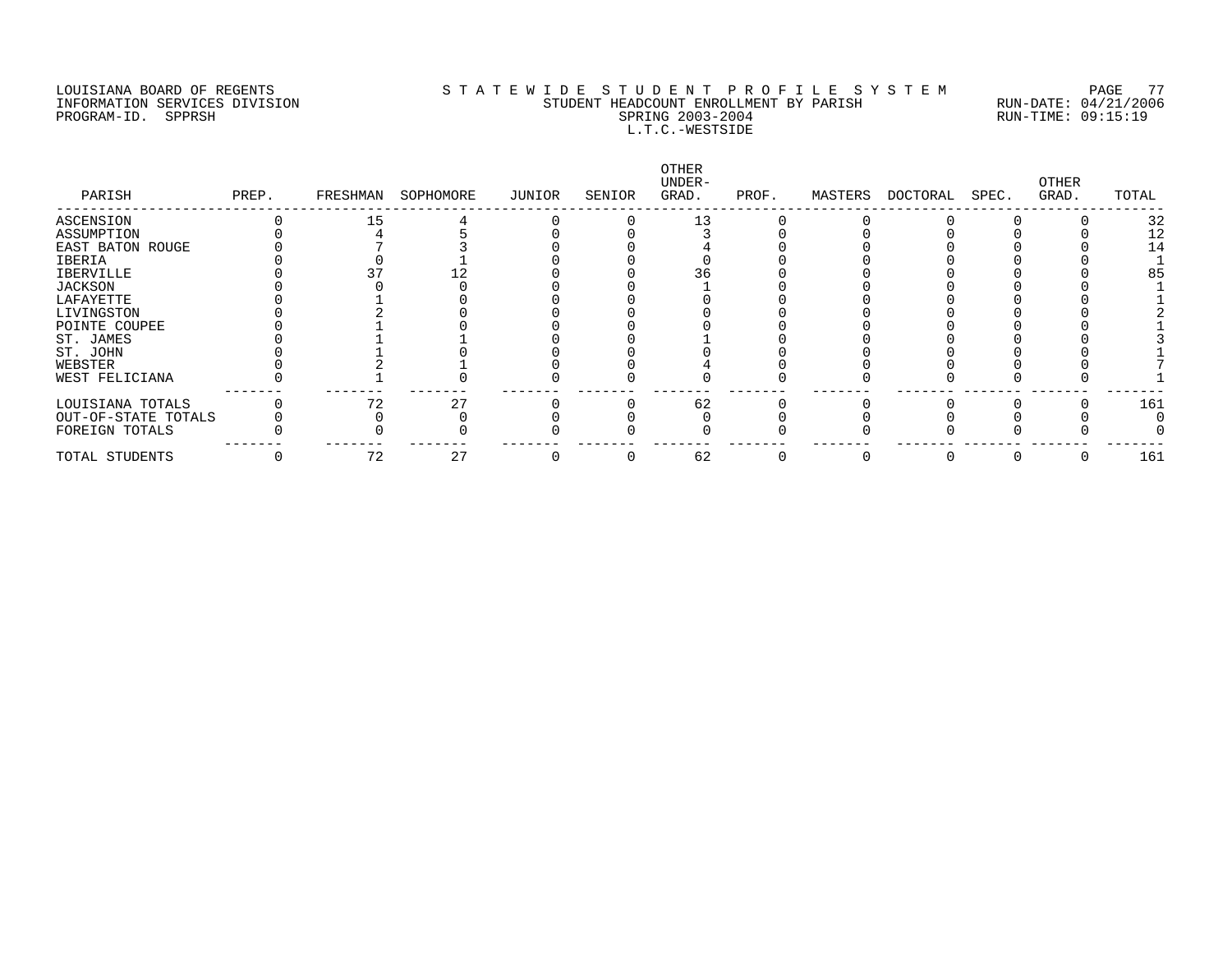#### LOUISIANA BOARD OF REGENTS S T A T E W I D E S T U D E N T P R O F I L E S Y S T E M PAGE 78 INFORMATION SERVICES DIVISION STUDENT HEADCOUNT ENROLLMENT BY PARISH RUN-DATE: 04/21/2006 PROGRAM-ID. SPPRSH SPRING 2003-2004 RUN-TIME: 09:15:19 L.T.C.-YOUNG MEMORIAL

| PARISH              | PREP.    | FRESHMAN     | SOPHOMORE | <b>JUNIOR</b>  | SENIOR   | OTHER<br>UNDER-<br>GRAD. | PROF.    | MASTERS     | DOCTORAL    | SPEC.    | <b>OTHER</b><br>GRAD. | TOTAL |
|---------------------|----------|--------------|-----------|----------------|----------|--------------------------|----------|-------------|-------------|----------|-----------------------|-------|
| <b>ACADIA</b>       | 0        | $\Omega$     | 0         | 0              | $\Omega$ | 4                        | 0        | $\Omega$    | $\Omega$    | $\Omega$ | O                     |       |
| ALLEN               | 0        | 0            | 0         | $\mathbf 0$    | $\Omega$ | $\mathbf{1}$             | 0        | $\Omega$    | $\Omega$    | $\Omega$ | $\Omega$              |       |
| <b>ASCENSION</b>    | O        | $\Omega$     | O         | $\Omega$       | O        |                          | $\Omega$ | $\cap$      | O           | $\Omega$ |                       |       |
| ASSUMPTION          | 6        | 18           | 8         | $\Omega$       | U        | 6                        | C        |             |             |          |                       | 38    |
| <b>AVOYELLES</b>    | Λ        | $\Omega$     | O         | $\Omega$       |          | 3                        | C        |             |             |          |                       |       |
| <b>BEAUREGARD</b>   |          | U            | N         | $\Omega$       | U        | $\mathcal{D}$            | C        |             |             |          |                       |       |
| CALCASIEU           | O        |              | N         | $\Omega$       | U        | 11                       | O        |             |             |          |                       | 11    |
| CALDWELL            | O        | 0            | O         | $\Omega$       | U        | $\overline{4}$           | 0        |             |             |          |                       |       |
| CAMERON             | Ω        |              | O         | $\Omega$       | U        | 2                        | O        |             |             |          |                       |       |
| CATAHOULA           |          |              |           | $\Omega$       | U        |                          | 0        |             |             |          |                       |       |
| CLAIBORNE           |          |              | 0         | $\Omega$       |          |                          | 0        |             |             |          |                       |       |
| EAST BATON ROUGE    |          |              |           | $\Omega$       |          |                          | C        |             |             |          |                       |       |
| GRANT               | Ω        |              |           | $\Omega$       |          |                          | C        |             |             |          |                       |       |
| IBERIA              |          |              |           | $\Omega$       | $\cap$   |                          | C        |             |             |          |                       | 13    |
| <b>JEFFERSON</b>    |          |              |           | $\Omega$       | U        | 14                       | C        |             |             |          |                       | 14    |
| JEFFERSON DAVIS     |          |              | ი         | $\Omega$       | U        | 2                        | 0        |             |             | ∩        |                       | 2     |
| LAFAYETTE           |          |              |           | $\Omega$       | U        | 18                       | $\Omega$ |             |             |          |                       | 19    |
| LAFOURCHE           |          | 6            |           | $\Omega$       | U        | 34                       | 0        |             |             | ∩        |                       | 40    |
| LA SALLE            |          |              |           | $\Omega$       |          | 3                        | 0        |             |             |          |                       |       |
| LIVINGSTON          |          |              |           | $\Omega$       |          | 2                        | C        |             |             | ∩        |                       |       |
| MOREHOUSE           |          |              |           | n              |          |                          | O        |             |             |          |                       |       |
| NATCHITOCHES        |          |              |           | $\Omega$       | O        | 3                        | C        |             |             | ∩        |                       |       |
| ORLEANS             |          |              |           | $\Omega$       | U        | 16                       | C        |             |             |          |                       | 16    |
| <b>OUACHITA</b>     |          | U            |           | $\Omega$       | U        |                          | Λ        |             |             |          |                       |       |
| PLAQUEMINES         |          |              |           | $\cap$         | U        |                          | C        |             |             |          |                       |       |
| RAPIDES             |          |              | N         | $\Omega$       | U        |                          | O        |             |             |          |                       |       |
| SABINE              |          |              |           | $\Omega$       |          | 3                        | 0        |             |             |          |                       |       |
| ST. BERNARD         |          | ∩            | Λ         | $\Omega$       | U        | 2                        | U        |             |             |          |                       |       |
| ST. JAMES           |          |              |           | $\Omega$       |          |                          | Λ        |             |             |          |                       |       |
| ST. JOHN            |          |              | N         | $\Omega$       | U        | 2                        | Λ        |             |             |          |                       |       |
| ST. LANDRY          |          | U            | O         | $\Omega$       |          | 3                        | Λ        |             |             |          |                       | ς     |
| ST. MARTIN          | Λ        | 6            | $\Omega$  | $\Omega$       | U        | 6                        | Λ        |             |             |          |                       | 12    |
| ST. MARY            | 3        | 230          | 80        | $\Omega$       | O        | 90                       | Λ        |             |             |          |                       | 403   |
| ST. TAMMANY         | U        | $\Omega$     |           | $\Omega$       | U        | 10                       | C        |             |             |          |                       | 11    |
| TANGIPAHOA          |          | O            | O         | $\Omega$       | U        | 2                        | Λ        |             |             |          |                       | 2     |
| TERREBONNE          |          |              |           | $\Omega$       | U        | 28                       | O        |             |             | ∩        |                       | 38    |
| <b>UNION</b>        |          |              | O         | $\Omega$       |          |                          | Λ        |             |             |          |                       |       |
| VERMILLION          | Λ        |              | O         | $\Omega$       |          | 6                        | C        |             |             |          |                       |       |
| <b>VERNON</b>       | Ω        | U            | O         | $\Omega$       |          | 3                        | C        |             |             |          |                       |       |
| WEBSTER             | O        | $\Omega$     | $\Omega$  | $\mathbf 0$    | O        | 2                        | 0        | ∩           | ∩           | ∩        |                       |       |
| WEST BATON ROUGE    | 0        | $\Omega$     | $\Omega$  | $\overline{0}$ | $\Omega$ | $\mathbf{1}$             | 0        | $\cap$      | O           | $\Omega$ | $\Omega$              |       |
| WINN                | $\Omega$ | $\Omega$     | $\Omega$  | $\mathbf 0$    | $\Omega$ | $\mathbf{1}$             | $\Omega$ | $\Omega$    | $\Omega$    | $\Omega$ | ∩                     |       |
| LOUISIANA TOTALS    | 9        | 273          | 95        | $\mathbf 0$    | 0        | 311                      | 0        | 0           | $\mathbf 0$ | 0        | $\mathbf 0$           | 688   |
| OUT-OF-STATE TOTALS | 0        | $\mathbf{1}$ | 4         | $\mathbf 0$    | 0        | 172                      | 0        | $\mathbf 0$ | $\mathbf 0$ | 0        | $\mathbf 0$           | 177   |
| FOREIGN TOTALS      | 0        | $\mathbf 0$  | 2         | $\mathbf 0$    | 0        | 0                        | 0        | $\Omega$    | 0           | 0        | 0                     | 2     |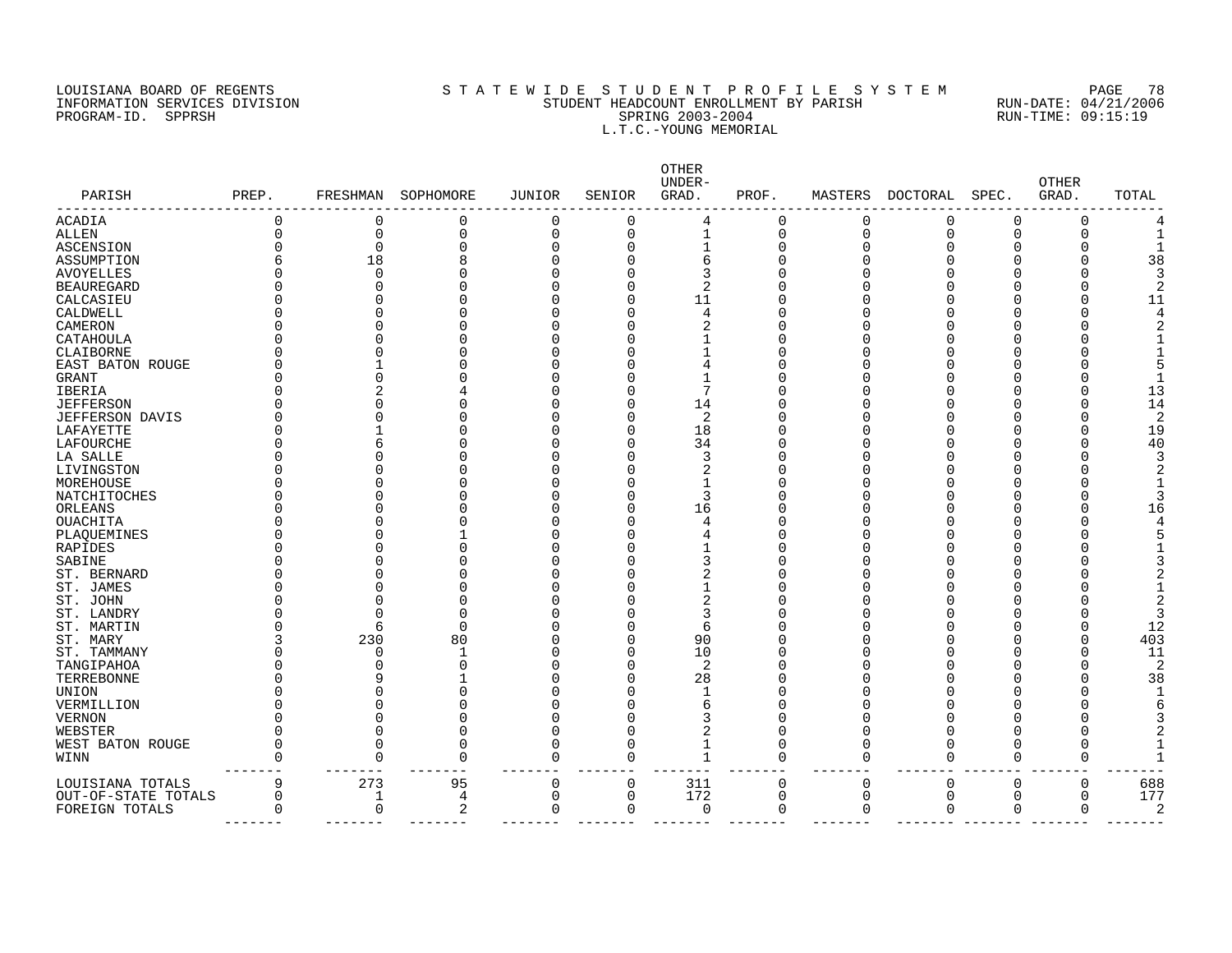| LOUISIANA BOARD OF REGENTS    | STATEWIDE STUDENT PROFILE SYSTEM          | PAGE 79              |
|-------------------------------|-------------------------------------------|----------------------|
| INFORMATION SERVICES DIVISION | STUDENT HEADCOUNT ENROLLMENT BY PARISH    | RUN-DATE: 04/21/2006 |
| PROGRAM-ID. SPPRSH            | SPRING 2003-2004<br>L.T.C.-YOUNG MEMORIAL | RUN-TIME: 09:15:19   |

| われし | זהחת |                    |        | <b>TITNL</b> | C TH | _____<br>GRAD | <b>PROF</b> |  | CDF | THEI<br>$G$ R $\Delta$ D | ∣∸∆ |
|-----|------|--------------------|--------|--------------|------|---------------|-------------|--|-----|--------------------------|-----|
|     |      | $\sim$ $\sim$<br>∼ | $\cap$ |              |      | 48^           |             |  |     |                          | 86' |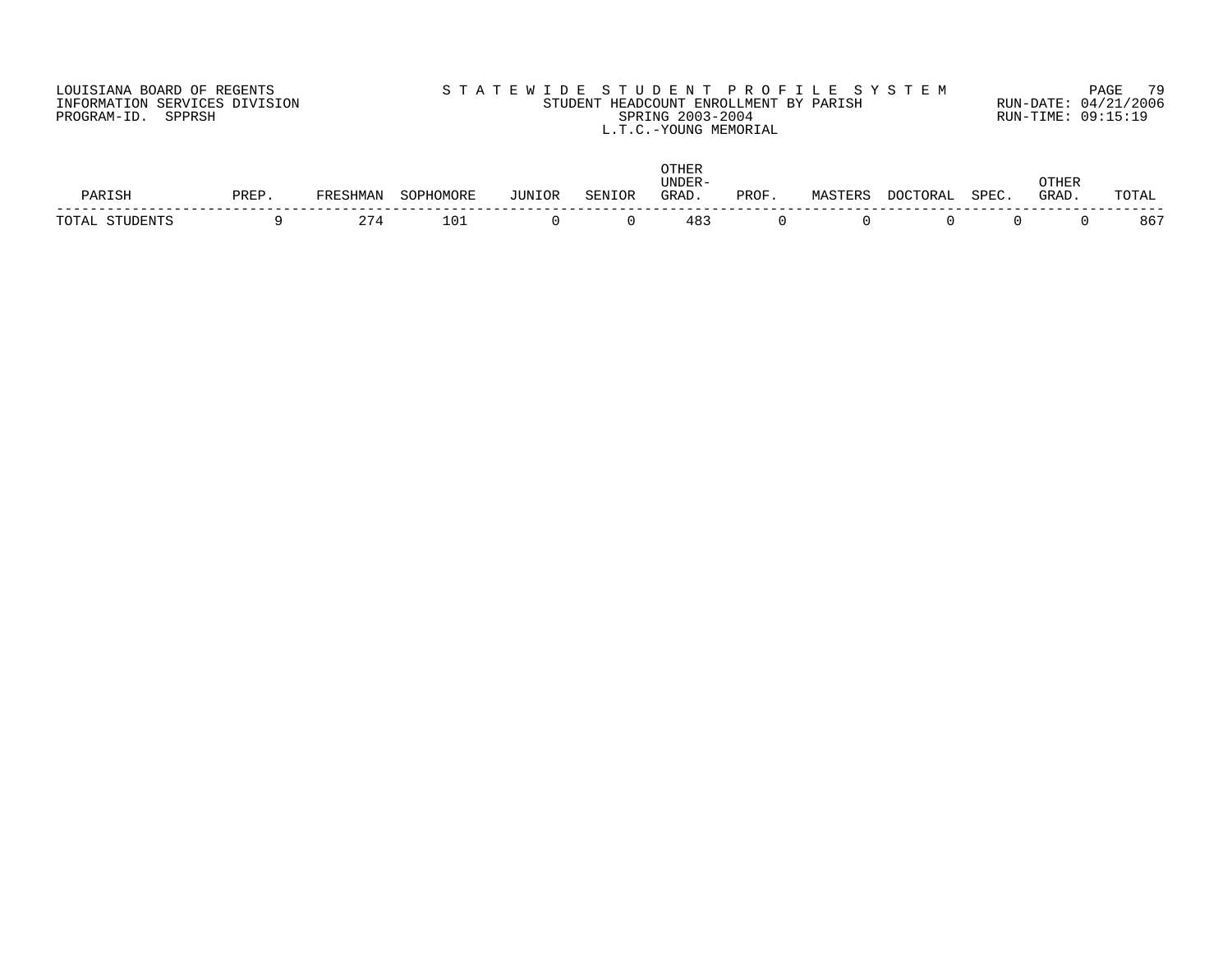#### LOUISIANA BOARD OF REGENTS S T A T E W I D E S T U D E N T P R O F I L E S Y S T E M PAGE 80 INFORMATION SERVICES DIVISION STUDENT HEADCOUNT ENROLLMENT BY PARISH RUN-DATE: 04/21/2006 PROGRAM-ID. SPPRSH SPRING 2003-2004 RUN-TIME: 09:15:19 L.T.C.-SABINE VALLEY

| PARISH              | PREP. | FRESHMAN | SOPHOMORE | JUNIOR | SENIOR | OTHER<br>UNDER-<br>GRAD. | PROF. | MASTERS | DOCTORAL | SPEC. | OTHER<br>GRAD. | TOTAL |
|---------------------|-------|----------|-----------|--------|--------|--------------------------|-------|---------|----------|-------|----------------|-------|
| DE SOTO             |       |          |           |        |        |                          |       |         |          |       |                |       |
| NATCHITOCHES        |       |          |           |        |        |                          |       |         |          |       |                |       |
| SABINE              |       | 104      |           |        |        |                          |       |         |          |       |                | 139   |
| VERNON              |       |          |           |        |        |                          |       |         |          |       |                |       |
| LOUISIANA TOTALS    |       | 109      | 34        |        |        |                          |       |         |          |       |                | 144   |
| OUT-OF-STATE TOTALS |       |          |           |        |        |                          |       |         |          |       |                |       |
| FOREIGN TOTALS      |       |          |           |        |        |                          |       |         |          |       |                |       |
| TOTAL STUDENTS      |       | 109      |           |        |        |                          |       |         |          |       |                | 144   |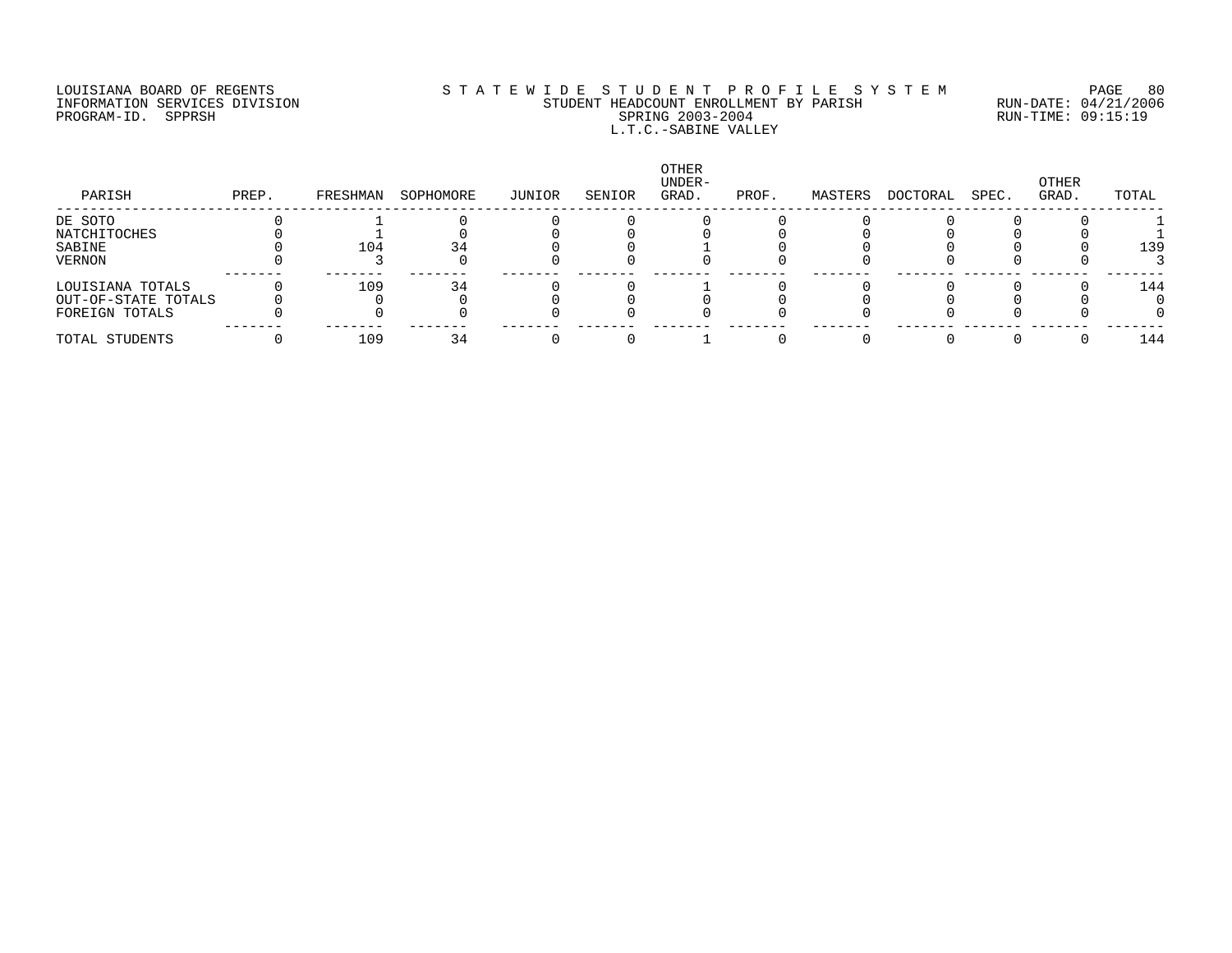#### LOUISIANA BOARD OF REGENTS SOURCLEARIE S T A T E W I D E S T U D E N T P R O F I L E S Y S T E M PAGE 81 INFORMATION SERVICES DIVISION STUDENT HEADCOUNT ENROLLMENT BY PARISH RUN-DATE: 04/21/2006 PROGRAM-ID. SPPRSH SPRING 2003-2004 RUN-TIME: 09:15:19 L.T.C.-SHELBY JACKSON

| PARISH              | PREP. | FRESHMAN | SOPHOMORE | JUNIOR | SENIOR | OTHER<br>UNDER-<br>GRAD. | PROF. | MASTERS | DOCTORAL | SPEC. | OTHER<br>GRAD. | TOTAL |
|---------------------|-------|----------|-----------|--------|--------|--------------------------|-------|---------|----------|-------|----------------|-------|
| CATAHOULA           |       | 30       |           |        |        |                          |       |         |          |       |                | 38    |
| CONCORDIA           |       | 54       |           |        |        |                          |       |         |          |       |                | 87    |
| LA SALLE            |       |          |           |        |        |                          |       |         |          |       |                |       |
| TENSAS              |       |          |           |        |        |                          |       |         |          |       |                |       |
| LOUISIANA TOTALS    |       | 88       |           |        |        | 39                       |       |         |          |       |                | 135   |
| OUT-OF-STATE TOTALS |       |          |           |        |        |                          |       |         |          |       |                | 15    |
| FOREIGN TOTALS      |       |          |           |        |        |                          |       |         |          |       |                |       |
| TOTAL STUDENTS      |       |          |           |        |        | 45                       |       |         |          |       |                | 150   |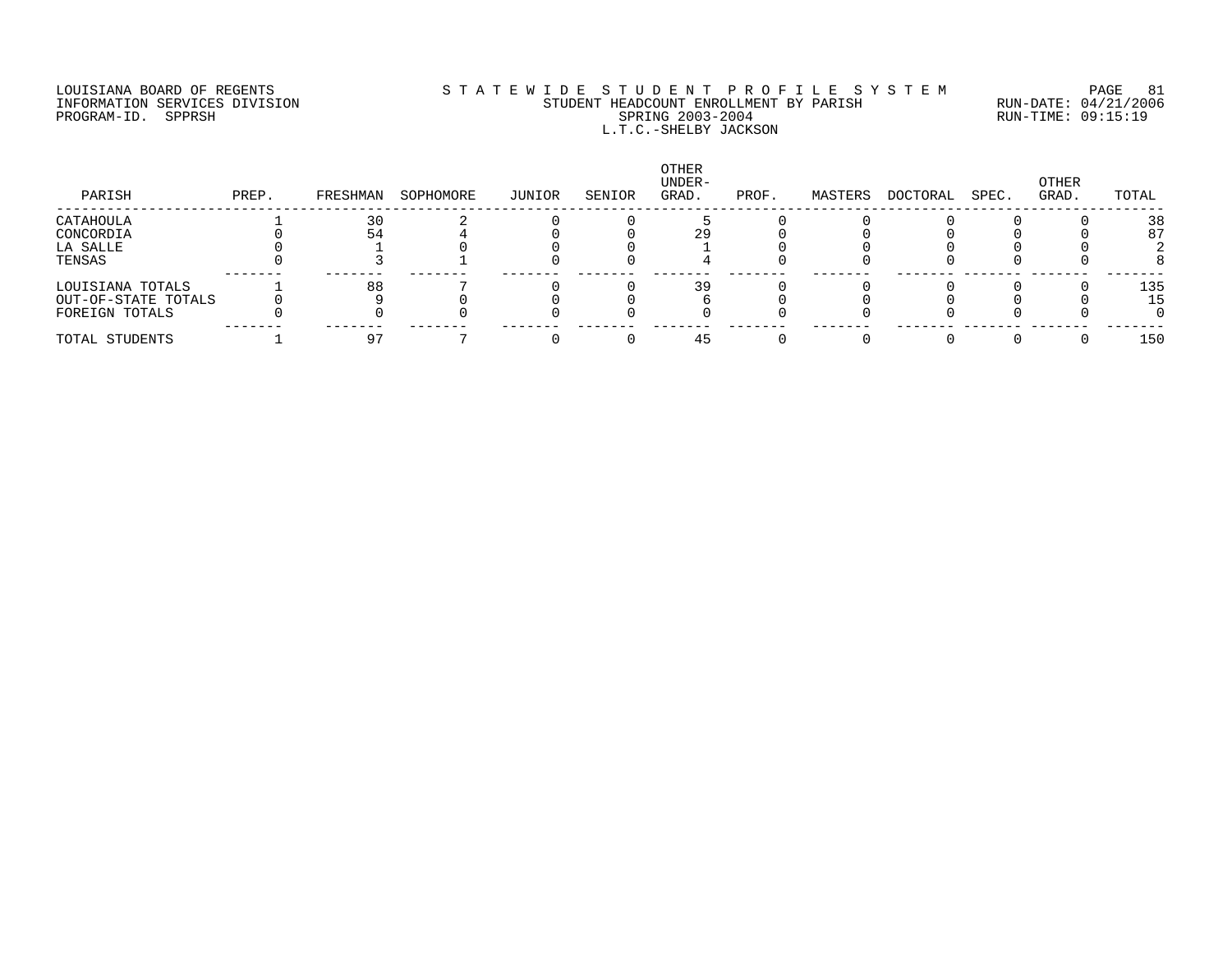### LOUISIANA BOARD OF REGENTS S T A T E W I D E S T U D E N T P R O F I L E S Y S T E M PAGE 82 INFORMATION SERVICES DIVISION STUDENT HEADCOUNT ENROLLMENT BY PARISH RUN-DATE: 04/21/2006 PROGRAM-ID. SPPRSH SPRING 2003-2004 RUN-TIME: 09:15:19 L.T.C.-SHREVEPORT BOSSIER

| PARISH              | PREP. | FRESHMAN | SOPHOMORE | JUNIOR | SENIOR | OTHER<br>UNDER-<br>GRAD. | PROF. | MASTERS | DOCTORAL | SPEC. | OTHER<br>GRAD. | TOTAL |
|---------------------|-------|----------|-----------|--------|--------|--------------------------|-------|---------|----------|-------|----------------|-------|
| <b>BIENVILLE</b>    |       |          |           |        |        |                          |       |         |          |       |                |       |
| <b>BOSSIER</b>      |       | 133      | 72        |        |        | 18                       |       |         |          |       |                | 223   |
| CADDO               |       | 312      | 150       |        |        | 63                       |       |         |          |       |                | 525   |
| DE SOTO             |       |          |           |        |        |                          |       |         |          |       |                | 12    |
| LINCOLN             |       |          |           |        |        |                          |       |         |          |       |                |       |
| NATCHITOCHES        |       |          |           |        |        |                          |       |         |          |       |                |       |
| OUACHITA            |       |          |           |        |        |                          |       |         |          |       |                |       |
| RAPIDES             |       |          |           |        |        |                          |       |         |          |       |                |       |
| RED RIVER           |       |          |           |        |        |                          |       |         |          |       |                |       |
| WEST BATON ROUGE    |       |          |           |        |        |                          |       |         |          |       |                |       |
| WEST CARROLL        |       |          |           |        |        |                          |       |         |          |       |                | 25    |
| WINN                |       |          |           |        |        |                          |       |         |          |       |                |       |
| LOUISIANA TOTALS    |       | 477      | 245       |        |        | 81                       |       |         |          |       |                | 803   |
| OUT-OF-STATE TOTALS |       |          |           |        |        |                          |       |         |          |       |                |       |
| FOREIGN TOTALS      |       |          |           |        |        |                          |       |         |          |       |                |       |
| TOTAL STUDENTS      |       | 479      | 245       |        |        | 81                       |       |         |          |       |                | 805   |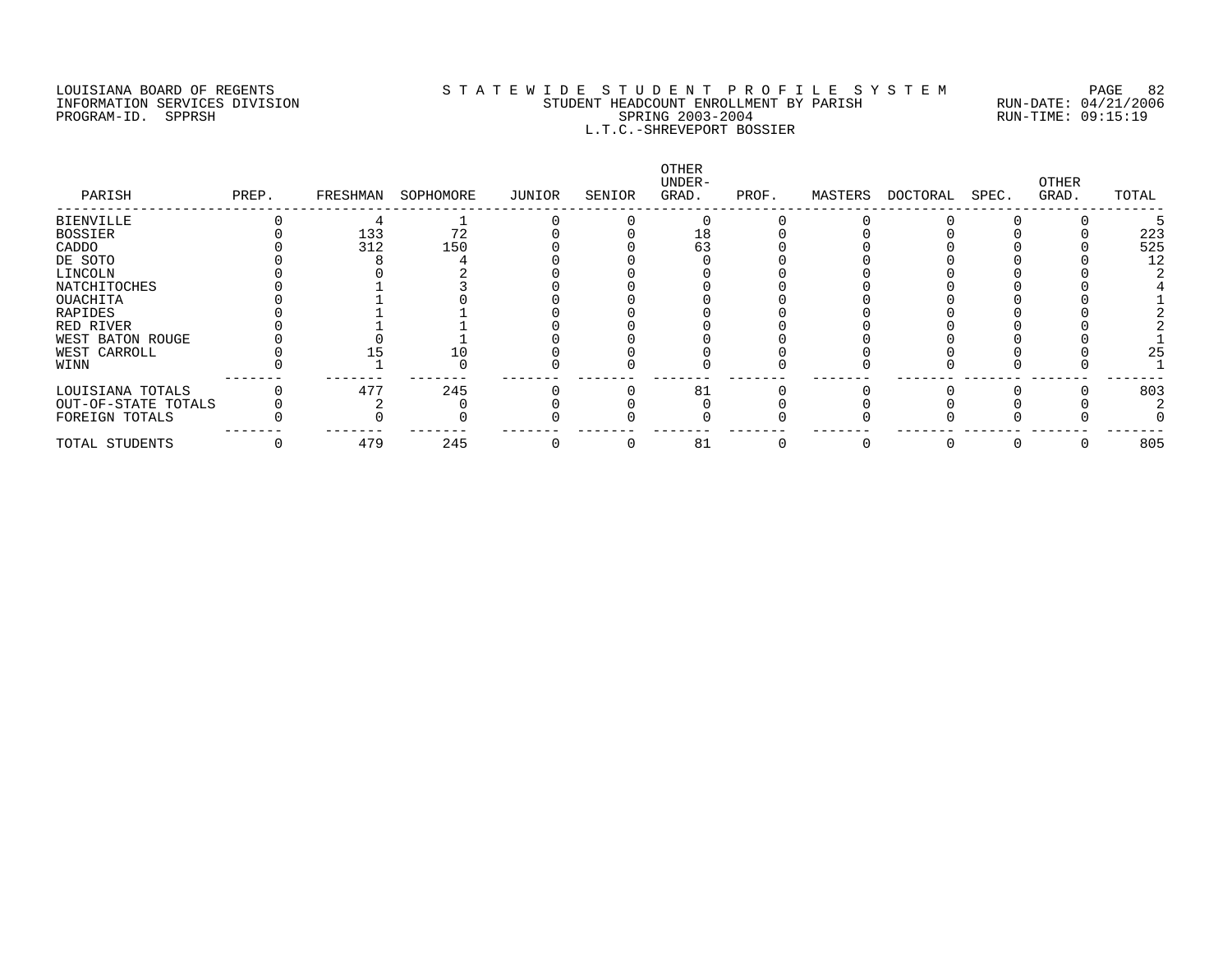#### LOUISIANA BOARD OF REGENTS S T A T E W I D E S T U D E N T P R O F I L E S Y S T E M PAGE 83 INFORMATION SERVICES DIVISION STUDENT HEADCOUNT ENROLLMENT BY PARISH RUN-DATE: 04/21/2006 PROGRAM-ID. SPPRSH SPRING 2003-2004 RUN-TIME: 09:15:19 L.T.C.-SIDNEY COLLIER

| PARISH              | PREP. | FRESHMAN | SOPHOMORE | JUNIOR | SENIOR | OTHER<br>UNDER-<br>GRAD. | PROF. | MASTERS | DOCTORAL | SPEC. | OTHER<br>GRAD. | TOTAL |
|---------------------|-------|----------|-----------|--------|--------|--------------------------|-------|---------|----------|-------|----------------|-------|
| JACKSON             |       |          |           |        |        |                          |       |         |          |       |                |       |
| JEFFERSON           |       |          |           |        |        |                          |       |         |          |       |                | 21    |
| ORLEANS             |       | 187      |           |        |        | 109                      |       |         |          |       |                | 314   |
| PLAQUEMINES         |       |          |           |        |        |                          |       |         |          |       |                |       |
| ST. CHARLES         |       |          |           |        |        |                          |       |         |          |       |                |       |
| TERREBONNE          |       |          |           |        |        |                          |       |         |          |       |                |       |
| LOUISIANA TOTALS    |       | 199      | 22        |        |        | 118                      |       |         |          |       |                | 340   |
| OUT-OF-STATE TOTALS |       |          |           |        |        |                          |       |         |          |       |                |       |
| FOREIGN TOTALS      |       |          |           |        |        |                          |       |         |          |       |                |       |
| TOTAL STUDENTS      |       | 199      | 22        |        |        | 118                      |       |         |          |       |                | 340   |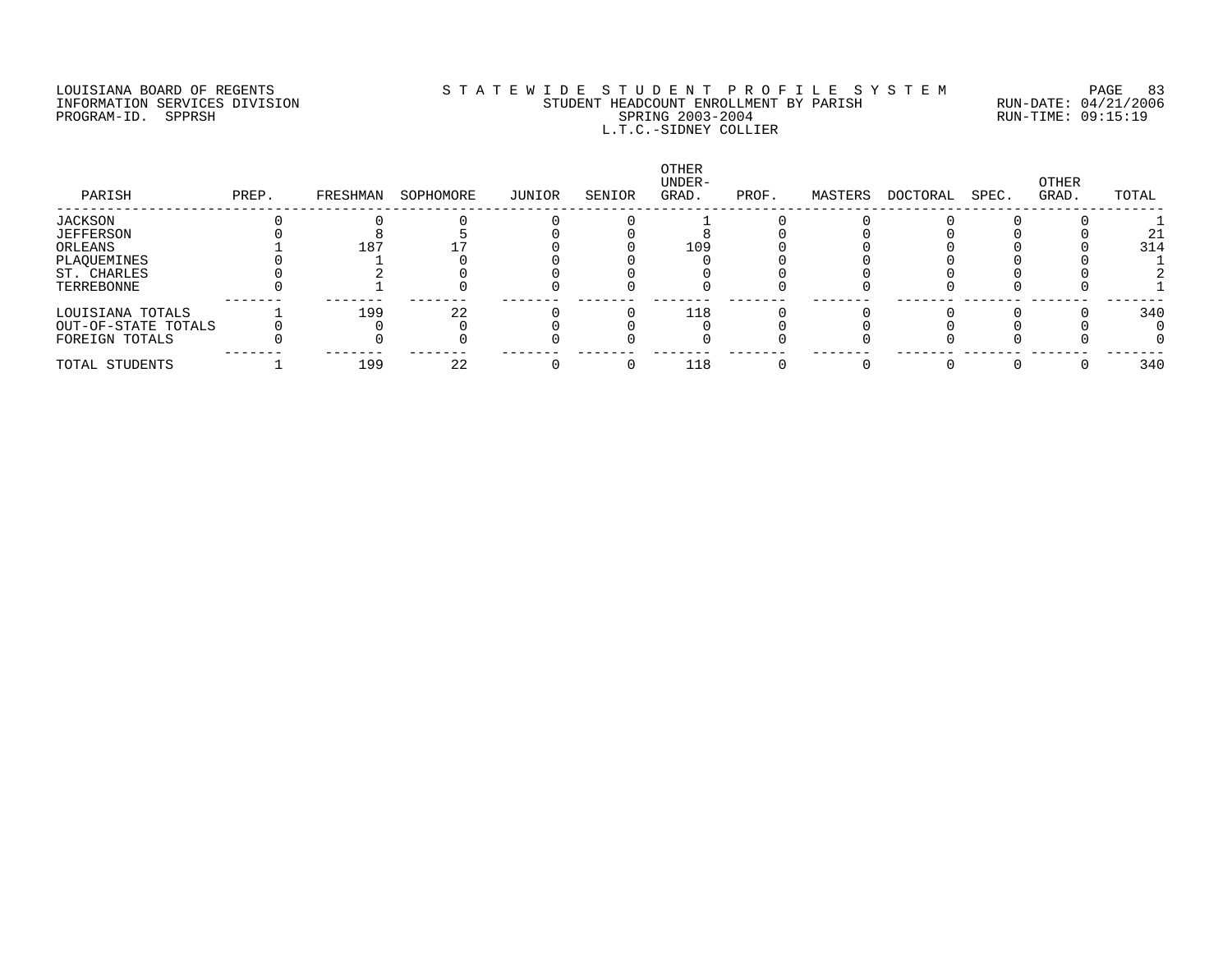PROGRAM-ID. SPPRSH

# LOUISIANA BOARD OF REGENTS SOURCOMER'S STATEWIDE STUDENT PROFILE SYSTEM PAGE 84<br>STUDENT HEADCOUNT ENROLLMENT BY PARISH RUN-DATE: 04/21/2006 INFORMATION SERVICES DIVISION SANTO STUDENT HEADCOUNT ENROLLMENT BY PARISH SPARISH RUN-DATE: 04/21/2000<br>PROGRAM-ID. SPPRSH RUN-TIME: 09:15:19 L.T.C.-SLIDELL

| PARISH              | PREP. | FRESHMAN | SOPHOMORE | JUNIOR | SENIOR | <b>OTHER</b><br>UNDER-<br>GRAD. | PROF. | MASTERS | DOCTORAL | SPEC. | OTHER<br>GRAD. | TOTAL |
|---------------------|-------|----------|-----------|--------|--------|---------------------------------|-------|---------|----------|-------|----------------|-------|
| ST. TAMMANY         |       | 28       | 12        |        |        | 80                              |       |         |          |       |                | 120   |
| TANGIPAHOA          |       |          |           |        |        |                                 |       |         |          |       |                |       |
| LOUISIANA TOTALS    |       | 28       | 12        |        |        | 81                              |       |         |          |       |                | 121   |
| OUT-OF-STATE TOTALS |       |          |           |        |        |                                 |       |         |          |       |                |       |
| FOREIGN TOTALS      |       |          |           |        |        |                                 |       |         |          |       |                |       |
| TOTAL STUDENTS      |       | 29       |           |        |        | 88                              |       |         |          |       |                | 130   |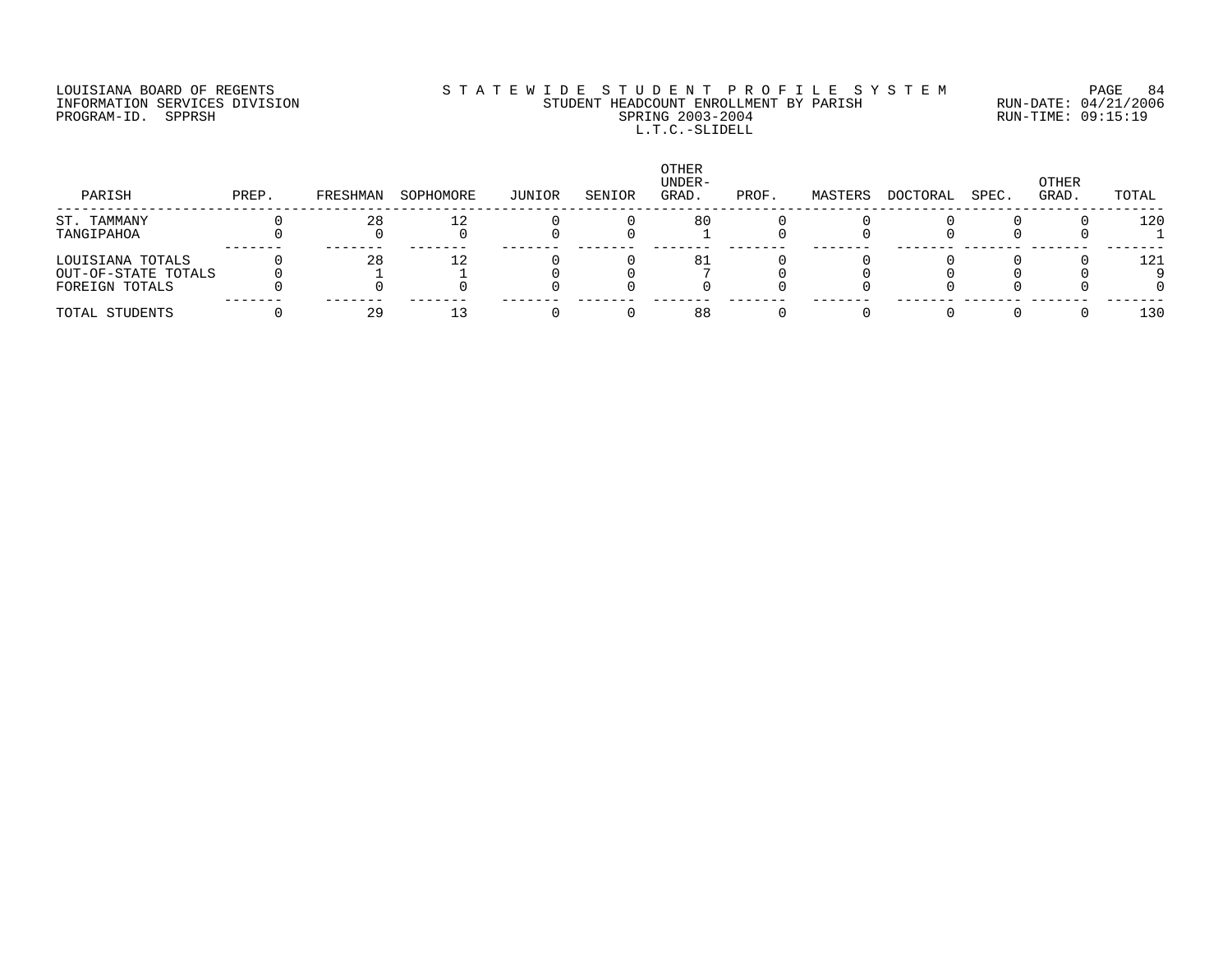#### LOUISIANA BOARD OF REGENTS S T A T E W I D E S T U D E N T P R O F I L E S Y S T E M PAGE 85 INFORMATION SERVICES DIVISION STUDENT HEADCOUNT ENROLLMENT BY PARISH RUN-DATE: 04/21/2006 PROGRAM-ID. SPPRSH SPRING 2003-2004 RUN-TIME: 09:15:19 SOWELA

| PARISH                 | PREP.       | FRESHMAN | SOPHOMORE | JUNIOR      | SENIOR   | OTHER<br>UNDER-<br>GRAD. | PROF.    | MASTERS     | DOCTORAL | SPEC.    | <b>OTHER</b><br>GRAD. | TOTAL |
|------------------------|-------------|----------|-----------|-------------|----------|--------------------------|----------|-------------|----------|----------|-----------------------|-------|
| <b>ACADIA</b>          |             | 4        | 0         | 0           | 0        |                          | 0        | 0           | O        | O        | 0                     |       |
| <b>ALLEN</b>           |             | 97       | 0         | $\Omega$    | 0        | $\Omega$                 | 0        | $\Omega$    | C        | C        |                       | 97    |
| ASCENSION              |             | 3        |           |             |          |                          |          |             |          |          |                       |       |
| ASSUMPTION             |             |          |           |             |          |                          |          |             |          |          |                       |       |
| <b>BEAUREGARD</b>      |             | 60       |           |             |          |                          |          |             |          |          |                       | 63    |
| <b>BIENVILLE</b>       |             | 13       |           |             |          |                          |          |             |          |          |                       | 13    |
| <b>BOSSIER</b>         |             |          |           |             |          |                          |          |             |          |          |                       |       |
| CADDO                  |             |          |           |             |          |                          |          |             |          |          |                       |       |
| CALCASIEU              | 37          | 1,170    |           |             |          |                          |          |             |          |          | ∩                     | 1,207 |
| CAMERON                |             | 55       |           |             |          |                          |          |             |          |          |                       | 60    |
| DE SOTO                |             |          |           |             |          |                          |          |             |          |          |                       |       |
| EAST BATON ROUGE       |             |          |           |             |          |                          |          |             |          |          |                       |       |
| EAST CARROLL           |             |          |           |             |          |                          |          |             |          |          |                       |       |
| EAST FELICIANA         |             |          |           |             |          |                          |          |             |          |          |                       |       |
| <b>EVANGELINE</b>      |             |          |           |             |          |                          |          |             |          |          |                       |       |
| IBERIA                 |             |          |           |             |          |                          |          |             |          |          |                       |       |
| <b>IBERVILLE</b>       |             |          |           |             |          |                          |          |             |          |          |                       |       |
| <b>JEFFERSON</b>       |             | 11       |           |             |          |                          |          |             |          |          |                       | 11    |
| <b>JEFFERSON DAVIS</b> |             | 46       |           |             |          |                          |          |             |          |          |                       | 46    |
| LAFAYETTE              |             | 2        |           |             |          |                          |          |             |          |          |                       |       |
| LIVINGSTON             |             |          |           |             |          |                          |          |             |          |          |                       |       |
| MOREHOUSE              |             | 2        |           |             |          |                          |          |             |          |          |                       |       |
| OUACHITA               |             | 13       |           |             |          |                          |          |             |          |          |                       | 13    |
| POINTE COUPEE          |             |          |           |             |          |                          |          |             |          |          |                       |       |
| RAPIDES                |             |          |           |             |          |                          |          |             |          |          |                       |       |
| RICHLAND               |             |          |           |             |          |                          |          |             |          |          |                       |       |
| ST. LANDRY             |             |          |           |             |          |                          |          |             |          |          |                       |       |
| ST. MARY               |             |          |           |             |          |                          |          |             |          |          |                       |       |
| TANGIPAHOA             |             |          |           |             |          |                          |          |             |          |          |                       |       |
| TENSAS                 |             |          |           |             |          |                          |          |             |          |          |                       |       |
| VERMILLION             |             |          |           |             |          |                          |          |             |          |          |                       |       |
| WEBSTER                |             |          |           |             |          |                          |          |             |          |          |                       |       |
| WEST CARROLL           |             |          | $\Omega$  | $\Omega$    | $\Omega$ |                          | 0        | $\Omega$    | O        | $\Omega$ | U                     |       |
| LOUISIANA TOTALS       | 45          | 1,523    | 0         | 0           | 0        | $\Omega$                 | 0        | 0           | 0        | 0        | 0                     | 1,568 |
| OUT-OF-STATE TOTALS    | $\mathbf 0$ |          | 0         | $\mathbf 0$ | $\Omega$ | $\Omega$                 | $\Omega$ | $\mathbf 0$ | $\Omega$ | $\Omega$ | O                     |       |
| FOREIGN TOTALS         | ∩           |          | $\Omega$  | $\Omega$    | $\Omega$ |                          | 0        | $\Omega$    | O        | $\Omega$ | 0                     |       |
| TOTAL STUDENTS         | 45          | 1,523    | 0         | $\Omega$    | 0        | $\Omega$                 | $\Omega$ | $\mathbf 0$ | 0        | 0        | 0                     | 1,568 |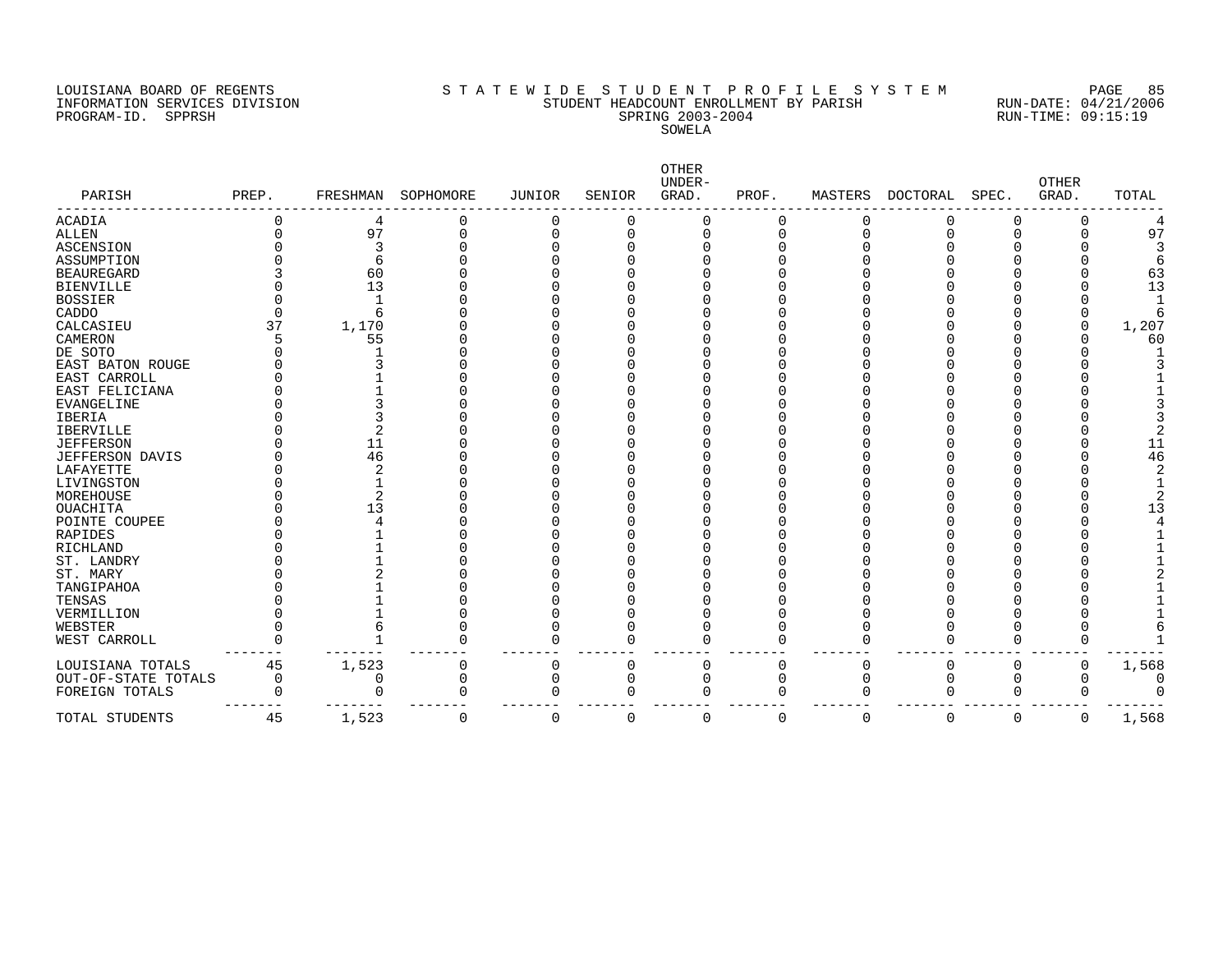#### LOUISIANA BOARD OF REGENTS S T A T E W I D E S T U D E N T P R O F I L E S Y S T E M PAGE 86 INFORMATION SERVICES DIVISION STUDENT HEADCOUNT ENROLLMENT BY PARISH RUN-DATE: 04/21/2006 PROGRAM-ID. SPPRSH SPRING 2003-2004 RUN-TIME: 09:15:19 L.T.C.-SULLIVAN

| PARISH              | PREP. | FRESHMAN | SOPHOMORE | JUNIOR | SENIOR | OTHER<br>UNDER-<br>GRAD. | PROF. | MASTERS | DOCTORAL | SPEC. | OTHER<br>GRAD. | TOTAL |
|---------------------|-------|----------|-----------|--------|--------|--------------------------|-------|---------|----------|-------|----------------|-------|
| EAST BATON ROUGE    |       |          |           |        |        |                          |       |         |          |       |                |       |
| <b>JEFFERSON</b>    |       |          |           |        |        |                          |       |         |          |       |                |       |
| LIVINGSTON          |       |          |           |        |        |                          |       |         |          |       |                |       |
| ORLEANS             |       |          |           |        |        |                          |       |         |          |       |                | 23    |
| ST. BERNARD         |       |          |           |        |        |                          |       |         |          |       |                |       |
| ST. CHARLES         |       |          |           |        |        |                          |       |         |          |       |                |       |
| ST. TAMMANY         |       | 101      |           |        |        |                          |       |         |          |       |                | 118   |
| TANGIPAHOA          |       |          |           |        |        |                          |       |         |          |       |                |       |
| TERREBONNE          |       |          |           |        |        |                          |       |         |          |       |                |       |
| WASHINGTON          |       | 431      | 74        |        |        |                          |       |         |          |       |                | 505   |
| LOUISIANA TOTALS    |       | 575      | 88        |        |        |                          |       |         |          |       |                | 667   |
| OUT-OF-STATE TOTALS |       |          |           |        |        |                          |       |         |          |       |                | 14    |
| FOREIGN TOTALS      |       |          |           |        |        |                          |       |         |          |       |                |       |
| TOTAL STUDENTS      |       | 585      | 92        |        |        |                          |       |         |          |       |                | 681   |
|                     |       |          |           |        |        |                          |       |         |          |       |                |       |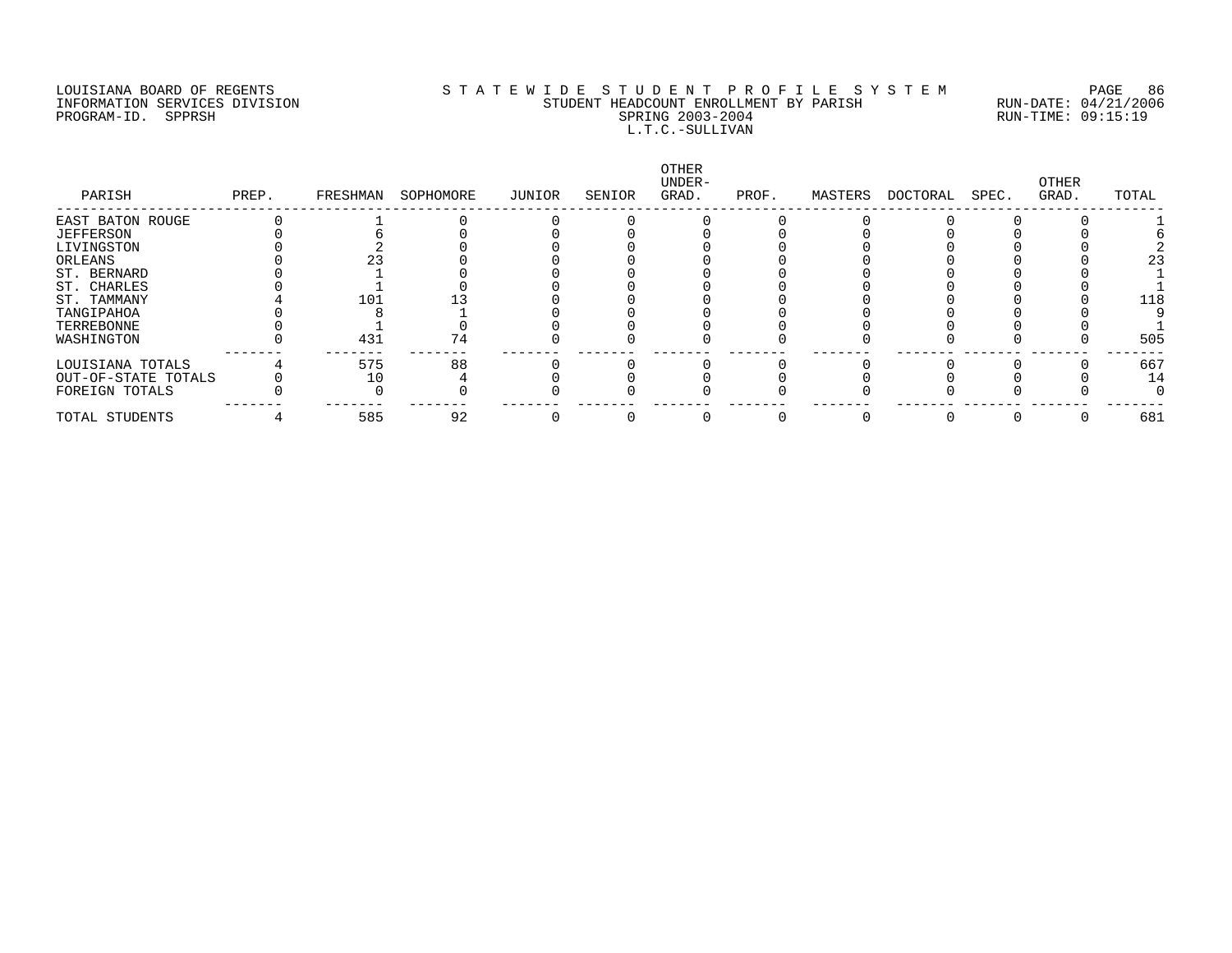#### LOUISIANA BOARD OF REGENTS S T A T E W I D E S T U D E N T P R O F I L E S Y S T E M PAGE 87 INFORMATION SERVICES DIVISION STUDENT HEADCOUNT ENROLLMENT BY PARISH RUN-DATE: 04/21/2006 PROGRAM-ID. SPPRSH SPRING 2003-2004 RUN-TIME: 09:15:19 L.T.C.-T.H. HARRIS

| PARISH              | PREP. | FRESHMAN | SOPHOMORE | JUNIOR | SENIOR | OTHER<br>UNDER-<br>GRAD. | PROF. | MASTERS | DOCTORAL | SPEC. | OTHER<br>GRAD. | TOTAL |
|---------------------|-------|----------|-----------|--------|--------|--------------------------|-------|---------|----------|-------|----------------|-------|
| ACADIA              |       | 16       | 22        |        |        |                          |       |         |          |       |                | 41    |
| ALLEN               |       |          |           |        |        |                          |       |         |          |       |                |       |
| <b>ASCENSION</b>    |       |          |           |        |        |                          |       |         |          |       |                |       |
| <b>AVOYELLES</b>    |       |          |           |        |        |                          |       |         |          |       |                | 30    |
| <b>EVANGELINE</b>   |       |          | 27        |        |        |                          |       |         |          |       |                | 47    |
| LAFAYETTE           |       |          |           |        |        |                          |       |         |          |       |                | 26    |
| LAFOURCHE           |       |          |           |        |        |                          |       |         |          |       |                |       |
| POINTE COUPEE       |       |          |           |        |        |                          |       |         |          |       |                |       |
| RAPIDES             |       |          |           |        |        |                          |       |         |          |       |                |       |
| ST. LANDRY          |       | 158      | 226       |        |        |                          |       |         |          |       |                | 423   |
| ST. MARTIN          |       |          |           |        |        |                          |       |         |          |       |                |       |
| VERMILLION          |       |          |           |        |        |                          |       |         |          |       |                |       |
| WEBSTER             |       |          |           |        |        |                          |       |         |          |       |                |       |
| LOUISIANA TOTALS    |       | 220      | 312       |        |        | 49                       |       |         |          |       |                | 581   |
| OUT-OF-STATE TOTALS |       |          |           |        |        |                          |       |         |          |       |                |       |
| FOREIGN TOTALS      |       |          |           |        |        |                          |       |         |          |       |                |       |
| TOTAL STUDENTS      |       | 220      | 312       |        |        | 49                       |       |         |          |       |                | 581   |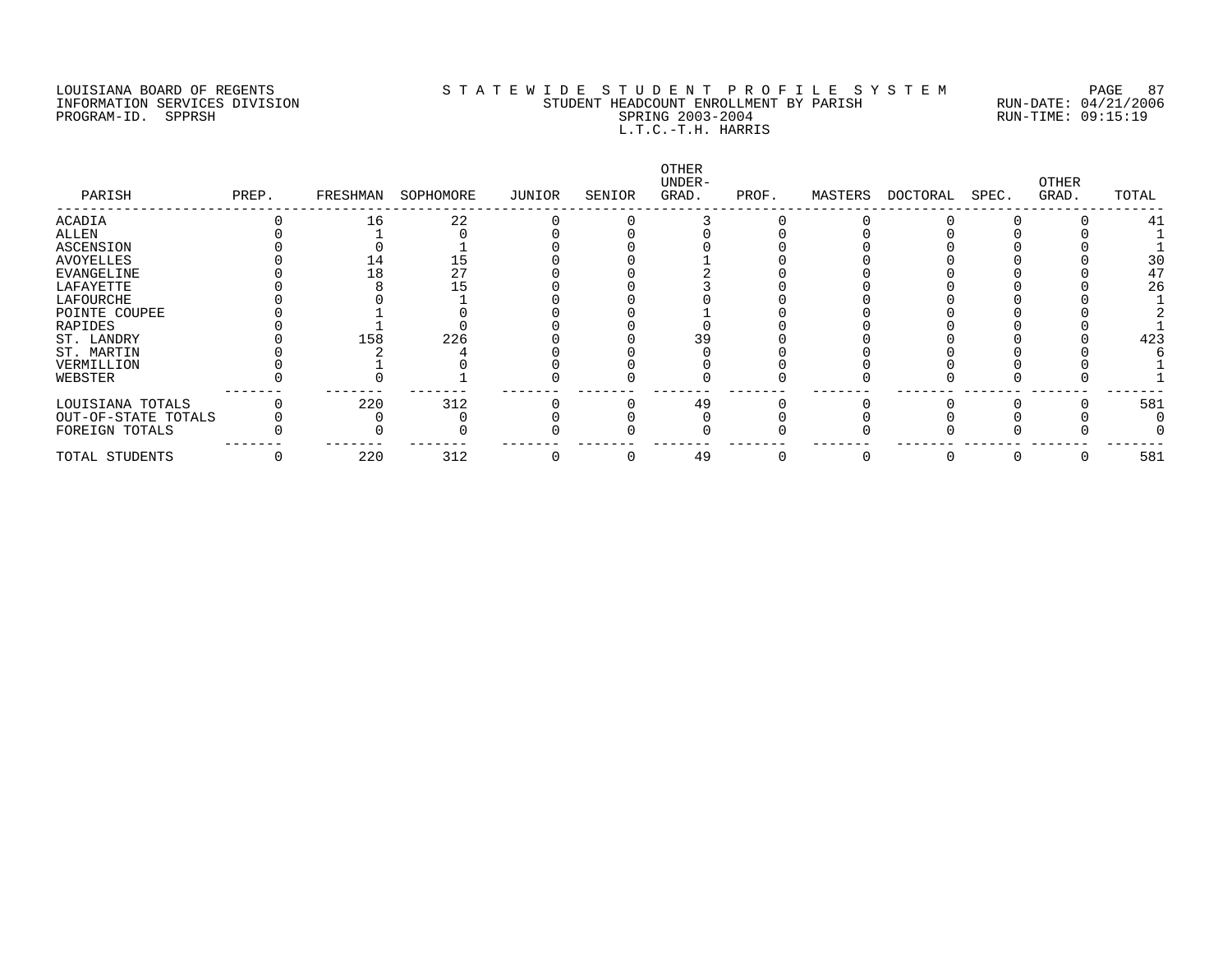#### LOUISIANA BOARD OF REGENTS S T A T E W I D E S T U D E N T P R O F I L E S Y S T E M PAGE 88 INFORMATION SERVICES DIVISION STUDENT HEADCOUNT ENROLLMENT BY PARISH RUN-DATE: 04/21/2006 PROGRAM-ID. SPPRSH SPRING 2003-2004 RUN-TIME: 09:15:19 L.T.C.-TALLULAH/M. SURLES

| PARISH              | PREP. | FRESHMAN | SOPHOMORE | JUNIOR | SENIOR | OTHER<br>UNDER-<br>GRAD. | PROF. | MASTERS | DOCTORAL | SPEC. | OTHER<br>GRAD. | TOTAL           |
|---------------------|-------|----------|-----------|--------|--------|--------------------------|-------|---------|----------|-------|----------------|-----------------|
| EAST CARROLL        |       | 70       |           |        |        |                          |       |         |          |       |                | 93              |
| FRANKLIN            |       |          |           |        |        |                          |       |         |          |       |                |                 |
| LINCOLN             |       |          |           |        |        |                          |       |         |          |       |                |                 |
| MADISON             |       | 121      |           |        |        |                          |       |         |          |       |                | 15 <sup>g</sup> |
| MOREHOUSE           |       |          |           |        |        |                          |       |         |          |       |                |                 |
| OUACHITA            |       |          |           |        |        |                          |       |         |          |       |                |                 |
| RICHLAND            |       |          |           |        |        |                          |       |         |          |       |                | 46              |
| TENSAS              |       |          |           |        |        |                          |       |         |          |       |                | 2 <sup>c</sup>  |
| WEST BATON ROUGE    |       | 41       | 24        |        |        |                          |       |         |          |       |                | 71              |
| LOUISIANA TOTALS    |       | 290      | 62        |        |        | 46                       |       |         |          |       |                | 407             |
| OUT-OF-STATE TOTALS |       |          |           |        |        |                          |       |         |          |       |                |                 |
| FOREIGN TOTALS      |       |          |           |        |        |                          |       |         |          |       |                |                 |
| TOTAL STUDENTS      |       | 294      | 63        |        |        | 46                       |       |         |          |       |                | 412             |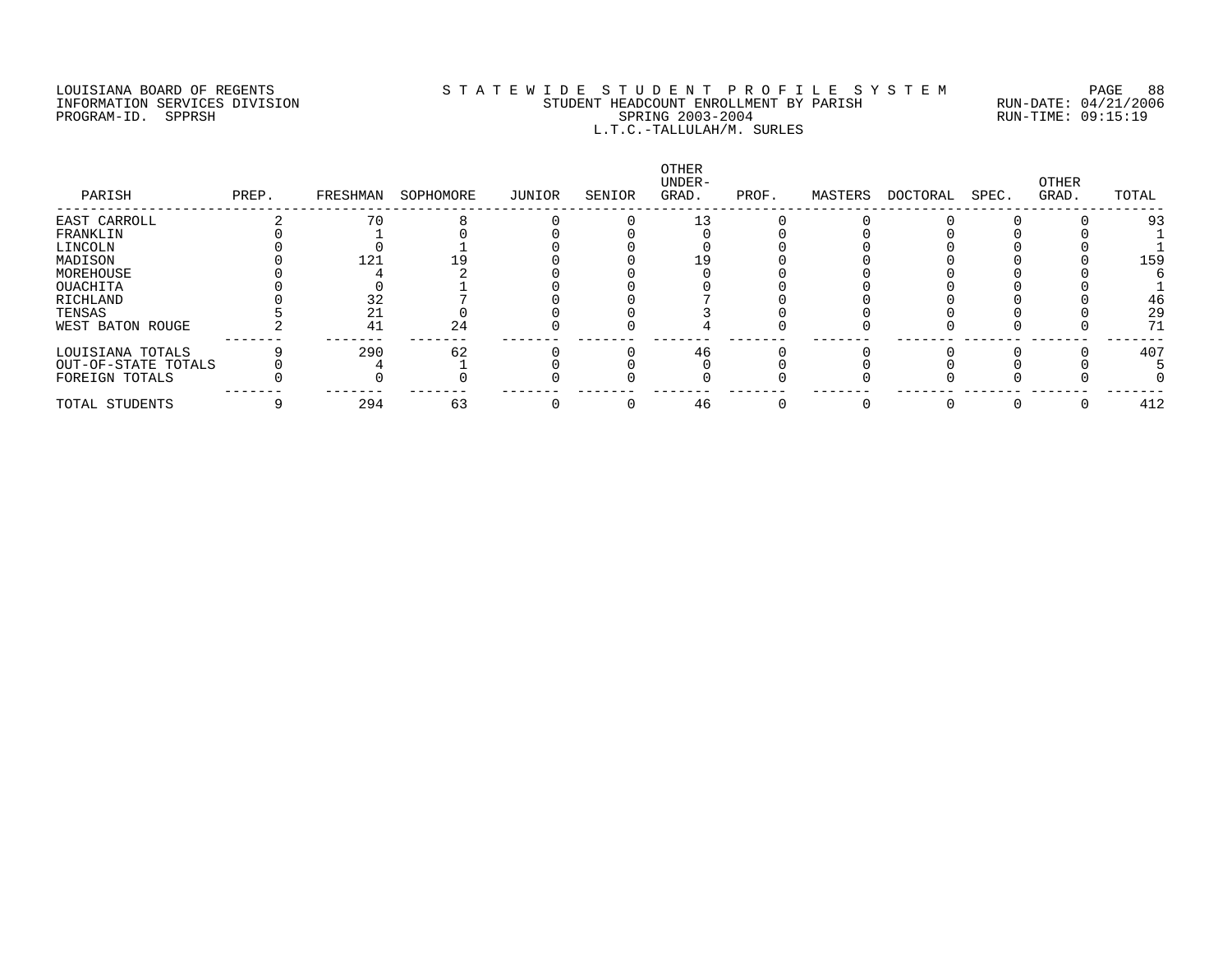#### LOUISIANA BOARD OF REGENTS S T A T E W I D E S T U D E N T P R O F I L E S Y S T E M PAGE 89 INFORMATION SERVICES DIVISION STUDENT HEADCOUNT ENROLLMENT BY PARISH RUN-DATE: 04/21/2006 PROGRAM-ID. SPPRSH SPRING 2003-2004 RUN-TIME: 09:15:19 L.T.C.-TECHE AREA

| PARISH              | PREP. | FRESHMAN | SOPHOMORE | JUNIOR | SENIOR | OTHER<br>UNDER-<br>GRAD. | PROF. | MASTERS | DOCTORAL | SPEC. | OTHER<br>GRAD. | TOTAL |
|---------------------|-------|----------|-----------|--------|--------|--------------------------|-------|---------|----------|-------|----------------|-------|
| EVANGELINE          |       |          |           |        |        |                          |       |         |          |       |                |       |
| IBERIA              |       | 127      | 147       |        |        | 28                       |       |         |          |       |                | 303   |
| LAFAYETTE           |       |          |           |        |        |                          |       |         |          |       |                | 13    |
| ST. LANDRY          |       | 20       |           |        |        |                          |       |         |          |       |                | 37    |
| ST. MARTIN          |       |          |           |        |        |                          |       |         |          |       |                | 31    |
| ST. MARY            |       |          |           |        |        |                          |       |         |          |       |                | 25    |
| VERMILLION          |       |          |           |        |        |                          |       |         |          |       |                | 14    |
| LOUISIANA TOTALS    |       | 183      | 195       |        |        | 46                       |       |         |          |       |                | 425   |
| OUT-OF-STATE TOTALS |       |          |           |        |        |                          |       |         |          |       |                |       |
| FOREIGN TOTALS      |       |          |           |        |        |                          |       |         |          |       |                |       |
| TOTAL STUDENTS      |       | 183      | 195       |        |        | 46                       |       |         |          |       |                | 425   |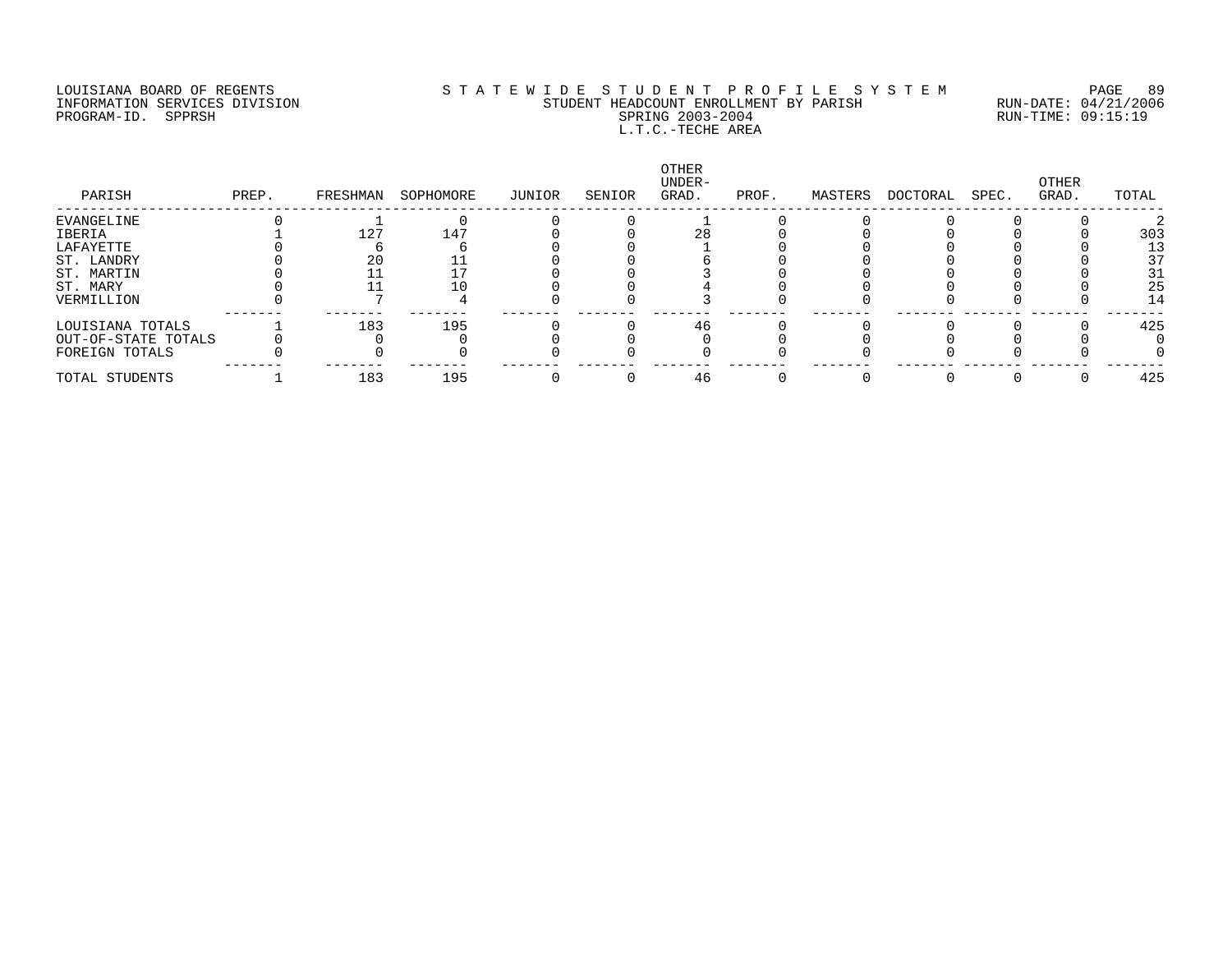### LOUISIANA BOARD OF REGENTS S T A T E W I D E S T U D E N T P R O F I L E S Y S T E M PAGE 90 INFORMATION SERVICES DIVISION STUDENT HEADCOUNT ENROLLMENT BY PARISH RUN-DATE: 04/21/2006 PROGRAM-ID. SPPRSH SPRING 2003-2004 RUN-TIME: 09:15:19 PUBLIC INSTITUTION SUMMARY

| PARISH            | PREP.          | FRESHMAN | SOPHOMORE | JUNIOR | SENIOR | OTHER<br>UNDER-<br>GRAD. | PROF.        | MASTERS | DOCTORAL       | SPEC.        | <b>OTHER</b><br>GRAD. | TOTAL  |
|-------------------|----------------|----------|-----------|--------|--------|--------------------------|--------------|---------|----------------|--------------|-----------------------|--------|
| ACADIA            | 10             | 752      | 465       | 219    | 346    | 165                      | 11           | 98      | 9              | 2            | 25                    | 2,102  |
| <b>ALLEN</b>      | 34             | 424      | 162       | 70     | 99     | 34                       | 6            | 28      | 5              | $\mathbf{1}$ | 9                     | 872    |
| ASCENSION         | 28             | 959      | 612       | 381    | 522    | 149                      | 24           | 170     | 17             | 1            | 61                    | 2,924  |
| ASSUMPTION        | 6              | 231      | 120       | 66     | 112    | 28                       | 8            | 40      | $\overline{2}$ | $\mathbf 0$  | 8                     | 621    |
| AVOYELLES         | $\mathbf{1}$   | 459      | 314       | 166    | 216    | 47                       | 12           | 41      | 6              | $\mathbf{1}$ | 37                    | 1,300  |
| <b>BEAUREGARD</b> | 58             | 342      | 239       | 163    | 182    | 14                       | 10           | 55      |                | 5            | 22                    | 1,093  |
| <b>BIENVILLE</b>  | 1              | 208      | 110       | 46     | 92     | 62                       | 3            | 36      | 4              | 0            | 13                    | 575    |
| <b>BOSSIER</b>    | 7              | 1,474    | 1,176     | 497    | 710    | 369                      | 26           | 154     | 13             | 4            | 144                   | 4,574  |
| CADDO             | 12             | 3,642    | 2,753     | 1,086  | 1,649  | 507                      | 68           | 407     | 27             | 20           | 444                   | 10,615 |
| CALCASIEU         | 52             | 2,835    | 1,121     | 985    | 1,392  | 68                       | 75           | 440     | 24             | 19           | 187                   | 7,198  |
| CALDWELL          | 9              | 119      | 49        | 33     | 50     | 12                       | 4            | 26      | 1              | 1            | 6                     | 310    |
| CAMERON           | 5              | 132      | 45        | 49     | 54     | 3                        | 2            | 20      | $\mathbf 1$    | 0            | 2                     | 313    |
| CATAHOULA         | 4              | 142      | 66        | 58     | 69     | 10                       | 3            | 27      | 0              | 3            | 12                    | 394    |
| CLAIBORNE         |                | 204      | 166       | 65     | 84     | 122                      | $\mathbf{1}$ | 28      |                | $\Omega$     | 18                    | 693    |
| CONCORDIA         | $\overline{0}$ | 210      | 115       | 86     | 126    | 35                       | 5            | 33      | 4              | 1            | 18                    | 633    |
| DE SOTO           |                | 297      | 222       | 89     | 136    | 29                       | 1            | 36      | $\Omega$       | 2            | 59                    | 873    |
| EAST BATON ROUGE  | 5              | 5,583    | 3,501     | 2,625  | 3,868  | 990                      | 356          | 1,355   | 336            | 20           | 426                   | 19,065 |
| EAST CARROLL      | $\overline{2}$ | 151      | 64        | 32     | 43     | 16                       | 2            | 27      | 3              | $\Omega$     | 7                     | 347    |
| EAST FELICIANA    | 1              | 201      | 93        | 95     | 101    | 239                      | 3            | 37      | $\Omega$       | $\mathbf{1}$ | 22                    | 793    |
| EVANGELINE        | 19             | 506      | 323       | 134    | 236    | 125                      | 14           | 40      |                | 2            | 20                    | 1,426  |
| FRANKLIN          | 31             | 303      | 142       | 86     | 118    | 9                        | 13           | 34      | 3              | $\Omega$     | 22                    | 761    |
| GRANT             | 19             | 229      | 115       | 70     | 91     | 12                       | 8            | 30      | 2              | 2            | 14                    | 592    |
| <b>IBERIA</b>     | 40             | 890      | 628       | 352    | 515    | 587                      | 27           | 99      | 10             | 4            | 34                    | 3,186  |
| IBERVILLE         | $\Omega$       | 379      | 185       | 121    | 170    | 514                      | 17           | 74      | 4              | 3            | 30                    | 1,497  |
| <b>JACKSON</b>    | $\mathbf 0$    | 221      | 121       | 57     | 96     | 32                       | 6            | 28      | 5              | $\mathbf{1}$ | 7                     | 574    |
| JEFFERSON         | 59             | 5,327    | 3,178     | 1,511  | 2,128  | 1,853                    | 81           | 944     | 96             | 1            | 335                   | 15,513 |
| JEFFERSON DAVIS   | 23             | 390      | 235       | 128    | 186    | 52                       | 9            | 69      | 4              | 7            | 23                    | 1,126  |
| LAFAYETTE         | 105            | 2,482    | 1,761     | 1,162  | 1,733  | 797                      | 84           | 433     | 57             | 3            | 186                   | 8,803  |
| LAFOURCHE         | 9              | 1,135    | 634       | 449    | 729    | 167                      | 22           | 276     | 17             | 8            | 60                    | 3,506  |
| LA SALLE          | 5              | 189      | 125       | 74     | 79     | 11                       | 3            | 27      | $\Omega$       | $\Omega$     | 10                    | 523    |
| LINCOLN           | 9              | 729      | 466       | 318    | 527    | 301                      | 14           | 371     | 55             | 2            | 37                    | 2,829  |
| LIVINGSTON        | 50             | 1,059    | 686       | 443    | 602    | 97                       | 30           | 208     | 18             | 2            | 121                   | 3,316  |
| MADISON           | 0              | 224      | 65        | 46     | 70     | 26                       | 4            | 27      | 0              | $\mathbf 0$  | 15                    | 477    |
| MOREHOUSE         | $\Omega$       | 434      | 180       | 125    | 213    | 27                       | 7            | 59      | 2              | $\mathbf{1}$ | 12                    | 1,060  |
| NATCHITOCHES      | 5              | 704      | 510       | 294    | 459    | 30                       | 24           | 158     | 18             | 9            | 49                    | 2,260  |
| ORLEANS           | 116            | 7,211    | 3,764     | 2,033  | 3,285  | 1,858                    | 152          | 1,440   | 212            | 7            | 604                   | 20,682 |
| OUACHITA          | 25             | 2,057    | 1,139     | 781    | 1,311  | 168                      | 76           | 411     | 42             | 13           | 122                   | 6,145  |
| PLAQUEMINES       | 7              | 399      | 214       | 74     | 121    | 93                       | 7            | 36      | 5              | 1            | 18                    | 975    |
| POINTE COUPEE     | $\Omega$       | 301      | 141       | 105    | 153    | 54                       | 13           | 55      | 5              | $\Omega$     | 33                    | 860    |
| RAPIDES           | 15             | 1,779    | 1,067     | 725    | 977    | 249                      | 37           | 233     | 24             | 8            | 82                    | 5,196  |
| RED RIVER         | $\Omega$       | 115      | 78        | 44     | 67     | -6                       | 4            | 12      | $\Omega$       | 1            | 21                    | 348    |
| RICHLAND          | 2              | 261      | 138       | 88     | 132    | 26                       | 7            | 36      | 3              | 4            | 12                    | 709    |
| SABINE            | $\mathbf 0$    | 302      | 183       | 80     | 126    | 11                       | 4            | 46      | 2              | 3            | 33                    | 790    |
| ST. BERNARD       | 51             | 1,009    | 576       | 171    | 298    | 411                      | 18           | 85      | 13             | $\Omega$     | 26                    | 2,658  |
| ST. CHARLES       | 19             | 677      | 417       | 258    | 330    | 160                      | 5            | 87      | 12             | $\Omega$     | 29                    | 1,994  |
| ST. HELENA        | 8              | 105      | 50        | 26     | 51     | 20                       | 3            | 17      | 3              | $\mathbf 1$  | 16                    | 300    |
| ST. JAMES         | 30             | 252      | 159       | 114    | 140    | 131                      | 7            | 52      | $\Omega$       | $\Omega$     | 20                    | 905    |